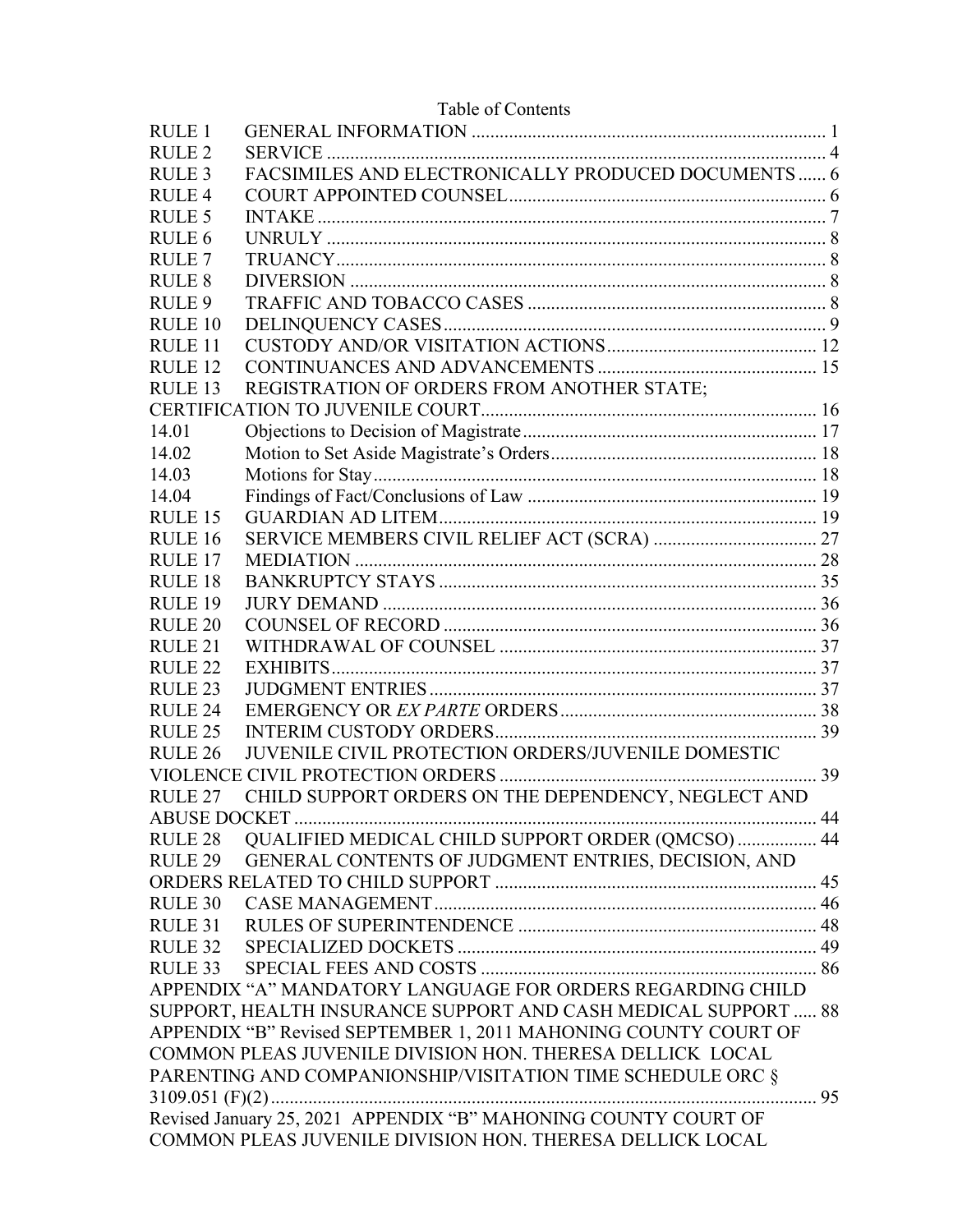| PARENTING AND COMPANIONSHIP/VISITATION TIME SCHEDULE Ohio Revised       |  |
|-------------------------------------------------------------------------|--|
|                                                                         |  |
| APPENDIX "C" Revised 1/1/09 Corrected 12/20/11 MAHONING COUNTY COURT OF |  |
| COMMON PLEAS JUVENILE DIVISION HON. THERESA DELLICK LONG                |  |
| DISTANCE PARENTING TIME SCHEDULE [ORC § 3109.051(F)(2)]  106            |  |
| APPENDIX "D" Revised 1/1/09 MAHONING COUNTY COURT OF COMMON PLEAS       |  |
| JUVENILE DIVISION HON. THERESA DELLICK TRANSITIONAL PARENTING           |  |
|                                                                         |  |
|                                                                         |  |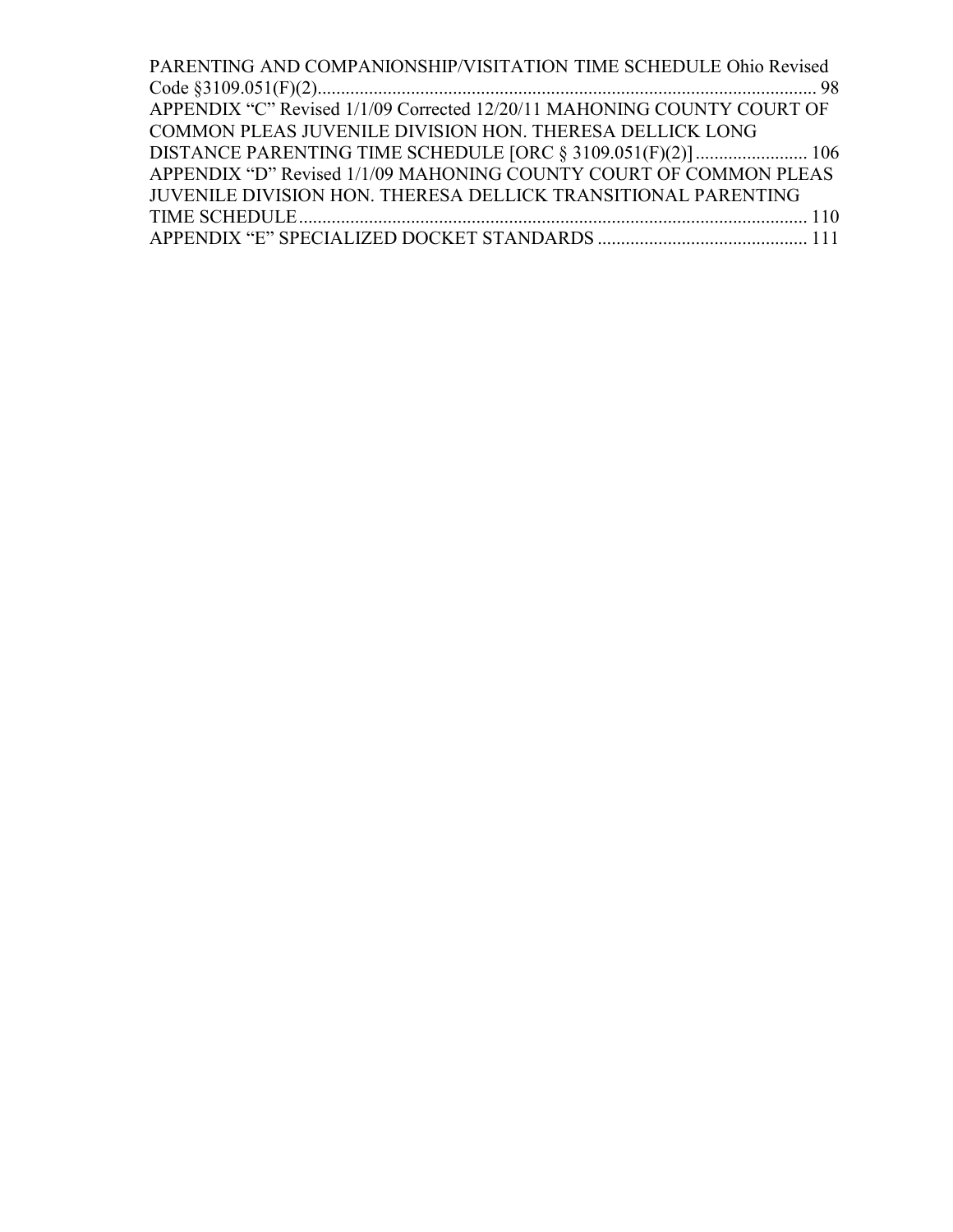## <span id="page-2-0"></span>**RULE 1 GENERAL INFORMATION**

#### **1.01 Compliance with Other Rules**

The following Rules are intended to supplement the Ohio Rules of Civil Procedure, the Superintendence Rules of the Supreme Court of Ohio, the Ohio Rules of Juvenile Procedure and any controlling statutes.

Unless otherwise stated, all filings shall comply in form and content with the Ohio Rules of Civil Procedure and the Local Rules of the Court of Common Pleas of Mahoning County, Ohio which are also applicable to this Court. To the extent that Rules may be in conflict, the Local Juvenile Rule shall prevail.

#### **1.02 Hours of the Court**

Mahoning County Juvenile Court shall be in session Monday through Friday from 8:00 a.m. to 4:00 p.m. Other days and times may be determined by the Court.

#### **1.03 Court Decorum**

- (A) All parties and witnesses must wear proper attire when attending any hearing before the Court. Shorts, tank tops, halter tops, hats, bare feet, etc., are not acceptable forms of attire for appearance at any Court hearing.
- (B) No radio, television transmission, voice recording device (other than a device used for the purpose of the official record), or photography shall be permitted, except upon consent of the Court and in accordance with Rule 11 of the Rules of Superintendence for the Courts of Ohio.
- (C) All cellular phones, pagers, palm pilots or other similar devices that are capable of emitting sound shall be turned off or tuned to the vibrate position prior to entering the Courtroom.
- (D) All parties, witnesses, and other persons present in the Courthouse while the Court is in session shall refrain from loud talking, yelling, or any other action that may disrupt the proceedings of the Court.
- (E) Any person who brings a child to Court shall not leave the child unattended or allow the child to disrupt the proceedings of the Court. Children are generally not permitted in the Courtroom unless the Court has required that the subject child(ren) shall be present.
- (F) Counsel and clients are to remain standing at counsel table while the Court enters and exits the Courtroom.
- (G) All participants shall be addressed by appropriate titles.
- (H) Counsel shall stand when addressing the Court.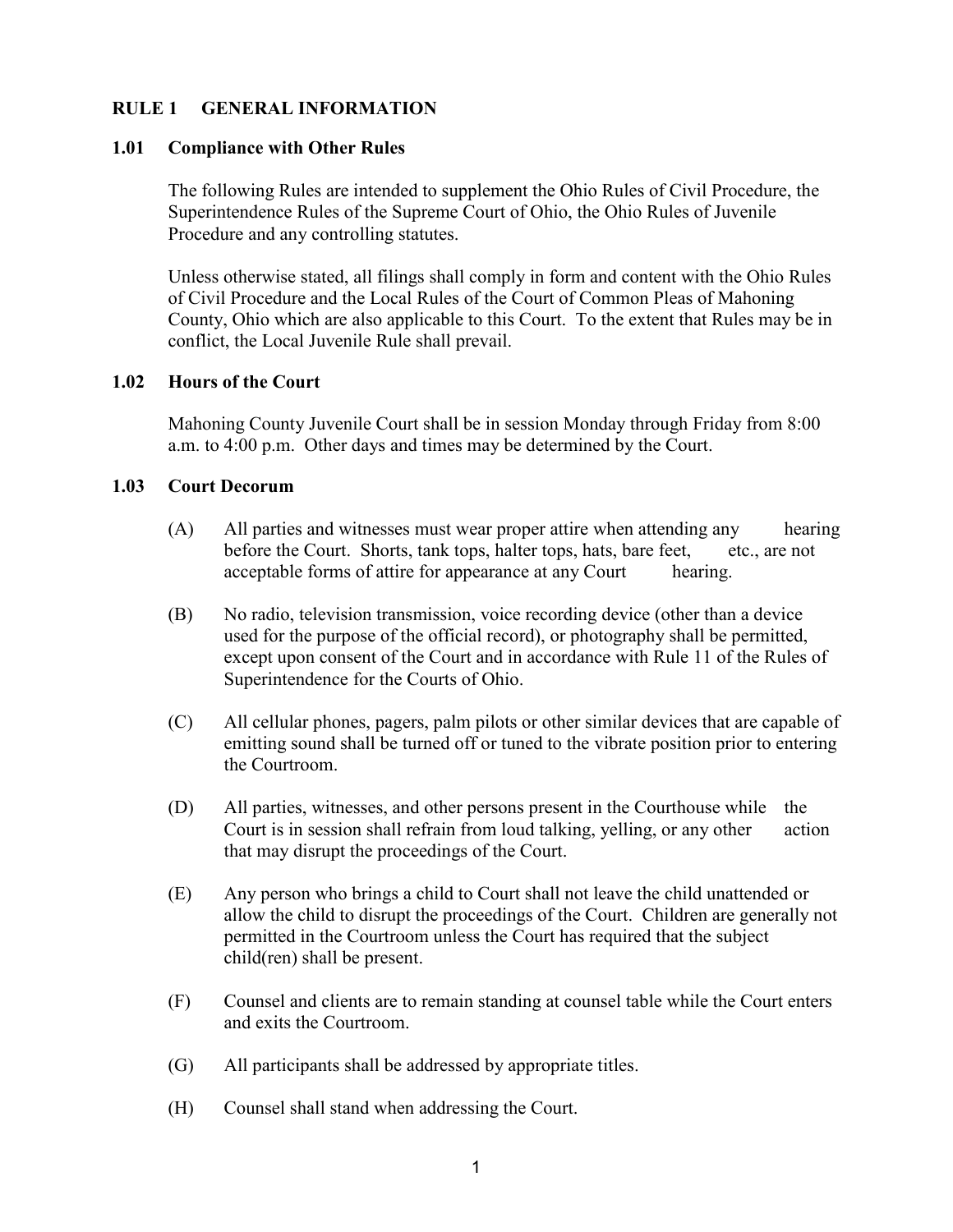- (I) Counsel, litigants and witnesses must be on time, unless granted leave by the Court.
- (J) Counsel must have witnesses prepared.
- (K) Objections shall be stated without argument or speeches. Counsel shall address objections to the Court, not one another.

#### **1.04 Sanctions**

When an attorney or party unnecessarily causes undue delay or conflict, or fails to abide by these Rules, the Ohio Rules of Civil Procedure, the Ohio Rules of Juvenile Procedure, the Ohio Rules of Superintendence, or other Ohio Rules of Court, the Court may impose sanctions or take any other appropriate measures necessary against the attorney or party.

### **1.05 Ex parte Communications**

No attorney, party, or other person shall discuss the merits, either orally or in writing, of any case with the Judge or Magistrate presiding over the case without the presence of opposing counsel or the opposing party, if the party is not represented by counsel.

#### **1.06 Backup Recording System**

A digital recording system used throughout the Courthouse creates an automatic digital backup. All discussions, that are not part of official Court proceedings, should be held outside of the Courtroom in order to ensure the confidentiality of these discussions. The automatic digital backup is for backup purposes only and shall only be transcribed in the event that the original recording is unavailable. Any communications on any recording which are not part of the proceeding shall not be transcribed for any reason.

### **1.07 Special Pleading and Filing Requirements**

Effective July 1, 2009, personal identifiers must be omitted prior to submission or filing. A personal identifier is a social security number except for the last four digits; financial account numbers, including but not limited to debit card, charge card and credit card numbers; and a minor child's name when the minor child is a victim in any kind of case.

- (A) When submitting a case document to the Court or filing a case document with the Clerk of Courts, a party to a judicial action or proceeding shall omit personal identifiers from the document.
- (B) When personal identifiers are omitted from a case document submitted to the Court or filed with the Clerk of Courts, the party shall submit or file that information on a Mahoning County Juvenile Court Information Sheet. All Information Sheet information must be typed. A separate Information Sheet must be submitted for each case number.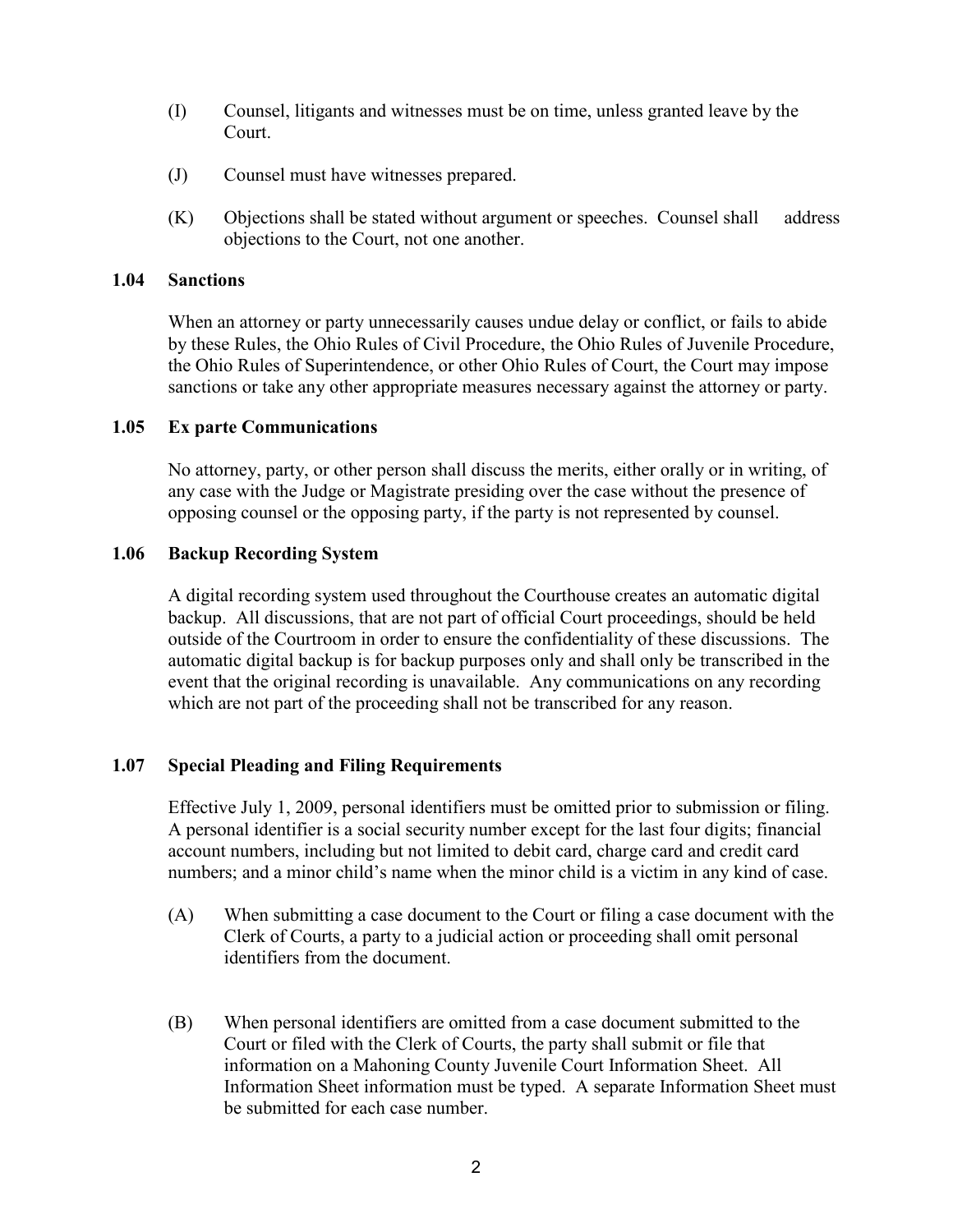- (C) All Information Sheets shall be retained by the Clerk of Courts and are not subject to service on the parties.
- (D) Redacted or omitted personal identifiers shall be provided to the Court or Clerk upon request, or to a party to the judicial action or proceeding upon Motion.
- (E) The responsibility for omitting personal identifiers from a case document submitted to a Court or filed with the Clerk of Courts shall rest solely with the party. The Court or Clerk is not required to review the case document to confirm that the party has omitted personal identifiers, and shall not refuse to accept or file the document on that basis.
- (F) Failure to follow these mandatory rules may result in sanctions.

### *1.08 Notice of Hearings to Foster/Kinship Caregivers*

(A) In accordance with Ohio Revised Code §2151.424, the Court will provide notice to Foster and Kinship caregivers of the right to attend hearings and to provide information concerning the Minor Child or Minor Children in their care.

(B) To facilitate the Court in fulfilling its duty to provide proper notice of hearings to Foster and Kinship caregivers, the Instructions for Service Child Placement Form shall be completed and filed with the Clerk of Courts by Mahoning County Children Services (MCCS) or another public children services agency, if applicable, the next business day or not later than seven (7) days following the initial placement and any change in placement of the Minor Child or Minor Children. The Instructions for Service Child Placement Form shall also be completed and filed with the Clerk of Courts at the time of filing of any Complaint or Motion involving the Minor Child or Minor Children.

(C) Information regarding the identity and contact information for Foster or Kinship caregivers, or Prospective Adoptive Parent(s) provided to assist the Court in fulfilling its duty to give notice under this Rule is **not** accessible to the public, including any Party to the case except the Guardian Ad Litem.

(D) Failure to submit the Instructions for Service Child Placement Form does not affect the Court's jurisdiction in a case. A case need not be dismissed for this reason alone but the case may be continued.

(E) If Mahoning County Children Services (MCCS) or, if applicable, another public children services agency has been granted Permanent Custody of the Minor Child or Minor Children, the Agency shall notify the Prospective Adoptive Parent(s) of the date, time, and place of the review hearing and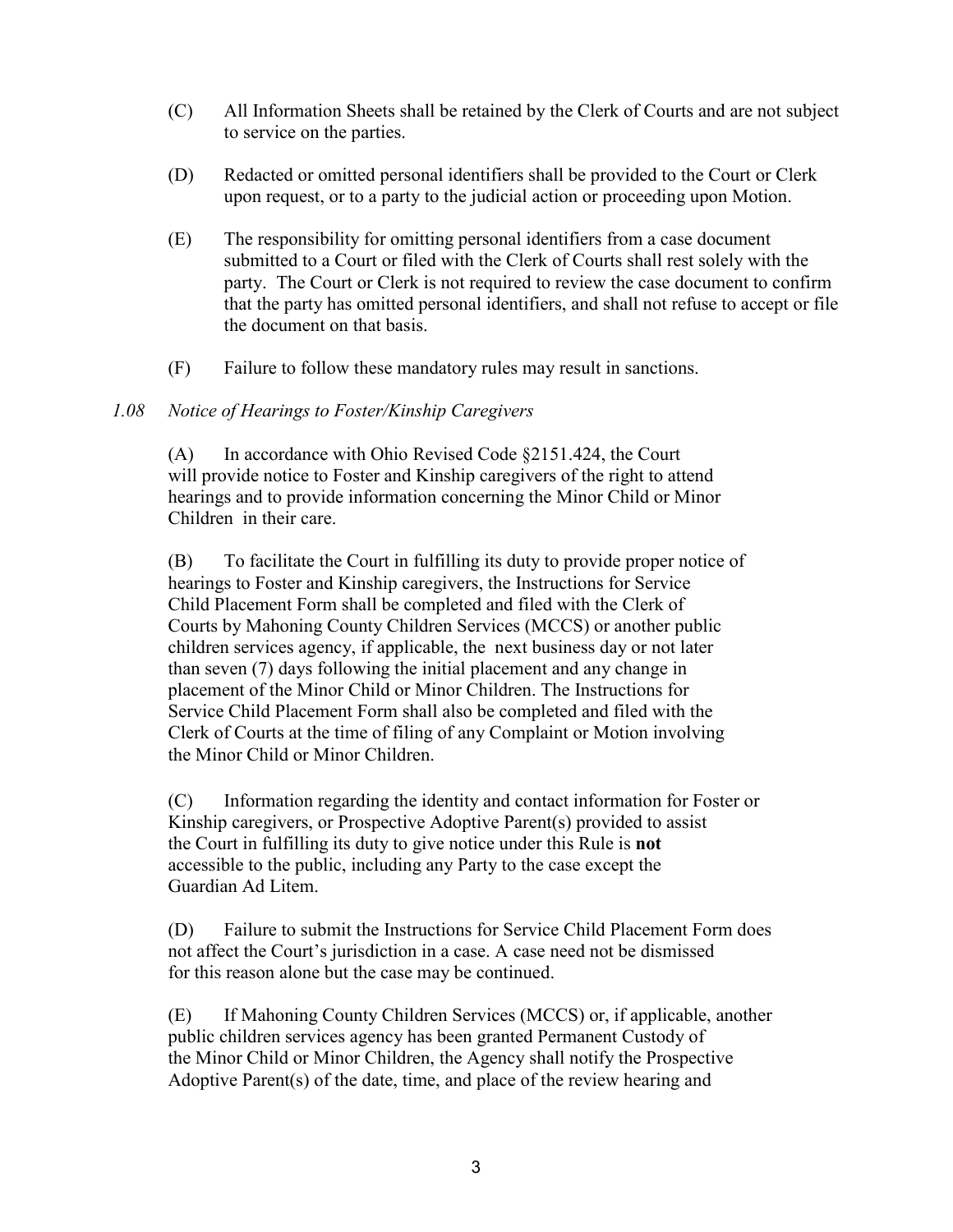the Prospective Adoptive Parent(s) have the right to attend the hearing and to provide information.

(F) Foster and Kinship caregivers, and Prospective Adoptive Parents are **not** Parties to these proceedings.

# <span id="page-5-0"></span>**RULE 2 SERVICE**

### **2.01 Service of Pleadings**

A party requesting service by the Clerk of the Court must file Instructions for Service regardless of the form of service requested. Any request for service of a Complaint, Counterclaim, Motion, Order, or other paper requiring service pursuant to the Ohio Rules of Civil Procedure shall be accompanied by sufficient time-stamped copies of the paper(s) to be served.

# **2.02 Process Server (One-Time Appointment)**

If a party desires personal service to be made by a Special Process Server pursuant to Civil Rule 4.1 (B) (2), that party or counsel must file with the Clerk of Court a Motion along with an Entry Appointing Special Process Server. The following must be stated in the entry of appointment:

(A) The name of the person to be appointed as a Special Process Server;

(B) That the person being appointed as Special Process Server is eighteen (18) years of age or older;

(C) That the person to be appointed as Special Process Server is not a party or counsel for a party in the action.

# **2.03 Process Server (Continuing Appointment)**

A person may apply to be designated as a Standing Special Process Server for cases filed in this Court by filing a Motion along with an Entry Appointing Standing Special Process Server. The following must be stated in the entry of appointment:

- (A) The name of the person to be appointed as a Standing Special Process Server;
- (B) That the person being appointed as Standing Special Process Server is eighteen (18) years of age or older;

(C) That the person to be appointed as Standing Special Process Server will not be a party or counsel for any party in any action for which he or she acts as a Standing Special Process Server.

### **2.04 Service by Publication**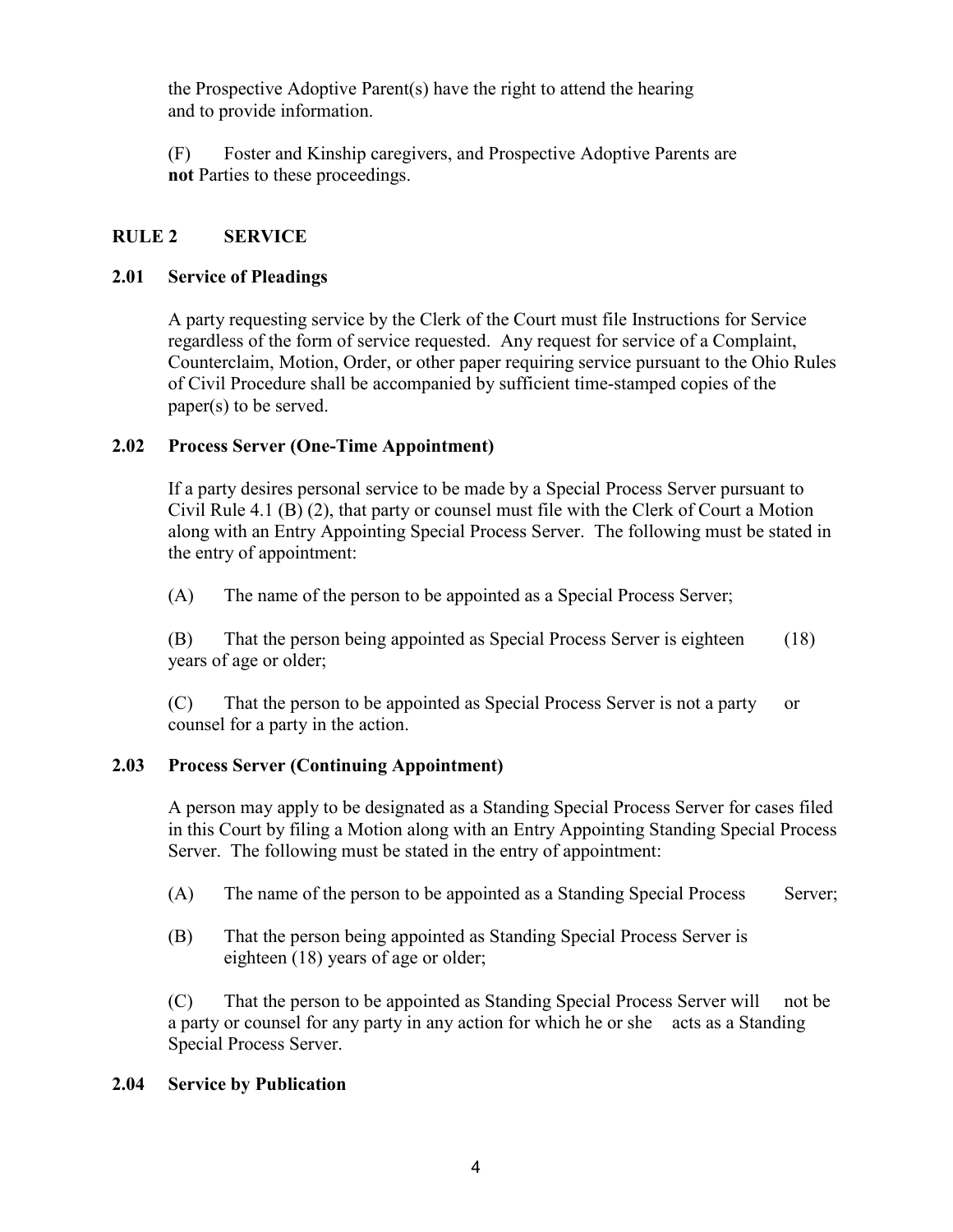#### (A) When Proper/Required Verification

In accordance with Juvenile Rule 16, Service by Publication shall only be available when the residence of a defendant or party is unknown and reasonable diligence is demonstrated by proper affidavit that the address cannot be discovered. All verification obtained to discover the address of a Defendant or party shall be brought to the hearing for the Court to review *In Camera*, at its discretion. The Court must give prior approval for Service by Publication. Service by Publication shall be made by posting and mailing in cases of Dependency, Neglect and Abuse where Mahoning County Children Services is the moving party. Service by Publication may also be made by posting and mailing in cases where indigency has been established. In cases other than Dependency, Neglect and Abuse, where Mahoning County Children Services is not the moving party, or the party qualifies for Court appointed counsel on that docket, the Court will not give approval for Service by Publication by Posting unless a completed Financial Disclosure/Affidavit of Indigency is completed and attached to the request and the party qualifies as indigent according to the current income standards set forth by the Office of the Ohio Public Defender, as determined by the Court.

(B) Responsibility

In all cases when service of process is to be accomplished by publication, it shall be the responsibility of the moving party to ensure that the publication is accomplished.

(C) Confirmation

Upon completion of the last publication of service, the party shall file with the Court an affidavit showing the fact of publication, together with a copy of the Notice of Publication. The affidavit and its exhibits shall constitute the proof of service.

(D) Posting Locations

Pursuant to Juvenile Rule 16(A), this Court hereby designates this Court along with the following two (2) additional posting locations in Mahoning County for the purpose of Service by Publication:

Struthers Municipal Court 6 Elm Street Struthers, Ohio 44471

Mahoning County Court No. 3 605 East Ohio Sebring, Ohio 44672

The Clerk shall post service in a conspicuous place in the Courthouse in addition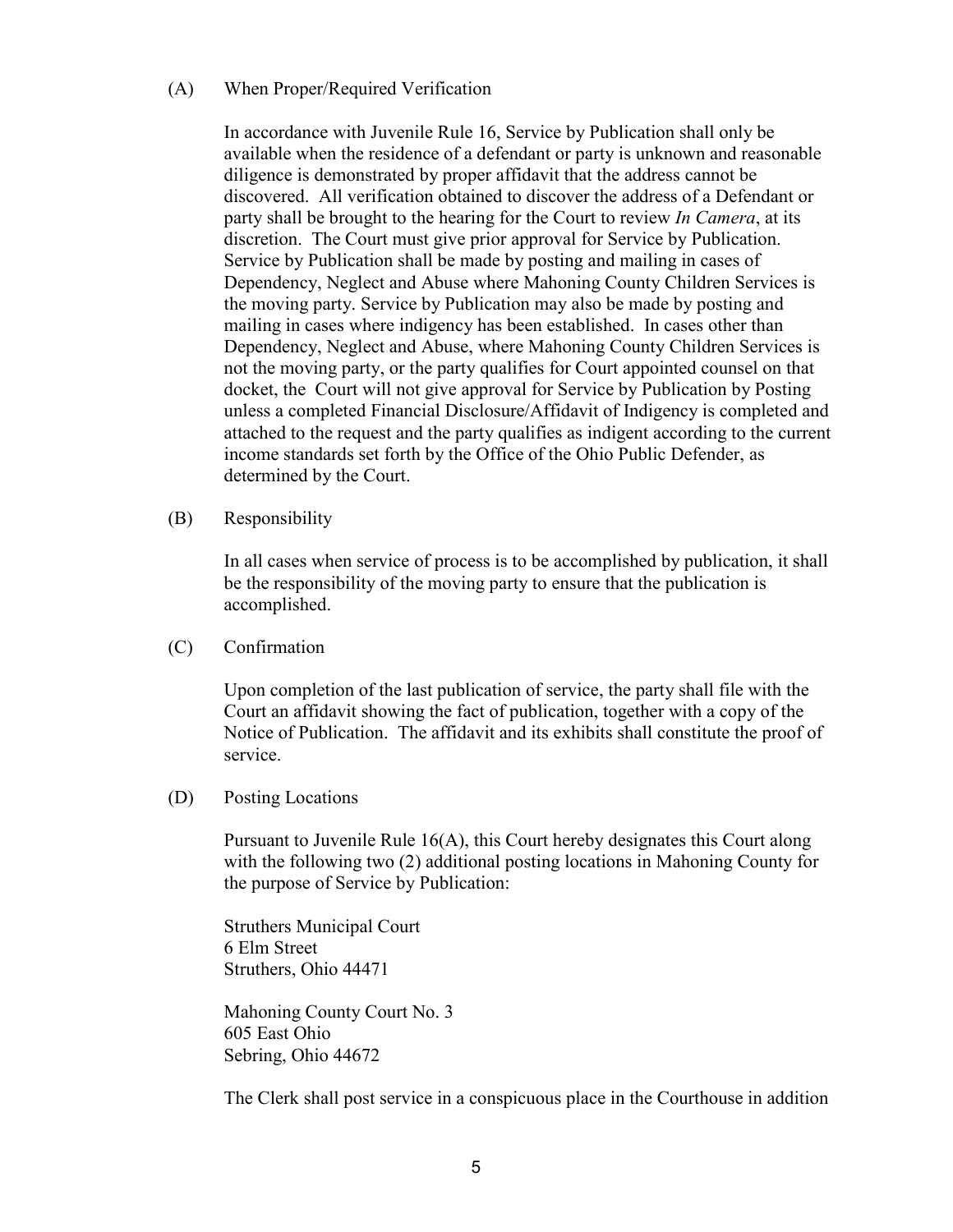to the above two additional locations.

The notice shall contain the same information required to be contained in a newspaper publication. The notice shall be posted in the required locations for one (1) week. The Clerk shall cause the summons and accompanying pleadings to be mailed by United States Regular Mail, address correction requested, to the last known address of the party to be served and shall obtain a Certificate of Mailing. If the Clerk is notified of a corrected or forwarding address of the party to be served during the one (1) week period that notice is posted, the Clerk shall cause the summons and accompanying pleadings to be mailed to the corrected or forwarding address.

After the one (1) week of posting, the Clerk shall note on the docket where and when notice was posted. Service shall be complete upon the entry of posting.

### <span id="page-7-0"></span>**RULE 3 FACSIMILES AND ELECTRONICALLY PRODUCED DOCUMENTS**

### **3.01 Filing by facsimile or other electronic means is not permitted.**

3.02 The use and filing of a traffic citation ticket that is produced by computer or other electronic means is hereby authorized in the Mahoning County Court of Common Pleas, Juvenile Division. The electronically produced ticket shall conform in all substantive respects to the Ohio Uniform Traffic ticket and Traffic Rule 3(F) of the Ohio Traffic Rules. If an electronically produced ticket is issued at the time of an alleged offense, the issuing Officer shall provide the Defendant with a paper copy of the ticket.

# <span id="page-7-1"></span>**RULE 4 COURT APPOINTED COUNSEL**

### **4.01 Counsel**

Every party that has the right to be represented by counsel, as provided in R.C. § 2151.352, shall have the right to Court appointed counsel, if found to be indigent. Any party found eligible for Court appointed counsel shall pay a Twenty-Five Dollar (\$25.00) application fee per case to the Clerk of Courts within seven (7) days of determination of indigency. The Court shall maintain a list of private attorneys willing to accept appointment for Juvenile Court cases.

# **4.02 Compensation and Expenses**

The Court shall determine the amount of compensation an appointed attorney will receive based upon the rates of compensation as determined from time to time by the Mahoning County Commissioners and the Office of the Ohio Public Defender. In addition thereto, necessary and reasonable expenses may be allowed for such items, including but not limited to, expert witness fees, polygraph costs, long distance phone calls, photocopying, and certain travel expenses in excess of One Dollar (\$1.00).

# *4.03 Mandatory Training for Court Appointed Counsel*

The Court offers periodic seminars relating to Juvenile Court Law and Juvenile Court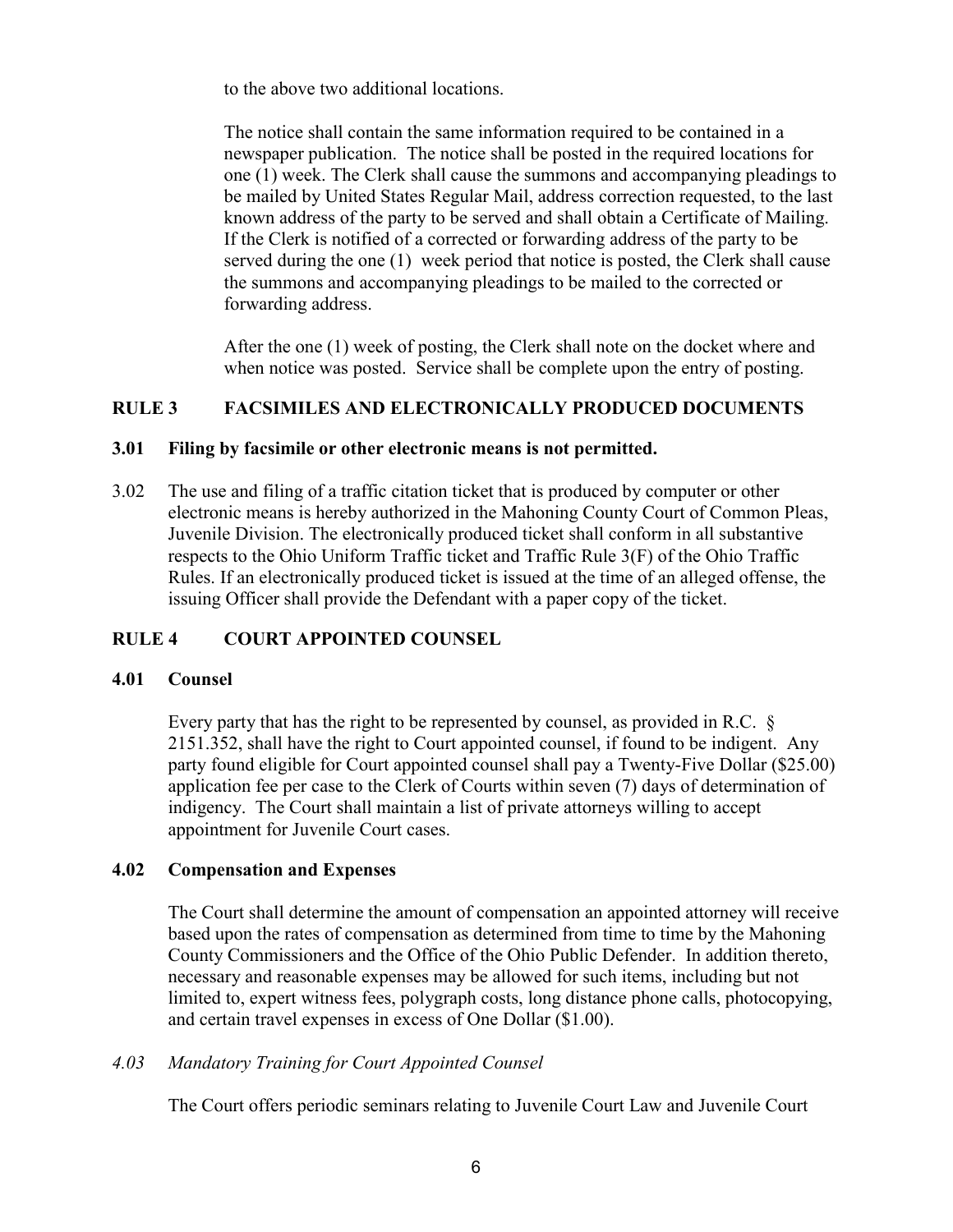procedures. Attendance shall be mandatory for attorneys to remain on the court appointment list. The Judge shall retain discretion to excuse attendance for good cause shown.

### **4.04 Fee Application**

Appointed counsel and/or Attorney Guardians Ad Litem shall use software or pre-printed forms provided by the Office of the Ohio Public Defender when submitting fee applications. Appointed counsel shall submit the original fee application and a fully completed Financial Disclosure/Affidavit of Indigency when requesting payment.

### **4.05 Submitting Fee and/or Expense Applications**

Expense Applications for fees and/or expenses shall be submitted within sixty (60) days of the date of termination listed on the fee application to assure full payment. Date of termination shall be no later than the file stamp date of the journal entry dismissing the complaint or Motion, dispositional journal entry, or journal entry approving the case plan, whichever is later. If the fee application is received by the Court late, then payment to the attorney may be reduced by the reimbursement standard currently being used by the Mahoning County Commissioners and the Office of the Ohio Public Defender.

#### **4.06 Extraordinary Fees**

Requests for extraordinary fees in excess of One Thousand Dollars (\$1,000.00) per case must be made by written Motion and should be submitted with supporting information, including all regular billing documents, along with a proposed judgment entry, to the Judge. Extraordinary fees may be granted in complex cases, including but not limited to, those involving multiple counts dealing with multiple separate incidents which require an extraordinary amount of trial preparation time, cases that involve unique legal issues, cases that require multiple types of hearings, or cases requiring extended days of trial.

### <span id="page-8-0"></span>**RULE 5 INTAKE**

### *5.01* **Intake**

The Court recognizes the guidance set forth in Rule 9 of the Juvenile Rules of Procedure which states: "In all appropriate cases formal Court action should be avoided and other community resources utilized to ameliorate situations brought to the attention of the Court."

Prior to the filing of a formal delinquency or unruly complaint, police reports or complaints by parents and/or guardians shall be screened by intake pursuant to the Court's intake policies. Copies of the Court's written intake policies are available upon request.

If diversionary action is not appropriate, the case shall be forwarded to the Probation Department or the Prosecutor's Office as appropriate.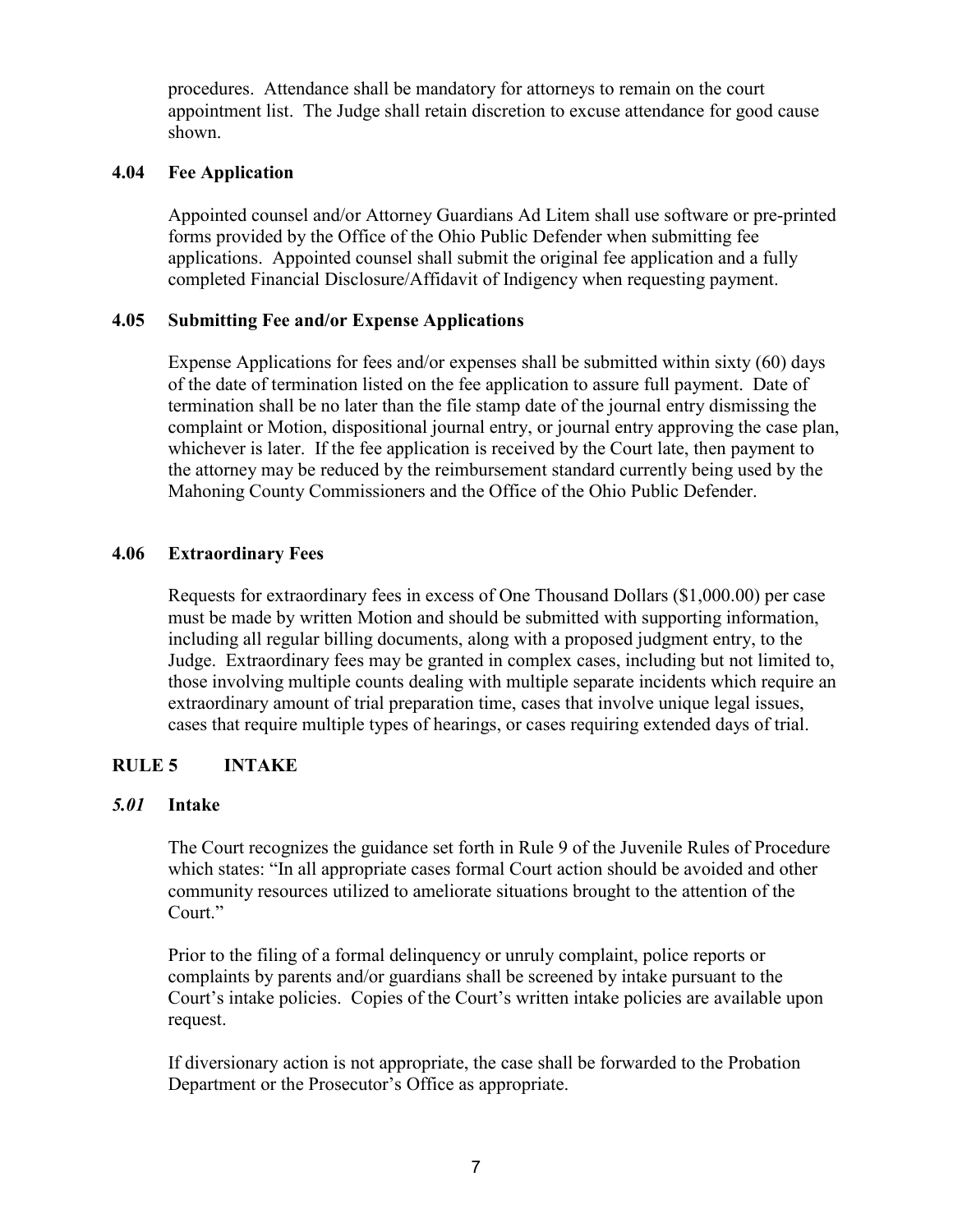#### <span id="page-9-0"></span>**RULE 6 UNRULY**

### *6.01* **Unruly**

Any person having knowledge of a child who appears to be an unruly child as defined in R.C. § 2151.022 may file a complaint with respect to the child.

### <span id="page-9-1"></span>**RULE 7 TRUANCY**

### **7.01 Truancy**

A juvenile shall be referred to Truancy Court after twelve (12) unexcused absences from school. A hearing shall be held before a truancy officer. This Court works with juveniles and their families to improve school attendance reduce delinquent behavior through a pro-active partnership with the schools and makes referrals to social service agencies when needed. A parent or guardian may be charged with contributing if they fail or refuse to cooperate.

#### <span id="page-9-2"></span>**RULE 8 DIVERSION**

### *8.01 The Diversion Program*

The Diversion Program is a voluntary program for those juveniles charged with a firsttime drug or drug-related offense.

#### *8.02 Entrance*

Entrance into the program requires a plea of Admission to the offense charged in the complaint. The juvenile shall undergo a chemical assessment and follow any and all recommendations of said assessment. There is a fee of One Hundred Twenty-Five Dollars (\$125.00) which shall be paid prior to completion of the program.

### **8.03 Completion**

Upon successful completion of the program requirements, the charge(s) shall be dismissed by the Court. Failure to comply with the requirements of the program can result in Court sanctions and ultimately a negative termination from the program.

#### **8.04 Requirements**

Copies of the Diversion Program requirements are available upon request.

### <span id="page-9-3"></span>**RULE 9 TRAFFIC AND TOBACCO CASES**

#### *9.01 Traffic and tobacco violations*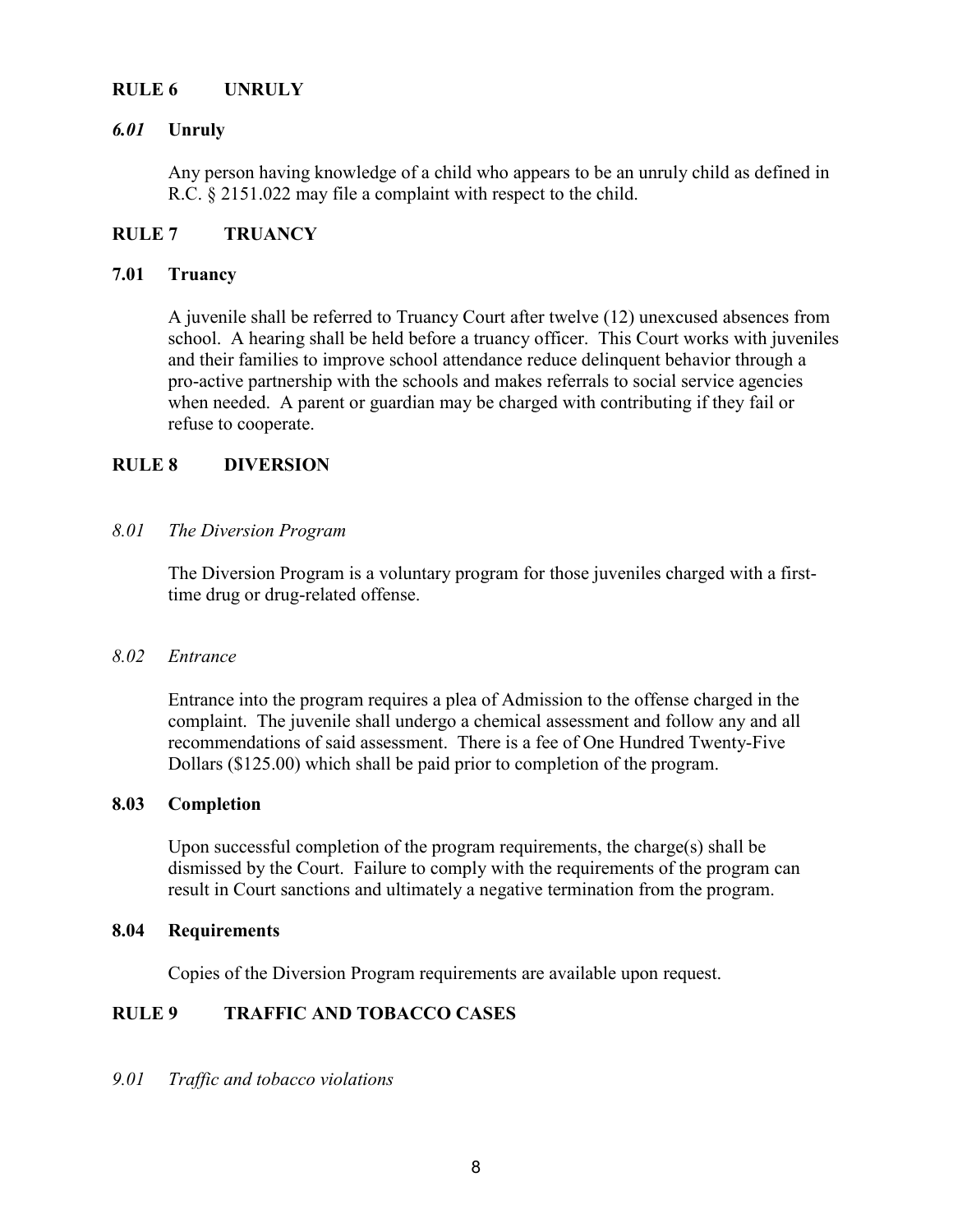Traffic and tobacco violations shall be forwarded to the Court by the police department issuing said violation.

# *9.02* **Traffic Arraignments, Pretrial and Trials**

An arraignment shall be held. A pretrial and trial may be set at the juvenile or attorney's request or at the Court's discretion. All juveniles must appear with a parent, a guardian, or an adult.

# <span id="page-10-0"></span>**RULE 10 DELINQUENCY CASES**

# **10.01 Filing of Complaint**

(A) Case is referred to Prosecutor's Office by the Intake Department for review by the Prosecutor.

(B) At the Prosecutor's discretion, an official complaint may be filed with the Clerk of Courts.

# **10.02 Arraignment**

(A) Notice of Hearing and Summons shall be prepared and issued. Said notice shall include the date and time of the arraignment.

- (B) If a subject child is placed in detention, a detention or arraignment hearing shall be held within seventy-two (72) hours.
- (C) Subject child shall be arraigned by the Judge or designated Magistrate in Court.

(D) After the Judge or Magistrate reviews the subject child's constitutional rights, the subject child shall enter an Admission or Denial plea to the complaint.

# **10.03 Adjudicatory and Dispositional Hearings**

(A) If the subject child enters an Admission to the complaint, then a dispositional hearing may be held immediately or it may be continued at the discretion of the Court.

(B) If the subject child enters a Denial to the complaint, a preliminary conference and adjudicatory hearing shall be set as soon as practicable.

(C) If the subject child qualifies for appointed counsel, counsel shall be appointed pursuant to Juvenile Rule 4 or the subject child's parent or guardian may retain private counsel.

(D) Whenever a delinquency case is dismissed or disposed, and the Court Orders a Children Services Board to take custody of the subject child, a Children Services Board shall have ten (10) days to file a dependency, neglect or abuse complaint.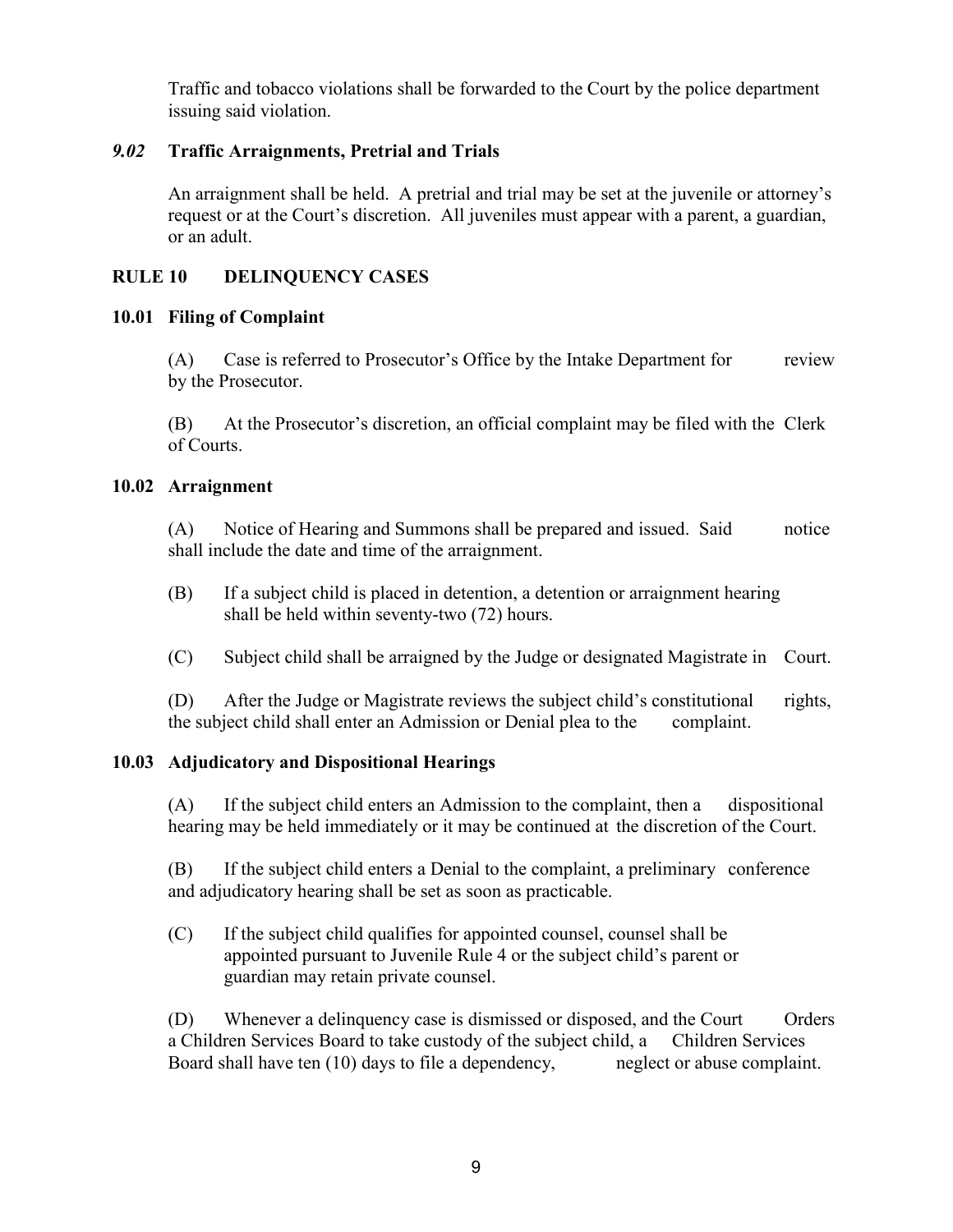### **10.04 Monetary Hearings**

(A) Where a subject child has complied with all terms and conditions of probation however still owes fines and Court costs, a monetary hearing may be held monthly until such time as all fines and Court costs are paid.

### **10.05 Discovery**

Effective July 1, 2009, except for special rules contained in Juvenile Rule 25 of the Ohio Rules of Juvenile Procedure, discovery shall be conducted in accordance with Juvenile Rule 24 and the Ohio Rules of Civil Procedure.

- (A) Depositions in the following matters shall be governed by Juvenile Rule 24 and the Ohio Rules of Civil Procedure:
	- (1) Those taken in parentage actions and original actions to determine custody or the allocation of parental rights and responsibilities to which the State of Ohio is not a party;
	- (2) Those taken in any post-dispositional matters to which neither the State of Ohio nor any public child protective services agency is a party;
		- (a) The State of Ohio shall not be deemed to be a party to a postdispositional action simply because a child support enforcement agency participates in such action.
- (B) Depositions shall only be taken with leave of Court in delinquency, unruly, juvenile traffic offender, abuse, neglect, and dependency actions and all other juvenile court proceedings not specified in "A" above.
	- (1) Depositions in these types of actions shall only be taken when it appears probable that a prospective witness will be unable to attend or will be prevented from attending the hearing, and it further appears that the testimony is material and necessary to prevent a miscarriage of justice.
	- (2) Depositions taken in these types of actions shall be taken upon such terms and conditions and in such a manner as the Court may fix.

### **10.06 Interstate Commission for Juveniles**

 The purpose of the Interstate Commission for Juveniles [hereinafter "COMMISSION"] is to serve juvenile offenders while protecting communities. Ohio is one of the member states of the commission.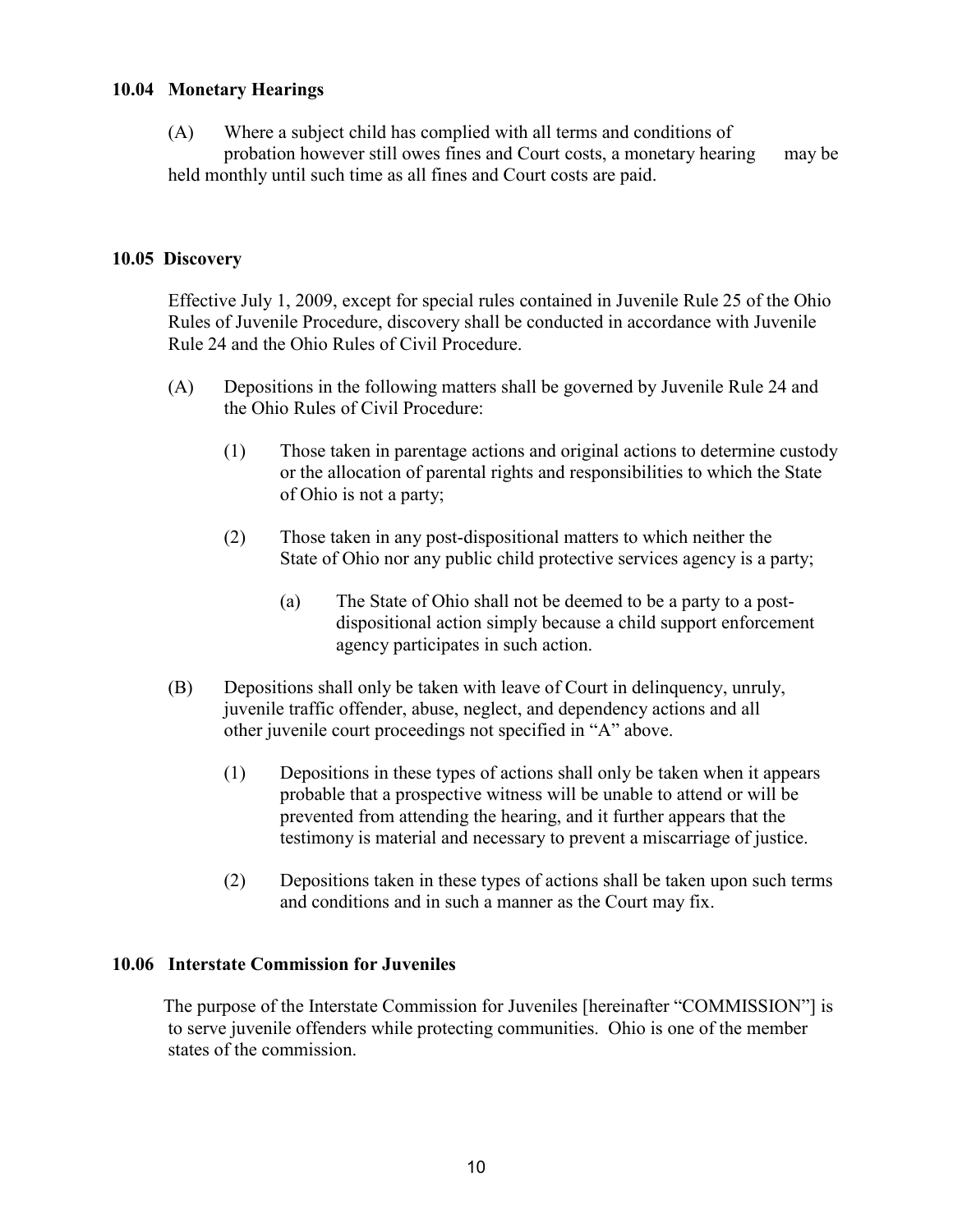- (A) The Commission governs interstate cooperation and procedures concerning juvenile:
	- (1) Runaways;
	- (2) Absconders;
	- (3) Delinquents;
	- (4) Escapees;
	- (5) Probationers;
	- (6) Parolees;
	- (7) Investigation requests;
	- (8) Certain warrants;
	- (9) Travel permits;
	- (10) Home evaluations; and
	- (11) Progress and violation reports.
- (B) Juvenile Sex Offenders

Special provisions apply to interstate travel and supervision of juvenile sex offenders.

(C) Special Powers

The Commission is empowered to:

- (1) Levy fines in appropriate situations;
- (2) Enforce the rule that when a youth is sent out-of-state for treatment and has no insurance, Medicaid or other means of payment, the sending Court or parole office is responsible for payment;
- (3) Coordinate a database so that eventually all applicable interstate correspondence will be transmitted electronically;
- (4) Create mandatory official interstate forms;
- (5) Require all warrants for youth under Commission jurisdiction to be entered into NCIC.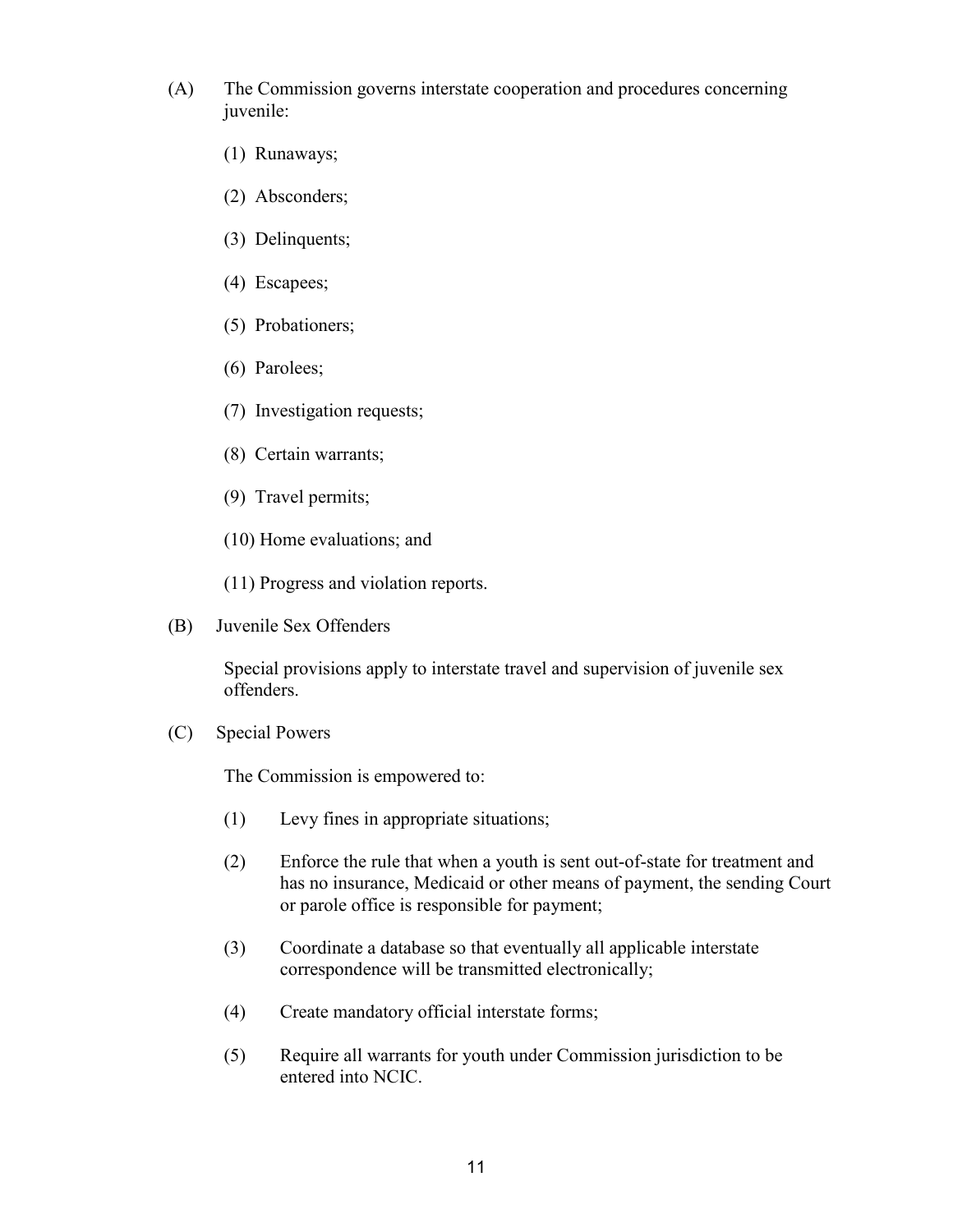### **10.07 Child Restraints**

- (A) There shall be a presumption that physical restraint shall not be utilized unless the Judge or Magistrate before whom the Minor Child is appearing makes an individualized determination on the record that there is no less restrictive alternative to the use of physical restraint and that the physical restraint of the Minor Child is necessary because of either of the following:
	- (1) The Minor Child represents a current and significant threat to the safety of the Minor Child's or other persons in the Courtroom.
	- (2) There is a significant risk the Minor Child will flee the Courtroom.
- (B) The Judge or Magistrate shall permit any party, as defined in Juv.R.  $2(Y)$ , to be heard on the issue of whether the use of physical restraint is necessary for that particular Minor Child at that particular proceeding.
- (C) If physical restraint is found necessary by the Judge or Magistrate, require the restraint be the least restrictive necessary to meet the risk requiring the restraint and in a manner which does not unnecessarily restrict the movement of the Minor Child's hands.

# <span id="page-13-0"></span>**RULE 11 CUSTODY AND/OR VISITATION ACTIONS**

### **11.01 Filing Requirements**

All actions seeking custody of and/or visitation with a child shall be initiated by Complaint or in preexisting cases by Motion, and pursuant to R.C. §3127.23, are required to be accompanied by a Child Custody Affidavit. All Child Custody Affidavits must contain all information regarding the Court case numbers of any past or pending litigation involving custody or visitation of the child, along with all other required information other than personal identifiers (as explained in Section 1.7 of these rules). In addition, initials are required concerning any reference to a child victim. In all cases, an Information Sheet (as explained in Section 1.7 (A-F) of these Rules) shall be completed. The Information Sheet shall include the child's name, date of birth and social security number and other personal identifiers. The Information Sheet shall be retained by the Clerk of Courts and is not subject to service on the parties. All Complaints or Motions for Dependency, Neglect and/or Abuse must include a Sworn Complaint/Motion pursuant to Ohio Revised Code §2151.27(A)(1).

# **11.02 Social Investigation (Dependency, Neglect and Abuse)**

A social investigation concerning the best interests of any child or children may be ordered by the Court pursuant to Juvenile Rule 32 in abuse, neglect or dependency cases.

### *11.03 Social Investigation (Custody and Visitation)*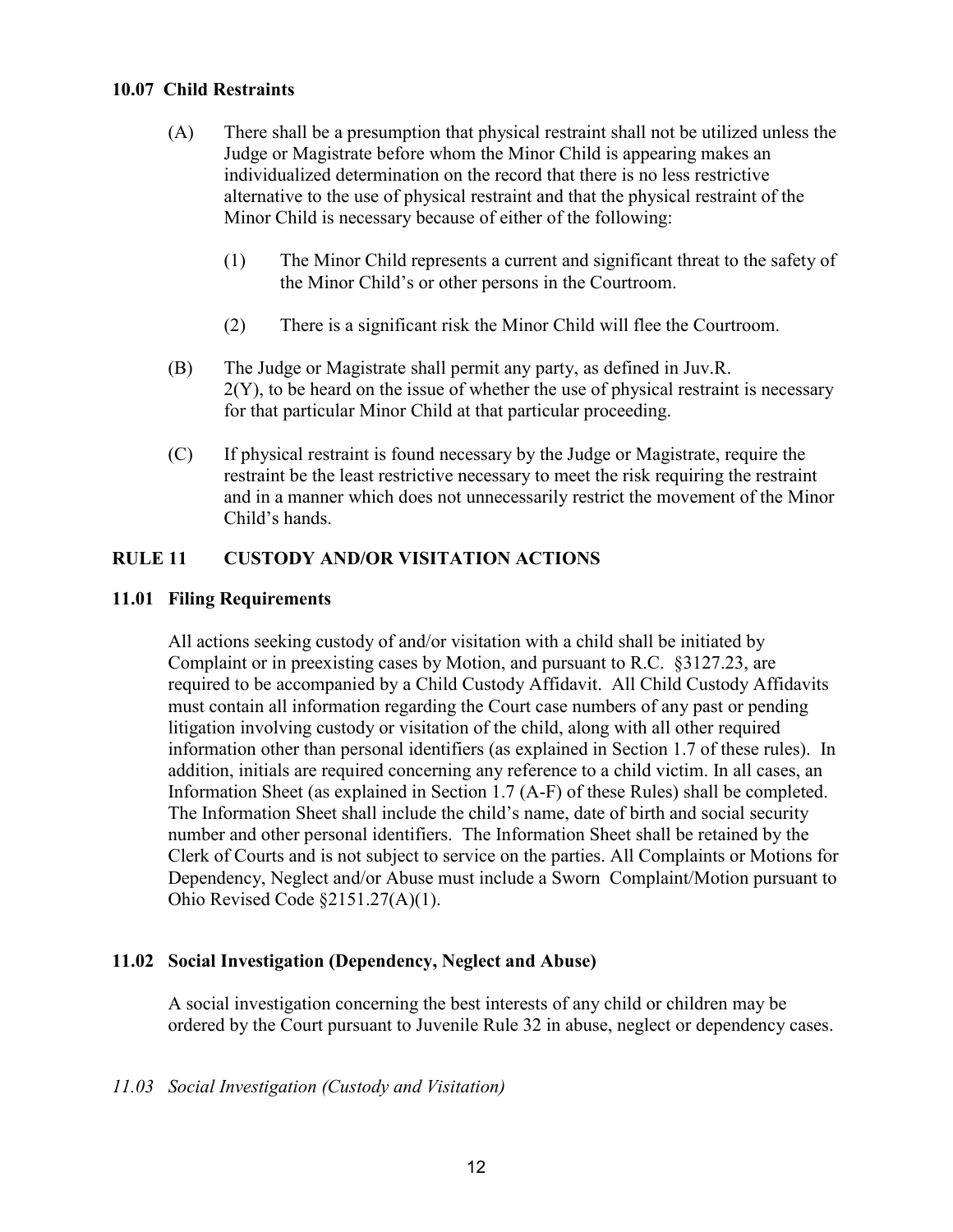Pursuant to Juvenile Rule 32(D), the Court may Order a social investigation following the filing of a complaint requesting the allocation of parental rights and responsibilities or a writ of habeas corpus, or the filing of a Motion to modify the allocation of parental rights and responsibilities. Prior to Ordering a social investigation, the Court may refer the parties to mediation.

## **11.04 Temporary Orders**

The Judge or Magistrate may require Motions for Temporary Orders to be submitted and determined without oral hearing upon affidavits in support or opposition.

### **11.05 Discovery**

Effective July 1, 2009, except for special rules contained in Juvenile Rule 25 of the Ohio Rules of Juvenile Procedure, discovery shall be conducted in accordance with Juvenile Rule 24 and the Ohio Rules of Civil Procedure.

- (A) Depositions in the following matters shall be governed by Juvenile Rule 24 and the Ohio Rules of Civil Procedure
	- (1) Those taken in parentage actions and original actions to determine custody or the allocation of parental rights and responsibilities to which the State of Ohio is not a party;
	- (2) Those taken in any post-dispositional matters to which neither the State of Ohio nor any public child protective services agency is a party;
		- (a) The State of Ohio shall not be deemed to be a party to a postdispositional action simply because a child support enforcement agency participates in such action.
- (B) Depositions shall only be taken with leave of Court in delinquency, unruly, juvenile traffic offender, abuse, neglect, and dependency actions and all other juvenile court proceedings not specified in "A" above.

(1) Depositions in these types of actions shall only be taken when it appears probable that a prospective witness will be unable to attend or will be prevented from attending the hearing, and it further appears that the testimony is material and necessary to prevent a miscarriage of justice.

(2) Depositions taken in these types of actions shall be taken up such terms and conditions and in such a manner as the Court may fix.

### **11.06 Parental Rights**

Orders allocating parental rights, including shared parenting decrees, shall include the following notices: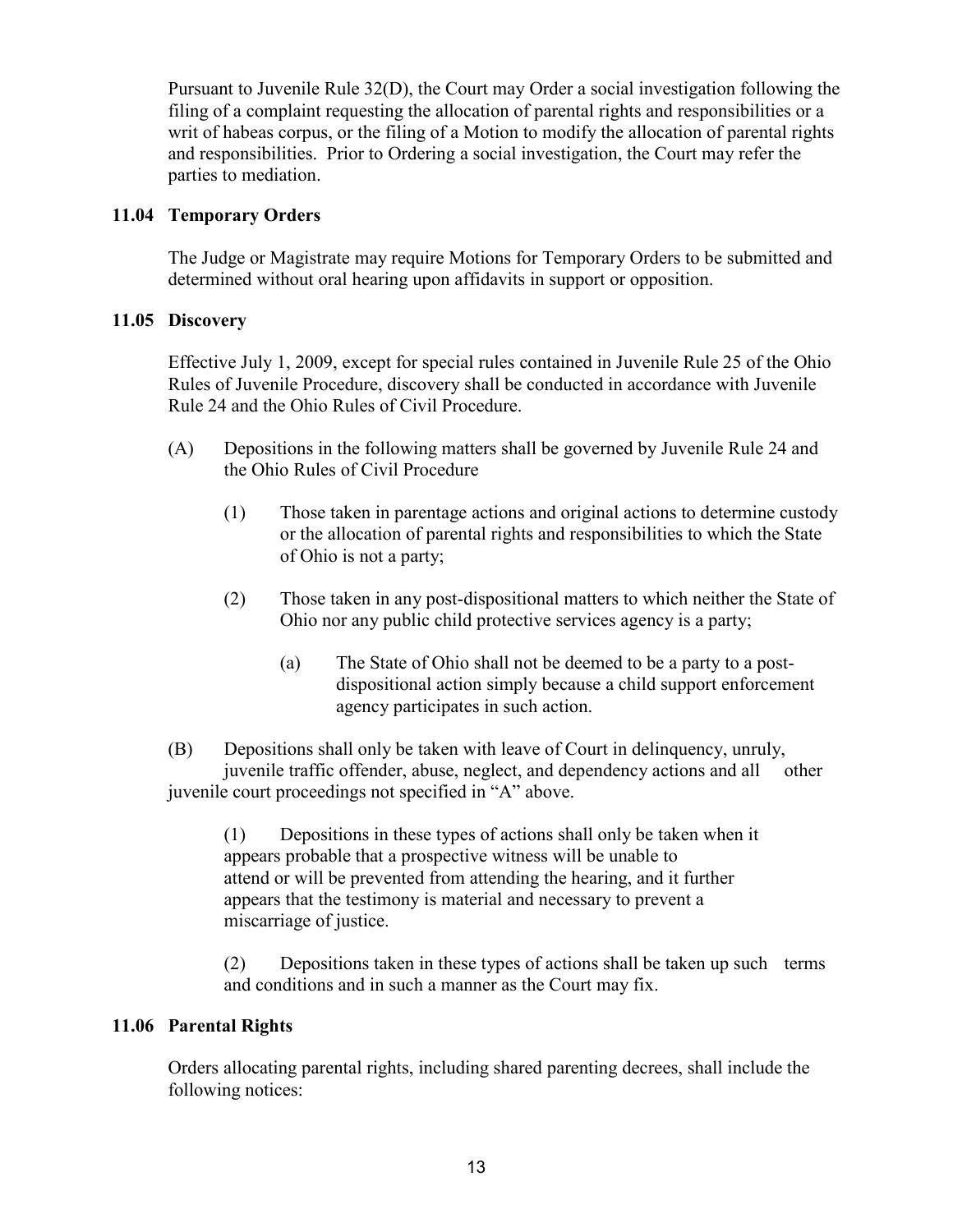(A) RELOCATION NOTICE: Pursuant to R.C. § 3109.051(G), the parties are hereby notified as follows:

If the residential parent intends to move to a residence other than the residence specified in the parenting time Order or Decree of the Court, the residential parent is required to file a Notice of Intent to Relocate with this Court, addressed to the attention of the Clerk of Court. Unless otherwise Ordered pursuant to R.C. §  $3109.051(G)(2),(3)$  and (4), a copy of such notice shall be mailed by the Court to the parent who is not the residential parent. The Court will not normally schedule a hearing on the notice unless the non-residential parent requests the same in writing. The purpose of any such scheduled hearing shall be to determine whether it is in the best interest of the child(ren) to revise the parenting time schedule. If after sixty (60) days, no objection has been raised by the nonresidential parent, the Court may issue an entry modifying the parenting time as requested by the residential parent in the Notice of Intent to Relocate.

(B) RECORDS ACCESS NOTICE: Pursuant to R.C. § 3109.051(H) and R.C. §3319.321(B) (5) (a) the parties are hereby notified as follows:

Except as specifically modified or otherwise limited by Court Order, and subject to R.C. §3125.16 and R.C. §3319.32 (F), the parent who is not the residential parent, is entitled to access to any record that is related to the child, under the same terms and conditions as the residential parent, to any student activity that is related to the child and to which the residential parent of the child is legally provided access. Any keeper of a record who knowingly fails to comply with this Order is in contempt of Court.

(C) DAY CARE CENTER ACCESS NOTICE: Pursuant to R.C. § 3109.051(I), the parties are hereby notified as follows:

Except as specifically modified or otherwise limited by Court Order and in accordance with R.C. § 5104.011, the parent who is not the residential parent, is entitled to access to any day care center that is or will be attended by the child with whom parenting time is granted, to the same extent that the residential parent is granted access to the center.

(D) SCHOOL ACTIVITIES NOTICE: Pursuant to R.C. § 3109.051(J), the parties are hereby notified as follows:

Except as specifically modified or otherwise limited by Court Order, and subject to R.C. § 3319.321(F), the parent who is not the residential parent is entitled to access to the school, under the same terms and conditions under which access is provided to the residential parent. Any school employee or official who knowingly fails to comply with this Order is in contempt of Court.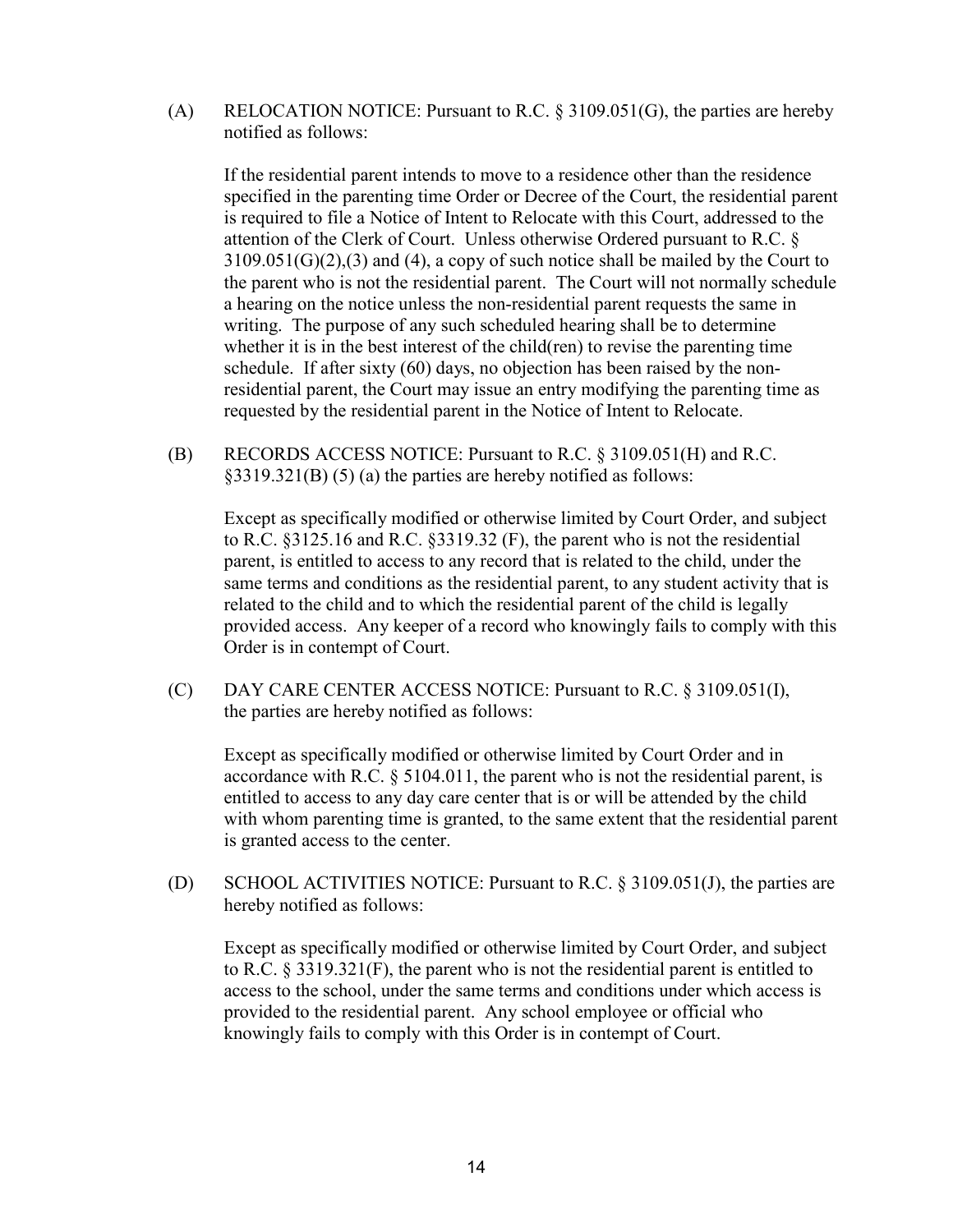### **11.07 Permanent Custody Proceedings Not Bifurcated**

Pursuant to Juvenile Rule 34(I), effective September 5, 2013, Permanent Custody cases will no longer be bifurcated into a hearing to evaluate reasonable efforts, then a separate trial on the merits. Once a Motion to Modify from Temporary Commitment to Permanent or a Motion to Modify from Planned Permanent Living Arrangement to Permanent Commitment is filed, the matter will be set for trial in conformance with the timeframes set forth in Ohio Revised Code §2151.414(A)(2).

### **11.08 Motion to Convey**

- (A) It is the responsibility of *Pro Se* party who is incarcerated, counsel for a party who is incarcerated, or a party who issues a subpoena for a witness who is incarcerated, to file a Motion to Convey with a Proposed Order to Convey to transport the person to and from the hearing.
- (B) A Motion to Convey must be filed at least three (3) weeks prior to the hearing date if the party or witness is incarcerated outside of Mahoning County, and at least two (2) weeks prior to the hearing date if the party or witness is incarcerated in Mahoning County.

### <span id="page-16-0"></span>**RULE 12 CONTINUANCES AND ADVANCEMENTS**

#### **12.01 Continuances and Advancements**

Requests for continuances will be made in accordance with Supreme Court of Ohio Superintendence Rule 41 and Ohio Rules of Juvenile Procedure 19 and 23 or, where applicable, the Ohio Rules of Civil Procedure. If a continuance is requested because an attorney is already scheduled to be in another Court of record, proof of such prior assignment shall be attached to the Motion for continuance.

### **12.02 Applications for Continuance or Advancements**

All applications for continuance or advancements shall be made as far in advance of hearing dates as practicable except as herein provided. Continuances will be granted when in compliance with the Rules of Superintendence such as a criminal trial which goes forward, in emergency situations, and in other unanticipated circumstances. All requests for continuances or advancements shall be in writing. Requests shall be granted only after notice to all other counsel and/or parties involved is obtained by the party seeking a continuance and verified by the Court. No case will be continued on the day of hearing except for good cause shown. Unless otherwise directed, it will be the responsibility of the attorney obtaining the continuance to promptly notify all other counsel and parties of the new hearing date, and provide verification of same to the Court. Complete service of process for the rescheduled hearing shall be the sole responsibility of the party moving for a continuance. Failure to comply with these requirements will result in appropriate sanctions. Attorneys shall make reasonable efforts to have a contested request for continuance heard prior to the hearing date.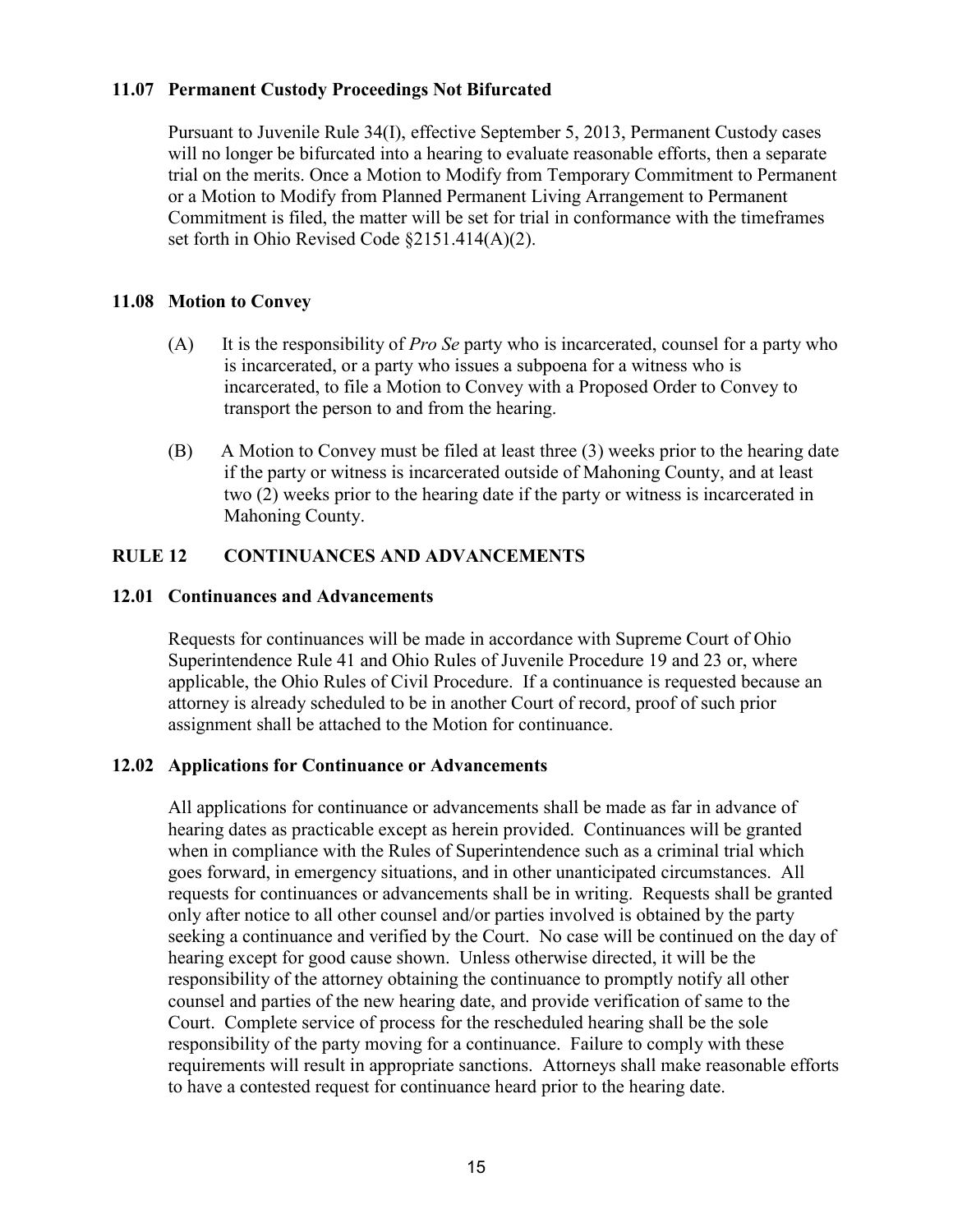### **12.03 Rulings on Continuance or Advancements**

Ruling on a continuance or advancement request may be reserved until the scheduled hearing date where continuances on the record are necessary to preserve service or notice on parties.

### <span id="page-17-0"></span>**RULE 13 REGISTRATION OF ORDERS FROM ANOTHER STATE; CERTIFICATION TO JUVENILE COURT**

#### **13.01 Registration of Parenting Decree from another State**

A parenting decree of another state may be registered pursuant to the Uniform Child Custody Jurisdiction Act, R.C. § 3127.01 through 312753. The registration of a parenting decree does not vest this Court with jurisdiction to act with regard to child support, spousal support or property division.

Pursuant to R.C. § 3127.35, a certified copy of a parenting decree of another state may be filed in the office of the Clerk of Courts. Upon filing, the decree shall be treated in the same manner as a parenting decree of a Court of this state.

#### **13.02 Enforcement and/or Modification of a Parenting Decree of another State**

At the time the parenting decree of another state is registered, or subsequent thereto, any party seeking to enforce and/or modify that parenting decree may file a Motion setting forth the relief requested and specifying the reasons this Court should assume jurisdiction. All parties to the proceeding, in his/her first pleading or in an affidavit attached thereto, shall provide the information required by R.C. §3127.23.

Prior to issuing any Orders, this Court must determine that it has jurisdiction to issue parenting Orders pursuant to R.C. §3127.15. This Court will not exercise jurisdiction if, at the time of the filing of the action, a parenting proceeding is pending in another state exercising jurisdiction substantially in conformity with R.C. §3127.01 to 3127.53, unless the Court in the other state has declined to exercise jurisdiction because this Court is the more appropriate forum.

### **13.03 Registration of a Support Order of another State**

Support Order, as defined in R.C. §3115.01(W), includes an Order for spousal support. State, as defined in R.C. §3115.01(U), includes Indian tribes and foreign jurisdictions that have enacted a law or established procedures for issuance and enforcement of support Orders that are substantially similar to the procedures under R.C. §3115.01 to R.C.3115.59. A party seeking to register a support Order of another state for the purpose of enforcement or modification, shall file the documents and information required by R.C. §3115.39 in the office of the Clerk of Courts. Upon filing, the Clerk of Courts shall send notice of the registration to the non-registering party, as required by R.C. §3115.42. Pursuant to R.C. § 3115.43, the non-registering party may contest the validity or enforcement of the registered Order by filing a Motion and requesting a hearing no later than twenty (20) days after the date of mailing or personal service of the Notice of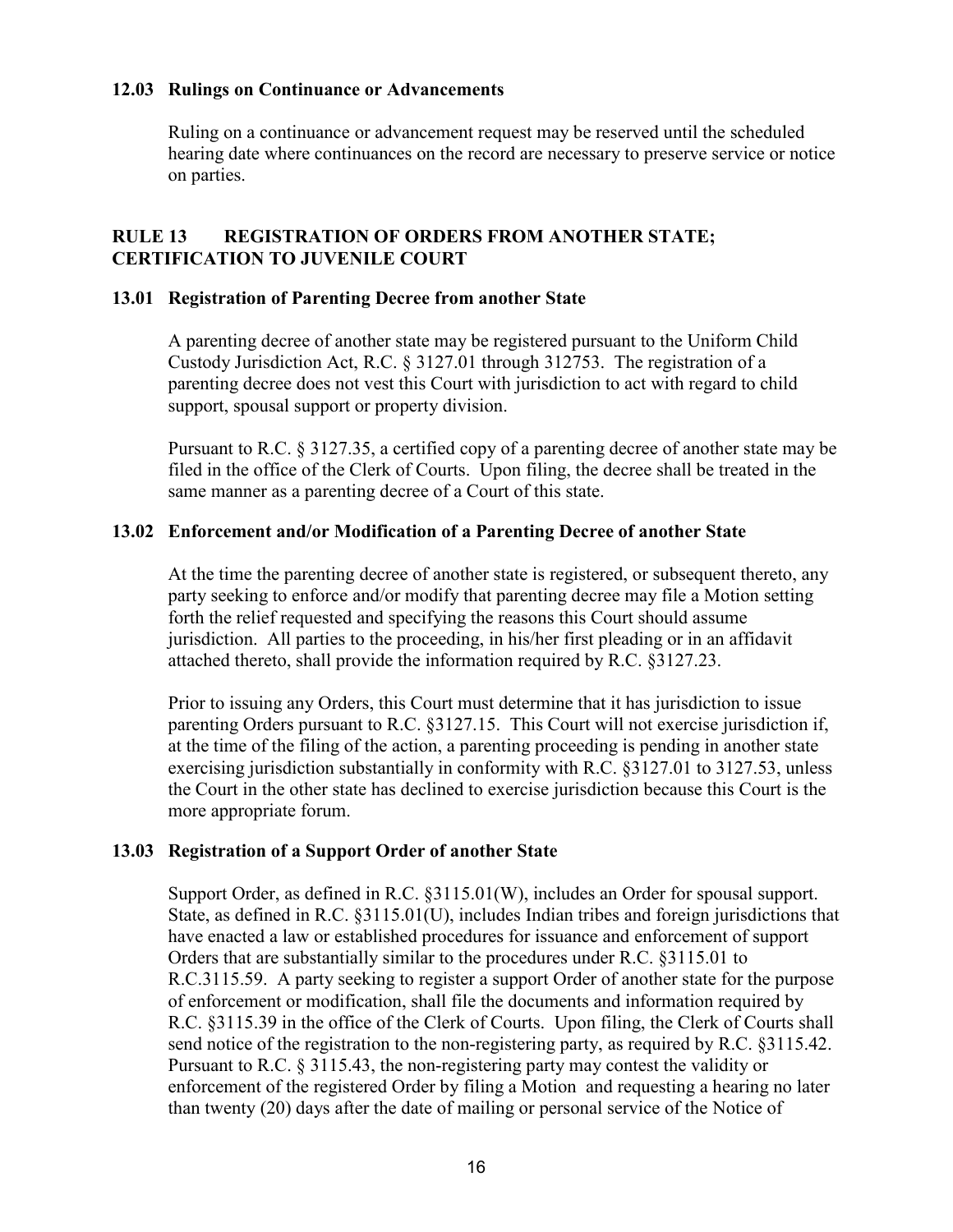Registration. If the non-registering party fails to file a timely Motion and request for hearing, the Order is confirmed by operation of law.

If the non-registering party files a timely Motion and request for hearing, the Court will conduct a hearing to determine whether the registered Order should be confirmed. The party contesting the validity or enforcement of a registered Order, or seeking to vacate the registration, has the burden of proving one or more of the defenses listed in R.C. § 3115.44.

Registering of a support Order of another state does not vest this Court with jurisdiction to enforce or modify parenting Orders.

### **13.04 Modification of a Support Order of another State**

A Motion to modify a support Order of another State may be filed at the same time as, or subsequent to, a request for registration. The Motion must specify the grounds for modification.

Pursuant to R.C. § 3115.50, this Court may modify a child support Order if all individuals reside in this state and the child does not reside in the issuing state. Further, the Court may modify a child support order of another state, if the requisites of R.C. § 3115.48 are met.

# **13.05 Certification Pursuant to R.C. § 3109.06**

Pursuant to R.C. § 3109.06, this Court may accept certification from another Court, other than a juvenile Court, exercising jurisdiction regarding the allocation of parental rights and responsibilities for a minor child, or support of a minor child, when the child and the residential parent, or the child and either parent under a shared parenting plan, reside in Mahoning County, and the allocation of parental rights and responsibilities is in controversy in the Court currently exercising jurisdiction.

### <span id="page-18-0"></span>**RULE 14**

### **14.01 Objections to Decision of Magistrate**

- (A) A Decision of a Magistrate may be reviewed by the Judge of this Court by filing Objections in accordance with Rule 40 of the Ohio Rules of Juvenile Procedure and Rule 53 of the Ohio Rules of Civil Procedure. The filing of objections shall automatically stay the Magistrate's Decision, unless the Judge issues a final or interim Order. A bond or other form of surety may be required for the issuance of a final or interim Order.
- (B) The Objections shall be accompanied by a supporting memorandum. If a finding of fact or weight of the evidence is partly or entirely the basis for the Objection, a transcript of the testimony is necessary to support the Objections to the Magistrate's Decision and must be filed with the Court. Partial transcripts may be permitted upon leave of the Court.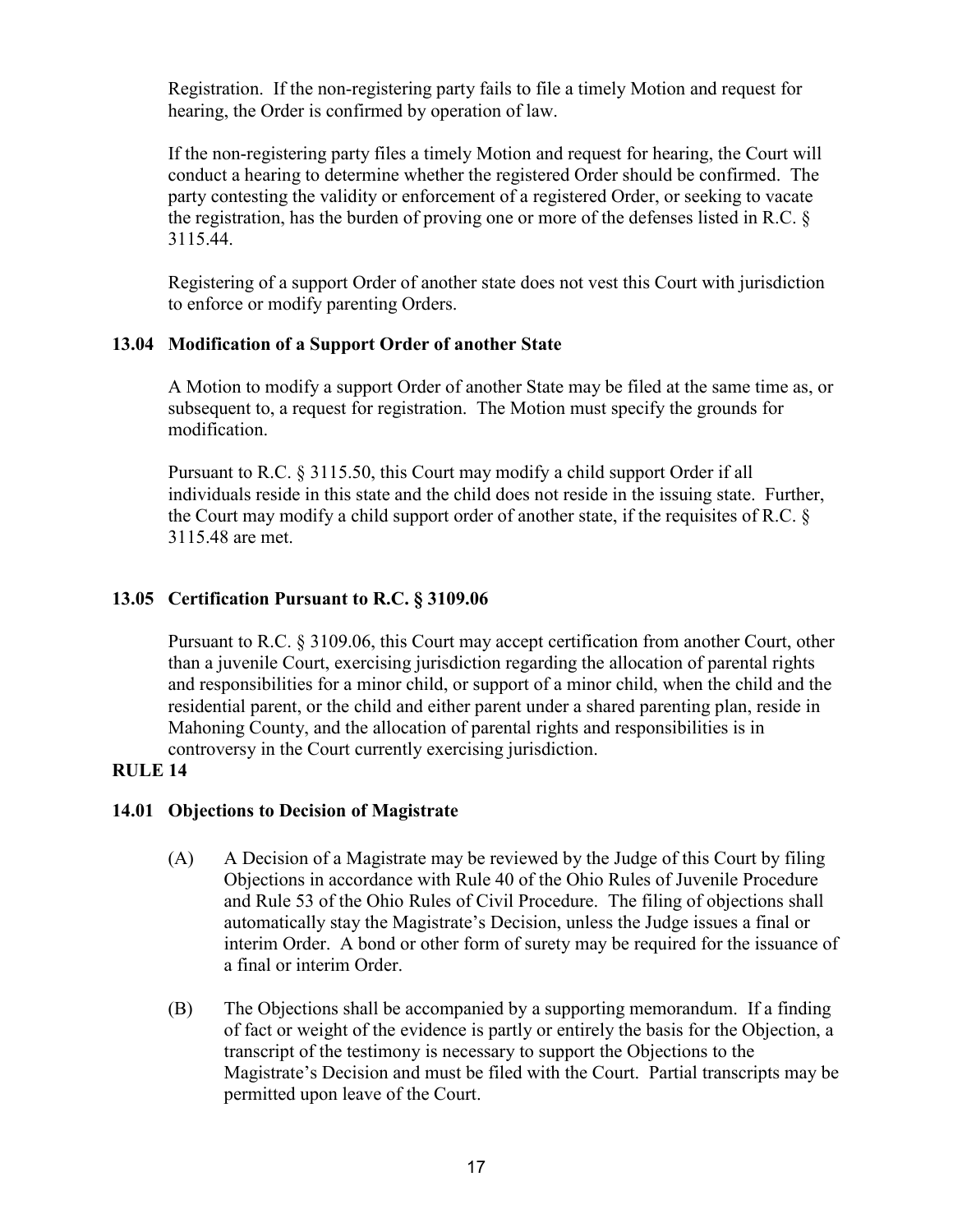- (C) Failure to file a timely transcript when one is required by this Rule is a basis for dismissal of the Objections.
- (D) The request and deposit for said transcript shall be submitted to the Court reporter within three (3) days after the filing of said Objections. The cost of same shall be a per page amount determined by the Court reporter. At the time of ordering of a transcript, the ordering counsel or party shall post a deposit in an amount equal to the estimated cost of the transcript with the Court reporter. Upon completion of the transcript, any unpaid balance shall be paid by the ordering counsel or party prior to delivery of a copy or the filing of an original with the Court.
- (E) Objections shall be set for oral hearing by the moving party and shall be scheduled with the bailiff at the time of filing. The moving party shall give notice of the hearing to all other parties, including the Guardian Ad Litem. Notice to the CASA office, when applicable, will serve as notice to a CASA Guardian Ad Litem. Oral hearing may be waived by agreement of all parties and the Judge scheduled to hear the Objections.
- (F) Memoranda in Opposition to Objections may be filed by any party within ten (10) days of the filing of said Objections.

# <span id="page-19-0"></span>**14.02 Motion to Set Aside Magistrate's Orders**

- (A) Magistrates may issue Orders as provided by Civil Rule 53 and Juvenile Rule 40. Parties may file a Motion to Set Aside Magistrate's Order, which shall be heard by a Judge or Magistrate. The Motion shall be filed no later than ten (10) days after the Magistrate's Order is entered.
- (B) The Motion shall be accompanied by a memorandum stating the party's position with particularity. If a finding of fact or weight of the evidence is partly or entirely the basis for the Motion, a transcript of the proceeding before the Magistrate must be filed with the Court. Partial transcripts may be permitted upon leave of Court. Failure to file a transcript when one is required by this Rule is a basis for dismissal of the Motion.
- (C) The moving party shall schedule the Motion to Set Aside Magistrate's Order with the case manager/bailiff at the time of filing, and shall give notice of the hearing to all other parties, including the Guardian Ad Litem. Notice to the CASA office, when applicable, will serve as notice to a CASA Guardian Ad Litem.
- (D) The filing of a Motion to Set Aside does not automatically stay the Magistrate's Order.

# <span id="page-19-1"></span>**14.03 Motions for Stay**

(A) A separate Motion to Stay may be filed, and may be approved or modified by either the Judge or the Magistrate who issued the Order.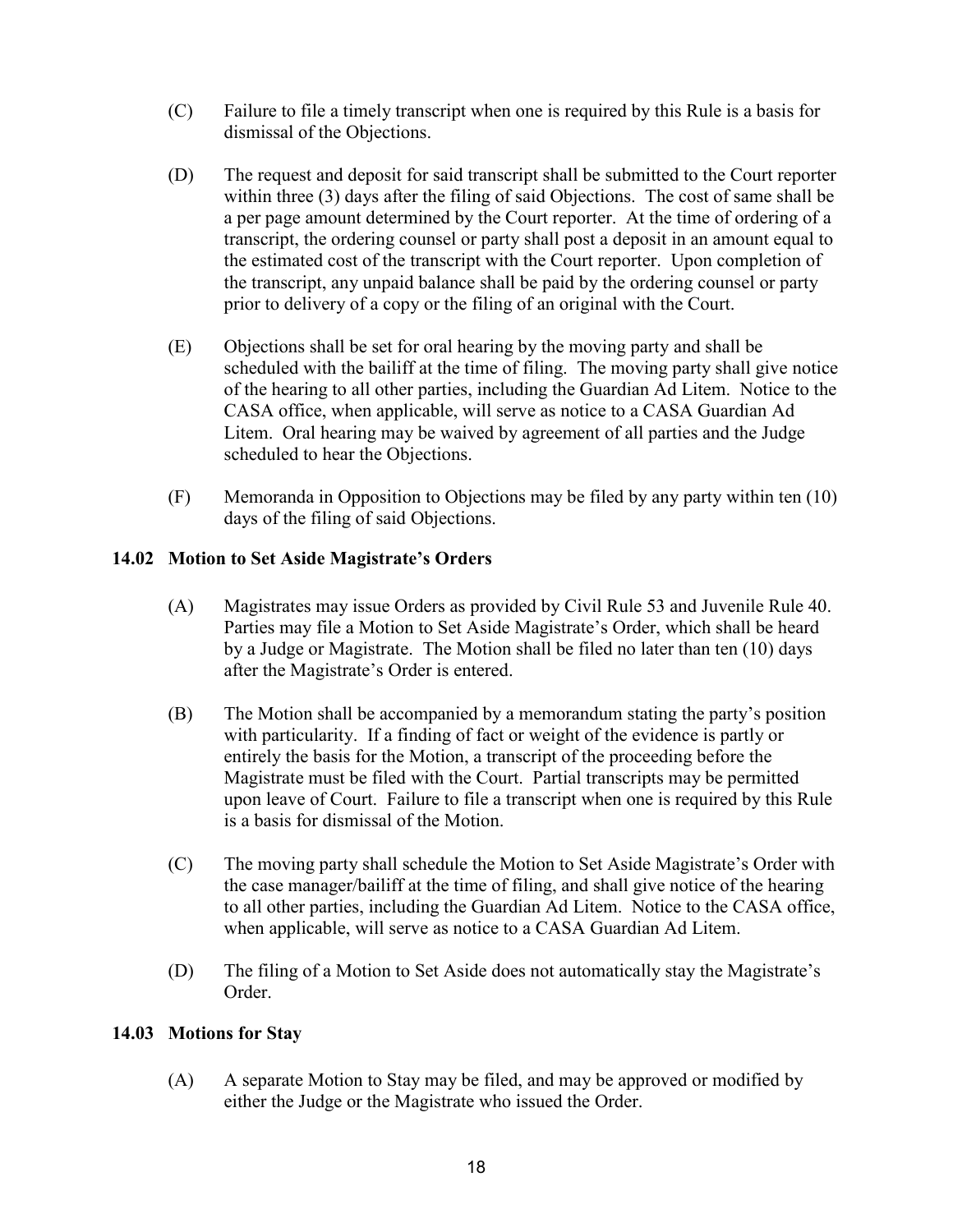### <span id="page-20-0"></span>**14.04 Findings of Fact/Conclusions of Law**

(A) A request for Findings of Fact and Conclusions of Law shall be made within seven (7) days after the filing of the Judgment Entry or Magistrate's Decision. When a request for Findings of Fact and Conclusions of Law is made, the party requesting the same shall prepare and file proposed Findings of Fact and Conclusions of Law within seven (7) days of their request. Failure to present proposed Findings of Fact and Conclusions of Law within seven (7) days will be deemed a withdrawal of the request.

(B) Pursuant to Juvenile Rule  $40(D)(3)(ii)$  and Civil Rule 52, when a request for Findings of Fact and Conclusions of Law is made, the Court, in its discretion, may require any or all of the parties to submit proposed Findings of Fact and Conclusions of Law; however, only those Findings of Fact and Conclusions of Law made by the Court shall form part of the record. See also Local Rule 23.

### <span id="page-20-1"></span>**RULE 15 GUARDIAN AD LITEM**

### **15.01 General Information**

(A) Applicability

This Rule shall apply in all juvenile cases in the Courts of Common Pleas where a Court appoints a Guardian Ad Litem to protect and act in the best interest of a child.

(B) Definitions

For purposes of this Rule:

- (1) "Guardian Ad Litem" means an individual appointed to assist a Court in its determination of a child's best interest.
- (2) "Child" means:
	- (a) A person under eighteen years of age; or
	- (b) A person who is older than eighteen years of age who is deemed a child until the person attains twenty-one years of age under Section §2151.011(B)(5) or Section §2152.02(C) of the Ohio Revised Code; or
	- (c) A child under Ohio Revised Code §3109.04 or a disabled child under Ohio Revised Code §3119.86 who falls under the jurisdiction of the Court's paternity docket.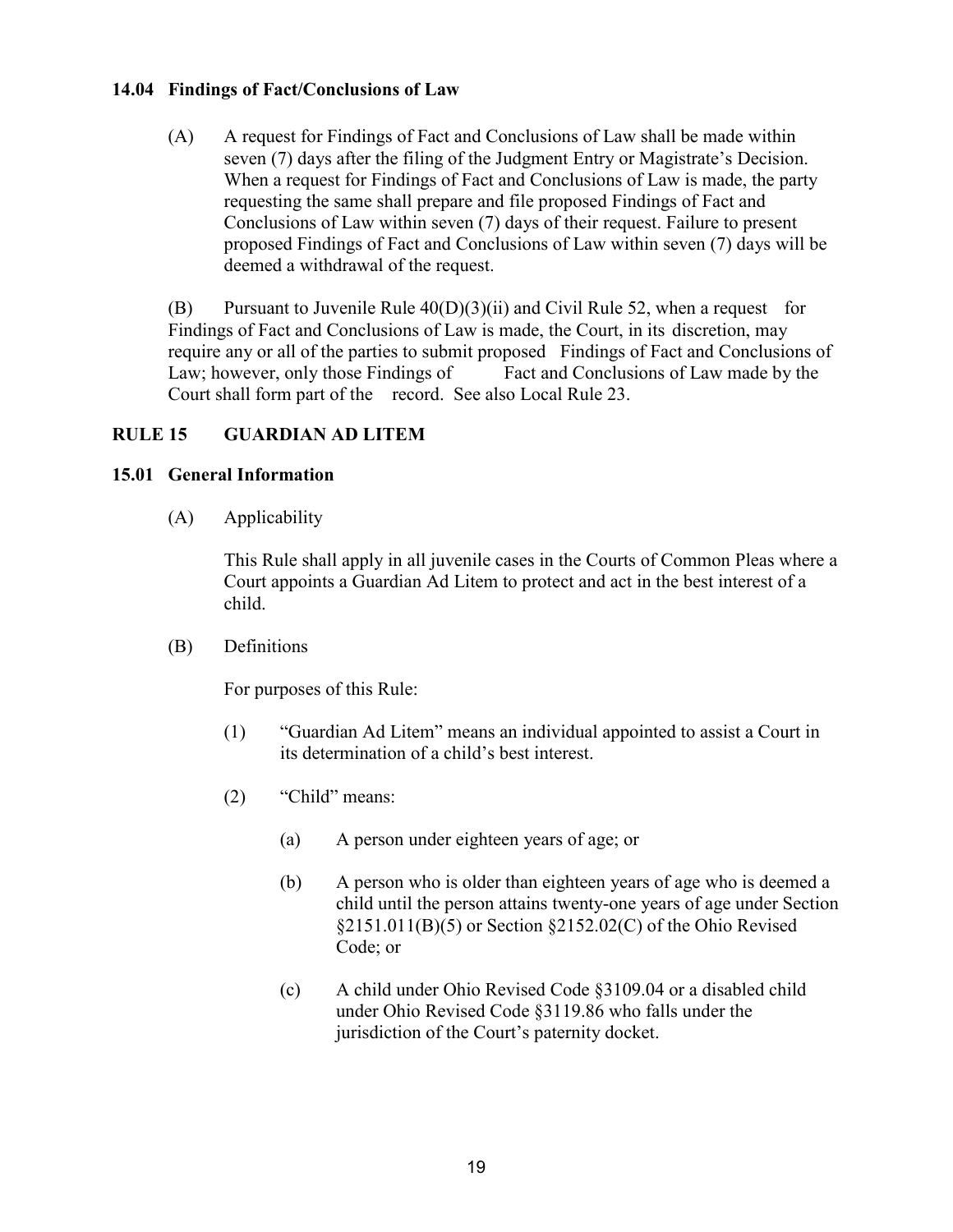# **15.02 Appointment of Guardian Ad Litem**

- (A) Appointment Process
	- (1) Every Guardian Ad Litem shall receive an Order of Appointment which shall include:
		- (a) A statement regarding whether a person is being appointed as a Guardian Ad Litem only or as a Guardian Ad Litem and attorney for the child.
		- (b) A statement that the appointment shall remain in effect until discharged by Order of the Court, by the Court filing a Final Order in the case or by Court Rule.
		- (c) A statement that the Guardian Ad Litem shall be given notice of all hearings and proceedings and shall be provided a copy of all pleadings, motions, notices and other documents filed in the case.
	- (2) Whenever feasible, the same Guardian Ad Litem shall be reappointed for a specific child in any subsequent case in any Court relating to the best interest of the child.
	- (3) The Court shall make provisions for fees and expenses in the Order.

### **15.03 Responsibilities of Guardian Ad Litem**

In order to provide the Court with relevant information and an informed recommendation regarding the child's best interest, a Guardian Ad Litem shall perform, at a minimum, the responsibilities stated in this Section, unless impracticable or inadvisable to do so.

- (A) A Guardian Ad Litem shall represent the best interest of the child for whom the guardian is appointed. Representation of best interest may be inconsistent with the wishes of the child whose interest the Guardian Ad Litem represents.
- (B) A Guardian Ad Litem shall maintain independence, objectivity and fairness as well as the appearance of fairness in dealings with parties and professionals, both in and out of the Courtroom and shall have no Ex Parte communications with the Court regarding the merits of the case.
- (C) A Guardian Ad Litem is an Officer of the Court and shall act with respect and courtesy to the parties at all times.
- (D) A Guardian Ad Litem shall appear and participate in any hearing for which the duties of a Guardian Ad Litem or any issues substantially within a Guardian Ad Litem's duties and scope of appointment are to be addressed.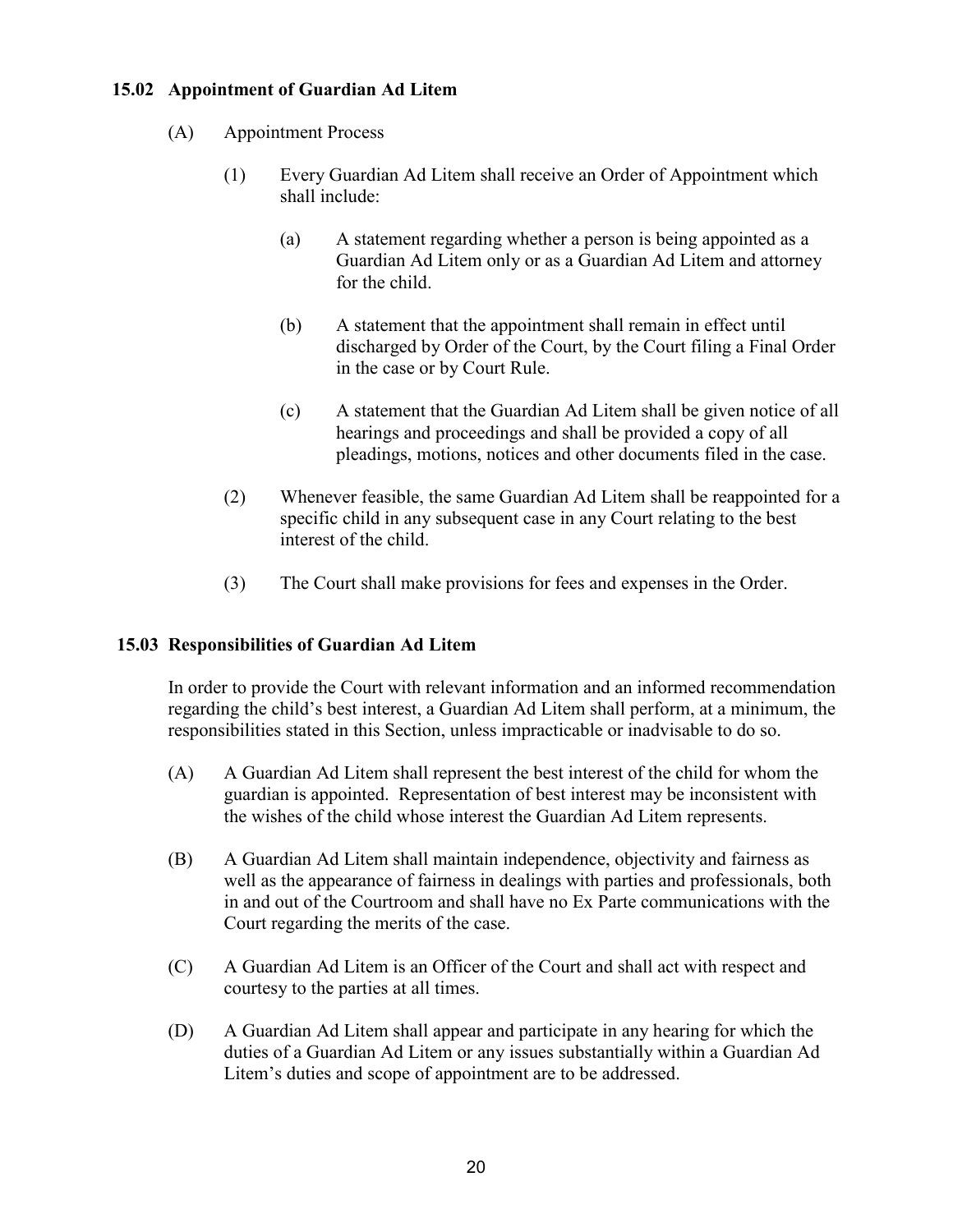- (E) A non-attorney Guardian Ad Litem must avoid engaging in conduct that constitutes the unauthorized practice of law, be vigilant in performing the Guardian Ad Litem's duties and request that the Court appoint legal counsel, or otherwise employ the services of an attorney, to undertake appropriate legal actions on behalf of the Guardian Ad Litem in the case.
- (F) A Guardian Ad Litem who is an attorney may file pleadings, motions and other documents as appropriate under the applicable Rules of procedure.
- (G) When a Court appoints an attorney to serve as both the Guardian Ad Litem and attorney for a child, the attorney shall advocate for the child's best interest and the child's wishes in accord with the Rules of Professional Conduct. Attorneys who are to serve as both Guardian Ad Litem and attorney, should be aware of Rule §3.7 of the Rules of Professional Conduct and act accordingly.
- (H) When a Guardian Ad Litem determines that a conflict exists between the child's best interest and the child's wishes, the Guardian Ad Litem shall, at the earliest practical time, request in writing that the Court promptly resolve the conflict by entering appropriate orders.
- (I) A Guardian Ad Litem shall avoid any actual or apparent conflict of interest arising from any relationship or activity including, but not limited to, those of employment or business or from professional or personal contacts with parties or others involved in the case. A Guardian Ad Litem shall avoid self-dealing or associations from which the Guardian Ad Litem might benefit, directly or indirectly, except from compensation for services as a Guardian Ad Litem.
- (J) Upon becoming aware of any actual or apparent conflict of interest, a Guardian Ad Litem shall immediately take action to resolve the conflict, shall advise the Court and the parties of the action taken and may resign from the matter with leave of Court, or seek Court direction as necessary. Because a conflict of interest may arise at any time, a Guardian Ad Litem has an ongoing duty to comply with this Section.
- (K) Unless excepted by statute, by Court Rule consistent with this Rule, or by Order of Court pursuant to this Rule, a Guardian Ad Litem shall meet the qualifications and satisfy all training and continuing education requirements under this Rule and under any local Court Rules governing Guardians Ad Litem. A Guardian Ad Litem shall meet the qualifications for Guardians Ad Litem for each county where the Guardian Ad Litem serves and shall promptly advise each Court of any grounds for disqualification or unavailability to serve.
- (L) A Guardian Ad Litem shall be responsible for providing the Court or its designee with a statement indicating compliance with all initial and continuing educational and training requirements so the Court may maintain the files required in Section 15.06 (G) of this Rule. The compliance statement shall include information detailing the date, location, contents and credit hours received for any relevant training course.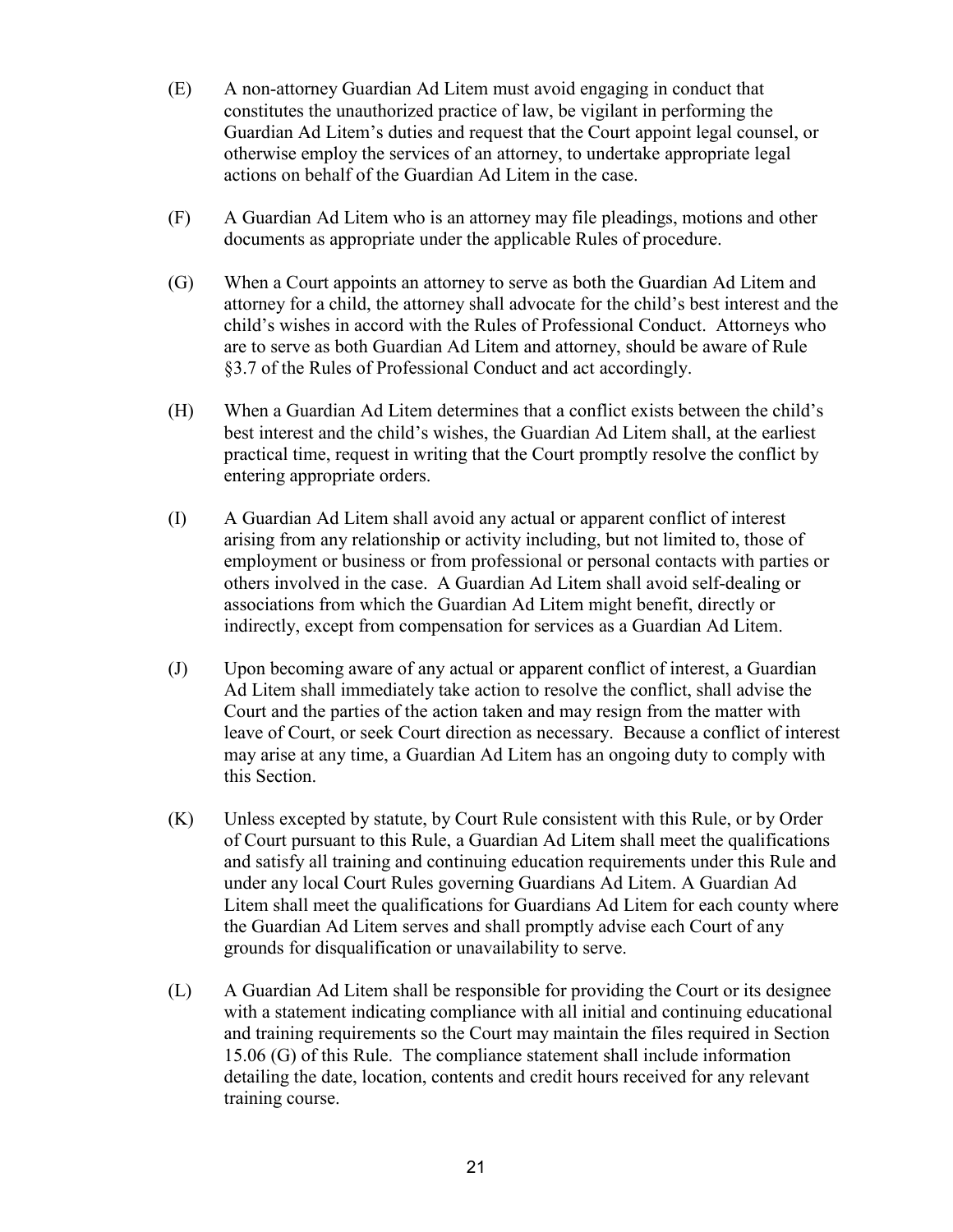- (M) A Guardian Ad Litem shall make reasonable efforts to become informed about the facts of the case and to contact all parties. In order to provide the Court with relevant information and an informed recommendation as to the child's best interest, a Guardian Ad Litem shall, at a minimum, do the following, unless impracticable or inadvisable because of the age of the child or the specific circumstances of a particular case:
	- (1) Meet with and interview the child and observe the child with each parent, foster parent, guardian or physical custodian and conduct at least one interview with the child where none of these individuals is present;
	- (2) Visit the child at his or her residence in accordance with any standards established by the Court in which the Guardian Ad Litem is appointed;
	- (3) Ascertain the wishes of the child;
	- (4) Meet with and interview the parties, foster parents and other significant individuals who may have relevant knowledge regarding the issues of the case;
	- (5) Review pleadings and other relevant Court documents in the case in which the Guardian Ad Litem is appointed;
	- (6) Review criminal, civil, educational and administrative records pertaining to the child and, if appropriate, to the child's family or to other parties in the case;
	- (7) Interview school personnel, medical and mental health providers, child protective services workers and relevant Court personnel and obtain copies of relevant records;
	- (8) Recommend that the Court order psychological evaluations, mental health and/or substance abuse assessments, or other evaluations or tests of the parties as the Guardian Ad Litem deems necessary or helpful to the Court; and
	- (9) Perform any other investigation necessary to make an informed recommendation regarding the best interest of the child.
- (N) A Guardian Ad Litem shall immediately identify himself or herself as a Guardian Ad Litem when contacting individuals in the course of a particular case and shall inform these individuals about the Guardian Ad Litem's role and that documents and information obtained may become part of Court proceedings.
- (O) As an Officer of the Court, a Guardian Ad Litem shall make no disclosures about the case or the investigation except in reports to the Court or as necessary to perform the duties of a Guardian Ad Litem. A Guardian Ad Litem shall maintain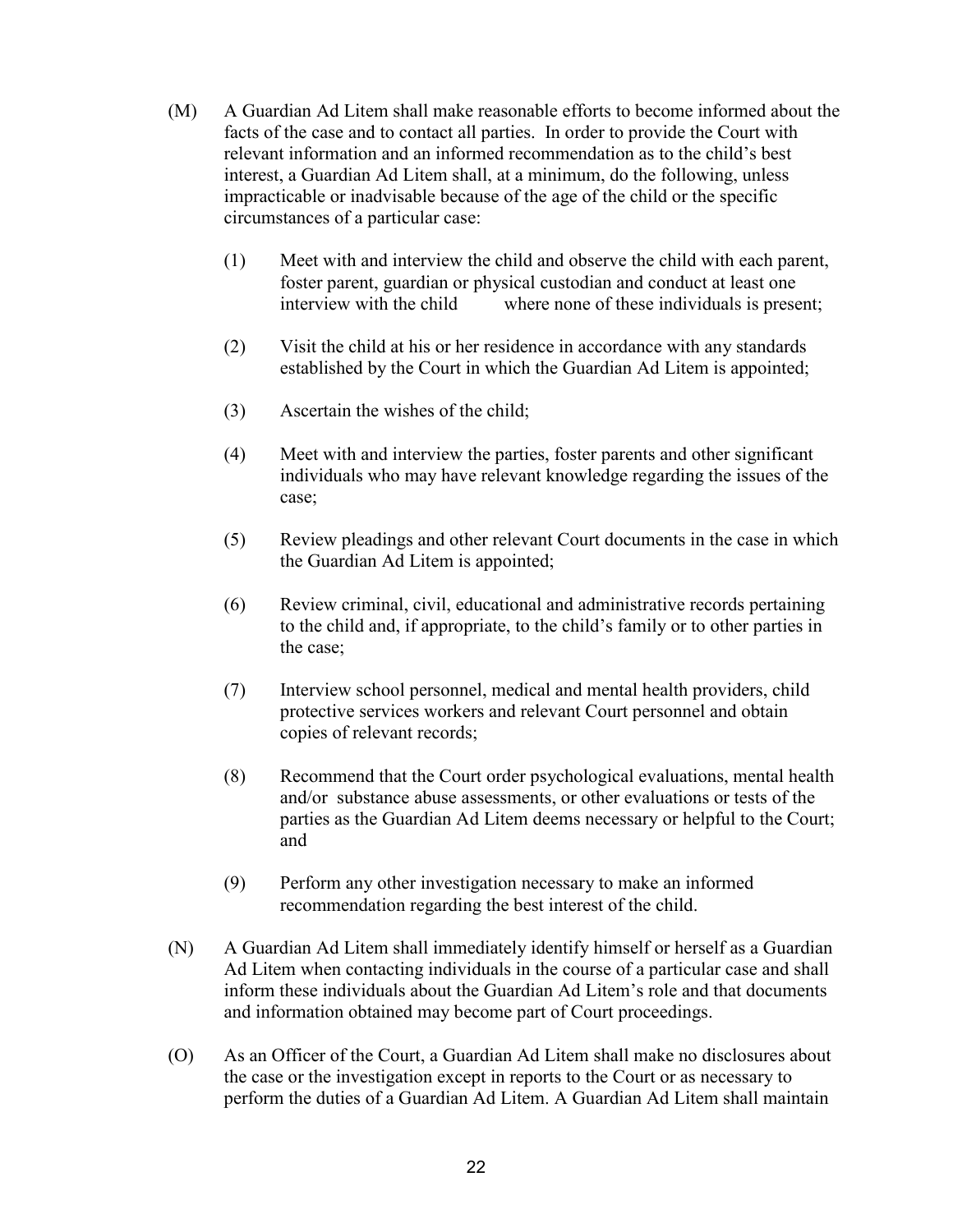the confidential nature of personal identifiers, as defined in Rule 44 of the Rules of Superintendence, or addresses where there are allegations of domestic violence or risk to a party's or child's safety. A Guardian Ad Litem may recommend that the Court restrict access to the report or a portion of the report, after trial, to preserve the privacy, confidentiality, or safety of the parties or the person for whom the Guardian Ad Litem was appointed in accordance with Rule 45 of the Rules of Superintendence. The Court may, upon application, and under such conditions as may be necessary to protect the witnesses from potential harm, order disclosure of or access to the information that addresses the need to challenge the truth of the information received from the confidential source.

- (P) A Guardian Ad Litem shall perform responsibilities in a prompt and timely manner, and, if necessary, an attorney Guardian Ad Litem may request timely Court reviews and judicial intervention in writing with notice to parties or affected agencies.
- (Q) A Guardian Ad Litem who is to be paid by the Court or a party shall keep accurate records of the time spent, services rendered, and expenses incurred in each case and file an itemized statement and accounting with the Court and provide a copy to each party or other entity responsible for payment.

### **15.04 Training requirements**

In order to serve as a Guardian Ad Litem, an applicant shall have, at a minimum, the following training:

- (A) Successful completion of a pre-service training course to qualify for appointment and thereafter, successful completion of continuing education training in each succeeding calendar year to qualify for continued appointment.
- (B) The pre-service training course must be the six hour Guardian Ad Litem preservice course provided by the Supreme Court of Ohio, the Ohio CASA/GAL Association's pre-service training program, or with prior approval of the appointing Court, be a course at least six (6) hours in length that covers the topic areas in Section (C) below.
- (C) To meet the requirements of this Rule, the pre-service course shall include training on all the following topics:
	- (1) Human needs and child development including, but not limited to, stages of child development;
	- (2) Communication and diversity including, but not limited to, communication skills with children and adults, interviewing skills, methods of critical questioning, use of open-ended questions, understanding the perspective of the child, sensitivity, building trust, multicultural awareness, and confidentiality;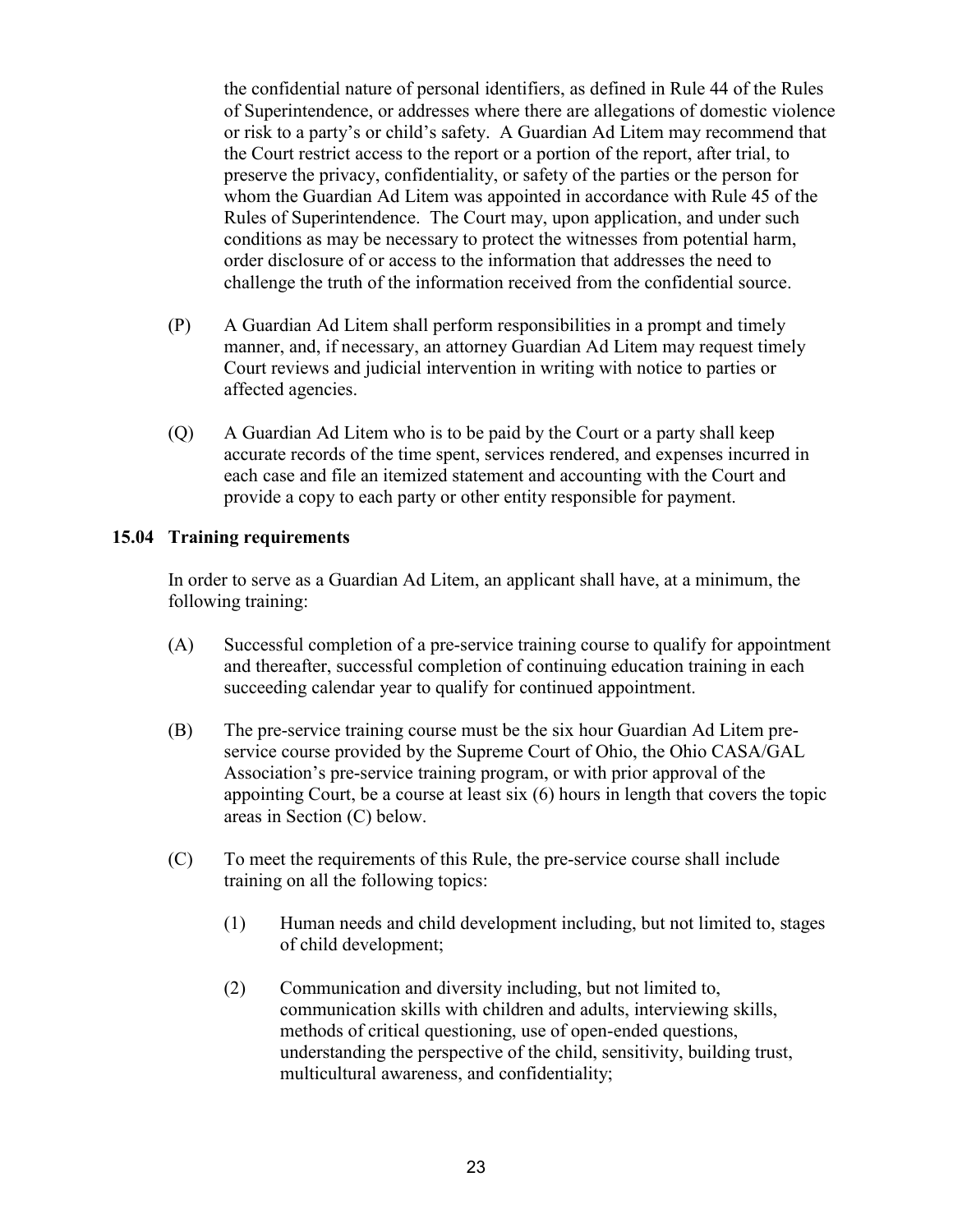- (3) Preventing child abuse and neglect including, but not limited to, assessing risk and safety;
- (4) Family and child issues including, but not limited to, family dynamics, substance abuse and its effects, basic psychopathology for adults and children, domestic violence and its effects;
- (5) Legal framework including, but not limited to, records checks, assessing, and appropriate protocol, a Guardian Ad Litem's role in Court, local resources and service practice, report content, mediation and other types of dispute resolution.
- (D) The continuing education course must be at least three (3) hours in length and be provided by the Supreme Court of Ohio or by the Ohio CASA/GAL Association, or with prior approval of the appointing Court, be a training that complies with Section (C) of this Rule.

To meet the requirements of this Rule, the three hour continuing education course shall:

- (1) Be specifically designed for continuing education of Guardians Ad Litem and not pre-service education; and
- (2) Consist of advanced education related to topics identified in Section  $(C)(1)-(5)$  of this Rule.
- (E) If a Guardian Ad Litem fails to complete a three (3) hour continuing education course within any calendar year, that person shall not be eligible to serve as a Guardian Ad Litem until this continuing education requirement is satisfied. If the person's gap in continuing education is three calendar years or less, the person shall qualify to serve after completing a three (3) hour continuing education course offered under this Rule. If the gap in continuing education is more than three (3) calendar years that person must complete a six (6) hour pre-service education course to qualify to serve.
- (F) An individual who is currently serving as a Guardian Ad Litem on the effective date of this Rule, or who has served during the five (5) years immediately preceding the effective date, shall have one (1) year from the effective date to obtain the required six (6) hour pre-service training in order to avoid removal from the Court's list of approved Guardians Ad Litem.
- (G) Attendance at an Ohio Guardian Ad Litem Training Program approved by the Supreme Court of Ohio or at an Ohio CASA/Guardian Association pre-service training program at any time prior to the effective date of this Rule shall be deemed compliance with the pre-service training requirement.

# **15.05 Reports of Guardian Ad Litem**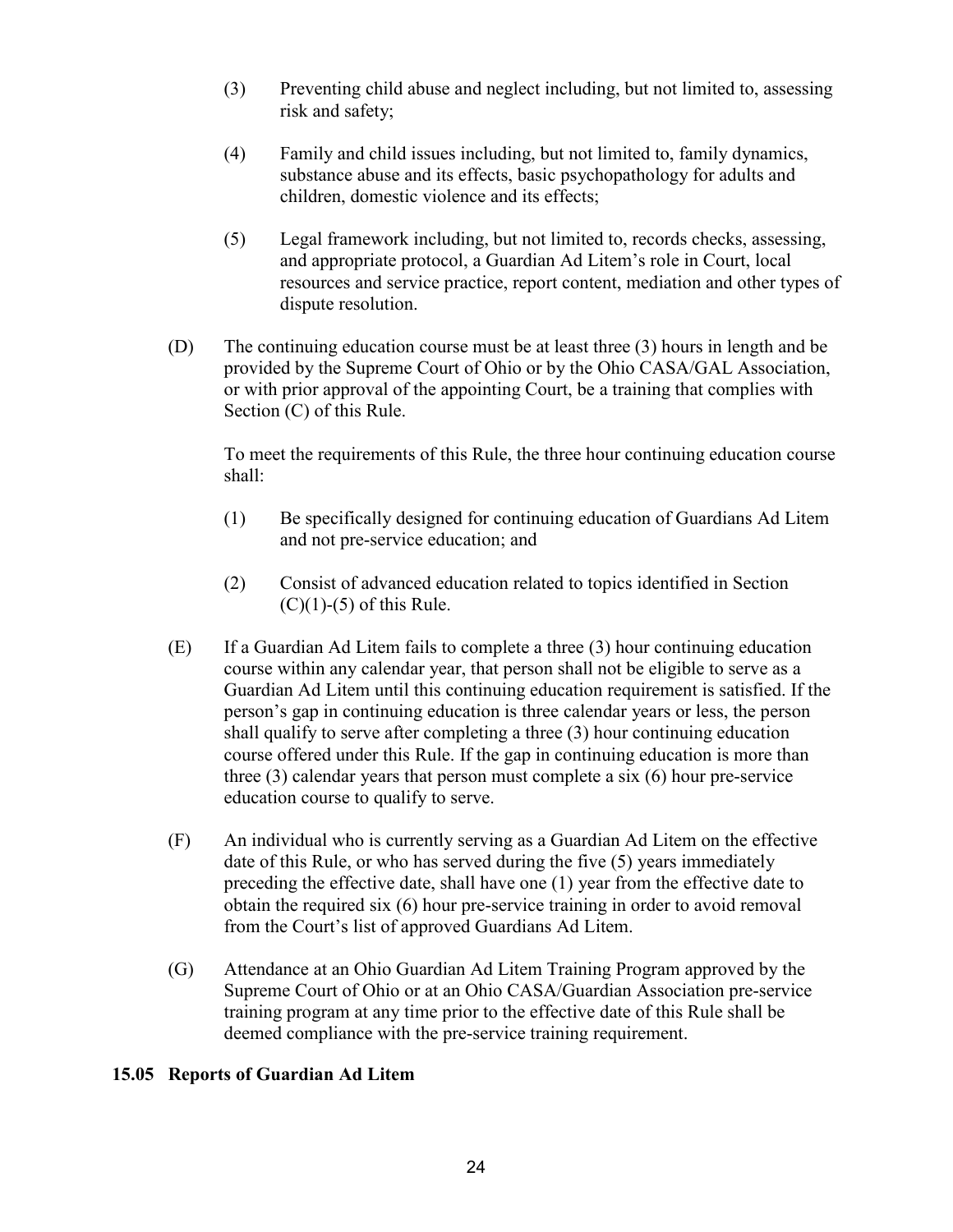A Guardian Ad Litem shall prepare a written final report, including recommendations to the Court, within the times set forth in this Section. The report shall detail the activities performed, hearings attended, persons interviewed, documents reviewed, experts consulted and all other relevant information considered by the Guardian Ad Litem in reaching the Guardian Ad Litem's recommendations and in accomplishing the duties required by statute, by Court Rule, and in the Court's Order of Appointment. In addition, the following provisions shall apply to Guardian Ad Litem reports in the Court of Common Pleas, Juvenile Division:

- (A) In juvenile abuse, neglect, and dependency cases and actions to terminate parental rights:
	- (1) All reports, written or oral, shall be used by the Court to ensure that the Guardian Ad Litem has performed those responsibilities required by Section §2151.281 of the Ohio Revised Code.
	- (2) Oral and written reports may address the substantive allegations before the Court, but shall not be considered as conclusive on the issues.
	- (3) Unless waived by all parties or unless the due date is extended by the Court, the final report shall be filed with the Court and made available to the parties for inspection no less than seven (7) days before the dispositional hearing. Written reports maybe accessed in person or by phone by the parties or their legal representatives. A copy shall be provided to the Court at the hearing.
	- (4) A Guardian Ad Litem shall be available to testify at the dispositional hearing and may orally supplement the final report at the conclusion of the hearing.
	- (5) A Guardian Ad Litem also may file an interim report, written or oral, any time prior to the dispositional hearing and prior to hearings on actions to terminate parental rights. Written reports may be accessed in person or by phone by the parties or their legal representatives.
	- (6) Any written interim report shall be filed with the Court and made available to the parties for inspection no less than seven (7) days before a hearing, unless the due date is extended by the Court. Written reports may be accessed in person or by phone by the parties or their legal representatives. A copy of the interim report shall be provided to the Court at the hearing.
- (B) In paternity proceedings involving the allocation of parental rights and responsibilities or third-party custody, parenting time or visitation proceedings, involving the allocation of parental rights and responsibilities, the final report shall be filed with the Court and made available to the parties for inspection no less than seven (7) days before the final hearing unless the due date is extended by the Court. Written reports may be accessed in person or by phone by the parties or their legal representatives. A copy of the final report shall be provided to the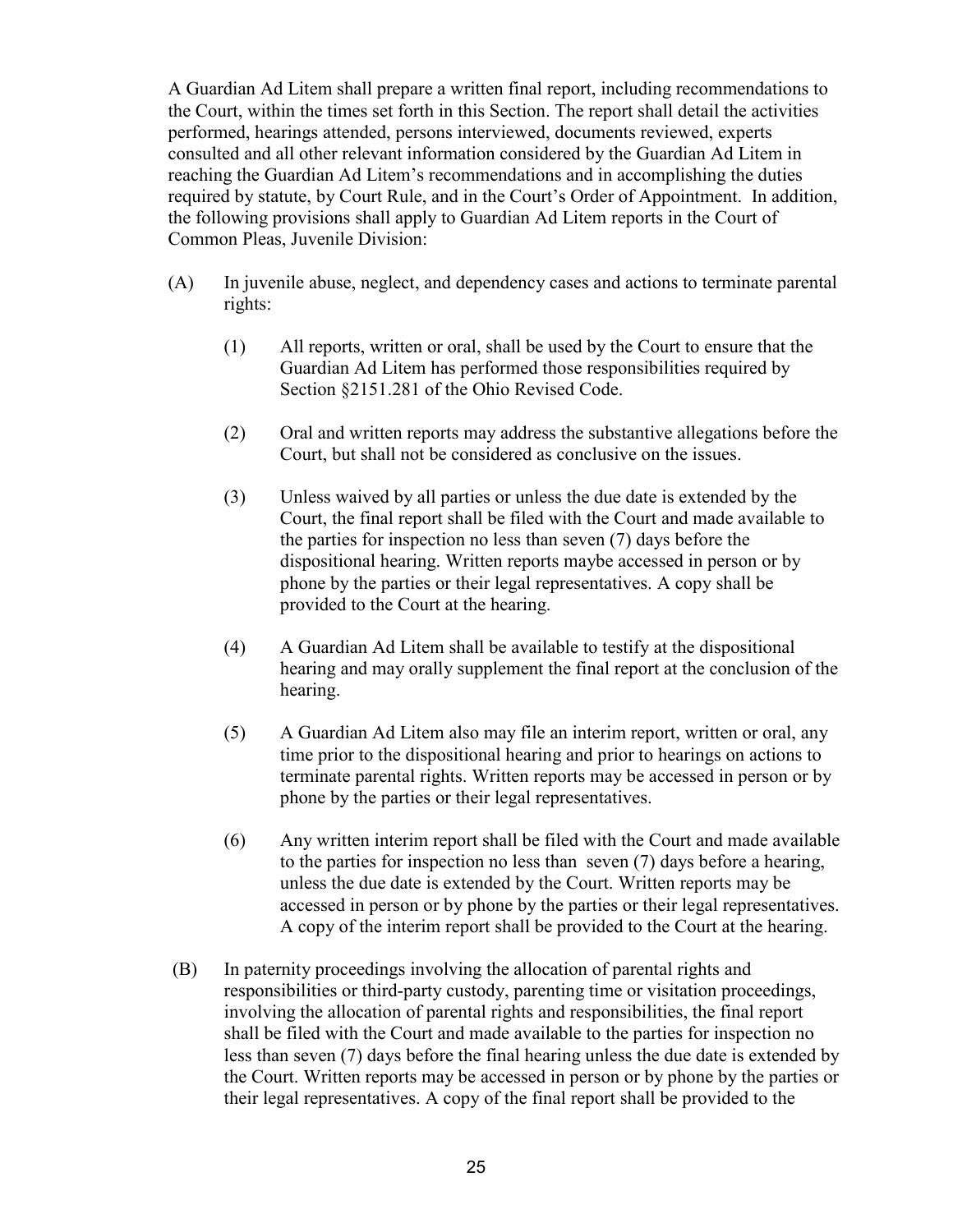Court at the hearing. The Court shall consider the recommendation of the Guardian Ad Litem in determining the best interest of the child only when the report or a portion of the report has been admitted as an Exhibit.

### **15.06 Responsibilities of the Court**

In order to ensure that only qualified individuals perform the duties of Guardians Ad Litem and that the requirements of this Rule are met, the Court has complied with all the following requirements by having the Court Administrator or his designee:

- (A) Maintain a public list of approved Guardians Ad Litem while maintaining individual privacy under Rules 44 through 47 of the Rules of Superintendence.
- (B) Establish criteria, which include all requirements of this Rule, for appointment and removal of Guardians Ad Litem and procedures to ensure an equitable distribution of the work load among the Guardians Ad Litem on the list.
- (C) Appoint or contract with a person to coordinate the application and appointment process, keep the files and records required by this Rule, maintain information regarding training opportunities, receive written comments and complaints regarding the performance of Guardians Ad Litem practicing before that Court and perform other duties as assigned by the Court.
- (D) Maintain files for all applicants and for individuals approved for appointment as Guardians Ad Litem with the Court. The files shall contain all records and information required by this Rule, and by Local Rules, for the selection and service of Guardians Ad Litem including a certificate or other satisfactory proof of compliance with training requirements.
- (E) Require all applicants to submit a resume or information sheet stating the applicant's training, experience and expertise demonstrating the person's ability to successfully perform the responsibilities of a Guardian Ad Litem.
- (F) Conduct, or cause to be conducted, a criminal and civil background check and investigation of information relevant to the applicant's fitness to serve as a Guardian Ad Litem.
- (G) Conduct, at least annually, a review of its list to determine that all individuals are in compliance with the training and education requirements of this Rule and Local Rules, that they have performed satisfactorily on all assigned cases during the preceding calendar year and are otherwise qualified to serve.
- (H) Require all individuals on its list to certify annually they are unaware of any circumstances that would disqualify them from serving and to report the training they have attended to comply with Section §15.04 of this Rule.
- (I) Appoint a person for accepting and considering written comments and complaints regarding the performance of guardians ad litem practicing before that Court. A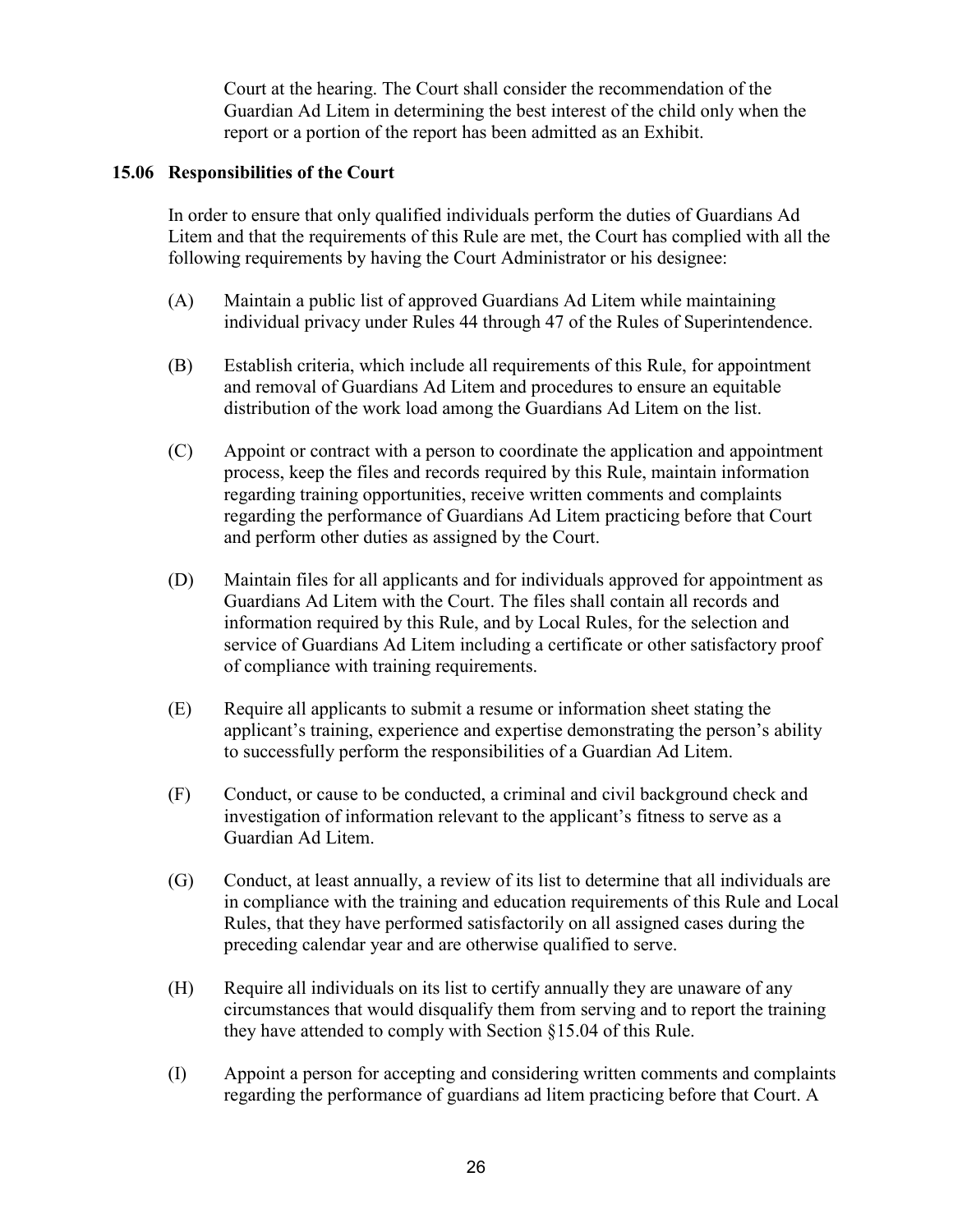copy of comments and complaints submitted to the Court shall be provided to the Guardian Ad Litem who is the subject of the complaint or comment. The person appointed may forward any comments and complaints to the Judge of the Court for consideration and appropriate action. Dispositions by the Court shall be made promptly. The Court shall maintain a written record in the Guardian Ad Litem's file regarding the nature and disposition of any comment or complaint and shall notify the person making the comment or complaint and the subject Guardian Ad Litem of the disposition.

## **15.07 Compensation**

- (A) Non-indigent cases
	- (1) In non-indigent cases, where an Attorney Guardian Ad Litem is appointed by the Court, the attorney shall be paid by the parties at a rate equivalent to that of the attorney appointed for indigent clients. The Court may apportion fees at any time.
	- (2) In non-indigent cases, each party shall deposit with the Clerk the sum as determined by the Court toward payment of Guardian Ad Litem fees.
	- (3) Upon payment of the deposit to the Clerk, each party shall file a Notice of Deposit Paid, and shall serve such Notice upon the opposing parties or their counsel of record and the Guardian Ad Litem.
	- (4) All Guardians Ad Litem shall keep accurate time records.
	- (5) A Guardian Ad Litem requesting release of fees in a non-indigent case shall submit a Motion for Release of Guardian Ad Litem Fees which includes a complete itemization of the services performed as well as a Journal Entry finding the fees reasonable and approving release of the fees.
- (B) Indigent Cases

Compensation for services in indigent cases will be made in accordance with the standards set forth by the Mahoning County Commissioners and the Office of the Ohio Public Defender.

# <span id="page-28-0"></span>**RULE 16 SERVICE MEMBERS CIVIL RELIEF ACT (SCRA)**

### **16.01 Service Members Civil Relief Act (SCRA)**

In any action commenced in this Court against an unrepresented party who is a member of the military service, the Court may appoint an attorney to represent that party pursuant to the Servicemembers Civil Relief Act (SCRA), and may assess and allocate the cost of said counsel as costs in the case. The Court may stay the proceedings until such time as the party in the military service is available for trial. During the pendency, the party will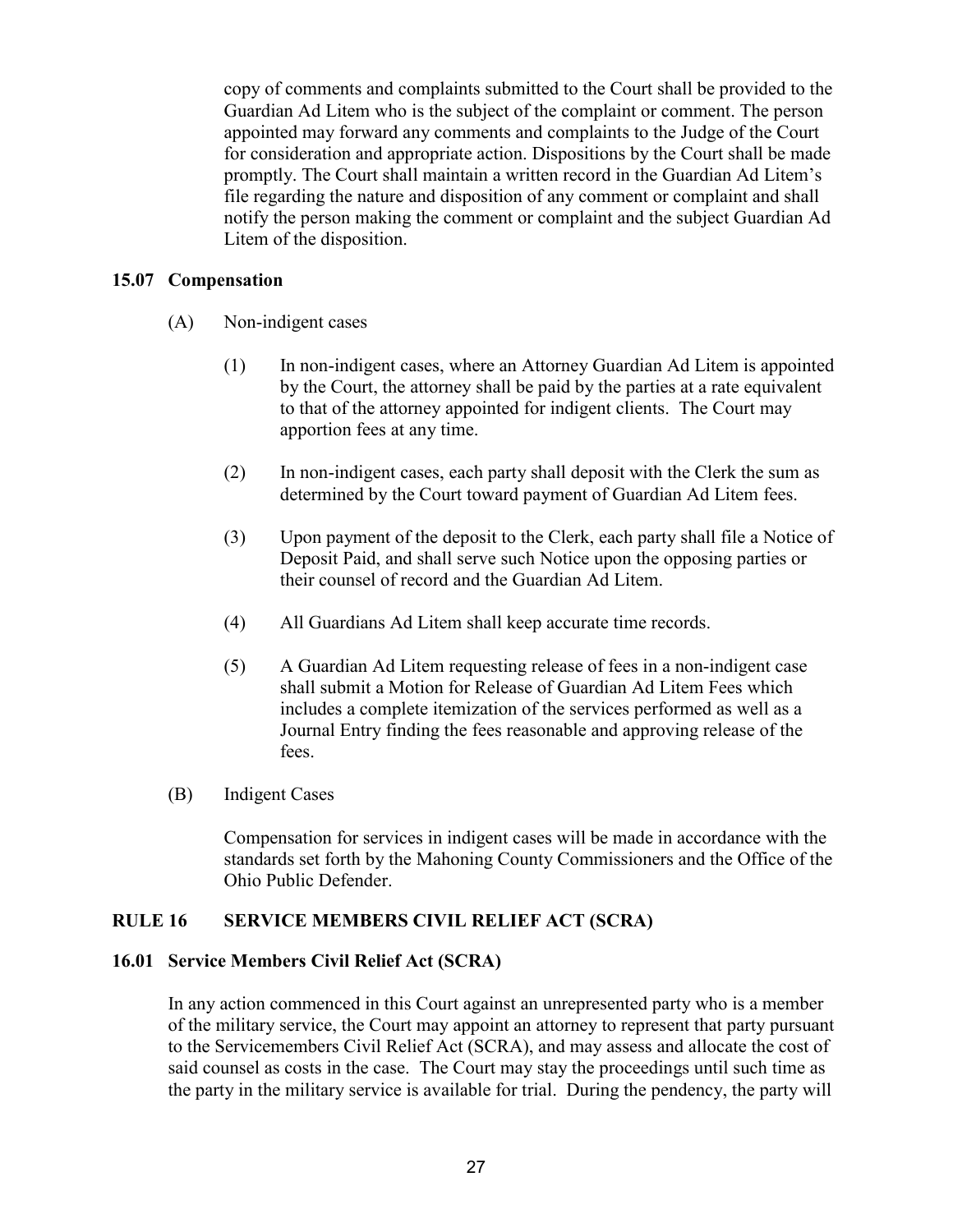be Ordered to cooperate in all discovery procedures and to notify the Court upon his/her return.

# <span id="page-29-0"></span>**RULE 17 MEDIATION**

### *17.01 Uniform Mediation Act and Definitions*

The "Uniform Mediation Act" (UMA), codified in Ohio Revised Code Chapter §§2710, including all definitions found in Ohio Revised Code § 2710.01, are incorporated by reference and adopted by this court through this Local Rule.

Frequently-used definitions include:

- (A) "Mediation" means any process in which a mediator facilitates communication and negotiation between the parties to assist them in reaching a voluntary agreement regarding their dispute.
- (B) "Mediator" means an individual who conducts a mediation.
- (C) "Mediation Communication" means a statement, whether oral, in a record, verbal or non-verbal, that occurs during a mediation or is made for purposes of considering, conducting, participating in, initiating, continuing, or reconvening a mediation or retaining a mediator.
- (D) "Non-party participant" means a person other than a Party or mediator that participates in a mediation.
- (E) "Proceeding" means either of the following:
	- (1) Judicial, administrative, arbitral, or other adjudicative process, including related pre-hearing and post-hearing Motions, conferences, and discovery;
	- (2) A legislative hearing or similar process.

# *17.02 Purpose*

Court Mediation Services has been established to promote greater efficiency and to facilitate the earliest possible resolution in Mahoning County Court of Common Pleas Juvenile Division cases. It is the policy of the Court to use mediation to benefit the parties, to assist in reaching a resolution, and to provide a timely and flexible process that maintains the trust and confidence of the Parties. Any mediation participant may submit written comments, complaints, or feedback regarding the performance of mediators receiving referrals from the Court.

# *17.03 Scope*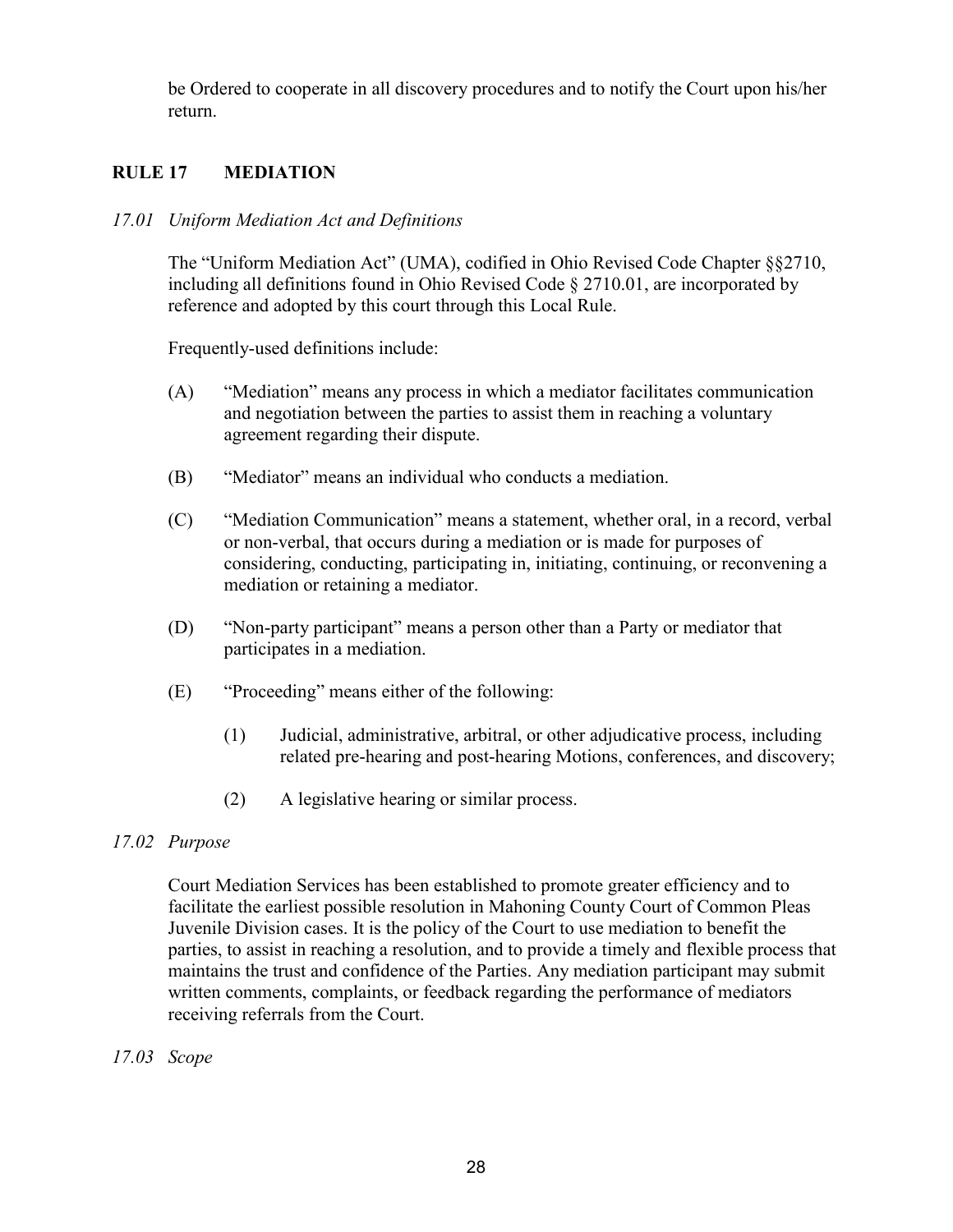At any time and in any action under the jurisdiction of the Mahoning County Court of Common Pleas, Juvenile Division, mediation may be chosen as an appropriate method of resolution. The following actions may be exempted from mediation upon request of any party:

- (A) Cases in which one party has been convicted of, or plead guilty to, a violation of R.C. § 2915.25 (domestic violence) within the past two (2) years or when a civil temporary protection Order is in effect;
- (B) Cases in which a Party has a significant mental impairment of intelligence or social functioning;
- (C) In emergency circumstances requiring an immediate hearing by a jurist; or
- (D) Cases in which the parties have achieved an executed Agreed Judgment Entry.

### *17.04 Case Selection*

(A) Referrals to Mediation

The Judge or Magistrate may refer or order a case to mediation at any point in a case. Any Party may request to participate in mediation by filing a motion or joint motion with the court, or by making an oral request for a referral to mediation on the record.

(B) Notification of Mediation

The Judge or Magistrate shall include any referral to mediation in the Entry from the hearing, and the mediation department, as well as all Parties and custodians, shall be copied on the distribution list.

(C) Eligibility of Cases

(1) The Court has discretion to encourage Parties to use mediation in any civil action filed in this court. A case may be submitted to mediation as provided in this rule. The Court may issue an Order on its own motion, upon the motion of counsel, upon the request of a party, or upon referral by the mediator. The mediation department and/or mediator will screen for appropriateness.

(2) Mediation is prohibited in the following:

(a) As an alternative to the prosecution or adjudication of domestic violence;

(b) In determining whether to grant, modify, or terminate a protection order;

(c) In determining the terms and conditions of a protection order;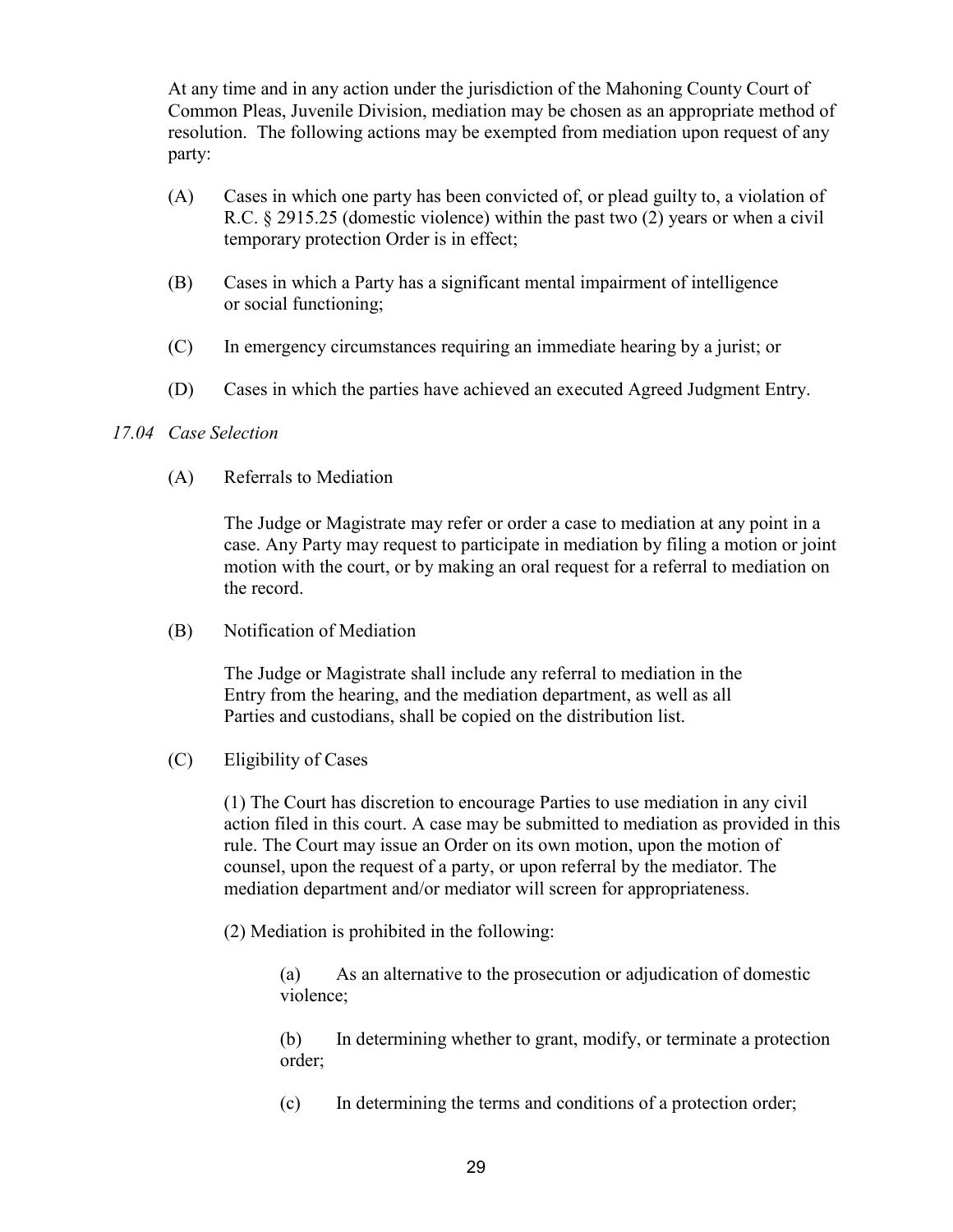- (d) In determining the penalty for violation of a protection order.
- (3) Nothing in this Division shall prohibit the use of mediation in a subsequent divorce or custody case, even though that case may result in the termination of the provisions of a protection order; or in a juvenile court delinquency case, even though the case involves juvenile-perpetrated domestic violence.
- (4) All parties and counsel shall advise the assigned Judge or Magistrate of any domestic violence allegations known to them to exist or to have existed in the past, or which become known to them following entry of the Order but before conclusion of all mediation proceedings, which allegations involve any two or more persons whose attendance is required by the referral Order.

### *17.05 Procedure*

In accordance with all applicable provisions of this Rule and after screening, if a case is deemed appropriate for mediation by the mediation department, mediation may be scheduled.

A mediator may meet with the Parties individually prior to bringing the parties together for any reason including, but not limited to, further screening. A mediator may schedule multiple mediation sessions, if necessary and mutually acceptable for the resolution of the issues in part or in entirety.

A Party opposed to either the referral or the appointed mediator must file a written objection with the court within seven days of receiving notice of the referral or provider and explain the reasons for any opposition.

(A) Party/Non-party Participation

Parties to informal cases such as pre-filing or diversion may voluntarily attend mediation sessions.

Parties who are ordered into mediation in formal cases shall attend scheduled mediation sessions. The court may order parties to return to mediation at any time in formal cases.

If counsel of any Party to the mediation becomes aware of the identity of a person or entity whose consent is required to resolve the dispute, but has not yet been joined as a Party in the pleadings, counsel shall promptly inform the mediator as well as the Judge or Magistrate.

If the opposing Parties to any case are 1) related by blood, adoption, or marriage; 2) have resided in a common residence; or 3) have known or alleged domestic violence at any time prior to or during the mediation, then the Parties and their counsel have a duty to disclose such information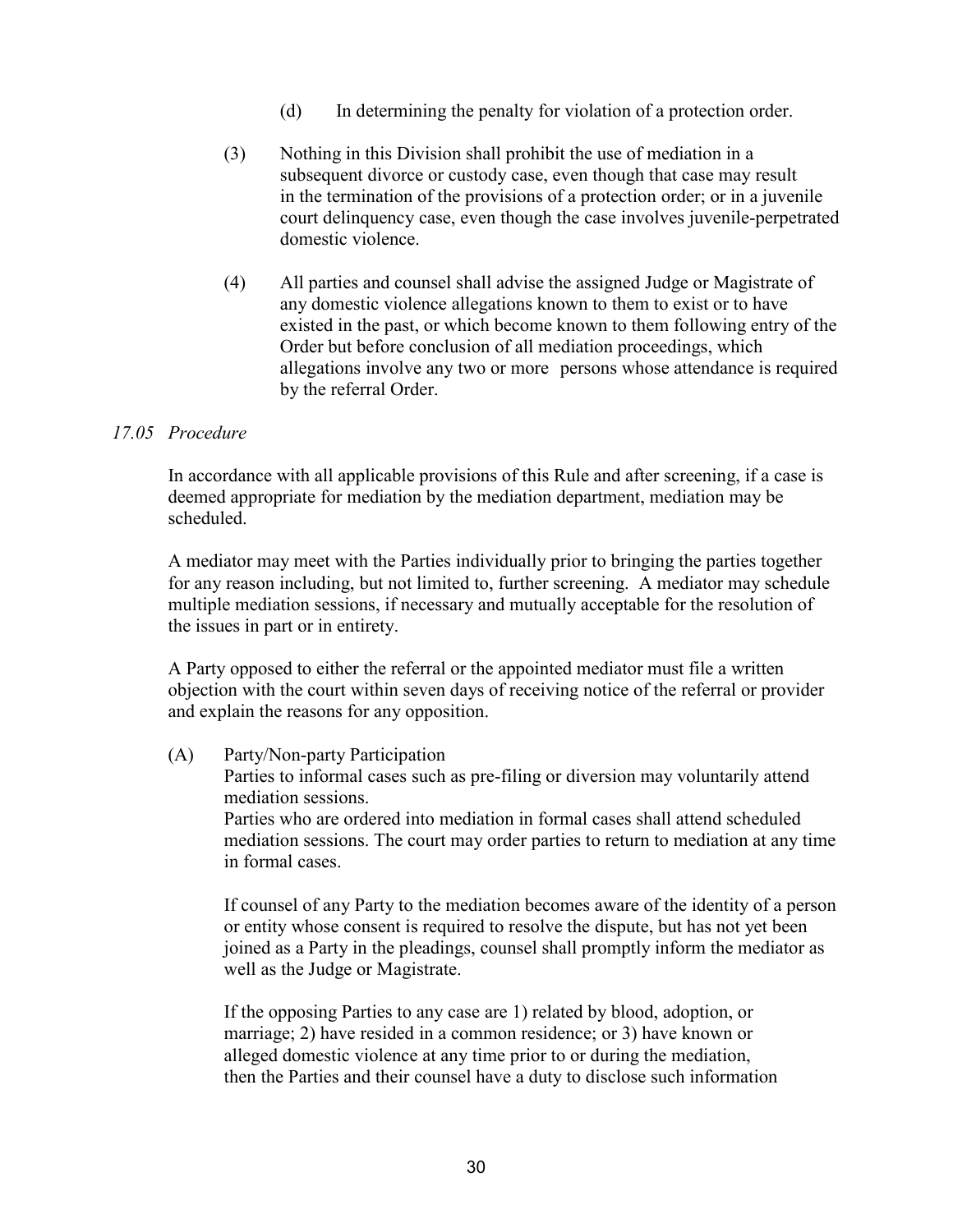to the mediator and have a duty to participate in any screening required by the Court.

By participating in mediation a Non-party participant, as defined by Ohio Revised Code §2710.01(D), agrees to be bound by this rule and submits to the Court's jurisdiction to the extent necessary for enforcement of this rule. Any Non-party participant shall have the rights and duties under this Rule attributed to parties except as provided by Ohio Revised Code §2710.03(B)(3) and Ohio Revised Code §2710.04(A)(2).

(B) Stay of Proceedings

Upon referral of a case to mediation, the Court may elect to stay all filing deadlines for up to 60 (sixty) days. The Clerk of Courts shall not accept for filing any documents while a case is in mediation unless expressly permitted by these Rules or by Court Order.

Only the following documents may be filed while a mediation stay is in effect:

- (1) Motion to lift the mediation stay;
- (2) Response to a motion to lift mediation stay;
- (3) Motion or Stipulation to Dismiss the case;
- (4) Notice related to counsel.
- (C) Continuances

It is the policy of this Court to determine matters in a timely way. Continuances of scheduled mediations shall be granted only for good cause shown after a mutually acceptable future date has been determined. The mediation may be continued by the mediator, or the Judge, or Magistrate who referred the case. Except as authorized by the Court, the existence of pending motions shall not be good cause for a continuance and no continuance will be granted unless the mediation can be scheduled prior to the final pretrial. If a Continuance of a scheduled mediation is requested and the proposed new date is within 60 days of the initial referral to mediation, then the request shall be made to the mediator. If the requested date is more than 60 (sixty) days after the referral to mediation, then the request must be made to the Judge or Magistrate assigned to the case.

(D) Confidentiality

(a) All mediation communications related to or made during the mediation process are subject to and governed by the Uniform Mediation Act. Mediation communications are confidential, and no one shall disclose any of these communications unless all Parties and the mediator consent to disclosure. This Court may impose penalties for any improper disclosures made in violation of this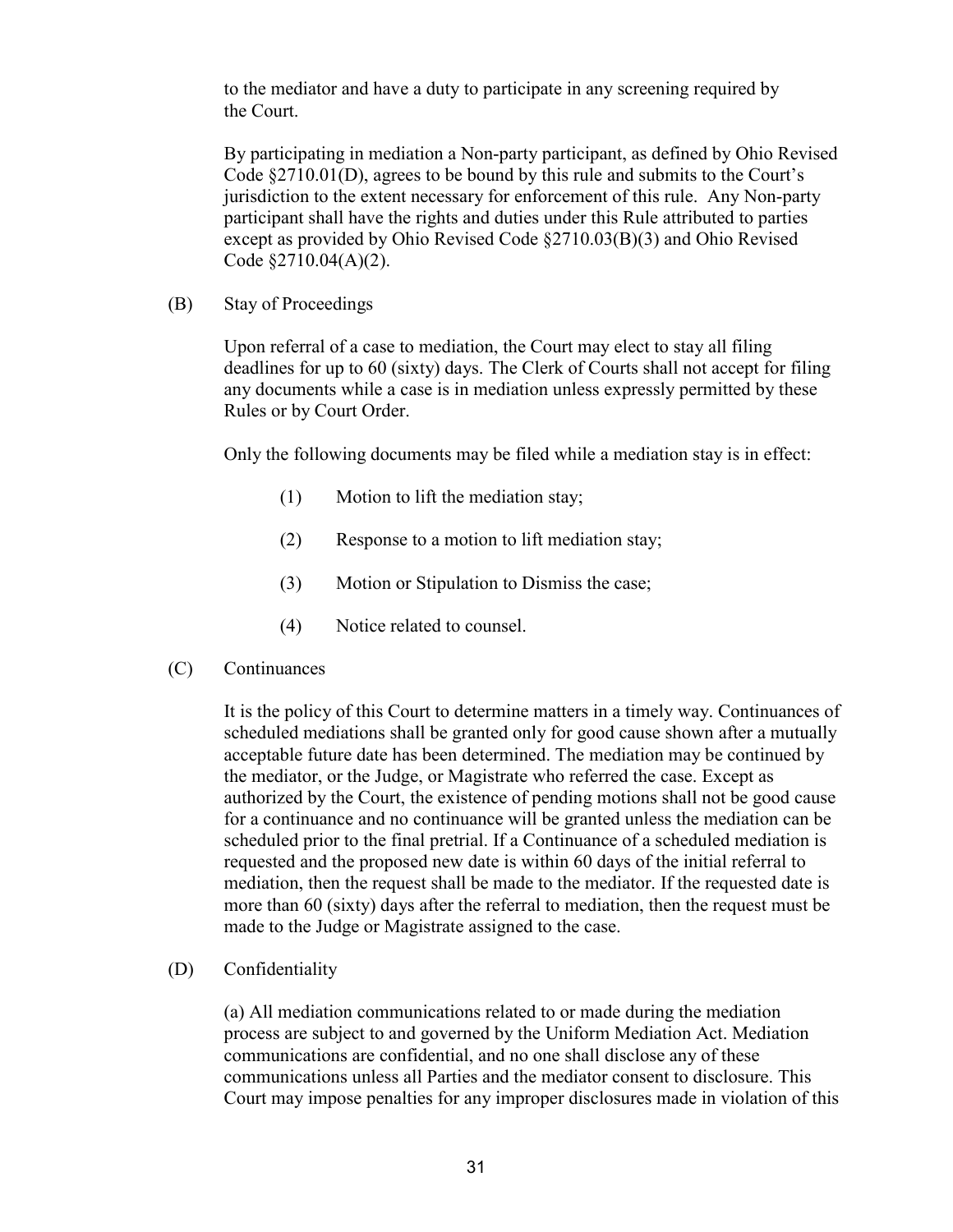rule. Disputes regarding confidentiality should first be addressed with the mediator or mediation department where possible. By participating in mediation, a Non-party participant, as defined by Ohio Revised Code §2710.01(D), submits to the Court's jurisdiction to the extent necessary for enforcement of this Rule. Any Non-party participant shall have the rights and duties under this Rule as are attributed to Parties, except that no evidence privilege shall be expanded.

- (b) All mediation communications are confidential with the following exceptions:
	- (i) Parties may share all mediation communications with their attorneys;
	- (ii) Certain threats of abuse or neglect of a child or an adult;
	- (iii) Statements made during the mediation process to plan or hide an ongoing crime;
	- (iv) Statements made during the mediation process that reveal a felony.
- (E) Mediator Conflict of Interest

In accordance with Ohio Revised Code §2710.08(A) and (B), the mediator conducting a mediation shall disclose to the mediation parties, counsel, if applicable, and any Non-party participants any known possible conflicts that may affect the mediator's impartiality as soon as such conflict(s) become known to the mediator. If counsel or a mediation party requests that the mediator withdraw because of the facts so disclosed, the mediator may withdraw in favor of another mediator. If the mediator determines that withdrawal is not warranted, the mediator may elect to continue. The objecting Party may then request the Judge or Magistrate to remove the mediator. The Judge or Magistrate may remove the mediator and appoint another mediator. If the Judge or Magistrate decides that the objection is unwarranted the mediation shall proceed as scheduled, or, if delay was necessary, as soon after the scheduled date as possible.

(F) Mediator Termination

If the mediator determines that further mediation efforts would be of no benefit to the Parties, the mediator shall inform all interested parties and the Court that the mediation is terminated using the procedure required by this Court.

(G) Domestic Violence

Mediation of allocation of parental rights and responsibilities or the care of, or visitation with, minor children or delinquency or status offense cases, mediation may proceed, when violence or fear of violence is alleged, suspected, or present, only if the mediator has specialized training set forth in the "Mediator Qualifications" Section of this Rule and the following are addressed: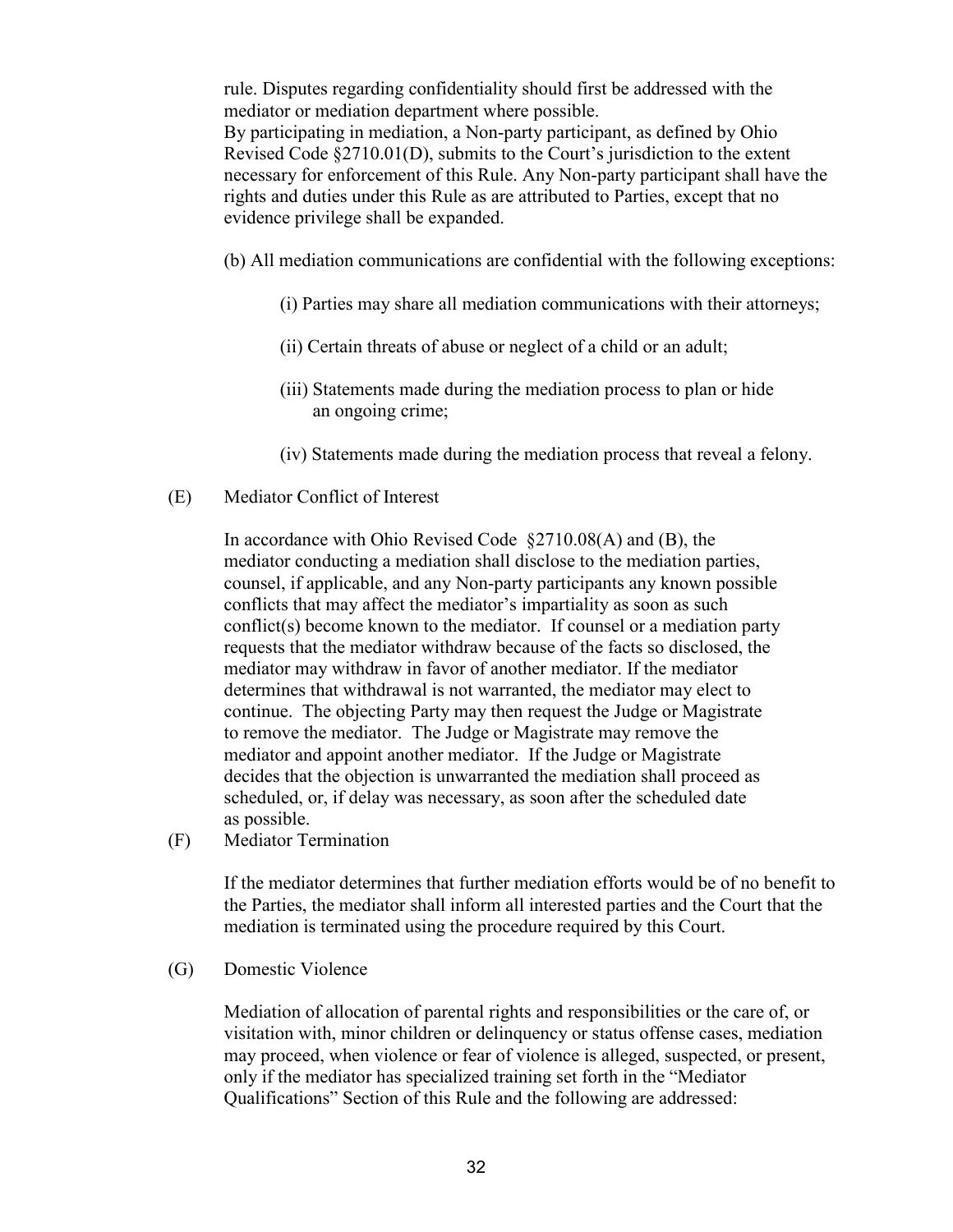- (a) Screening is conducted both before and during mediation, for domestic abuse and domestic violence, and for the capacity of the Parties to mediate
- (b) The person who is or may be the victim of domestic violence is fully informed about the mediation process, his/her right to decline participation in the mediation process, and his/her option to have a support person present at mediation sessions.
- (c) The Parties have the Capacity to mediate without fear of coercion or control.
- (d) Appropriate procedures are in place to provide for the safety of the person who is or may be the victim of domestic violence and all other persons present at the mediation.
- (e) Procedures are in place for the mediator to terminate mediation if the mediator believes there is a continued threat of domestic violence or coercion between the parties.
- (f) Encourage appropriate referrals to legal counsel and other support services for all Parties, including victims of and suspected victims of domestic violence.
- (g) Procedures are in place for issuing written Findings of Fact, as required by Ohio Revised Code §3109.052, to refer certain cases involving domestic violence to mediation.
- (H) Abuse, Neglect, and Dependency and Mediation

Mediation in child abuse, neglect, or dependency cases shall include all provisions outlined above and shall proceed only if the mediator has specialized training set forth in the "Mediator Qualifications," Section of this Rule and utilizes procedures that will:

- (1) Ensure that Parties who are not represented by counsel attend mediation only if they have waived the right to counsel in open Court, and that parties represented by counsel attend mediation without counsel only where the right to have counsel present at the mediation has been specifically waived. Waivers can be rescinded at any time.
- (2) Provide for the selection and referral of a case to mediation at any point after the case is filed.
- (3) Notify the Parties and non-party participants of the mediation.
- (I) Conclusion of Mediation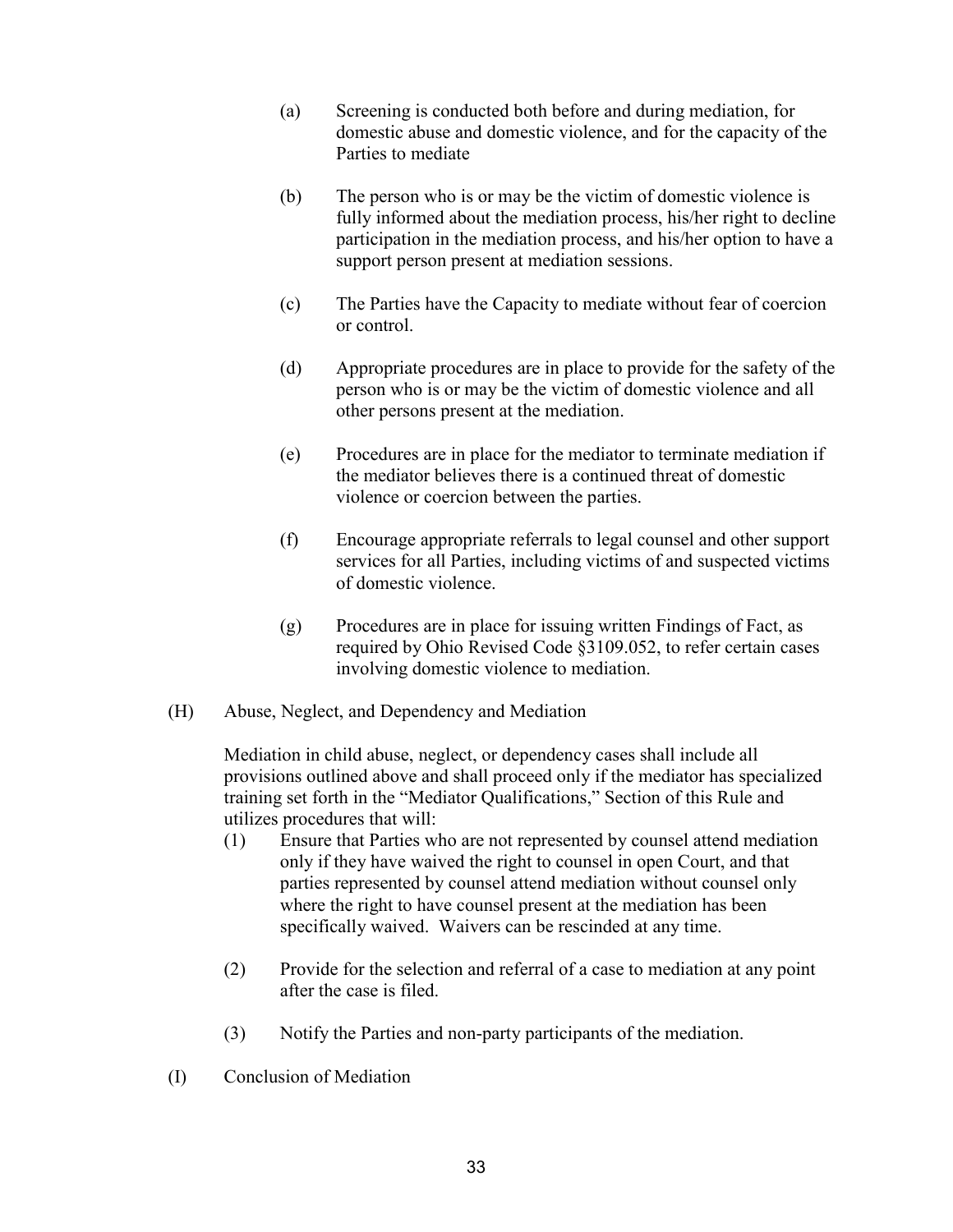At the conclusion of the mediation and in compliance with Ohio Revised Code § 2710.06, the Court shall be informed by the mediator of the following:

- (1) The attendance of the Parties at the scheduled mediation session(s);
- (2) If an agreement was reached on all or some of the issues;
- (3) If no agreement was reached.
- (4) Any future scheduled mediation dates.
- (5) Any additional information the parties mutually agree they wish to be disclosed to the Court.
- (J)Fees and Costs

The Court may impose upon the Parties fees and costs for mediation. If there is a fee for mediation, unless otherwise agreed by the Parties, the mediation fees shall be shared equally. The Court may waive fees and costs for an indigent party. Mediation shall not be ordered where a Party is indigent unless the mediation is available at no cost to the Party.

(K) Attendance; Sanctions

If any individual ordered by the Court to attend mediation fails to attend mediation without good cause, the Court may impose sanctions which may include, but are not limited to, the award of attorney's fees and other costs, contempt or other appropriate sanctions at the discretion of the Judge or Magistrate.

### *17.06 Agreement*

Parties may reach agreement on all or some issues through the mediation process. Upon mutual agreement of the parties, agreements may be verbal or written. All agreements reached through mediation, are subject to confidentiality and privilege pursuant to "Uniform Mediation Act," (UMA), Ohio Revised Code §§ 2710.01 to 2710.10 [if the agreement is signed it will not be privileged pursuant to Ohio Revised Code  $§$  2710.05(A)(1)].

- (A) If an agreement is reached through the mediation process and the Parties mutually agree, the mediator may put said agreement in writing.
- (B) Written agreements reached by the parties during mediation may become an Order of the Court after review and approval by each Party and their attorneys, if represented, and presented to the Court by the Parties and/or their attorneys, if represented. No oral agreement by the parties and/or their attorneys will be regarded as an Order unless made in open court.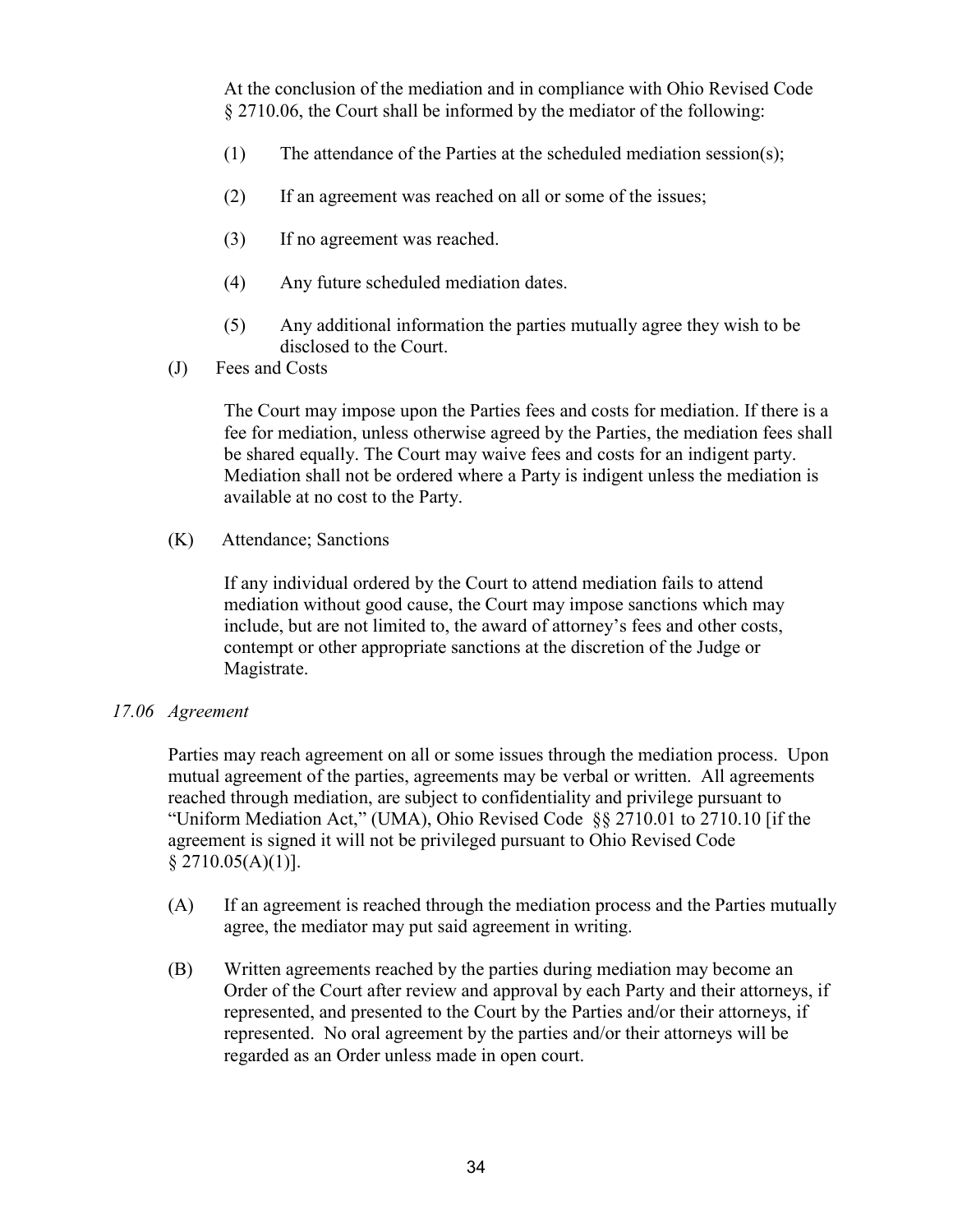(C) The Judge or Magistrate retains final approval on all agreements reached through the mediation process in formal cases.

# *17.07 Mediator Qualifications*

A mediator shall meet the qualifications of and comply with all training requirements of Sup.R. 16.23 and adopted pursuant to Sup.R. 16.22 governing mediators and mediation.

## *17.08 Mediator Selection and Assignment*

The following methods may be used to determine the mediator for the case:

(A) The Court may assign a Court mediator to mediate,

(B) The Court may randomly assign a mediator to the case from the Court's roster of approved mediators, if any,

(C) Specific appointments may be made by the Court taking into consideration the qualifications, skills, expertise, and caseload of the mediator in addition to the type, complexity and requirements of the case,

(D) Parties may select a mediator from the Court roster, if any.

(E) Parties may request leave to select a mediator without guidance from the Court. The Court shall not be responsible for the quality of a mediator selected by the Parties without guidance from the Court and who does not meet the qualifications, education and training requirements set forth herein.

### *17.09 Mediator Responsibilities*

Mediators providing services for the Court shall comply with all applicable provisions of this Rule and Sup.R. 16.22 governing responsibilities of the mediator.

### *17.10 Referral to Resources*

The Court administrator shall maintain resources for mediation parties, including victims and suspected victims of domestic violence, encouraging appropriate referrals to legal counsel and other support services such as Children Services, domestic violence prevention, counseling, substance abuse and mental health services.

# **RULE 18 BANKRUPTCY STAYS**

### **18.01 Filing of Bankruptcy**

Upon the filing of any bankruptcy, the parties or their counsel shall submit to the Court proof of the filing, which may be a time-stamped copy of the initial filing.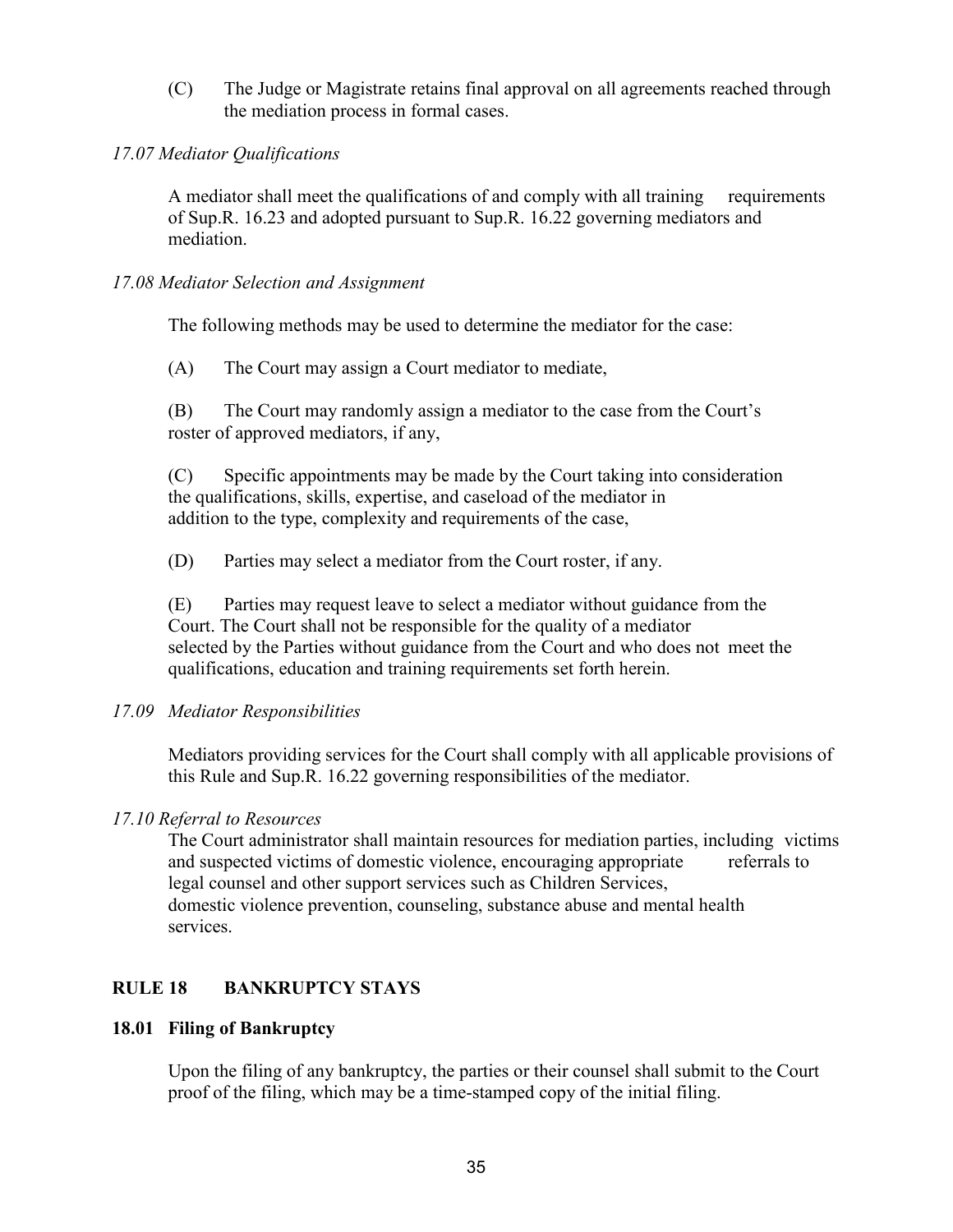# **18.02 Timing of Stay**

No stay of proceedings shall be granted until proof of bankruptcy filing is submitted to the Court.

# **18.03 Effect of Stay**

Upon filing the notice of the bankruptcy stay with the Court, there shall be no further proceedings that may affect the bankruptcy estate.

# **18.04 Exceptions to Stay**

Pursuant to 11 U.S.C. § 362, the automatic stay does not apply to the establishment, modification, or collection of spousal support or child support from property that is not the property of the bankruptcy estate.

# **18.05 Requirements at Conclusion of Stay or Discharge of Bankruptcy**

Upon being granted relief from the bankruptcy stay or a final discharge of bankruptcy, and upon submission of proof of the relief from the stay or the final discharge, the pending matter will recommence. The party filing bankruptcy shall file a notice of relief from stay or final discharge of bankruptcy within five (5) days of journalization by the Bankruptcy Court.

# **RULE 19 JURY DEMAND**

- *19.01* The Court shall hear and determine all cases involving juveniles without a jury, except for the adjudication of a serious youthful offender complaint, indictment, or information in which a trial by jury has not been waived.
- *19.02* In cases where an adult has been charged with a criminal offense for which the Court has jurisdiction, the defendant is entitled to a jury trial pursuant to Criminal Rule 23(A). An adult charged with a misdemeanor offense may demand a jury in writing, which demand shall be filed no later than ten (10) days prior to the date set for trial or before the third day following the receipt of the notice of the date set for trial, whichever is later. A defendant's failure to demand a jury trial as stated in this Rule shall be deemed a complete waiver of the rights thereto.

# **RULE 20 COUNSEL OF RECORD**

*20.01* Each attorney retained to represent a party in the Court shall immediately file a written Entry of Appearance with the Court, and provide a copy of the entry to all other counsel of record in the case and any unrepresented parties. Upon the fling of an Entry of Appearance, the attorney or his/her firm will be considered counsel of record until such time as a Judgment Entry of Withdrawal is approved by the Court and filed in the case.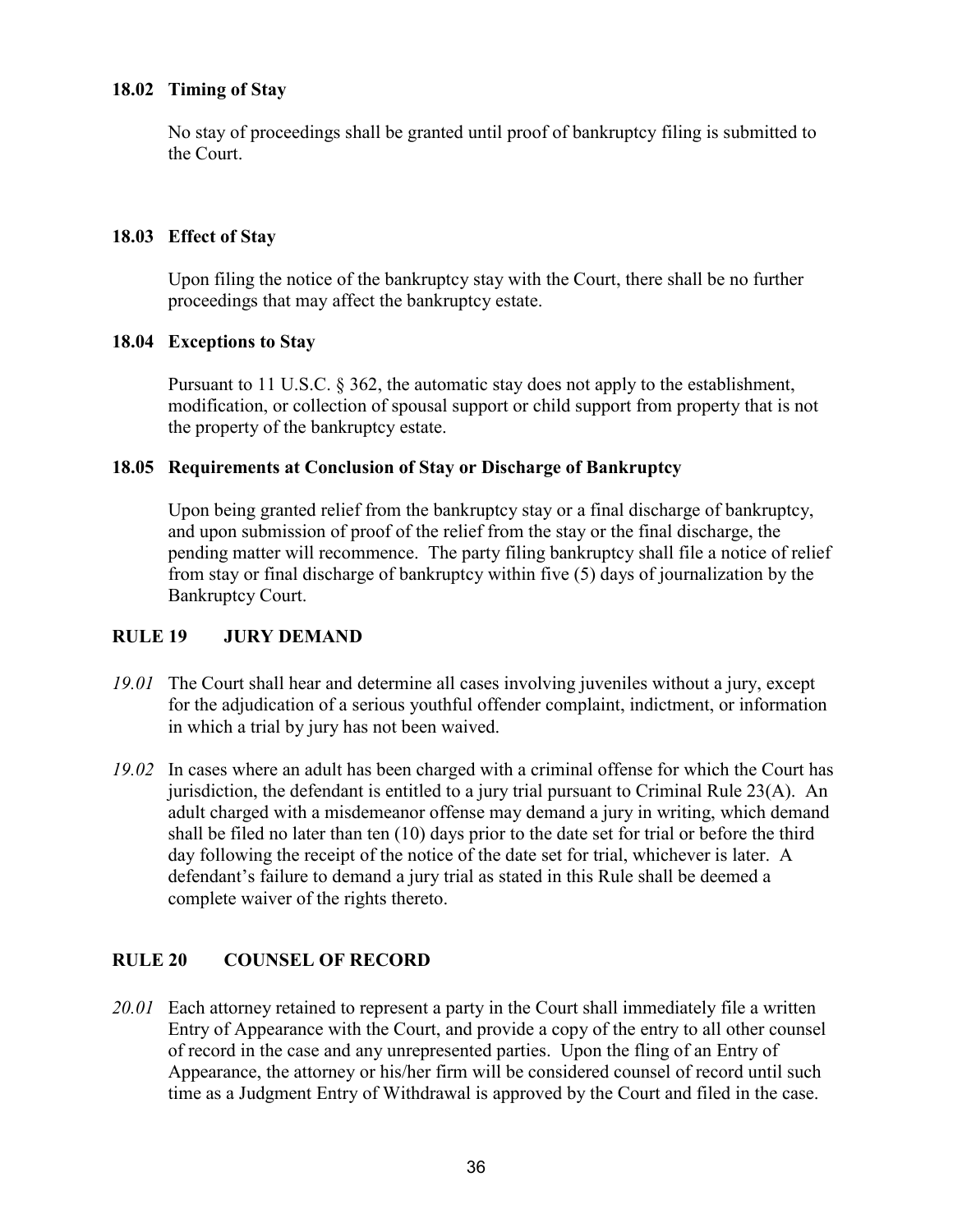*20.02* An attorney shall be considered discharged as counsel of record when a final judgment has been rendered and no subsequent hearings are scheduled unless otherwise Ordered by the Court.

# **RULE 21 WITHDRAWAL OF COUNSEL**

- *21.01* An attorney seeking to withdraw as counsel of record shall timely file a written Motion stating the grounds for withdrawing from the case; that the attorney has notified or made every possible attempt to notify the client of the intended action, the subsequent hearing dates, and the necessity of the client's appearance at such hearings; and that the attorney has notified opposing counsel of the intended action.
- 21.02 The Court may deny said request but reconsider same upon the entry of appearance of new counsel or upon the written consent of the party affected.

# **RULE 22 EXHIBITS**

*22.01 All exhibits must be marked and identified if referred to on the record*. Once marked, all exhibits will be maintained in the sole possession of the Court until the conclusion of the case, including time for appeal, unless the Court otherwise Orders return of the exhibit. Upon the conclusion of the case including time for appeal, the Court may dispose of exhibits pursuant to law and at such time as it deems feasible following notice to the proponent, victim, or owner.

# **RULE 23 JUDGMENT ENTRIES**

- *23.01* The Court may Order or direct either party to prepare a Judgment Entry or Magistrate's Decision. When so Ordered, the party shall prepare a proper Judgment Entry or Magistrate's Decision and shall submit it to the opposing party within fourteen (14) days, unless the time is extended by the Court. The opposing party shall have seven (7) days in which to approve or reject the Judgment Entry or Magistrate's Decision. If the opposing party fails to take any action on the Judgment Entry or Magistrate's Decision within seven (7) days, the preparer shall submit the entry with the notation: "Submitted but not returned."
- *23.02* In the event of rejection or if the parties are unable to agree, each may prepare his/her version for consideration. The Court may:
	- (A) Sign the entry that it deems a proper statement of the parties' agreement or the Court's decision;
	- (B) Prepare its own entry without submitting same to counsel for approval; or
	- (C) Schedule the matter for hearing.
- *23.03* If no entry is furnished to the Court within thirty (30) days of the Court's decision, upon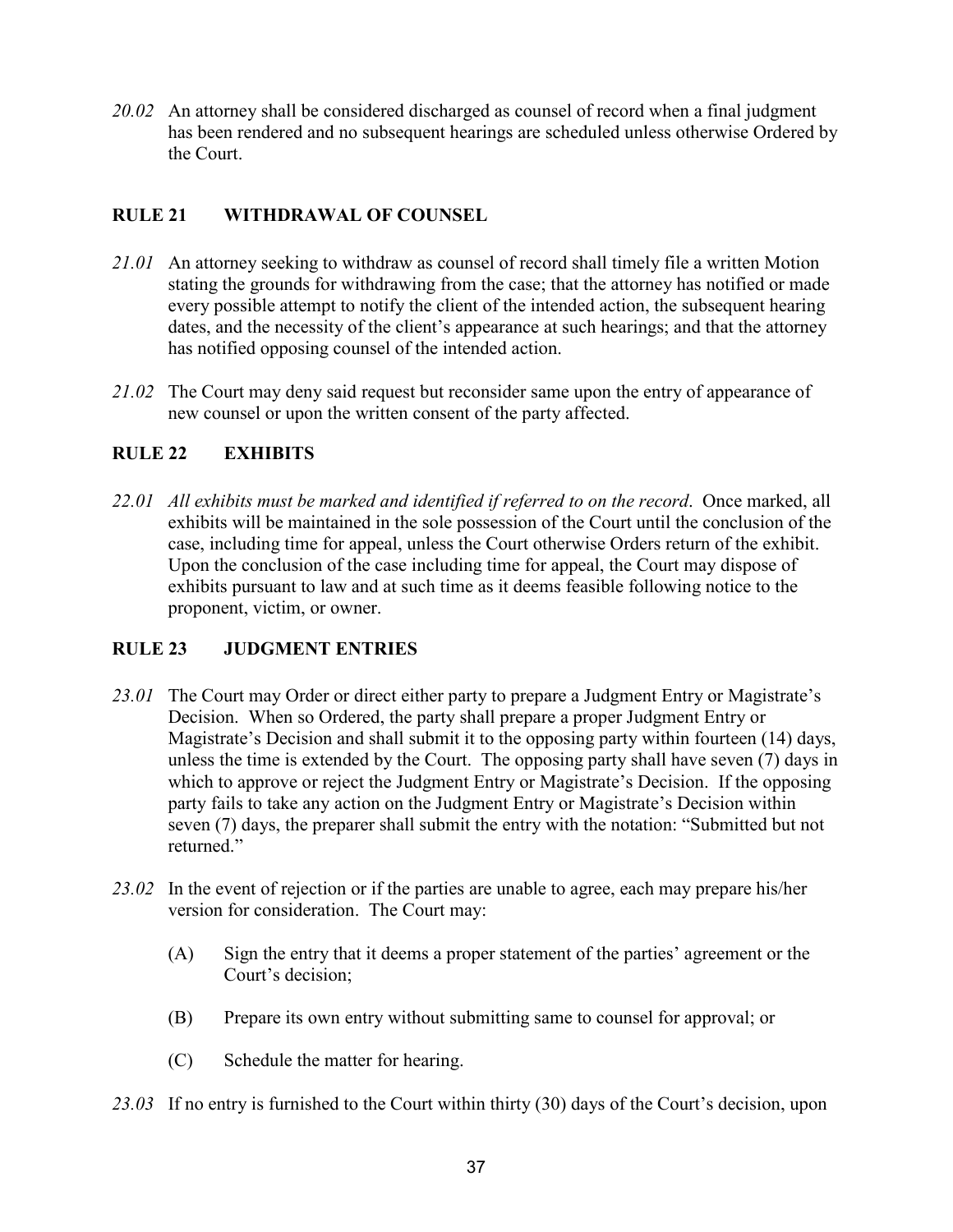notice of such failure to the parties and their counsel the Court may:

- (A) Dismiss the action for want of prosecution;
- (B) Order the Clerk to enter Judgment; or
- (C) Make such other Order as deemed appropriate under the circumstances.
- *23.04* Agreed Judgment Entries or Agreed Magistrate's Decisions may be presented to the Court on or before the date of hearing. In the event the parties notify the Court that an agreement has been reached and they wish to vacate the hearing date, the entry shall be submitted within seven (7) days of the vacated date. The Court retains discretion to require the parties to appear with counsel to make a record of their agreement. The Court also reserves the right to require proof of identify and bona fide signature when a party is not present and has been excused by the Court.

# **RULE 24 EMERGENCY OR** *EX PARTE* **ORDERS**

- *24.01* Emergency or *Ex Parte* Orders may be issued by the Judge or Magistrate upon showing of probable cause contemporaneous with the filing of an action for custody, change of custody or under the provisions of Juvenile Rule 6 or Juvenile Rule 13.
	- (A) Attached to the *Ex Parte* Motion shall be:
		- (1) Complaint or Motion for custody;
		- (2) Affidavit in support of the relief requested;
		- (3) Any appropriate police reports;
		- (4) Any appropriate medical reports.
	- (B) Included in the request shall be:
		- (1) The current address of the mother;
		- (2) The current address of the father or putative father;
		- (3) The current school district where the parent/guardian resides.
	- (C) Upon filing the Motion /complaint, the moving party shall receive hearing dates for the shelter care hearing, the adjudication hearing and the disposition hearing.
	- (D) It is the responsibility of the attorney filing the Motion /Complaint to notify all necessary parties and attorneys of record of the hearing dates.
- *24.02* Upon the issuance of an Emergency or *Ex Parte* Order, the shelter care hearing shall be scheduled for hearing by the end of the next business day but no later than seventy-two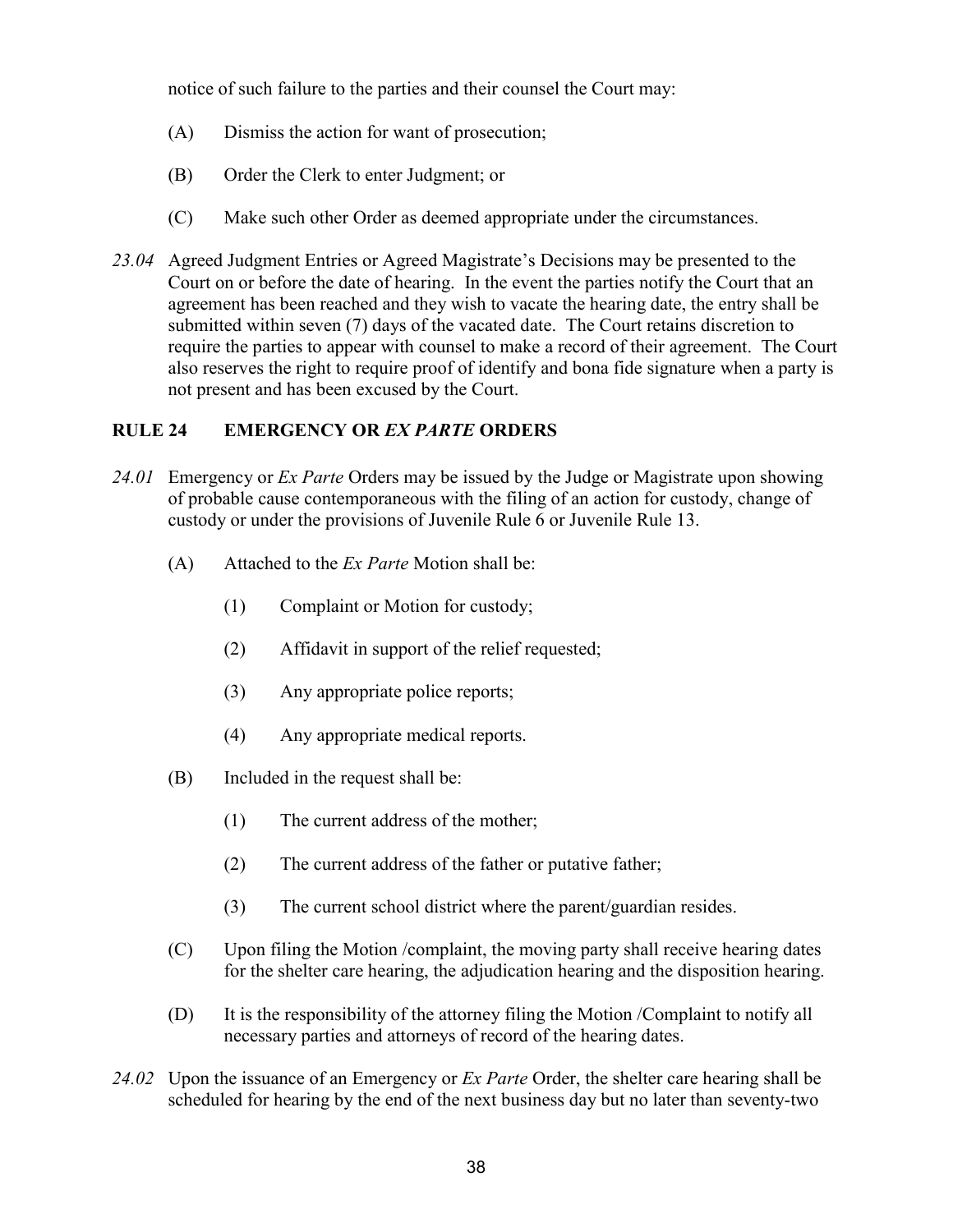- (72) hours after the issuance of the *Ex Parte* Order.
- (A) A request for appointment of counsel and/or a Guardian Ad Litem shall be received at the hearing.
- (B) A shelter care hearing may be adjourned for taking of testimony and evidence. Any such hearing shall be rescheduled within ten (10) days. Notice of the date and time when the shelter care hearing shall reconvene shall be given to parent, guardian or custodian at the time of adjournment. If the request for an Emergency or *Ex Parte* Order is denied, a Judgment Entry

or Magistrate's Decision shall be filed with the Clerk of Courts.

- *24.03* Service of Emergency or *Ex Parte* Order shall be as follows*:*
	- (A) Personal service is required of the parent having possession of the child;
	- (B) Publication is required on a parent, alleged parent, or unknown parent whose addresses are unknown;
	- (C) All parties must be served according to law and the Local Rules;
	- (D) Service must be completed before an Order of Legal Custody may be issued.

# **RULE 25 INTERIM CUSTODY ORDERS**

*25.01* Upon notice and opportunity to be heard, an Interim Custody Order may be issued. All interim Orders issued after the adoption of this Local Rule shall provide for a termination date. All interim Orders shall be set for further hearing within thirty (30) days. If an Interim Order does not provide for a termination date, the interim Order shall be subject to dismissal for non-prosecution upon a Motion, duly served, for dismissal filed by a parent or party within a minimum of seven (7) days advance notice to the interim custodian. It shall be presumed that all Interim Orders without termination dates are not being prosecuted after one (1) year after date of filing. Interim Orders renewed after the first year of filing without review dates shall be presumed as not being prosecuted after six (6) months from the last review date. The sole purpose of the hearing to dismiss for non-prosecution shall be the reasonableness of scheduling of the disposition, dispositional review and/or final dispositional hearings.

# **RULE 26 JUVENILE CIVIL PROTECTION ORDERS/JUVENILE DOMESTIC VIOLENCE CIVIL PROTECTION ORDERS**

# *26.01 Purpose.*

Juvenile Civil Protection Order cases before this Court shall be administered in accordance with Ohio Revised Code §2151.34, and Juvenile Domestic Violence Civil Protection Order cases before this Court shall be administered in accordance with Ohio Revised Code §3113.31, for the statutory purpose of bringing about a cessation violence.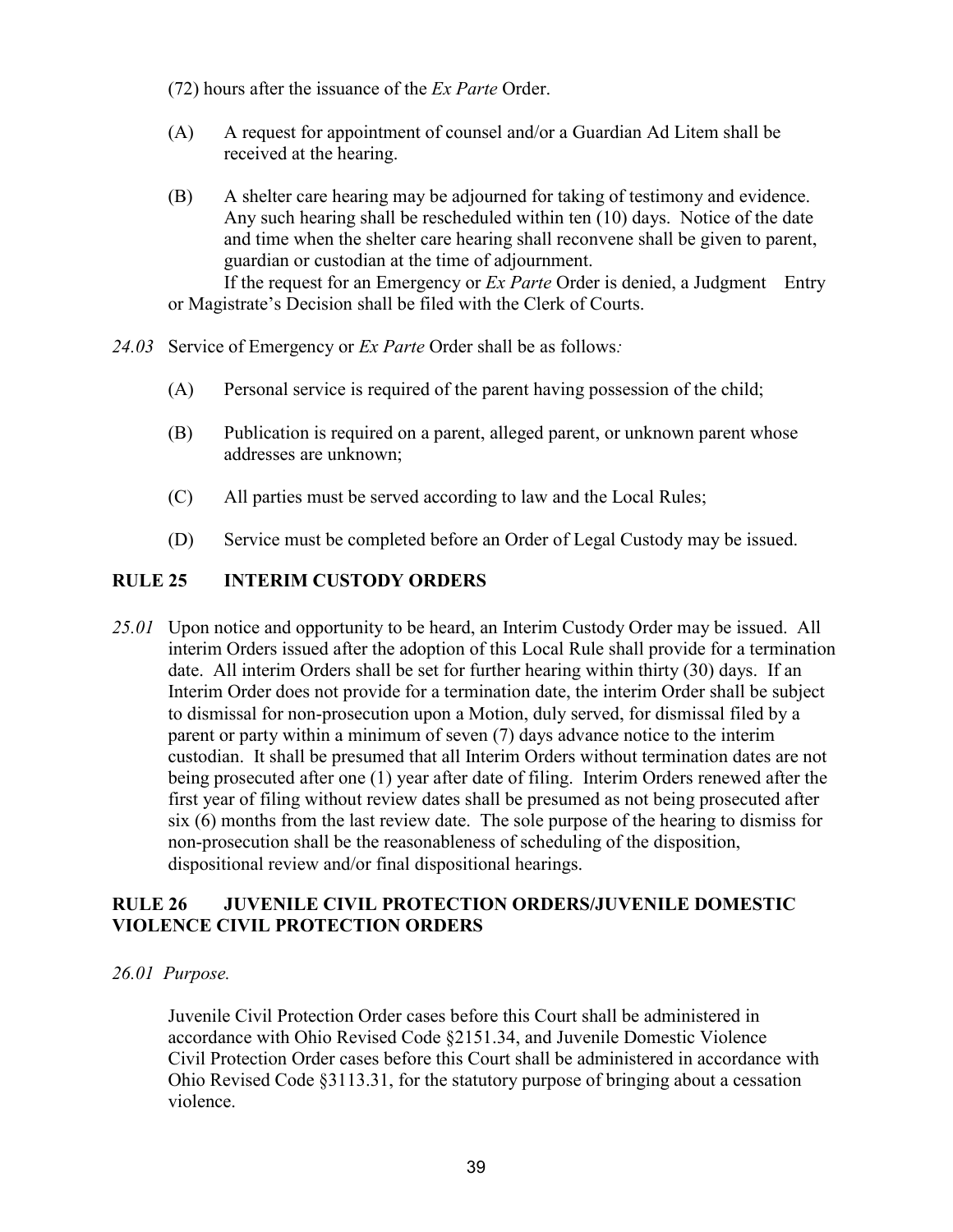## *26.02 Exclusive Jurisdiction*

The Juvenile Division of the Court of Common Pleas, in any county in which the person to be protected resides, has exclusive original jurisdiction with respect to any proceedings brought under Ohio Revised Code §2151.34 and Ohio Revised Code §3113.31 when the Respondent is under 18 years of age at the time the Petition is filed. All Orders will terminate when the Respondent reaches the age of 19.

# *26.03 Prevailing Rules*

All proceedings under Ohio Revised Code §2151.34 and Ohio Revised Code §3113.31 shall be conducted in accordance with the Ohio Rules of Civil Procedure.

# *26.04 Standard Forms.*

The Court shall use substantially similar petitions and protection order forms to those promulgated by the Supreme Court of Ohio in Rule §10.05 of the Ohio Rules of Superintendence.

### *26.05 Costs*

There are no costs or fees for filing or obtaining a protection order under these provisions.

## *26.06 Mutual Orders*

No Petitioner, in a protection order which the Petitioner originally requested, shall be ordered to perform any act, refrain from any act, or assume any legal duty, unless Respondent has filed a separate petition for a protection order, the Petitioner has received or waived written notice of Respondent's petition at least forty-eight (48) hours in advance of any hearing, and the Petitioner's other due process rights have been protected by the Court.

### *26.07 Victim Advocate*

Every Petitioner shall be afforded the opportunity to be accompanied by a victim advocate in all stages of a Juvenile Civil Protection Order or Juvenile Domestic Violence Civil Protection Order case. The forms promulgated by the Supreme Court of Ohio in Rule §10.05 of the Ohio Rules of Superintendence provide notice to the Petitioner of this right.

# *26.08 Timely Procedures*

(A) Juvenile Civil Protection Orders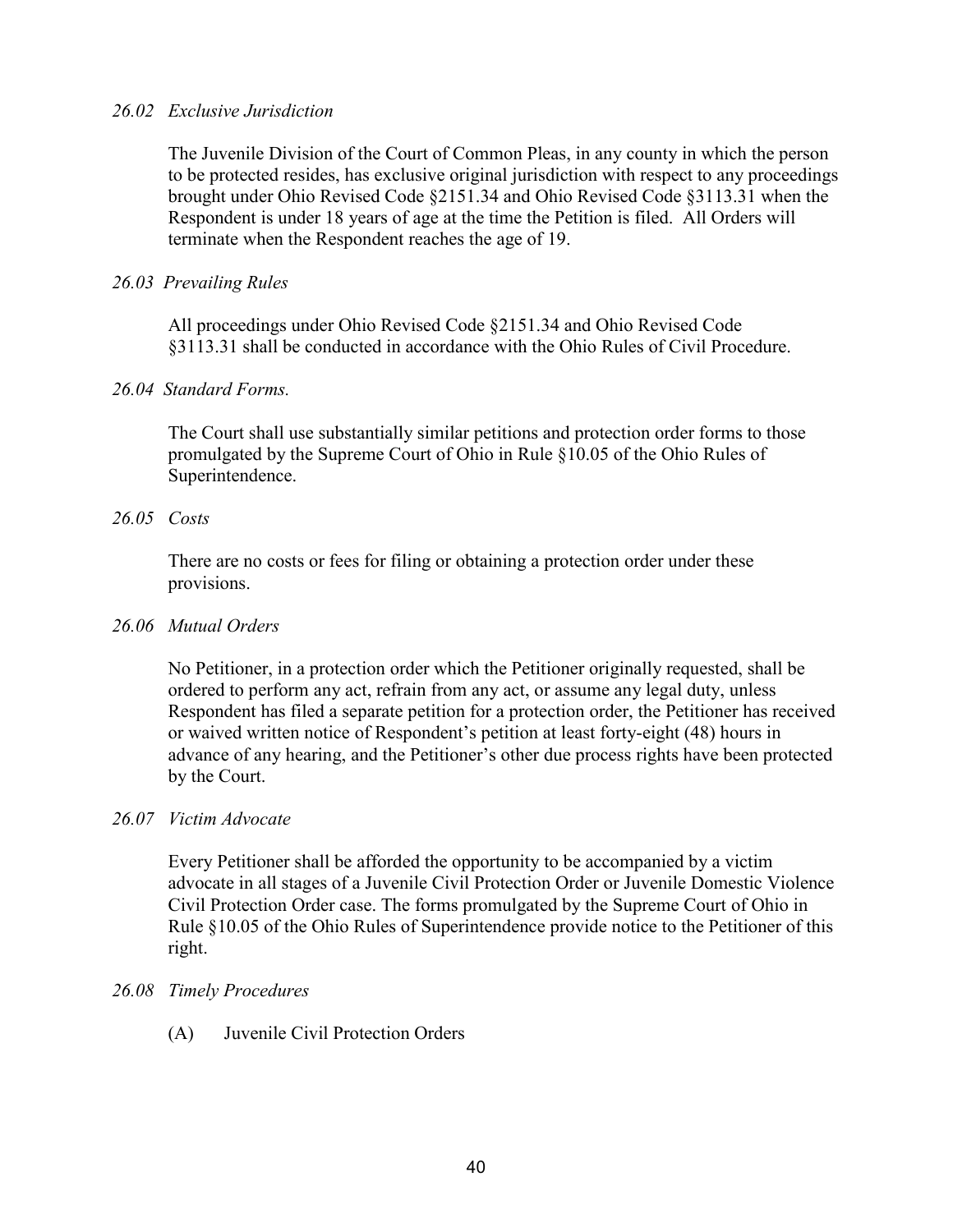- (1) A petition for a Juvenile Civil Protection Order shall be promptly filed when it is presented to the Court or Clerk of Courts. The Clerk of Courts shall assist Petitioners in filling out the forms.
- (2) The *Ex Parte* hearing shall be held no later than the next working day as when the petition is filed, and shall be supported by sufficient testimony in support of the petition.
- (3) If the Court issues an *Ex Parte* Order, a full hearing must be scheduled within ten (10) days.
- (4) If the Court overrules an *Ex Parte* petition, or if the Petitioner does not request an *Ex Parte* hearing, the Court must proceed as in a normal civil action and set for hearing on the Court's active docket.
- (5) To grant an *Ex Parte* Order, the Court must determine that there is an immediate and present danger to the Petitioner. The Court shall consider the following:
	- (a) Threats of bodily harm against the Petitioner;
	- (b) Prior conviction or plea to menacing by stalking, a sexually oriented offense, or the offenses listed in Ohio Revised Code §2151.34(D)(1) against the Petitioner;
	- (c) Dating relationship between Petitioner and Respondent pursuant to in Ohio Revised Code §2903.214.
- (B) Juvenile Domestic Violence Civil Protection Orders
	- (1) A petition for a Juvenile Domestic Violence Civil Protection Order shall be promptly filed when it is presented to the Court or Clerk of Courts. The Clerk of Courts shall assist Petitioners in filling out the forms.
	- (2) The *Ex Parte* hearing shall be held the same day as when the petition is filed, and shall be supported by sufficient testimony in support of the petition.

### *26.09 Ex Parte Order*

- (A) Granted
	- (1) If the Court issues an *Ex Parte* Juvenile Civil Protection Order or Juvenile Domestic Violence Civil Protection Order, the Court will then immediately notify the required law enforcement authorities and set the matter for full hearing.
- (B) Denied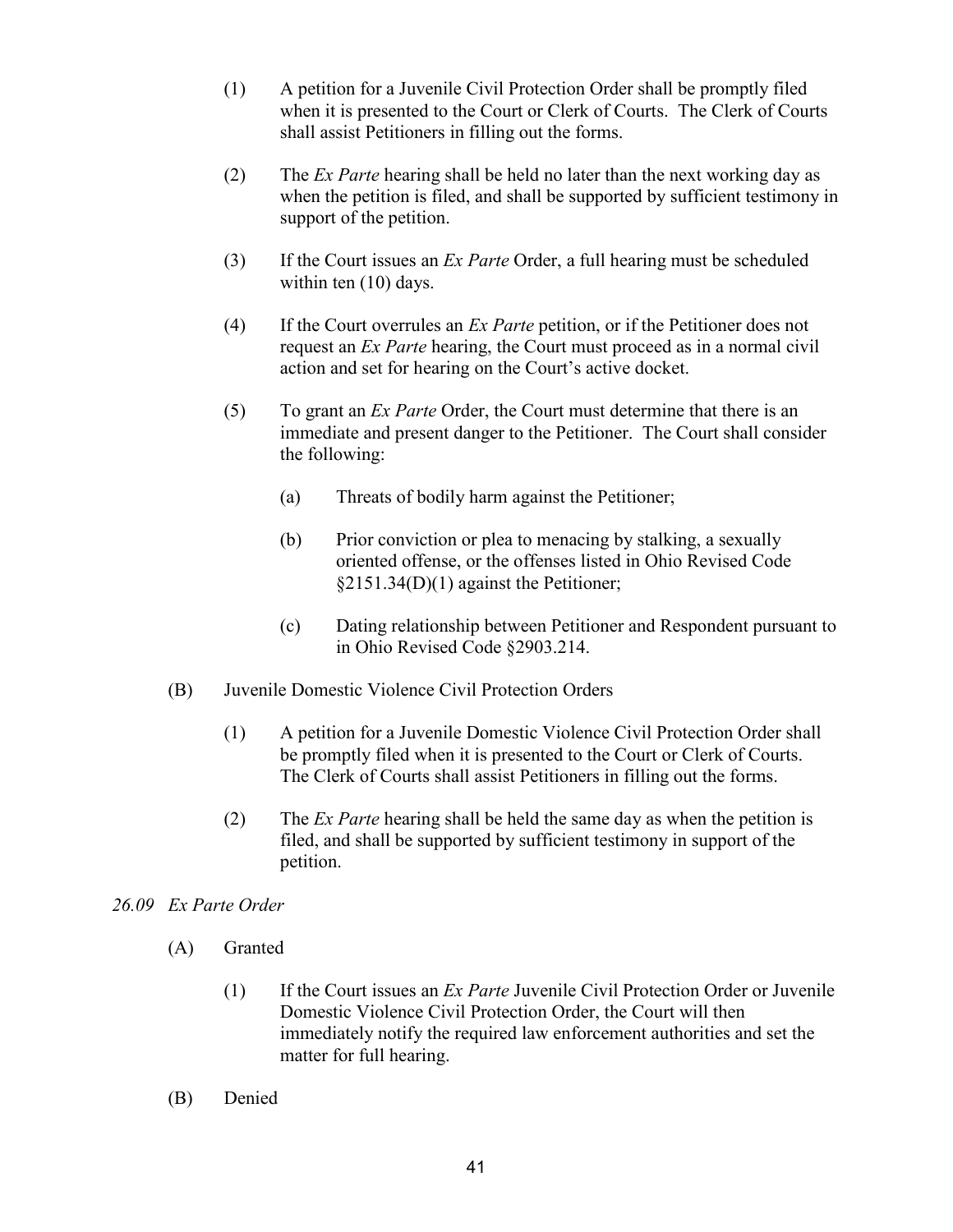(1) If the Court overrules an *Ex Parte* Petition or if the Petitioner does not request an *Ex Parte* hearing, the Court must proceed as in a normal civil action and set for hearing on the Court's active docket.

#### *26.10 Service*

Service of process is required for a full hearing in accordance with the Ohio Rules of Civil Procedure. Further, the Court shall direct that any Juvenile Civil Protection Order or Juvenile Domestic Violence Civil Protection Order or Consent Agreement issued by the Court be delivered the same day upon the Respondent, all the law enforcement agencies that have jurisdiction to enforce the Order, and the parent, guardian or legal custodian of the Respondent the same day that the Order is entered.

### *26.11 Continuance of Full Hearing*

Prior to or at the first full hearing in any Juvenile Civil Protection Order or Juvenile Domestic Violence Civil Protection Order case, the Court may provide an opportunity for either party to receive a continuance in order to perfect service upon the Respondent, in situations where the parties consent to a continuance, where a continuance is necessary to allow a party time to obtain counsel, and for other good cause shown, under the condition that any *Ex Parte* Order then in effect shall remain in effect until the reset full hearing date. No continuance will be granted to permit the Respondent to file against the Petitioner.

### *26.12 Additional Forms of Relief*

The remedies and procedures provided in Ohio Revised Code §2151.34 and Ohio Revised Code §3113.31 are in addition to, and not in lieu of, any available civil or criminal remedies or any other remedies available under Ohio law.

#### *26.13 Electronic Monitoring*

Electronic Monitoring may be granted as an additional remedy if Petitioner can demonstrate by clear and convincing evidence that she or she reasonably believed their health, safety or welfare was at risk by Respondent, and that the risk continues.

### *26.14 Full Faith and Credit*

The Court shall afford every Juvenile Civil Protection Order or Juvenile Domestic Violence Civil Protection Order issued by another county or state full faith and credit within the Court's jurisdiction.

#### *26.15 Consent Agreements*

The Judge or Magistrate shall review all agreed Orders and Consent Agreements in Juvenile Civil Protection Order cases and Juvenile Domestic Violence Civil Protection Order cases to assure compliance with the law and the rules governing such cases. The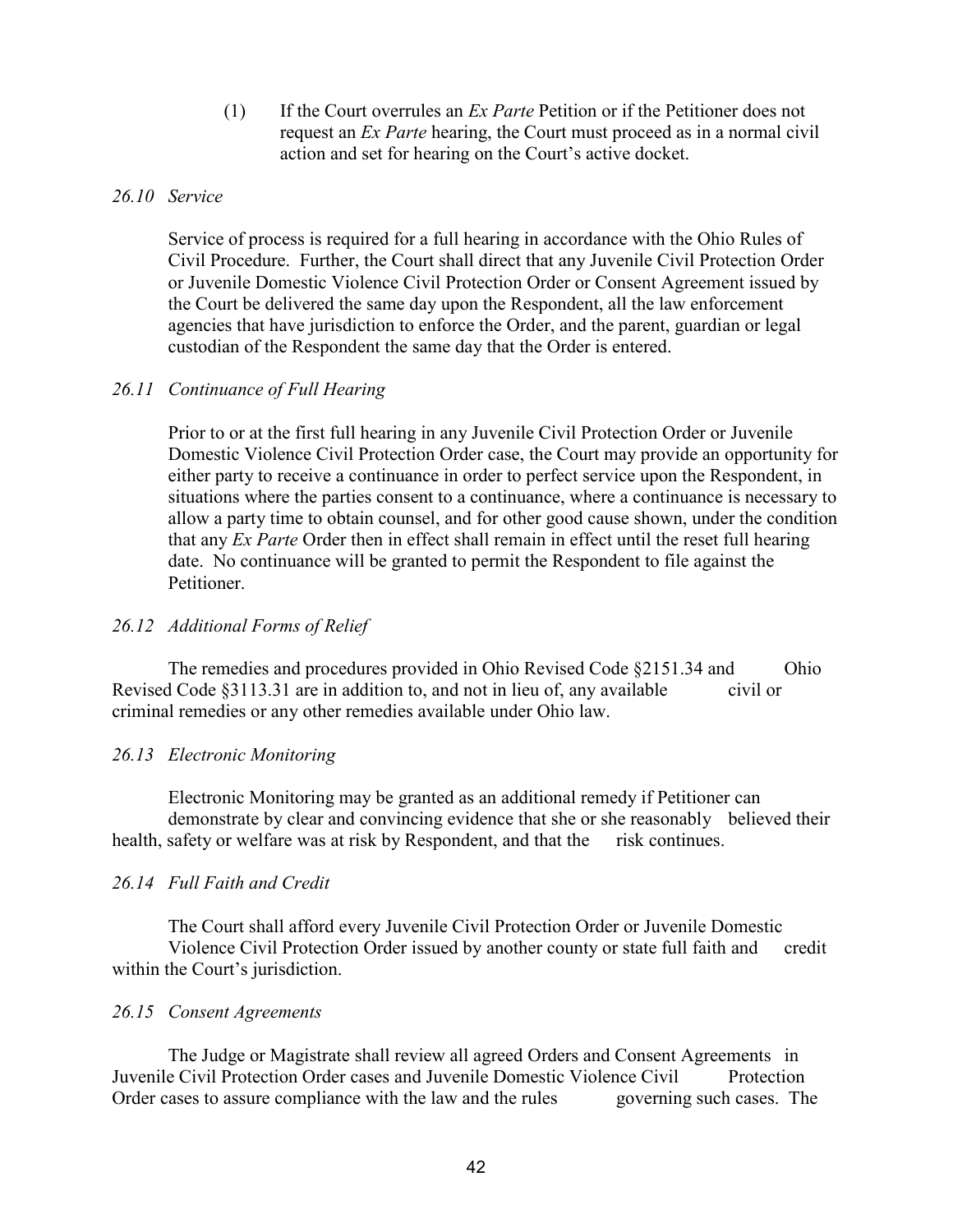Judge or Magistrate shall further assure that any waivers including but not limited to waivers of notice, hearing rights, right to request findings of fact and conclusions of law, and right to file Objections are waived knowingly, voluntarily, and intelligently.

## *26.16 Weapons*

The Court shall consider orders designed to protect victims of violence and their child(ren) from harm from weapons. The Court shall issue no order which purports to contravene federal firearms laws or grants a Respondent permission to violate those laws, including 18 U.S.C. § 922  $(g)(8)$ .

# *26.17 Intervention Programs and Other Requirements*

The Court may order a Respondent to participate in anger management and other programs and may order the program to report to the Court on the Respondent's attendance, participation, progress and completion.

# *26.18 Renewal*

Any Juvenile Civil Protection Order or Juvenile Domestic Violence Civil Protection Order may be renewed in the same manner as the original order was issued.

# *26.19 Modifications*

The Court shall hear all requests for modification of a Juvenile Civil Protection Order or Juvenile Domestic Violence Civil Protection Order by evidentiary hearing.

### *26.20 Terminations*

The Court shall hear all requests for termination of a Juvenile Civil Protection Order or Juvenile Domestic Violence Civil Protection Order by evidentiary hearing.

### *26.21 Waiver Not Permitted*

Under no circumstances may a Petitioner waive, excuse or change any requirement set forth in a Juvenile Civil Protection Order or Juvenile Domestic Violence Civil Protection Order.

### *26.22 Expungements*

(A) All Juvenile Civil Protection Orders and Juvenile Domestic Violence Civil Protection Orders will be sealed when the Respondent turns nineteen (19) unless the Petitioner provides the Court with evidence that the Respondent did not comply with the Order.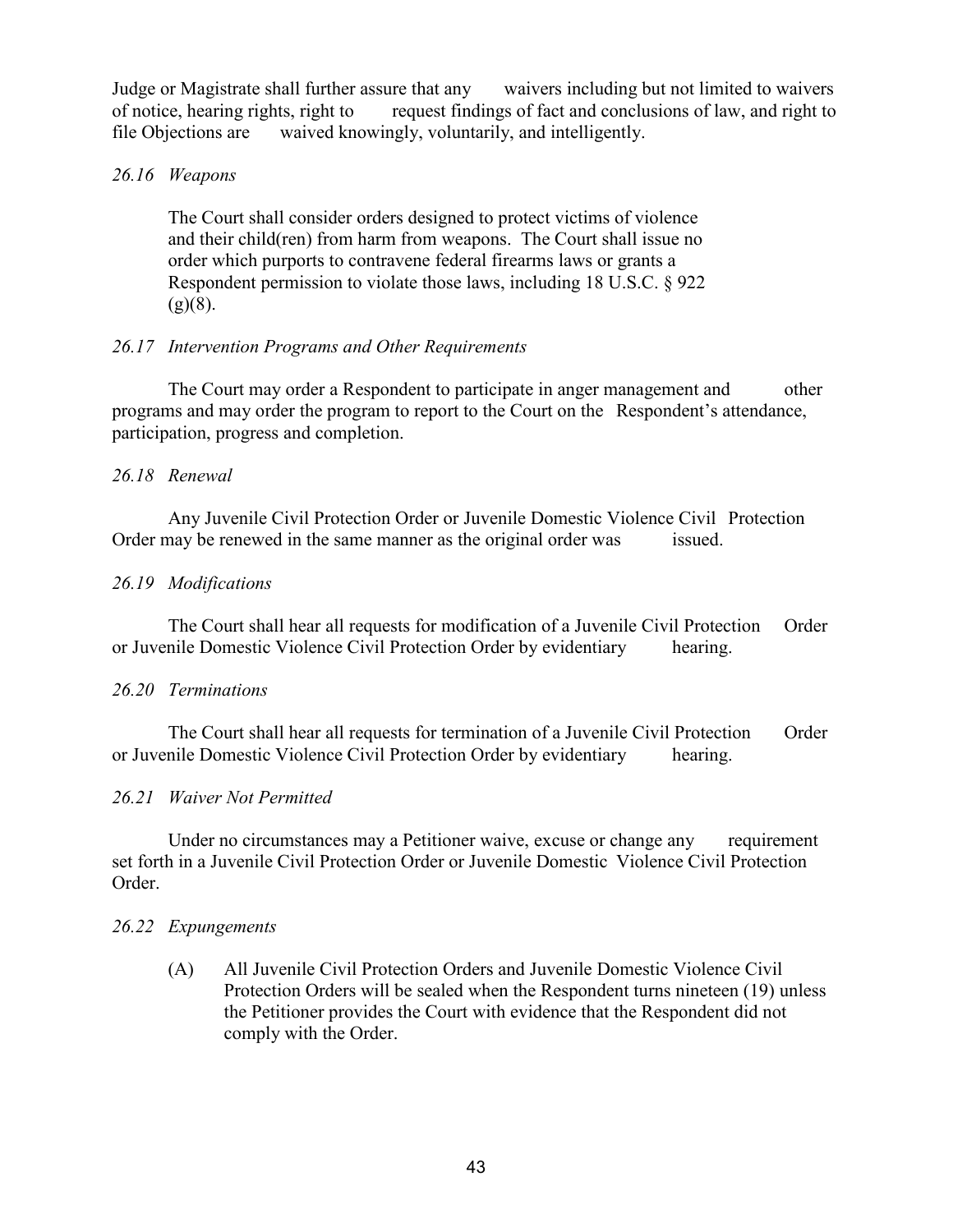- (B) Juvenile Civil Protection Orders and Juvenile Domestic Violence Civil Protection Orders may be sealed after two (2) years from expiration even if Respondent did not completely comply with the Order.
- (C) Whenever the Court overrules an *Ex Parte* petition for a Juvenile Civil Protection Order or Juvenile Domestic Violence Civil Protection Order, the record must be sealed immediately.

# *26.23 Conflicting or Existing Orders*

The Court will make reasonable efforts to avoid issuing conflicting orders. The Court shall develop procedures to communicate and share information with other courts regarding the existence and terms of all Juvenile Civil Protection Orders and Juvenile Domestic Violence Protection Orders and other relevant orders. If a court issues a Juvenile Civil Protection Order or a Juvenile Domestic Violence Protection Order (entered after a full hearing or approval of a consent agreement), and the Court has knowledge of the existence of a Juvenile Civil Protection Order or Juvenile Domestic Violence Protection Order arising out of the same activities to the same named Complaint/Petitioner and alleged Respondent, the Court shall immediately notify the Court issuing the Juvenile Civil Protection Order or Juvenile Domestic Violence Protection Order.

# *26.24 Companion Animals*

The Court may include protections for a companion animal within the scope of any Juvenile Civil Protection Orders and Juvenile Domestic Violence Protection Orders. Such Orders may include but are not limited to requiring that the Respondent not remove, damage, hide, harm, or dispose of any companion animal owned or possessed by the person to be protected by the Order, and may include within the Order a provision authorizing the person to be protected by the Order to remove a companion animal owned by the person to be protected by the Order from the possession of the Respondent.

# **RULE 27 CHILD SUPPORT ORDERS ON THE DEPENDENCY, NEGLECT AND ABUSE DOCKET**

- *27.01 The Child Support Enforcement Agency shall file for establishment of child support for children on the dependency, neglect or abuse docket.*
	- (A) The Child Support Enforcement Agency shall first contact Children Services to obtain background information necessary for establishment of child support.

# **RULE 28 QUALIFIED MEDICAL CHILD SUPPORT ORDER (QMCSO)**

### **28.01 Procedure**

In all cases involving employer-provided group health plans, as defined in the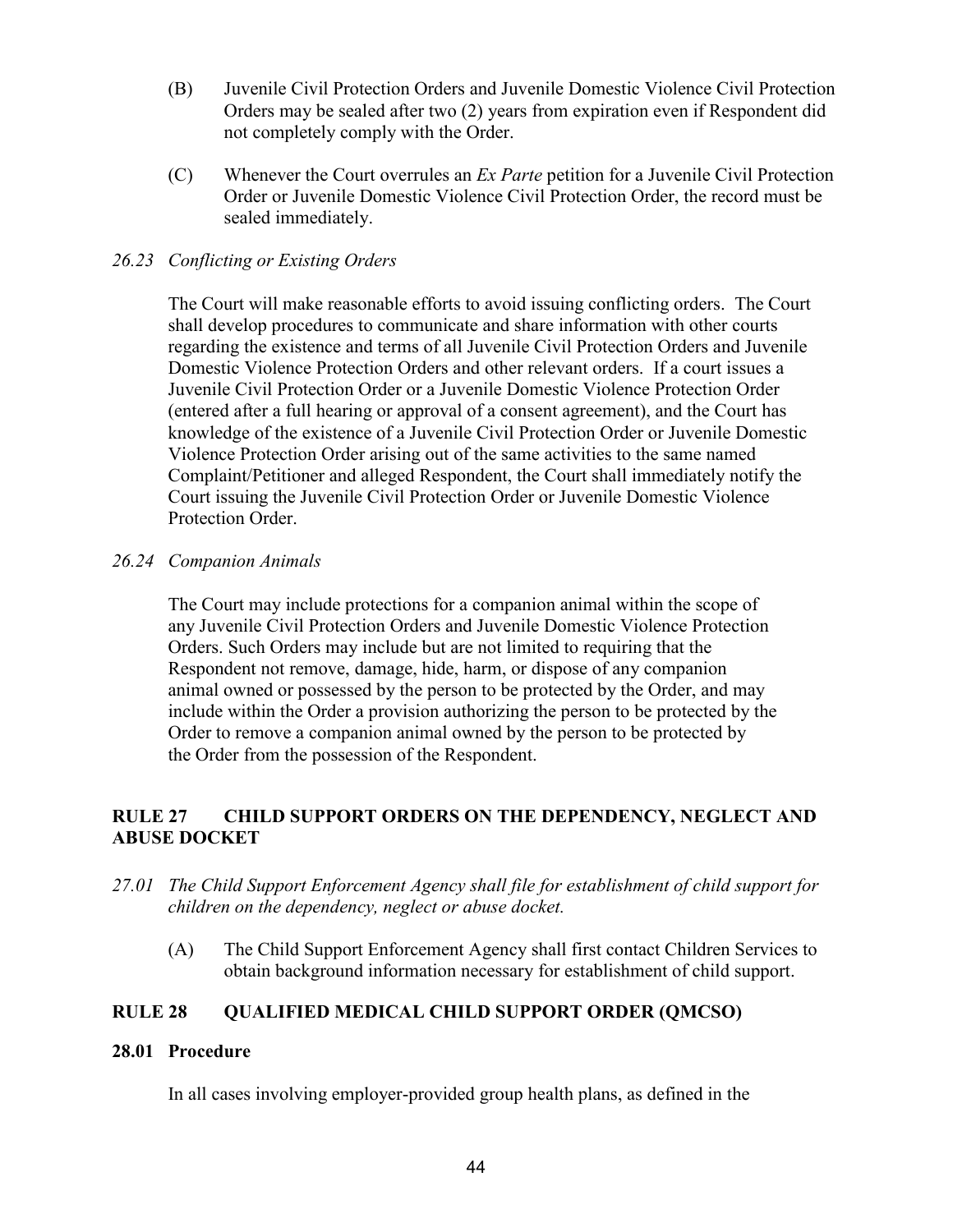Employment Retirement Income Security Act of 1974, § 607(1), and requested by the employer, a QMCSO shall be issued identifying the medical, dental, optical and other health benefits, if any are available, as well as listing the child(ren) of the parties, who shall be designated as the "Alternate Recipients." The Alternate Recipients shall be enrolled in the group health care plans and shall receive all medical, dental, optical and other health benefits available under any of the employer's group health plans, as if they meet all the requirements of a dependent and thus are dependents under the group health plans. Counsel for the party or parties shall provide the Court with a QMCSO.

# **RULE 29 GENERAL CONTENTS OF JUDGMENT ENTRIES, DECISION, AND ORDERS RELATED TO CHILD SUPPORT**

- *29.01 The general contents of judgment entries, decisions and Orders related to child support shall contain the following:*
	- (A) Name and addresses of the parties;
	- (B) Place of employment and income of the parties;
	- (C) The amount of child support awarded on a monthly basis, per child, plus processing fee;
	- (D) A provision that child support is to be paid through the Ohio Child Support Payment Central (OCSPC), P.O. Box 182394, Columbus, Ohio 43218, in accordance with the Obligor's applicable pay period and pursuant to the required Order/Notice to Withhold Income for Child Support (JFS Form 4047), and Addendum Withholding Notice to Parties to a Support Order (JFS Form 4048) which shall be prepared and issued by the Mahoning County Child Support Enforcement Agency;
	- (E) The commencing date of the establishment or modification of support;
	- (F) A provision that one or both of the parties shall provide health care coverage for any minor child which shall include the name and address of the insurance provider, or, if not available to either party at a reasonable cost, a provision requiring that coverage be obtained if it subsequently becomes available to either party at a reasonable cost;
	- (G) A provision incorporating the Court's Standard Medical Expense Schedule the share of medical expense not covered by insurance;
	- (H) A provision identifying the right to claim the child for income tax purposes.
	- (I) Mandatory Language for Orders Regarding Child Support and Health Insurance Support are attached as Appendix "A" revised effective May 1, 2009.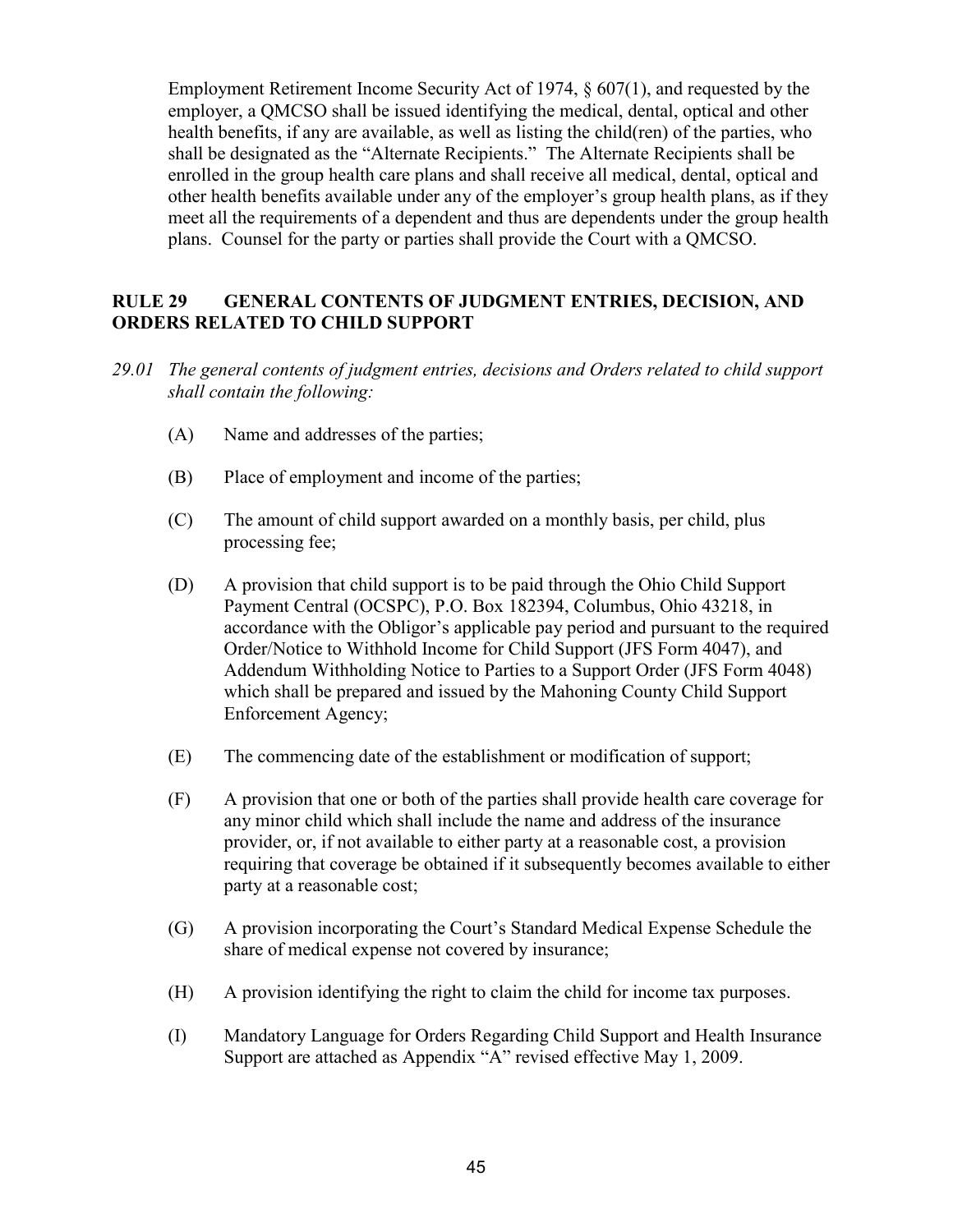# **RULE 30 CASE MANAGEMENT**

#### **30.01 Case Management Guidelines**

In Order to promote the timely disposition of cases, the Court adopts the following guidelines for the management of cases:

- (A) Delinquency, Traffic and Unruly cases shall be managed as follows:
	- (1) Detention hearings shall be conducted seventy-two (72) hours after a child is placed in detention on an *Ex Parte* emergency Order.
	- (2) Initial hearing shall be conducted within ten (10) days of the filing of a delinquency complaint if subject child is in detention.
	- (3) Pre-trials, if necessary, shall be conducted within thirty (30) days of the initial hearing on a delinquency complaint, and within thirty-five (35) days of filing on a traffic or unruly case. A second pretrial shall be set within forty-five (45) days of the first pretrial in a delinquency case, if the matter remains unresolved. At the conclusion of the second pretrial, if not resolved, a merits hearing shall be set for no later than thirty (30) days, and a final pretrial shall be set seven (7) days prior to the merits hearing.
	- (4) Adjudicatory hearings shall be conducted within one hundred twenty (120) days of the filing of a delinquency complaint. Adjudication and disposition shall be held within seventy (70) days of filing for traffic and unruly cases.
	- (5) Disposition hearings shall be conducted within one hundred fifty (150) days of the filing of a delinquency complaint. Adjudication and disposition shall be held within seventy (70) days of filing for traffic and unruly cases.
- (B) Abuse, Neglect, and Dependency cases shall be managed as follows:
	- (1) Shelter care hearings on *Ex Parte* Orders which are sustained removing children from custody of a parent or custodian shall be conducted the next business day after the removal, but no later than seventy-two (72) hours after removal.
	- (2) Initial hearing shall be conducted within ten (10) days of the filing of the complaint if the *Ex Parte* Motion is overruled.
	- (3) Pre-trials shall be conducted if determined necessary by the Court or upon a request of the parties.
	- (4) Best efforts shall be used to conduct Adjudication hearing within thirty (30) days of the filing of the complaint.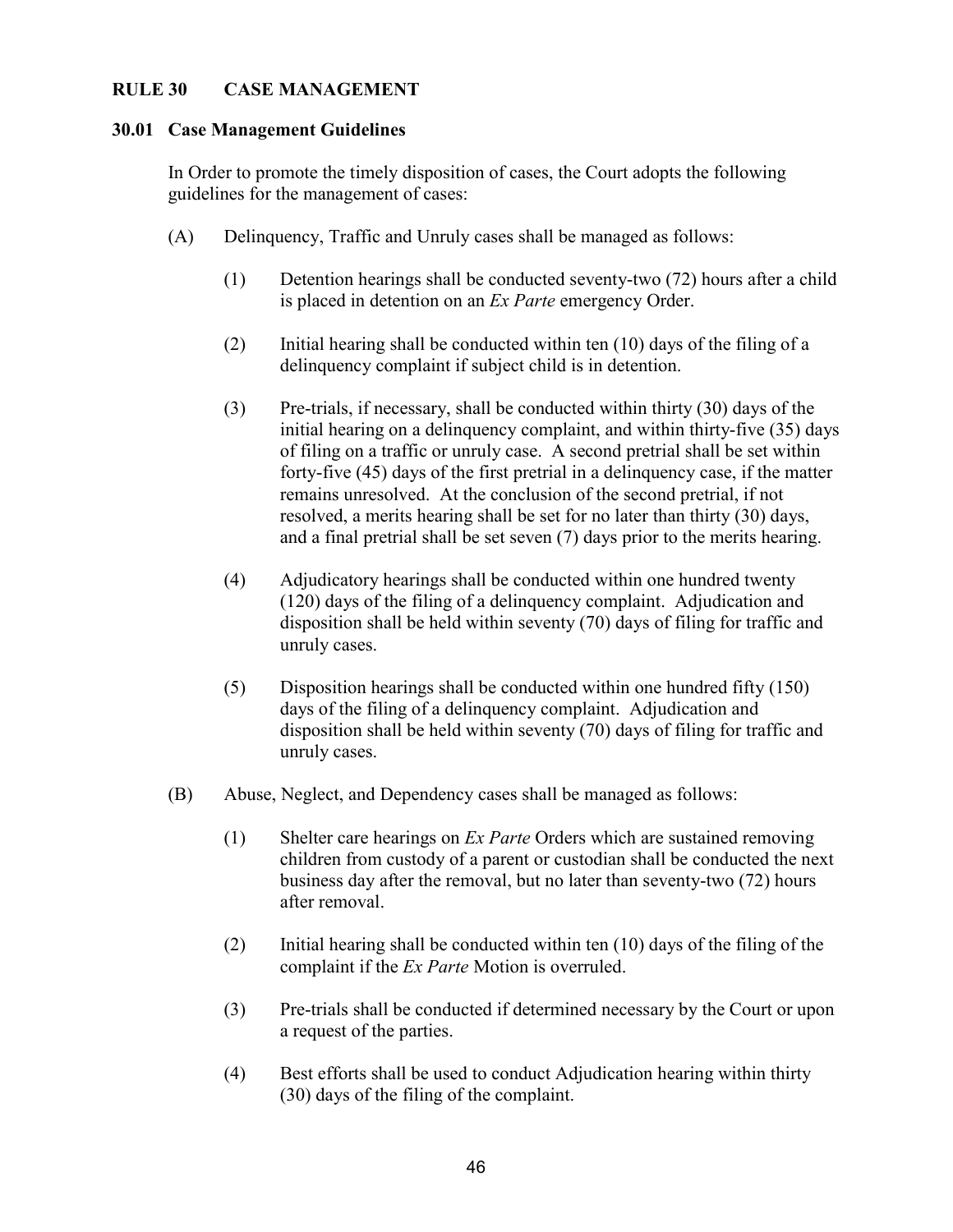- (5) Disposition hearings shall be conducted within eighty (80) days of the filing of the complaint.
- (6) Review hearings shall be scheduled as deemed necessary. An annual review hearing shall be scheduled within twelve (12) months of the filing of the complaint if Mahoning County Children Services is exercising Protective Supervision or Temporary Custody. A six (6) month review hearing shall be conducted if a child is in the temporary custody of Mahoning County Children Services Board. Review hearings shall be conducted every twelve (12) months if the child is in the permanent custody of Mahoning County Children Services Board.
- (7) Permanent Custody hearing shall be conducted within one hundred ten (110) days of the filing of a Motion for Permanent Custody.
- (C) Paternity, Custody, Child Support, Visitation
	- (1) Initial pretrials shall be conducted within forty-five  $(45)$  to sixty  $(60)$  days of the completion of service of complaints or post decree Motions on custody cases, and within forty-five (45) days on parentage and child support cases.
	- (2) Additional pretrials shall be scheduled if the matter remains unresolved. A second pretrial shall be set within forty-five (45) days of the first pretrial in custody cases; within ninety (90) days from the first pretrial in parentage cases; and within forty-five (45) days from the first pretrial in child support cases. At the conclusion of the second pretrial, if not resolved, trial shall be set for no later than one hundred twenty (120) days in custody cases; no later than thirty (30) days in parentage cases; and no later than seventy-five (75) days in child support cases. A final pretrial shall be set seven (7) days prior to trial.
	- (3) Complaints and post-decree Motion s shall be heard within two hundred forty (240) days from filing.
- (D) Adult Criminal Proceedings
	- (1) Initial hearings and bond hearings shall be conducted within seventy-two (72) hours if a defendant is incarcerated. Initial hearing and bond hearing shall otherwise be conducted within ten (10) days of being served with a complaint.
	- (2) Pre-trials shall be conducted within thirty (30) days of the initial hearing. A second pretrial shall be set within forty-five (45) days of the first pretrial if the matter remains unresolved. At the conclusion of the second pretrial, a trial shall be set for no later than forty-five (45) days, and a final pretrial shall be set for seven (7) days prior to the trial.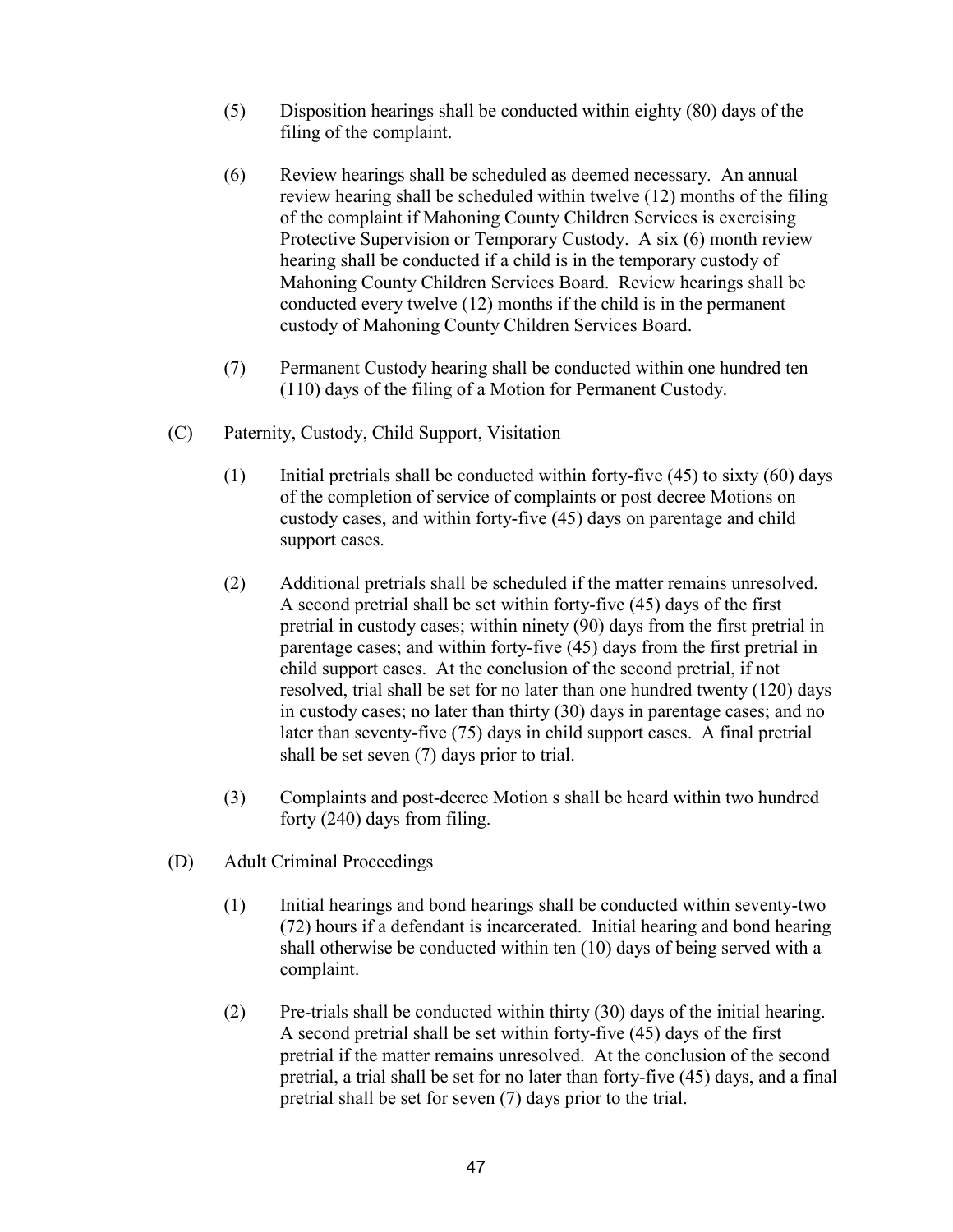- (3) Trials shall be conducted within eighty (80) days of defendant being arrested or served with the complaint.
- (4) Sentencing hearing shall be conducted within one hundred fifty (150) days of the defendant being served with the Complaint.

# **RULE 31 RULES OF SUPERINTENDENCE**

#### **31.01 Superintendence Time Guidelines**

Pursuant to the Rules of Superintendence, all cases shall be finished in accordance with the following time guidelines:

| <b>Adult Cases</b>                      | 6 Months                                                                                        |
|-----------------------------------------|-------------------------------------------------------------------------------------------------|
| Motion for Permanent Custody Cases      | 120 Days for Hearing on Motion<br>200 Days from filing for Permanent<br><b>Custody Decision</b> |
| Custody, Change of Custody, Visitation  | 9 Months                                                                                        |
| <b>Support Enforcement Modification</b> | 12 Months                                                                                       |
| Parentage                               | 12 Months                                                                                       |
| <b>UIFSA</b>                            | 3 Months                                                                                        |
| Delinquency                             | 6 Months                                                                                        |
| Traffic                                 | 3 Months                                                                                        |
| Dependency, Neglect or Abuse            | 3 Months                                                                                        |
| Unruly                                  | 3 Months                                                                                        |
| All Others                              | 6 Months                                                                                        |

### **31.02 Security of Supreme Court Website Login Credentials**

Pursuant to the Rules of Superintendence, all cases shall be finished in accordance with the following time guidelines:

- (A) Only the Judge may designate who has access to the password to the Supreme Court Website Login. This access will be limited to no more than two staff.
- (B) All passwords will be created by the Judge and will contain both upper and lower case letters, at least one number, and at least two other characters such as an exclamation point or ampersand;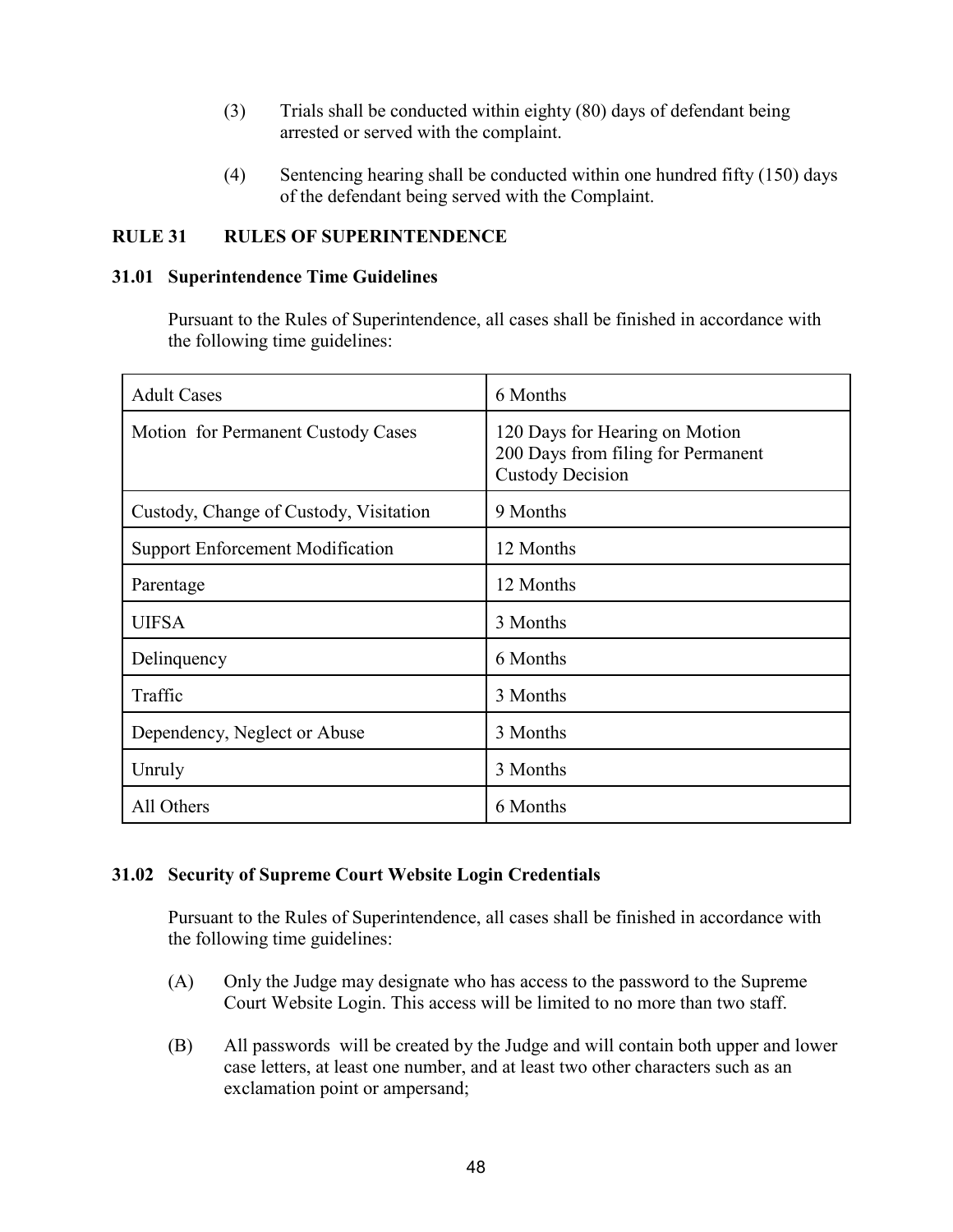- (C) All passwords will be changed at least once every quarter or at additional times as Ordered by the Judge; and
- (D) Passwords may be written down and kept only in one confidential area approved by the Judge.

# **RULE 32 SPECIALIZED DOCKETS**

#### *32.01 Establishment of Specialized Dockets*

For the purpose of decreased recidivism and increased family stability, the Court establishes Specialized Dockets in conformance with Sup. R. §36.02 of the Rules of Superintendence for the Courts of Ohio. Each program will coordinate agency collaboration, provide regular judicial oversight, and assess progress. Each Specialized Docket is effective upon certification by the Supreme Court of Ohio, on or after January 1, 2013.

#### *32.02 Specialized Docket Standards*

Pursuant to Sup. R. §36.02 of the Ohio Rules of Superintendence for the Courts of Ohio and Appendix I thereto, the Court adopts the Specialized Docket Standards via Appendix "E" of the Local Rules, attached hereto and incorporated herein as if fully rewritten.

#### *32.03 Mahoning County Education Court*

(A) Establishment

The purpose of the Mahoning County Education Court is to assist the youth and families of Mahoning County who have school-related delinquent or unruly activity, and to promote education and pro-social behaviors through appropriate intervention which focus on the health and wellness of the youth and the family.

(B) Goals and Objectives

(1) The primary goal of the docket is to reduce participants' detention bed days to thirty (30) per year. The objective is to accomplish this goal within thirty-six (36) months.

(2) Another goal is to increase the number of Education Court successful completions. The objective of this goal is within 36 (thirty-six) months, 50% of the participants successfully complete Education Court.

(3) An additional goal is increase student's educational credits t to enable graduation. The objective is within thirty-six (36)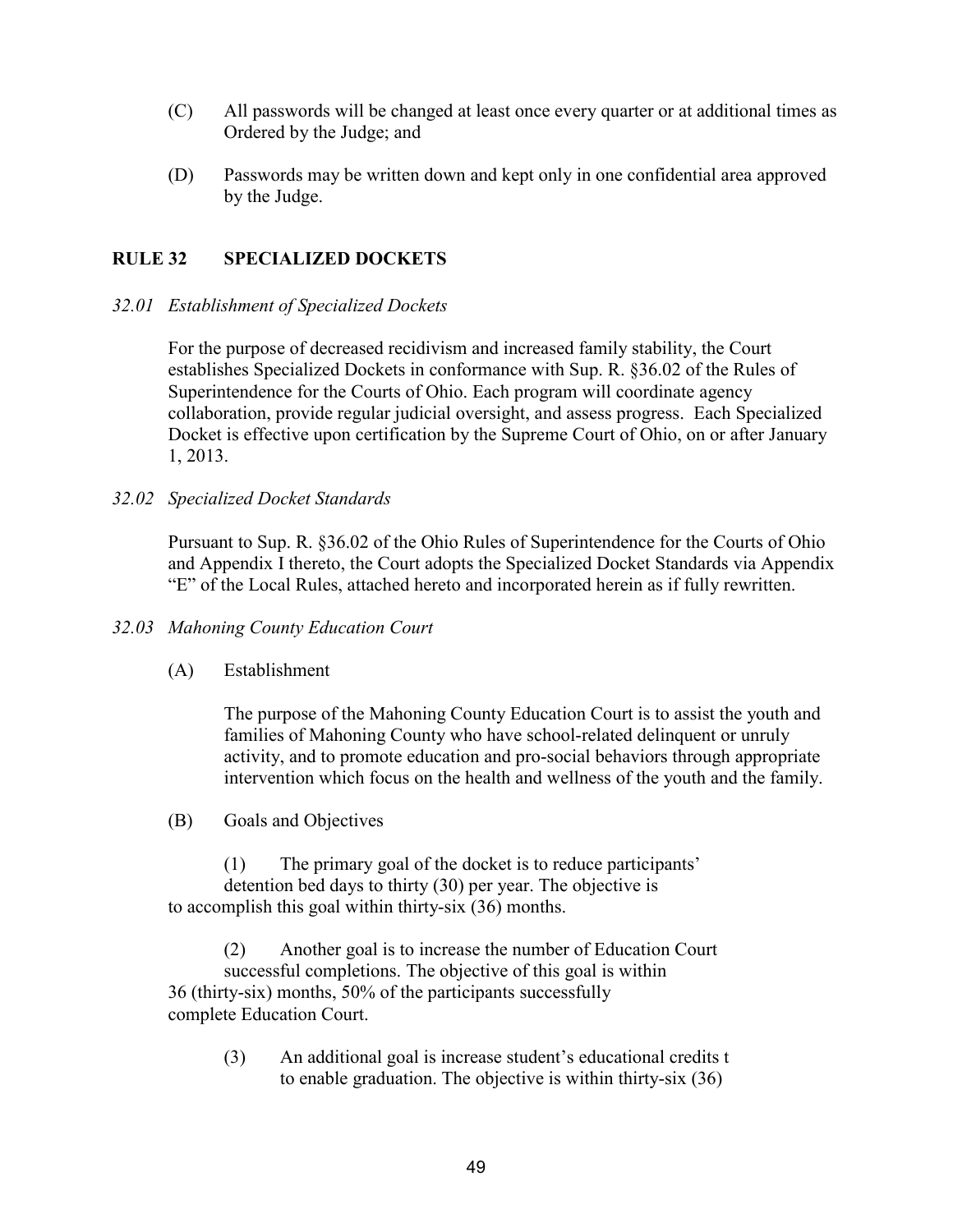months, increase number of educational credits earned by participants by 50%.

- (C) Placement in the Education Court Docket
	- (1) Consideration for participation is made via an application by student or via proper referral.
	- (2) Applications and referrals are reviewed by the judge, defense counsel, the prosecutor, and the probation office. The judge makes the final decision.

(3) Legal eligibility includes criminal history, current charges, and pending charges or probation in other cases. Other factors include but are not limited to:

- (a) High risk or repeat offenders
- (b) Mitigating and aggravating circumstances of current or prior court involvement
- (c) The age of the juvenile at the time of previous juvenile adjudications
- (d) Risk to staff and community
- (4) Mandatory legal requirements
	- (a) Must have misdemeanor or felony charges currently pending in juvenile court

(b) Must be willing to attend Mahoning County High School

- (c) All competency issues must be resolved prior to entry Education Court
- (5) Clinical Criteria
	- (a) Juvenile must have limitations such as social conduct disorders, drug and alcohol issues, academic challenges, special needs or parental control issues preventing him or her from acquiring educational

credit

(b) Juvenile must be stable enough to understand and comply with program requirements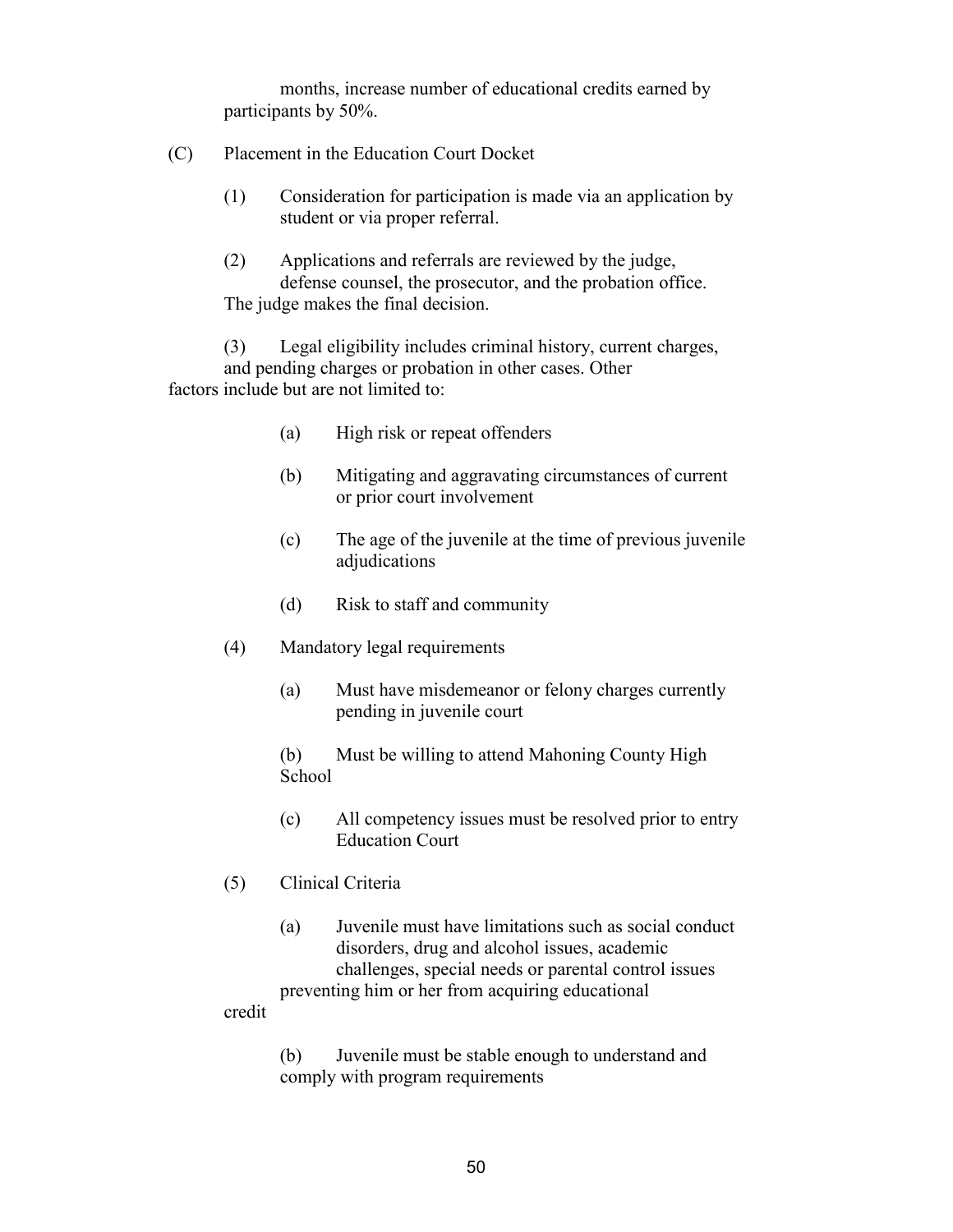(6) Disqualifying Factors

The following factors, among others, may result in disqualification after review:

- (a) High risk to program staff and community
- (b) Inability to understand program requirements
- (c) Aggravating circumstances involving prior offenses
- (d) Violent or chronic past offenses
- (e) Competency issues
- (f) Mental health issues
- (D) Education Court Docket Case Management
	- (1) During the clinical assessment, a comprehensive treatment plan treatment approach is developed by the juvenile and the community providers. A probation officer is assigned who coordinates services.
	- (2) Each type of service is delineated, including the specific provider, the frequency of service, and the responsibilities of the provider and juvenile. The types of services will include as needed, psychiatric, medication, counseling, substance abuse programs, housing, transportation, and vocational.
	- (3) Defense counsel shall explain to the juvenile the responses required for compliance and the consequences for noncompliance, including criteria for termination.
	- (4) The agency assigned to juvenile will coordinate the treatment planning and submit the final plan to the Judge for court approval. The treatment team shall consider, but not be obligated to follow, the treatment plan recommendations.
	- (5) Once approved by the judge, the juvenile is offered admission into Education Court. If not approved, case returned to traditional docket.
	- (6) The juvenile meets with defense counsel to review program requirements, review and understand any waived rights, and review and sign the participant agreement.

(7) The juvenile indicates an intention to voluntarily enter the program.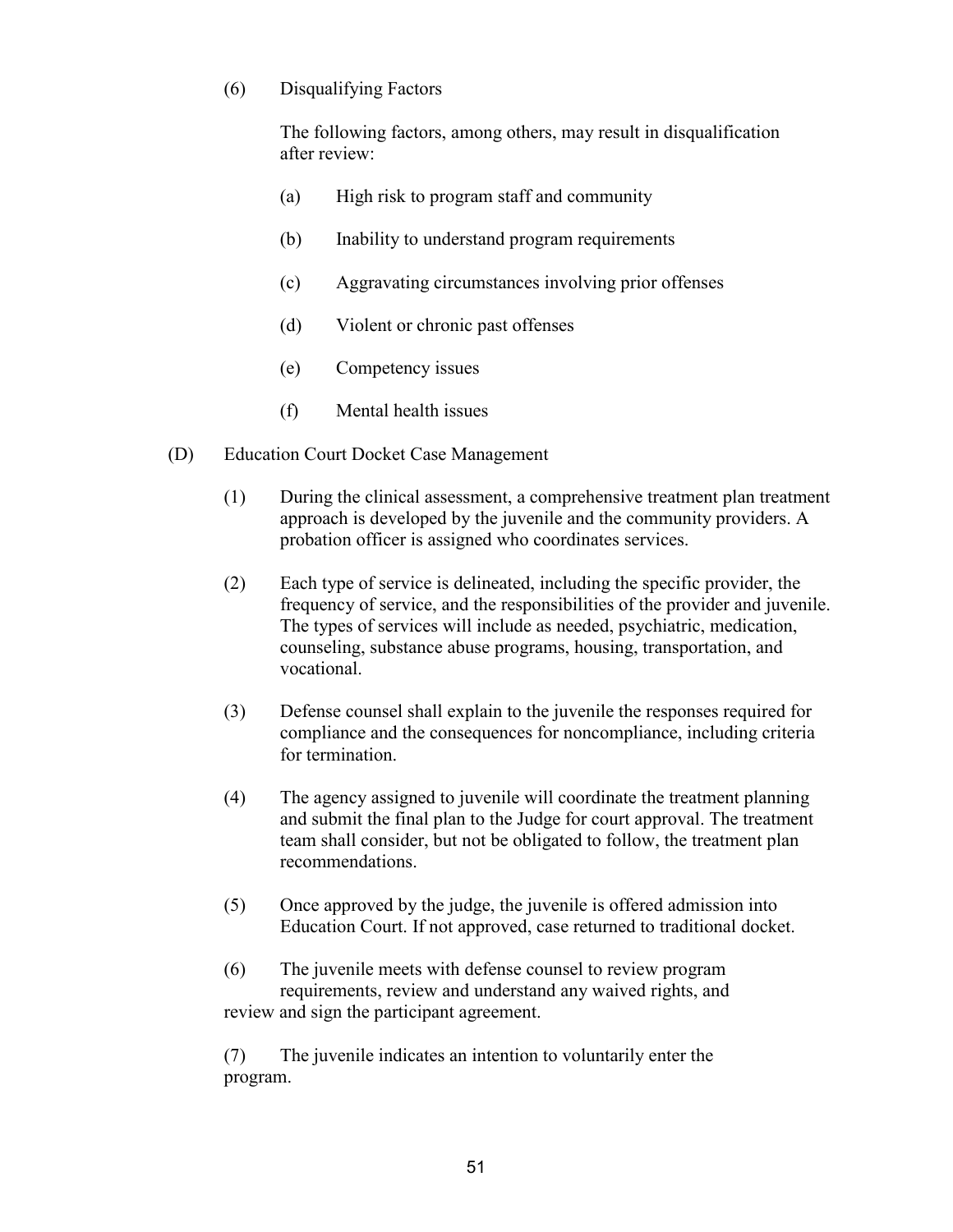(8) Prior to entering the plea, the judge reviews Education Court terms and conditions with juvenile. Juvenile acknowledges an understanding of the responses to compliance and noncompliance including the criteria for termination.

(9) The juvenile enters a plea of admission on all counts with the Court imposing maximum consecutive commitments. Fines and commitments are suspended under at least a minimum three (3) year period of probation. Terms of probation include the treatment plan.

(10) The Education Court's Program Description, Participant Handbook, and Participation Agreement are incorporated by reference herein as if fully rewritten.

- (E) Termination from Education Court Docket
	- (1) Non-compliance with program requirements may result in sanctions up to and including termination.
	- (2) Sanctions may include but are not limited to:
		- (a) Warnings and admonishment from the judge;
		- (b) Demotion to an earlier Education Court phase;
		- (c) Increasing frequency of alcohol and drug testing;
		- (d) Increasing court appearances;
		- (e) Refusing specific requests, such as permission to travel;
		- (f) Denying additional or expanded privileges or rescinding privileges previously granted;
		- (g) Increasing supervision contacts and monitoring;
		- (h) Individualized sanctions such as writing essays, reading books, or performing other activities to reflect upon unacceptable behavior;
		- (i) Imposition of suspended fines;
		- (j) Requiring community service;
		- (k) Escalating periods of detention;
		- (l) Filing of probation violation; and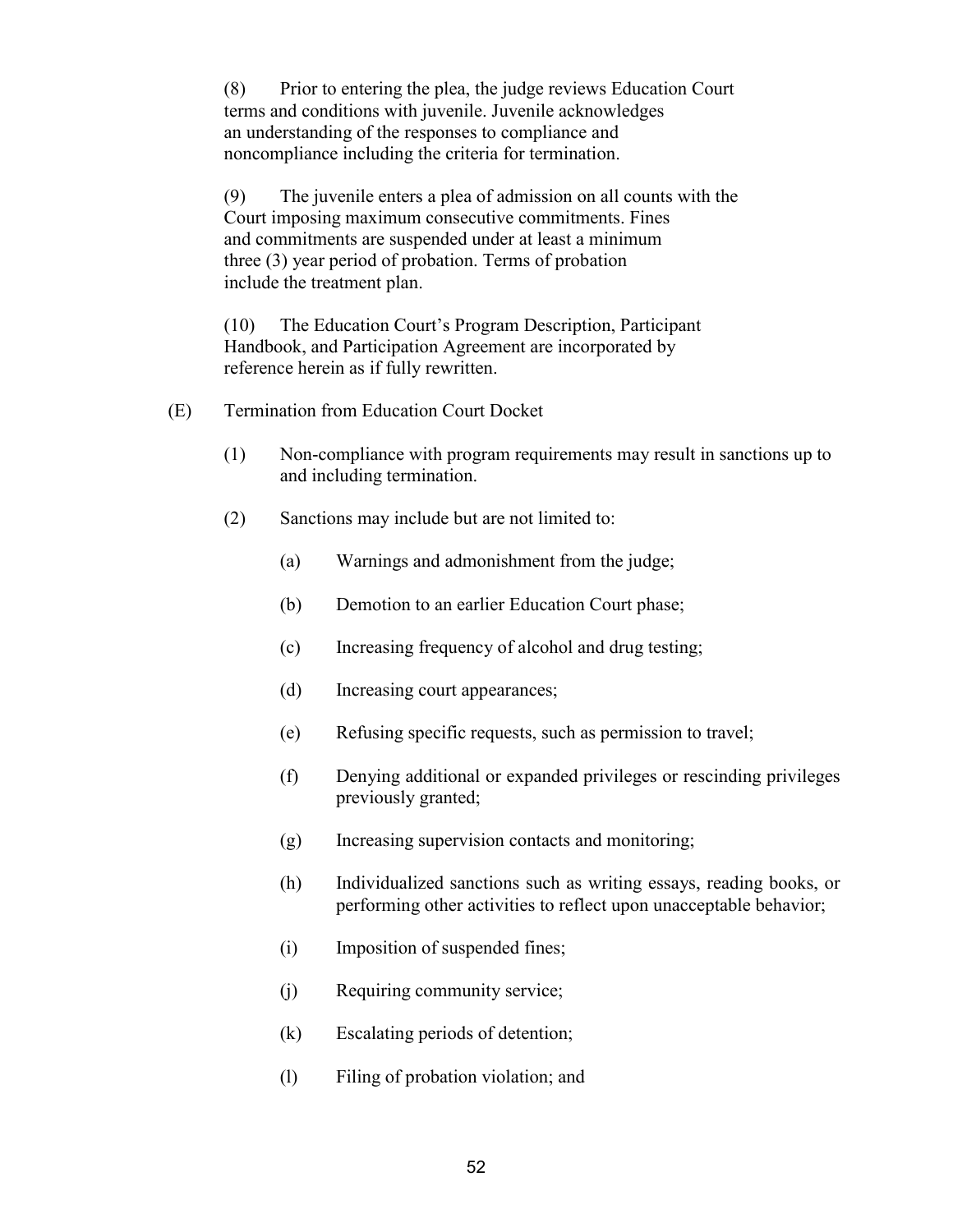- (m) Termination from Education Court.
- (3) Termination/Unsuccessful Completion
	- (a) Termination for unsuccessful completion of Education Court include on-going noncompliance with treatment or resistance to treatment; a new serious adjudication; a serious Education Court infraction or series of infractions; and a serious probation violation or series of probation violations.
	- (b) Sanctions for unsuccessful termination include loss of future eligibility for the specialized docket, and further legal action including revocation of probation.
	- (c) Upon finding of a probation violation, the jail sentence and fine not suspended during the completed phases of Education Court will be re-imposed by the judge originally assigned to the case.
- (4) Termination/Neutral Discharge

A participant may be neutrally discharged if the participant is no longer capable of completing Education Court as a result of:

- (a) A serious medical condition;
- (b) Serious mental health condition;
- (c) Death; or
- (d) Other factors that may keep the participant from meeting the requirements for successful completion.
- (e) Upon neutral discharge from Education Court, the case is placed on non-reporting probation or probation is terminated.
- (5) Inactive Status

Education Court has an inactive status for those participants who are:

- (a) Placed in a residential facility and cannot be transported for status review hearings;
- (b) Charged with new offenses pending adjudication and/or a final disposition for sentencing;
- (c) In need of further assessments or evaluations to determine if Education Court is beneficial to the participant and the program;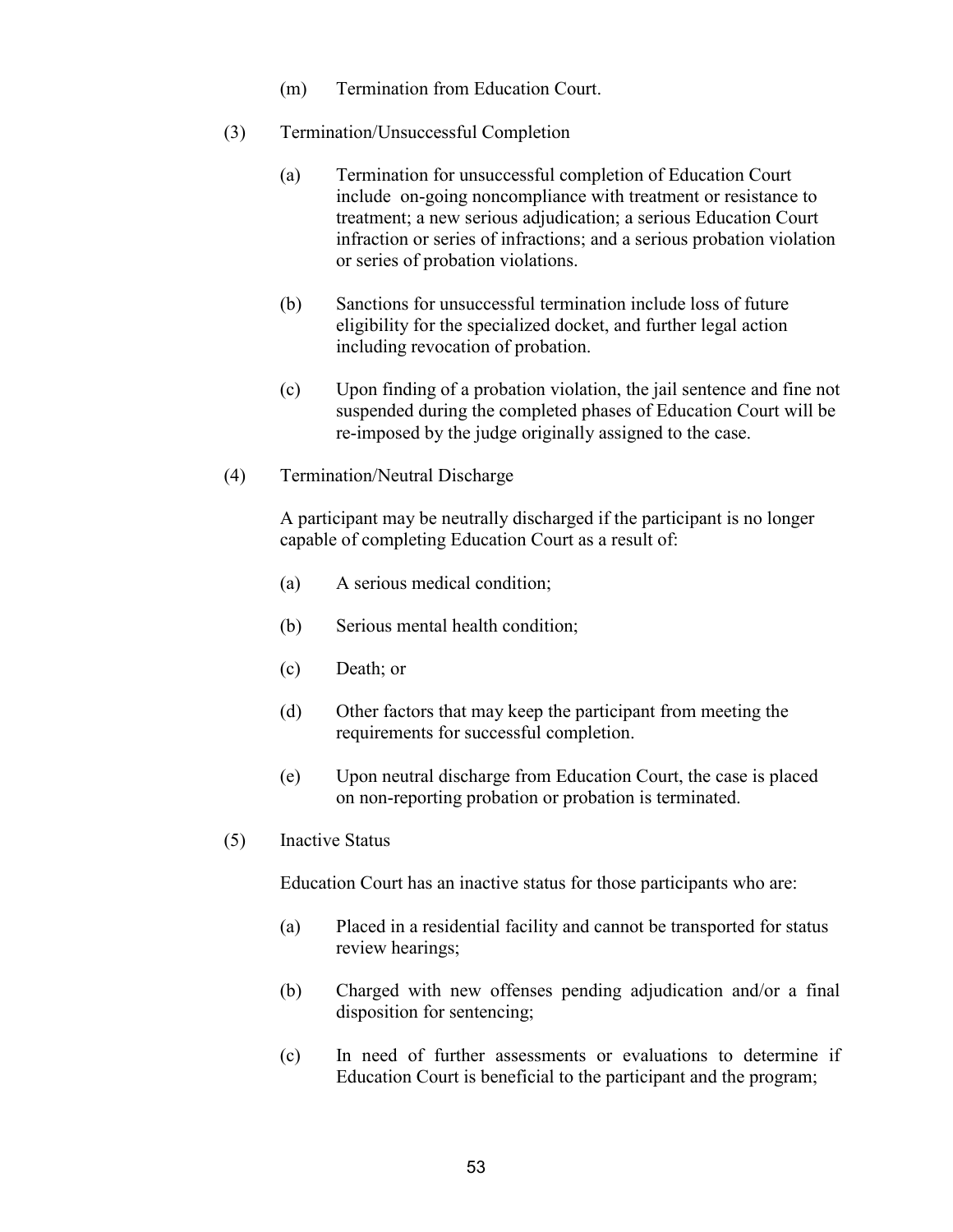- (d) Unable/unwilling to comply with program requirements in a timely manner as directed, (e.g. falling behind in school); and
- (e) Have an outstanding warrant for non-compliance from Education Court and the issue has not been resolved.

(6) The final decision whether to terminate is at the discretion of the Education Court Judge.

## *32.04 Mahoning County Re-Entry Court*

(A) Establishment

The Mahoning County Juvenile Court's Re-entry Docket is designed as a 6-12 month, FOUR-PHASE program for the reduction of recidivism.

- (B) Goals and Objectives
	- (1) The primary goal of the docket is to reduce the recidivism of juveniles who commit delinquent acts;
	- (2) An additional goal is to hold the youth accountable for their delinquent offenses;
	- (3) Another goal is to introduce youth back to the community with the tools and training to make healthy and appropriate choices.
	- (C) Placement in the Re-Entry Court Docket

The placement process includes a process to consider the inclusion of eligible repeat and high-risk participants, a provision to evaluate mitigating and aggravating circumstances of current or prior court involvement, careful examination of the circumstances of prior juvenile adjudications and the age of the participant at the time of the offense. It also takes into account the age of prior disqualifying offenses, along with a forensic assessment to determine if the individual is legally competent to participate in the specialized docket program, should the mental health competence of the individual be in question.

- (1) Legal Eligibility
	- (a) Any youth who has been adjudicated of a felony or misdemeanor, has a disposition with a suspended DYS commitment, suspended Detention and has voluntarily agreed to attend the Re-Entry Program.
	- (b) Signed Re-Entry Court participation agreement.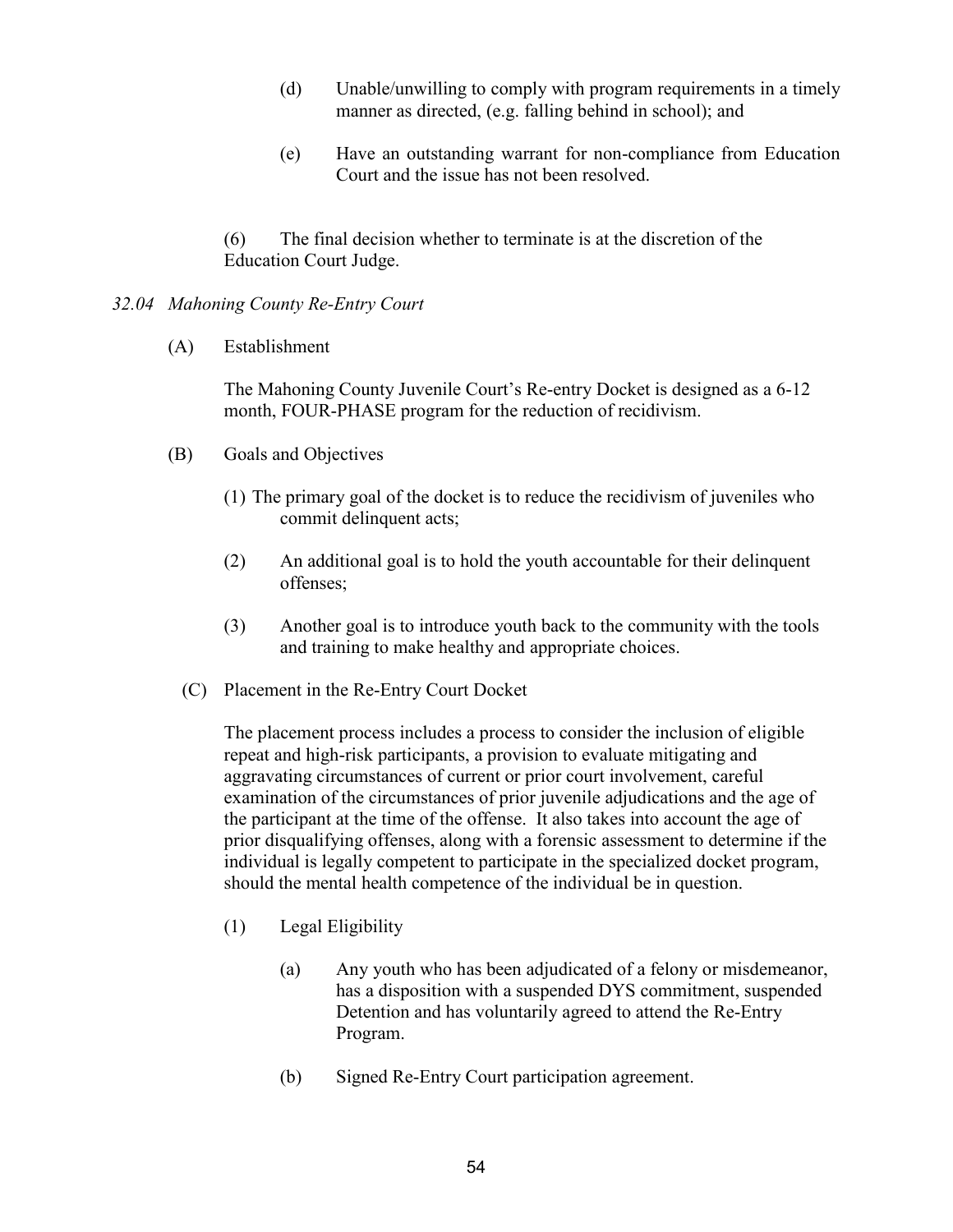# (2) Clinical Eligibility

- (a) Committed a felony or misdemeanor offense
- (b) Committed to a residential facility
- (c) Determined to be amenable to outpatient treatment, as determined by assessment process and deemed appropriate by Treatment Team.
- (d) Deemed to be moderate or high risk of recidivism, as determined by assessment process; assessments include, but are not limited to the Ohio Youth Risk Assessment
- (e) Possess an IQ of above 70 (seventy), deemed by psychological evaluation
- (f) Eligibility will be determined on a case by case scenario with a client exhibiting a disability that is deemed interference to treatment. *Caregiver(s) are required to assist the youth in the Program and will sign the Treatment Court Contract along with the youth.*
- (3) The participant and the participant's guardian(s) must complete a release of information form to provide for confidential information about participation and progress in treatment, as well as compliance with the provisions of the relevant law including the "Health Insurance Portability and Accountability Act of 1996," 42 U.S.C. 300gg-42, as amended, and section §2151.421 and §2152.99 of the Revised Code (HIPAA).
	- (a) The written legal, clinical, completion and termination criteria was collaboratively developed, reviewed and agreed upon by relevant parties.
- (4) The Re-Entry Court's Program Description, Participant Handbook, and Participation Agreement are incorporated by reference herein as if fully rewritten.
- (D) Re-Entry Case Management

Initially, a Complaint against the youth is filed with the Mahoning County Juvenile Court, and then follows the Arraignment Hearing. At the Pre-Trial Hearing, either a Plea is entered, or the Case is set for Adjudication Hearing, if necessary. Referral is then made to the Mahoning County Juvenile Courts Re-Entry Court. Assessments are ordered and completed for the Court.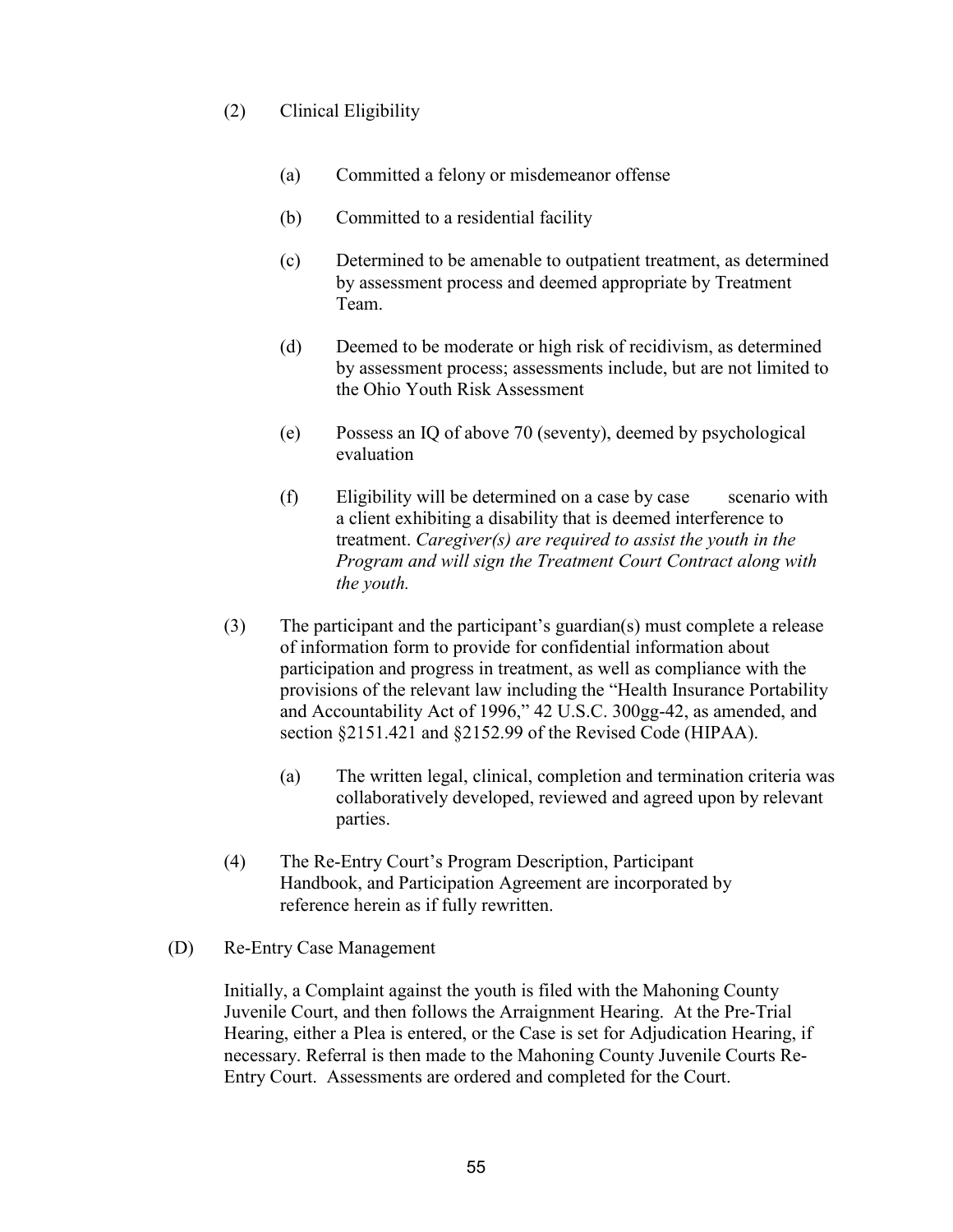Other elements include OYAS (Ohio Youth Assessment System), Psychological Assessment and the PDR (Pre-Disposition Report). The case is staffed by the Mahoning County Juvenile Court Re-Entry Treatment Team, followed by a Disposition Hearing.

If the case is appropriate and the participant and caregiver(s) agree, the Court *may*  order participation in Re-Entry Treatment Court at the Disposition Hearing. The Judge has discretion to decide the admission into and termination from a Specialized Docket in accordance with the written criteria of the Specialized Docket. The written legal and clinical eligibility and termination criteria do not create a right to participation in the Specialized Docket. The specialized docket has services that incorporate evidence based strategies and services available are gender responsive and culturally appropriate.

- (1) Phase Descriptions:
	- (a) PHASE 1: It will consist of, but not be limited to:
		- 1. Orientation to Re-Entry Court
		- 2. Complete programming at a residential placement.
		- 3. Compliance with Probation Rules
		- 4. Development of Individualized Treatment Plan.
		- 5. Once the client has completed relevant work for the current Phase, they shall petition the Treatment Team and Re-Entry Court for approval to advance to the next Phase.
		- 6. The participant's progress through the phases is not based solely on upon preset timelines.
	- (b) PHASE 2: It will consist of, but not be limited to:
		- 1. Compliance with Probation Rules
		- 2. Weekly review hearings
		- 3. In compliance with the treatment team's treatment plan.
		- 4. Complete TASC assessment and follow recommendations
		- 5. Treatment Team will report out on client and family's progress, as evidenced by development of Treatment Plan, family's report on his/ her progress and compliance with programming, school and home.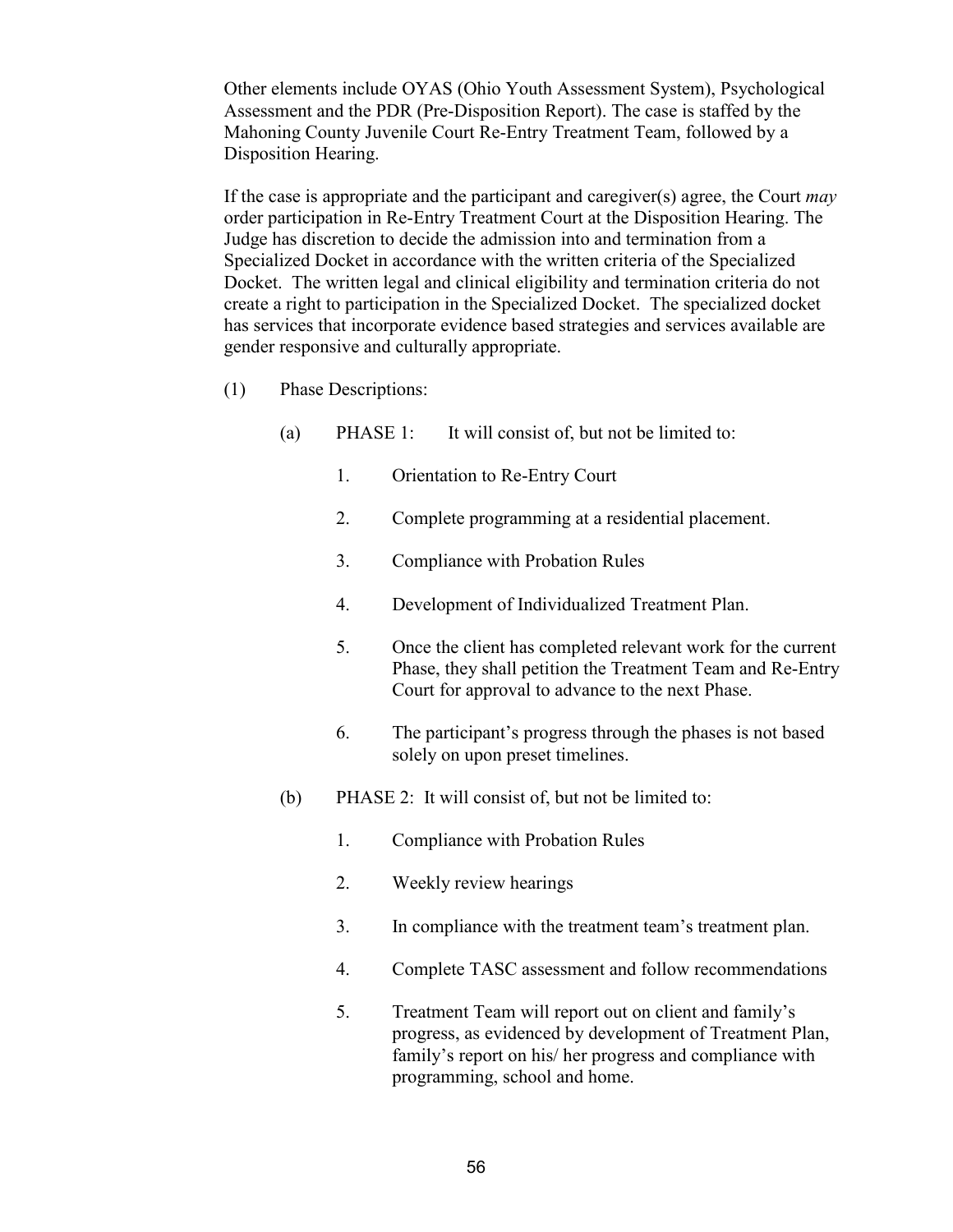- 6. Demonstration of living what they have learned thus far in Re-Entry Court, evidenced by reports from family, treatment team and other sources.
- 7. Enroll in school or an educational program
- 8. Once the client has completed relevant work for the current Phase, they shall petition the Treatment Team and Re-Entry Court for approval to advance to the next Phase,
- 9. The participant's progress through the phases is not based solely on upon preset timelines.
- (c) PHASE 3: It will consist of, but not be limited to:
	- 1. Every two weeks (biweekly), client and family will attend Re-entry Docket.
	- 2. Compliance with Probation Rules
	- 3. Treatment Team will report out on client and family's progress, as evidenced by work completed towards Treatment Plan and family's report on his/ her progress and compliance with programming, school and home.
	- 4. Demonstration of living what they have learned thus far in Re-Entry, evidenced by reports from family, treatment team and other sources.
	- 5. Once the client has completed relevant work for the current Phase, they shall petition the Treatment Team and Re-Entry Court for approval to advance to the next Phase.
	- 6. The participant's progress through the phases is not based solely on upon preset timelines.
- (d) PHASE 4: It will consist of, but not be limited to:
	- (i) Every three weeks, client and family will attend Re Entry Court
	- (ii) Compliance with Probation Rules.
	- (iii) Treatment Team will report out on client and family's progress, as evidenced by work completed towards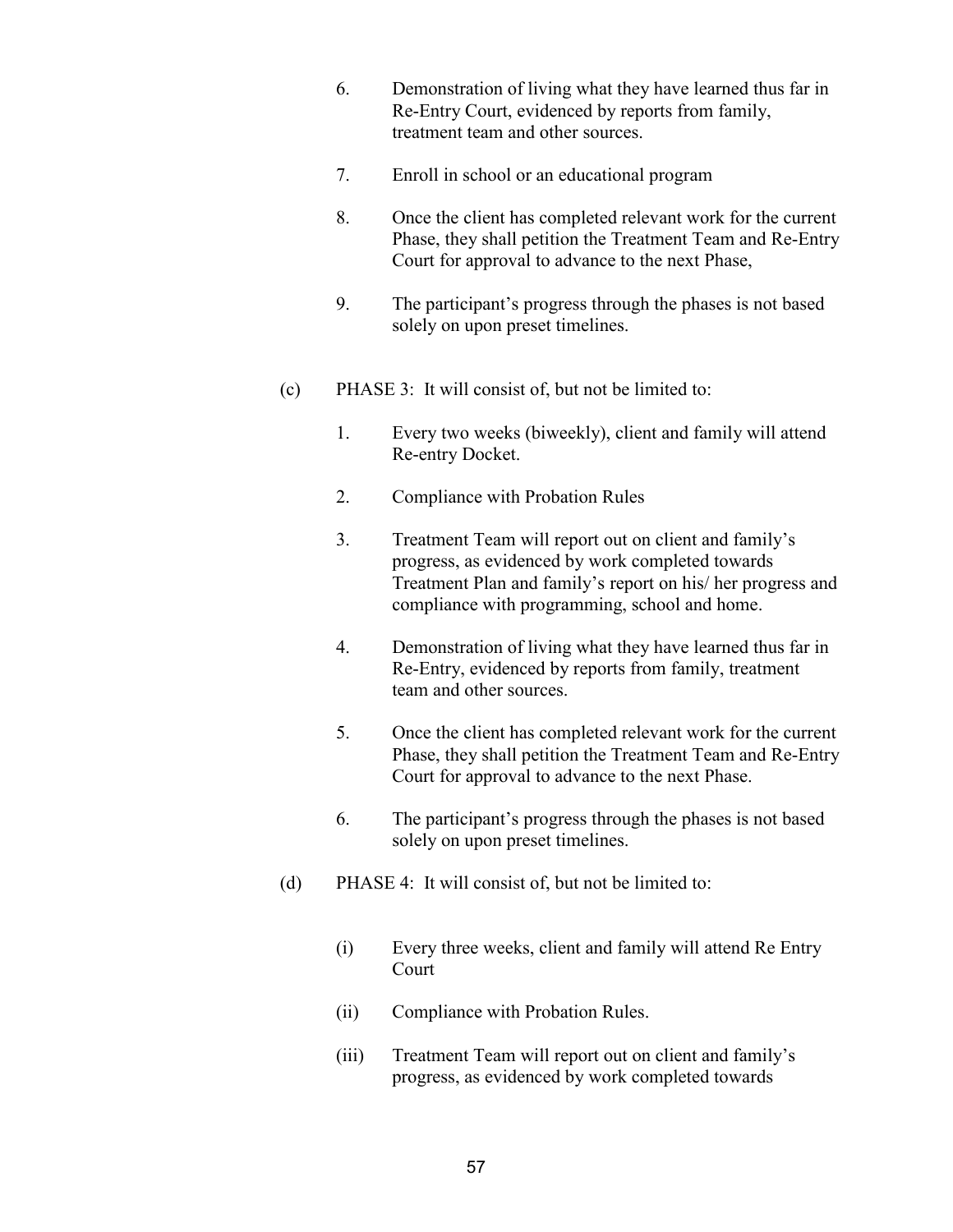Treatment Plan and family's report on his/ her progress and compliance with programming, school and home.

- (iv) Demonstration of living what they have learned thus far in Re-Entry Court, evidenced by reports from family, treatment team and other sources.
- (v) Once the client has completed relevant work for the current Phase, they shall petition the Treatment Team and Re-Entry Court for approval to be released from Re-Entry Court
- (vi) The participant's progress through the phases is not based solely on upon preset timelines

#### (E) Re-Entry Termination and Neutral Discharge

- (1) Successful Completion:
	- (a) Compliance with all probation terms.
	- (b) Successfully released from Residential facility
	- (c) Complete Thinking for a Change
	- (d) Demonstration of applying all learned materials, evidenced by verbal reports from parents, guardians, Treatment Team, etc.
	- (e) Participation and compliance with Re-Entry Special Docket.
	- (f) Successful achievement of all goals outlined in Treatment Plan, evidenced by verbal reports, clinical testing and measurable goals.
	- (g) Compliance with family counseling, as recommended by Treatment Team.
- (2) Unsuccessful Termination:
	- (a) Non-compliant and resistant to treatment.
	- (b) Probation violation of a serious nature.
	- (c) Demonstration of a higher need of treatment and supervision, evidenced by clinical testing, new criminal charges, impulsive and/or deviant behaviors.
	- (d) Committing/Charged of a new offense.
	- (e) *Prior to unsuccessful termination, notice will provided, hearing held, counsel present, or probation violation filed-notified of rights etc.*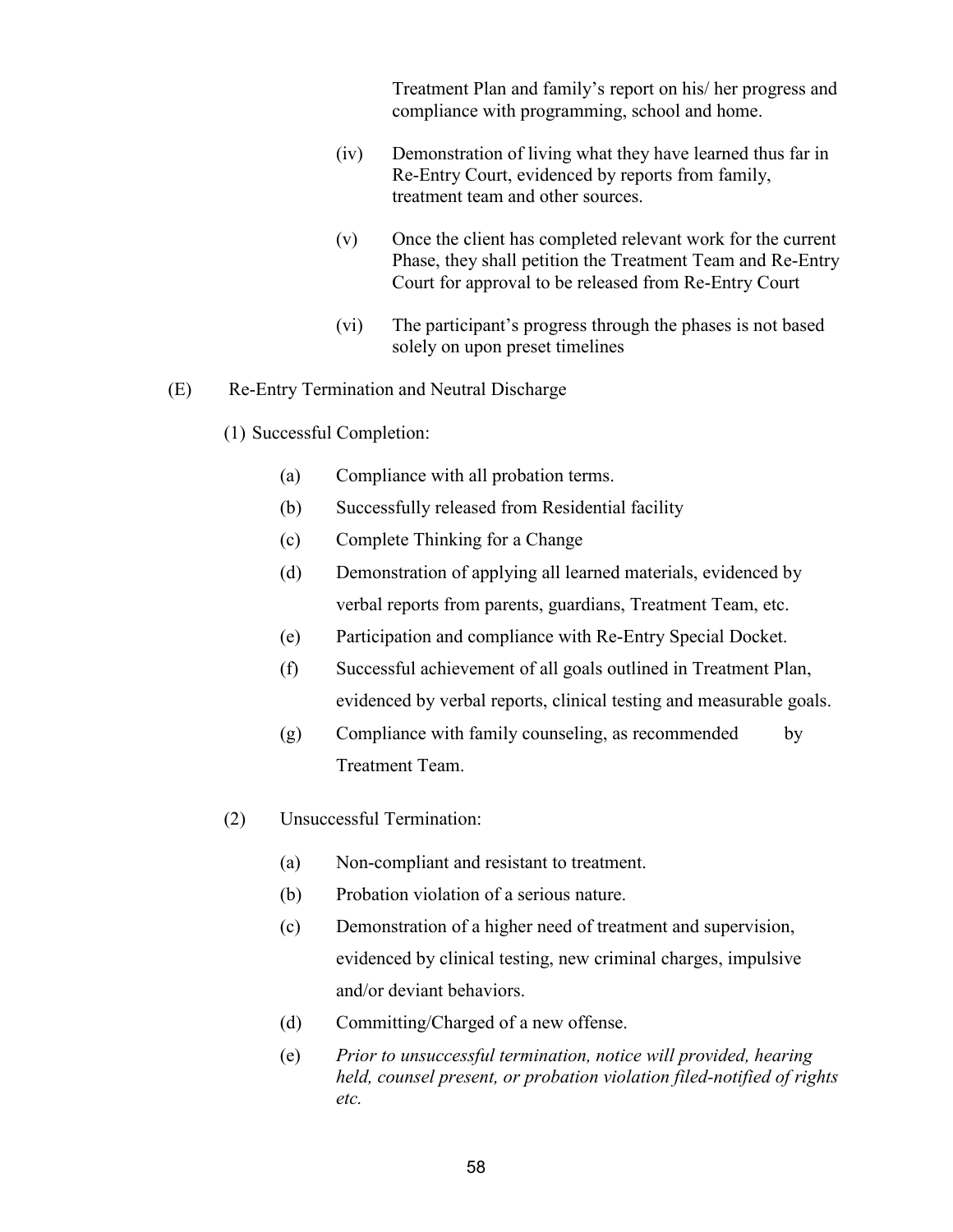- (3) Neutral Discharge:
	- (a) Client moves to another county or state.
	- (b) Client is deceased.
	- (c) Medical discharge.
	- (d) *Prior to neutral discharge, notice will provided, hearing held, counsel present, or probation violation filed-notified of rights etc.*
- (4) Notice:

Re-Entry Specialized Docket participants will be given an explanation of compliance, non-compliance and criteria for termination from the Program.

- *32.05 Mahoning County A.S.A.P. Court*
	- (A) Establishment

The Mahoning County Juvenile Court's Adolescent Sexual Abuser Program (A.S.A.P.) Docket is designed as an eighteen (18) to twenty-four (24) month, FOUR-PHASE program. This is a Court-managed Juvenile Sex Offender Treatment Program designed to provide an alternative to a commitment to the Department of Youth Services (D.Y.S.) or Inpatient Treatment. Additionally, by participating in a *certified* juvenile sex offender treatment program, one is eligible for consideration to be re/de classified as a Juvenile Sex Offender Registrant, pursuant to Ohio's Senate Bill 10 and The Adam Walsh Act, upon completion of the program.

- (B) Goals and Objectives
	- (1) To encourage an offense-free living pattern.
	- (2) To develop a non-criminal pattern of living.
	- (3) To enhance self-esteem and self-motivation.
	- (4) To promote the ability to identify personal warning signs of relapse.
	- (5) To develop a relapse prevention plan.
	- (6) To develop, maintain and utilize positive and healthy relationship skills.
- (C) Placement in the A.S.A.P. Court Docket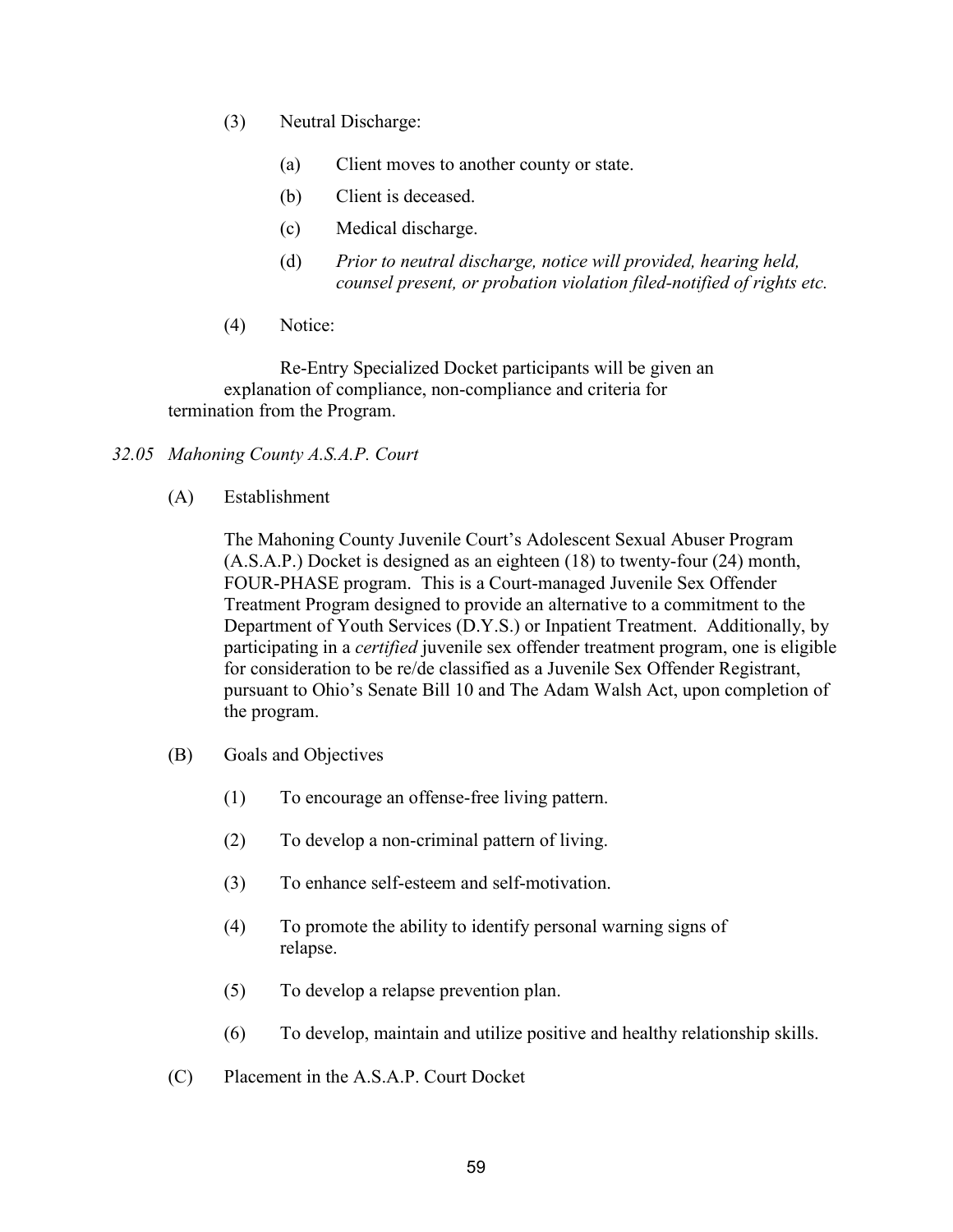The participant has the right to request attendance of defense counsel during the portion of a specialized docket treatment team meeting concerning the participant. The Judge has discretion to decide the admission into and termination from a Specialized Docket in accordance with the written criteria of the Specialized Docket. The written legal and clinical eligibility and termination criteria do not create a right to participation in the Specialized Docket. Participants are placed as soon as possible in appropriate treatment services and programs and under reporting supervision to monitor compliance with court requirements.

The participant's progress through the phases is not based solely on upon preset timelines. Case plans and services are appropriate and clinically necessary to the degree that reasonable resources allow.

Hearings are before the same Specialized Docket Judge for the length of each participant's time in the Docket.

The time between Status Review Hearings is increased or decreased based upon compliance with treatment protocols and progress observed.

The A.S.A.P Court's Program Description, Participant Handbook, and Participation Agreement are incorporated by reference herein as if fully rewritten.

- (1) Legal Eligibility:
	- (a) Any youth who has been adjudicated of a sexually oriented offense, has a disposition with a suspended DYS commitment, suspended Detention and has voluntarily agreed to attend the A.S.A.P. Program.
	- (b) Signed an A.S.A.P. Treatment Court participation agreement.
- (2) Clinical Eligibility:
	- (a) Committed a sexually oriented offense;
	- (b) Determined to be amenable to outpatient treatment, as determined by assessment process and deemed appropriate by Treatment Team;
	- (c) Deemed to be low to moderate risk of recidivism, as determined by assessment process; assessments include, but are not limited to the ERASOR.
	- (d) Possess an IQ of above seventy (70), deemed by psychological evaluation;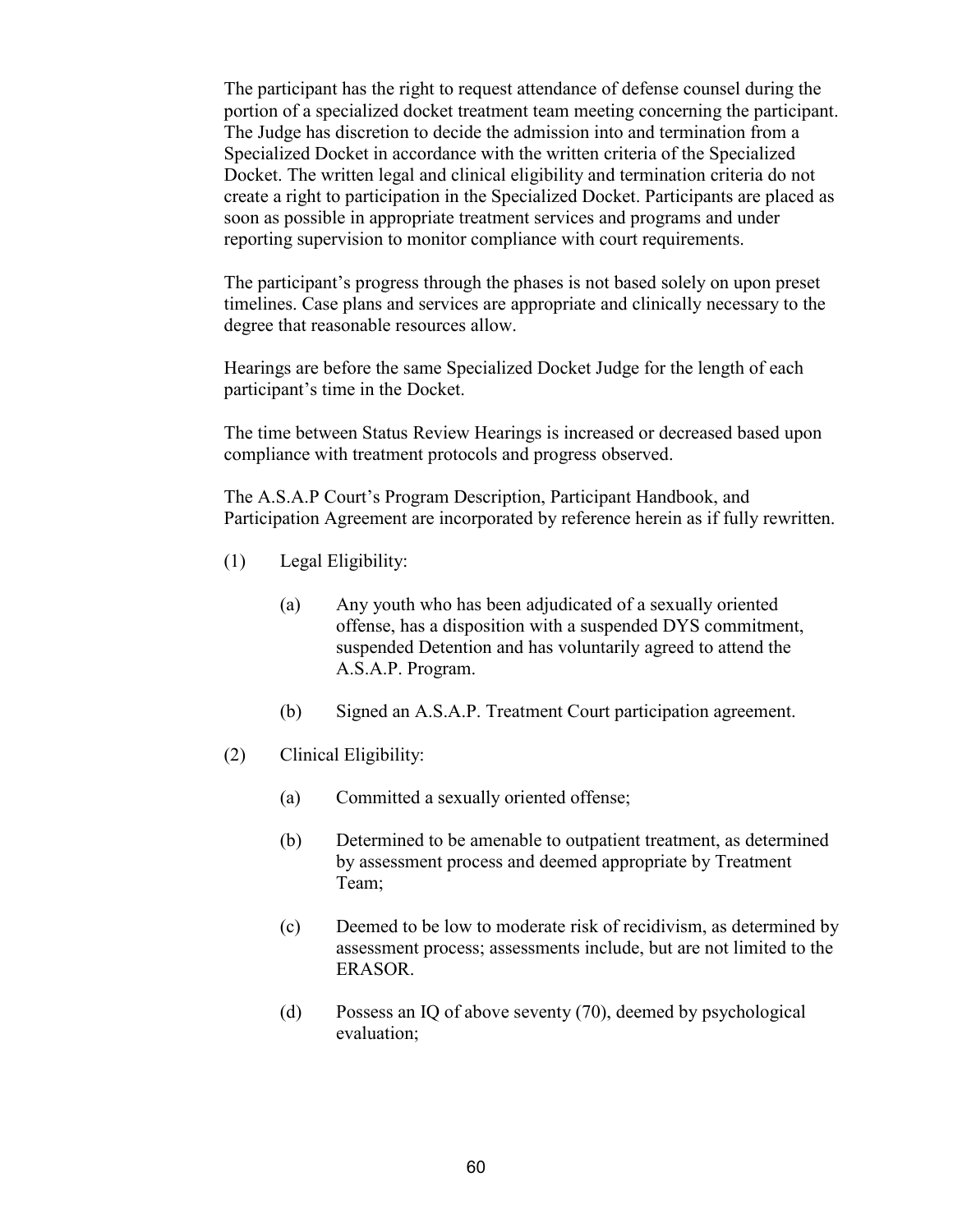- (e) Eligibility will be determined on a case by case scenario with a client exhibiting a disability that is deemed interference to treatment.
- (f) Age of thirteen (13) at the time of treatment, not the time of offense.
- (3) Disqualification Factors

Each case is determined by its own unique factors.

- (a) Identified as "High Risk" by risk assessment;
- (b) Identified as not amenable to treatment by risk assessment;
- (c) Under the age of 13 at the time of Disposition;
- (d) I.Q. below 70; or
- (e) Any other disqualifying factor as determined by the Specialized Docket Judge.
- (D) A.S.A.P. Case Management
	- (1) Phase Descriptions:
		- (a) PHASE 1: It will consist of, but not be limited to:
			- (i) Orientation to A.S.A.P.
			- (ii) Compliance with Probation Rules, S.O. Rules and Safety Plan.
			- (iii) Development of Individualized Treatment Plan.
			- (iv) Every two weeks (biweekly) client and family will attend the JSO Special Docket.
			- (v) In compliance with minimum requirements of the A.S.A.P., including, but not limited to: daily journaling, timely attendance for individual/ group sessions, participation, engagement in group discussions and progression in the *Pathways* workbook.
			- (vi) Treatment Team will report out on client and family's progress, as evidenced by development of Treatment Plan, family's report on his/ her progress and compliance with programming, school and home.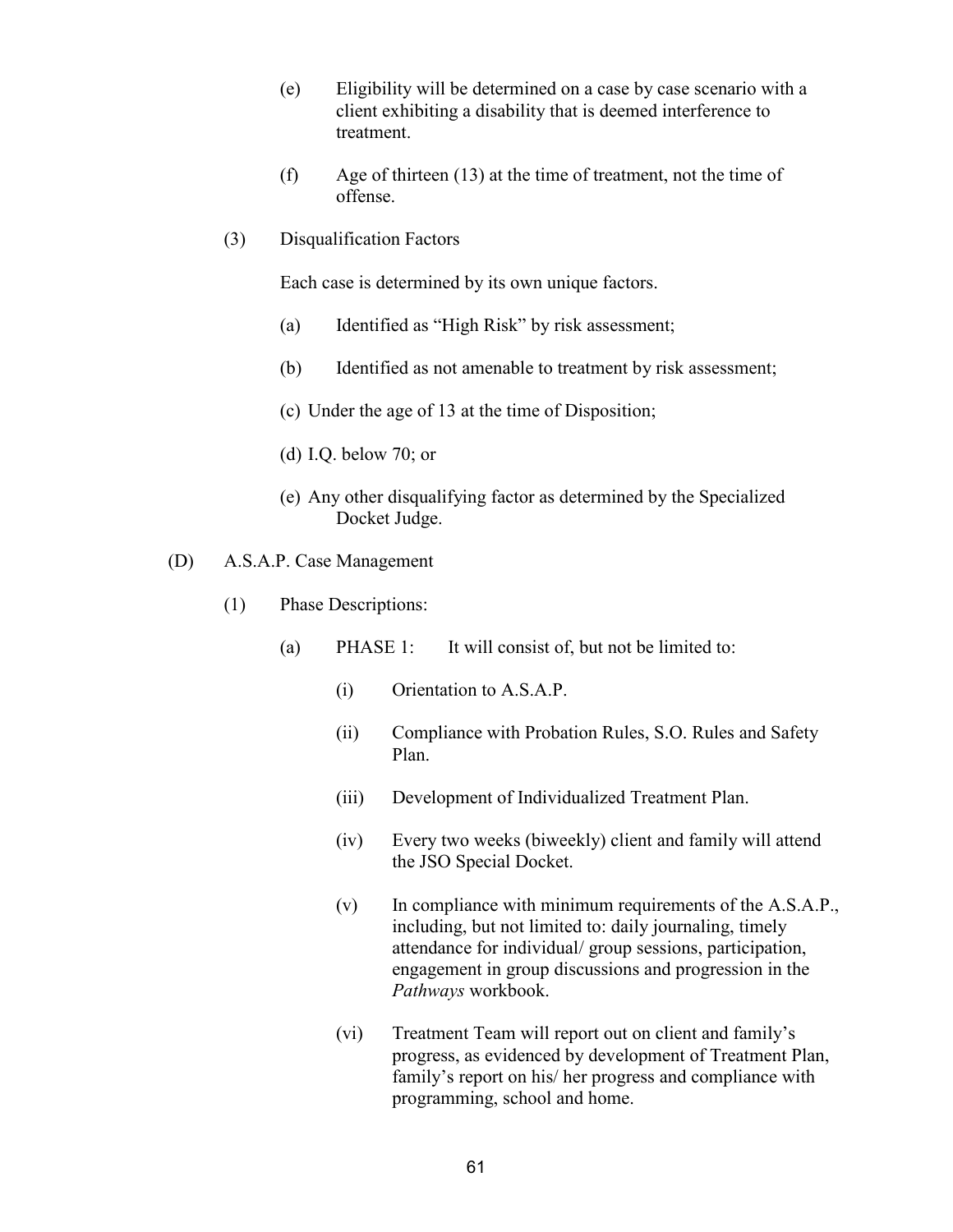- (vii) Demonstration of living what they have learned thus far in A.S.A.P., evidenced by reports from family, treatment team and other sources.
- (viii) Once the client has completed relevant work for the current Phase, they shall petition the Treatment Team and A.S.A.P. Court for approval to test for the next Phase.
- (ix) The participant's progress through the phases is not based solely on upon preset timelines.
- (b) PHASE 2: It will consist of, but not be limited to:
	- (i) Every two weeks (biweekly), client and family will attend JSO Special Docket.
	- (ii) Compliance with Probation Rules, S.O. Rules and Safety Plan.
	- (iii) Demonstration of a mastery of Phase I materials, evidenced by passing score of 75% or higher on Phase II exam.
	- (iv) Demonstration of requirements of the A.S.A.P., including, but not limited to: further self-exploration and selfexpression of feelings and thoughts, and implementation of these concepts.
	- (v) Treatment Team will report out on client and family's progress, as evidenced by work completed towards Treatment Plan and family's report on his/ her progress and compliance with programming, school and home.
	- (vi) Demonstration of living what they have learned thus far in A.S.A.P., evidenced by reports from family, treatment team and other sources.
	- (vii) Once the client has completed relevant work for the current Phase, they shall petition the Treatment Team and A.S.A.P. Court for approval to test for the next Phase.
	- (viii) The participant's progress through the phases is not based solely on upon preset timelines.
- (c) PHASE 3: It will consist of, but not be limited to:
	- (i) Every three weeks, client and family will attend JSO Special Docket.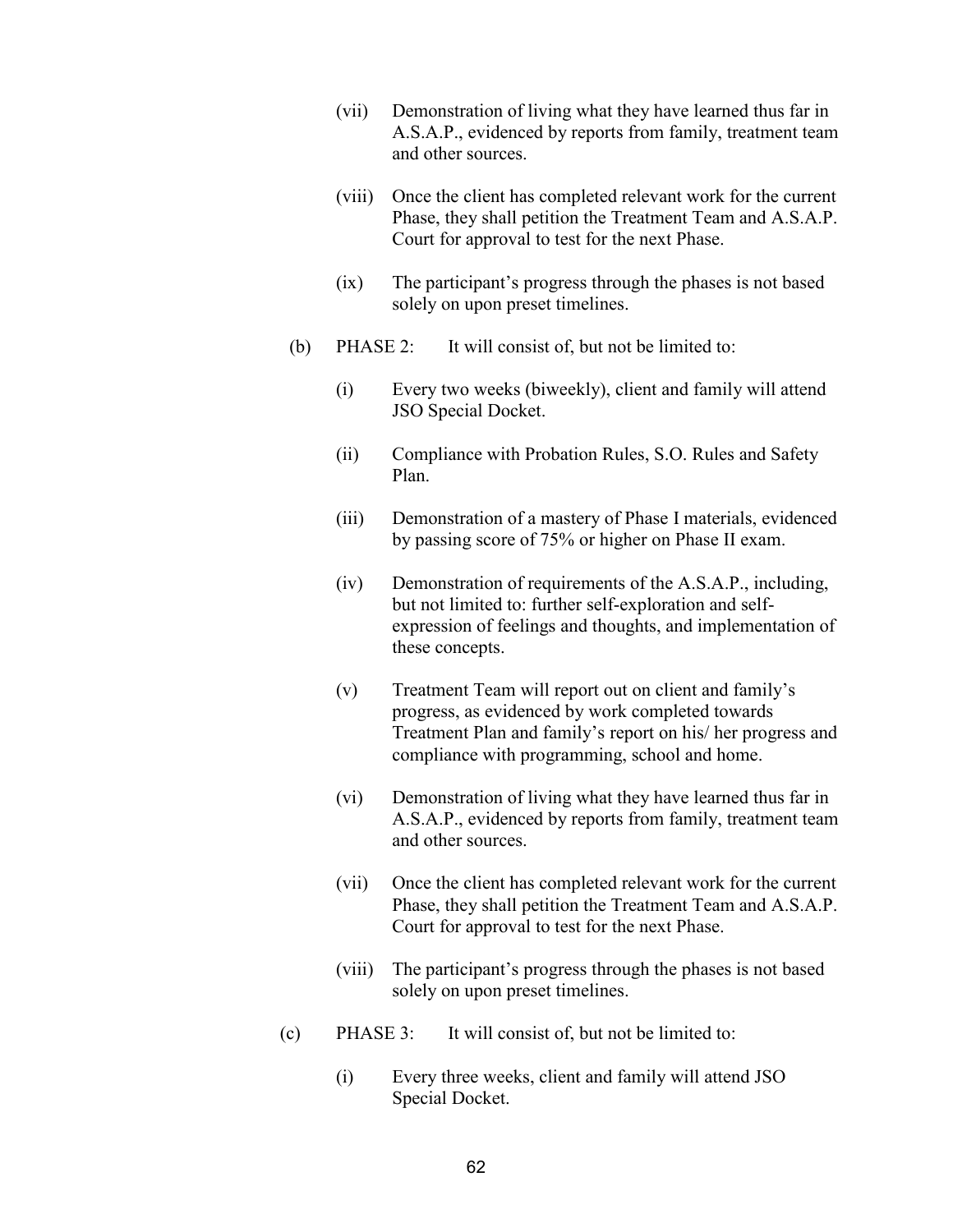- (ii) Compliance with Probation Rules, S.O. Rules and Safety Plan.
- (iii) Demonstration of a mastery of Phase II materials, evidenced by passing score of 75% or higher on Phase III exam.
- (iv) Exceeding minimum requirements of the A.S.A.P., including, but not limited to: therapeutically confronting peers in group, establishment of leadership role, cognitively and emotionally expressive in sessions and application of healthy and appropriate relationships.
- (v) Treatment Team will report out on client and family's progress, as evidenced by work completed towards Treatment Plan and family's report on his/ her progress and compliance with programming, school and home.
- (vi) Demonstration of living what they have learned thus far in A.S.A.P., evidenced by reports from family, treatment team and other sources.
- (vii) Once the client has completed relevant work for the current Phase, they shall petition the Treatment Team and A.S.A.P. Court for approval to test for the next Phase.
- (viii) The participant's progress through the phases is not based solely on upon preset timelines.
- (d) PHASE 4: It will consist of, but not be limited to:
	- (i) Once a month, client and family will attend JSO Special Docket.
	- (ii) Compliance with Probation Rules, S.O. Rules and Safety Plan.
	- (iii) Demonstration of a mastery of Phase III materials, evidenced by passing score of 75% or higher on Phase IV exam.
	- (iv) Mastery of requirements of the A.S.A.P., including, but not limited to: daily journaling, timely attendance for individual/ group sessions, participation, engagement in discussions, progression in the *Pathways* and *Relapse Prevention* workbooks, emotional and cognitive exploration, demonstration of positive and healthy life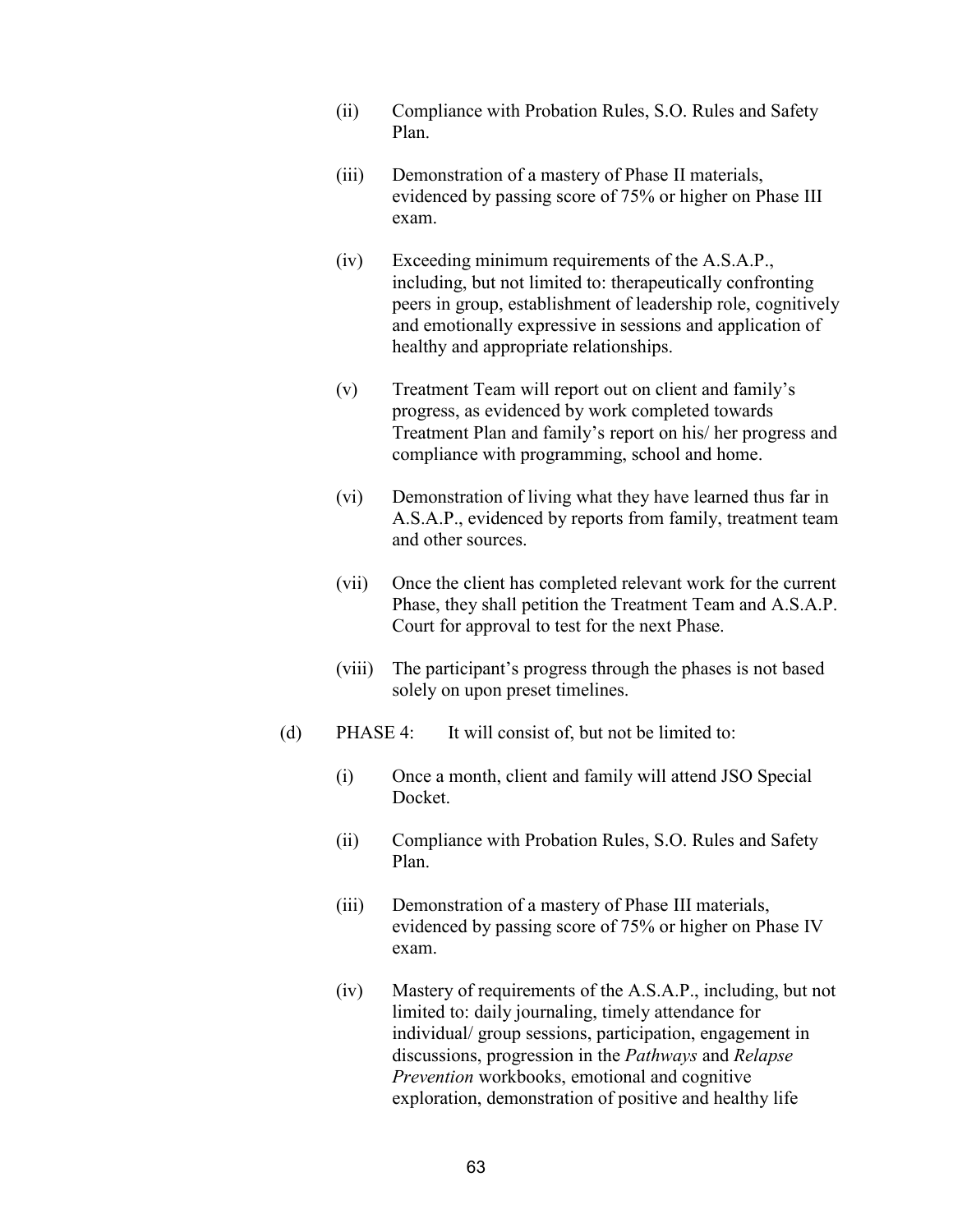changes, maintenance of healthy relationships and no violations of Probation or A.S.A.P. Contract.

- (v) Treatment Team will report out on client and family's progress, as evidenced by work completed towards Treatment Plan and family's report on his/ her progress and compliance with programming, school and home.
- (vi) Completion of work in *Relapse Prevention* and *Pathways* Workbooks prior to successful completion of A.S.A.P.
- (vii) Demonstration of living what they have learned thus far in A.S.A.P., evidenced by reports from family, treatment team and other sources.
- (viii) Mastery of their Treatment Plan, evidenced by verbal reports, clinical testing, and measurable treatment goals.
- (ix) Mastery of A.S.A.P. materials, as evidenced by passing score on a *cumulative* exam of 75% or higher.
- $(x)$  Reunification with victim(s), if appropriate and approved by all parties.
- (xi) The participant's progress through the phases is not based solely on upon preset timelines.
- (E) Successful Completion/Unsuccessful Termination of A.S.A.P.
	- (1) Successful Completion:
		- (a) Compliance with all probation terms.
		- (b) Satisfactorily completed both *Pathways* and *Relapse Prevention* Workbooks.
		- (c) Demonstration of applying all learned materials, evidenced by verbal reports from parents, guardians, Treatment Team, etc.
		- (d) Demonstration of mastery of all four Phase materials, evidenced by a passing score of 75% or higher on the Phase exams.
		- (e) Participation and compliance with JSO Specialized Docket.
		- (f) Successful achievement of all goals outlined in Treatment Plan, evidenced by verbal reports, clinical testing and measurable goals.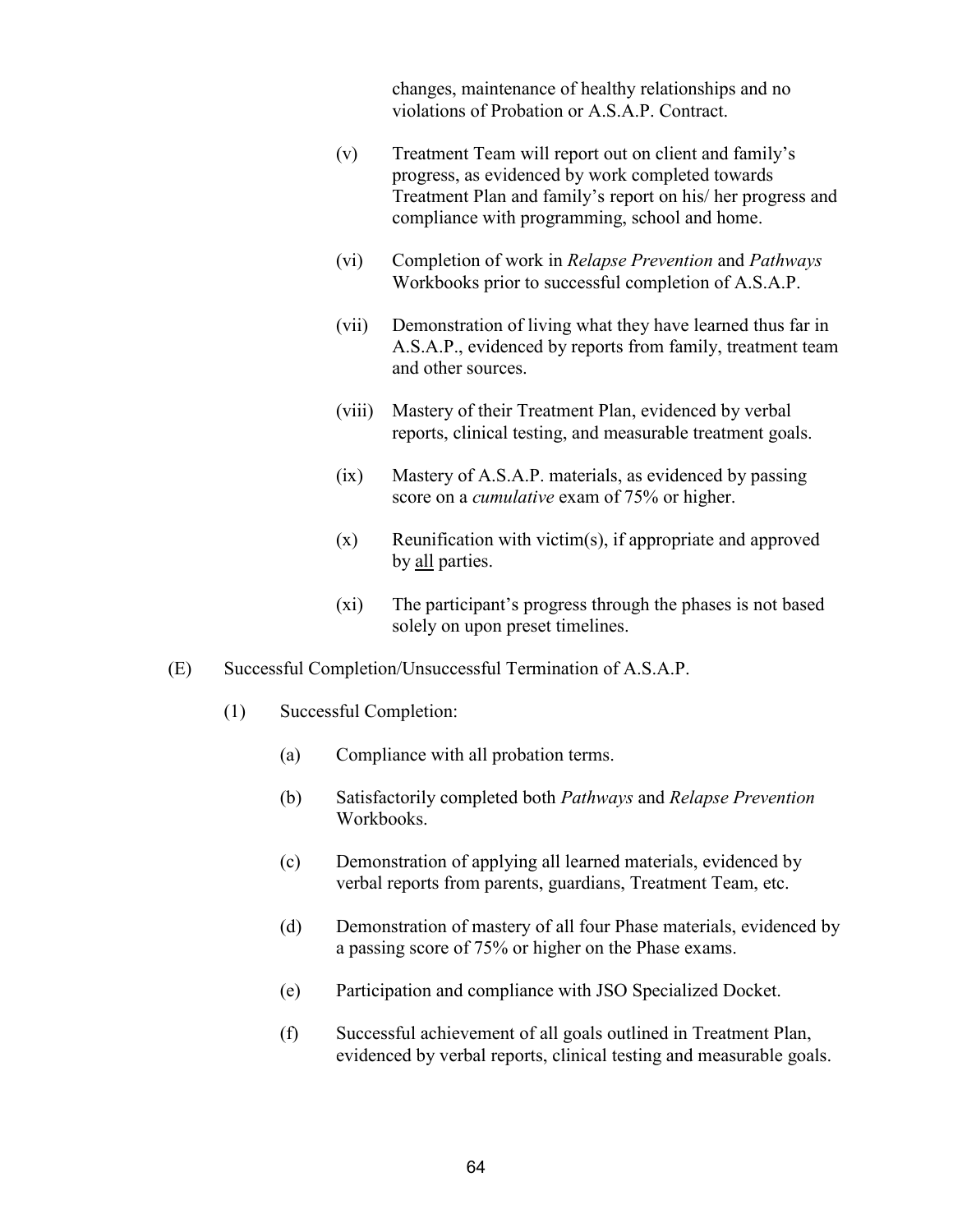- (g) Compliance with family counseling, as recommended by Treatment Team.
- (h) Demonstration of mastery of A.S.A.P. Program, evidenced by a passing score of 75% or higher on a final *cumulative* exam.
- (2) Unsuccessful Termination:
	- (a) Non-compliant and resistant to treatment.
	- (b) New sexually oriented delinquent or criminal charges.
	- (c) Probation violation of a serious nature.
	- (d) Demonstration of a higher need of treatment and supervision, evidenced by clinical testing, new criminal charges, impulsive and/or deviant behaviors.
	- (e) *Prior to unsuccessful termination, notice will provided, hearing held, counsel present, or probation violation filed, notified of rights, etc.*

# *32.06 Mahoning County Mental Health Court*

(A) Establishment

The mission of MHTC is to enhance public safety by preventing recidivism, while assisting participants to take responsibility for their behavioral health issues, using effective, evidence based interventions and treatments in a holistic, accountability-based, and community supported program.

- (B) Goals and Objectives
	- (1) Reduce recidivism among individuals with severe and persistent behavioral health issues in the Juvenile Justice system.
	- (2) Reduce participants' detention/jail bed days.
	- (3) Increase the number of MHTC successful completions
- (C) Placement in the Mental Health Court Docket

MHTC serves juveniles who reside in Mahoning County and are charged with misdemeanors and felonies who have severe and persistent mental illnesses that are contributing or mitigating factors in their law enforcement and juvenile court involvement and for whom court-monitored treatment and other services would enhance their ability to become productive and law abiding adults. The program criteria are the minimum requirements that a person must meet in order to enter MHTC.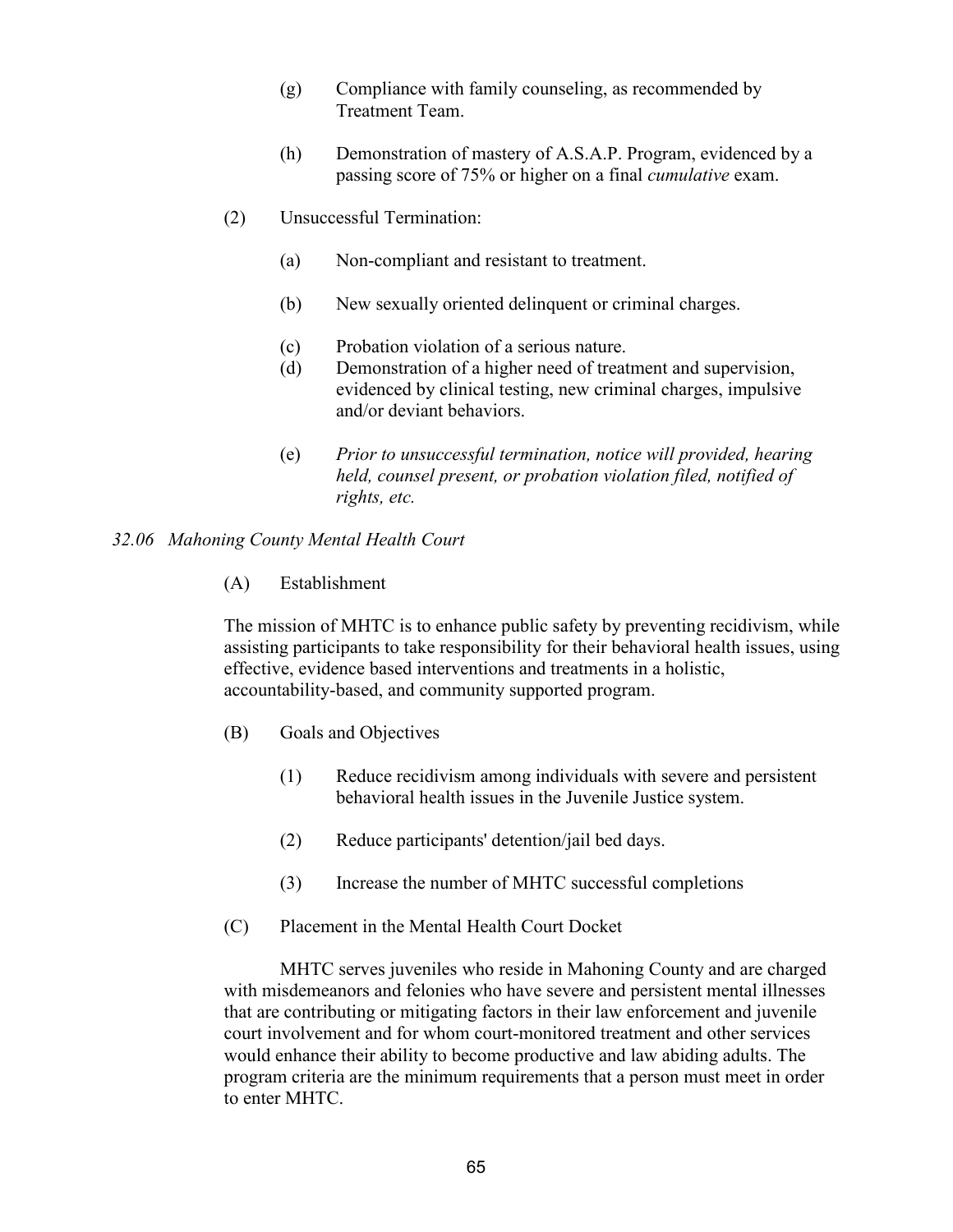- (1) Legal Eligibility:
	- (a) Candidates for MHTC must have misdemeanor or felony charges pending in juvenile court. Persons who are currently on probation, charged with sex crimes, or charged with crimes involving the use of any weapon, are ineligible for MHTC. If the crime involves a victim, the victim will be given an opportunity to express his/her opinion as to the defendant being accepted into MHTC.
	- (b) Any legal issues regarding competency to stand trial or insanity defenses must be resolved before a Subject Child can enter MHTC. The client must admit commission of the offense and acknowledge having a mental illness that needs treatment.
	- (c) A Subject Child that would benefit from court-monitored treatment is included in the program as a condition of their supervision. An admission plea will be entered. The written treatment plan becomes the conditions of supervision.
- (2) Clinical Eligibility:
	- (a) The juvenile must have an appropriate diagnosis that is consistent with a severe and persistent mental illness. These diagnoses included, but are not limited to, the following diagnostic categories:
		- 1. Neurodevelopmental Disorders;
		- 2. Schizophrenia Spectrum and Other Psychotic Disorders;
		- 3. Bi-Polar and Related Disorders;
		- 4. Depressive Disorders;
		- 5. Anxiety Disorders;
		- 6. Obsessive-Compulsive and Related Disorders;
		- 7. Trauma- and Stressor- Related Disorder; and
		- 8. Dissociative Disorders
	- (b) The juvenile must be stable enough to understand and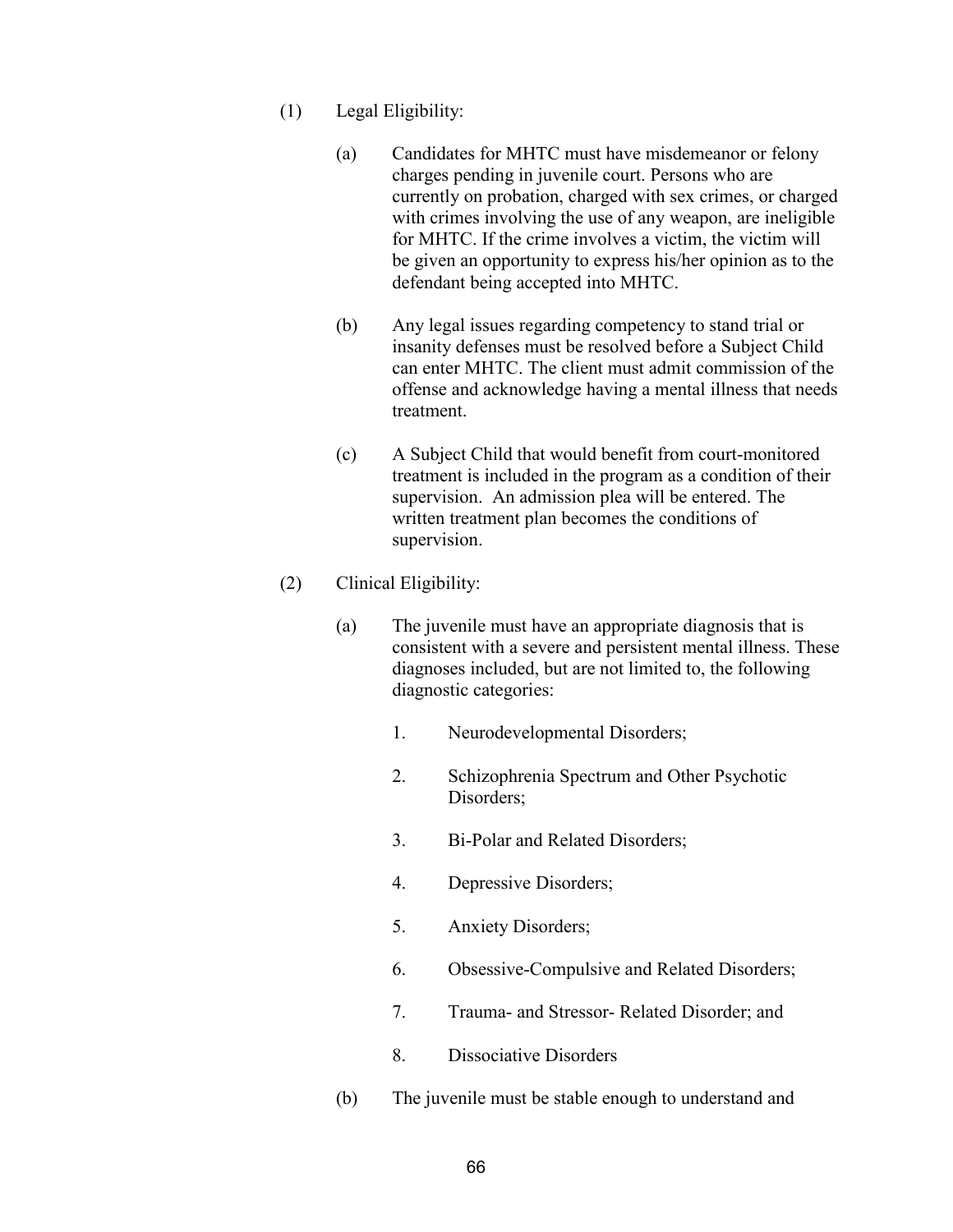comply with program requirements; and

- (c) The juvenile must not pose an unacceptable risk to program staff, family, or community.
	- 1. Individuals with personality disorders may also be considered for inclusion, if they also have a diagnosis listed in  $\S 32.06$  (A)(2)(a) AND it is determined by the clinical screening staff that symptoms of the personality disorder are unlikely to interfere with the individual's ability to participate meaningfully in MHTC.
	- 2. Persons considered for inclusion in MHTC may also have substance abuse or addiction diagnoses in addition to a primary diagnosis.
- (d) The following conditions must also be met:
	- 1. The juvenile must be amenable to treatment and acknowledge a willingness to take medication, if prescribed.
	- 2. The supports and services needed by the juvenile must be available.
	- 3. The juvenile and his/her family will participate in the development of a written treatment plan to include all supports and services needed by the juvenile to lead a law abiding life and to recover or manage their illness.
- (c) The juvenile must be competent to enter the program, as entrance into MHTC is voluntary. The criteria, both clinical and legal, may be reviewed periodically based upon program experience and available resources.
- (d) If it is determined that juveniles charged with certain offenses are routinely being rejected or are not successful in the program, or if available clinical resources become overburdened, offenses may be excluded. If grant or other program funding becomes available but require the exclusion of certain types of crimes as a condition of receiving funds, the criteria may be modified provided the modification does not unreasonably alter the impact of the program.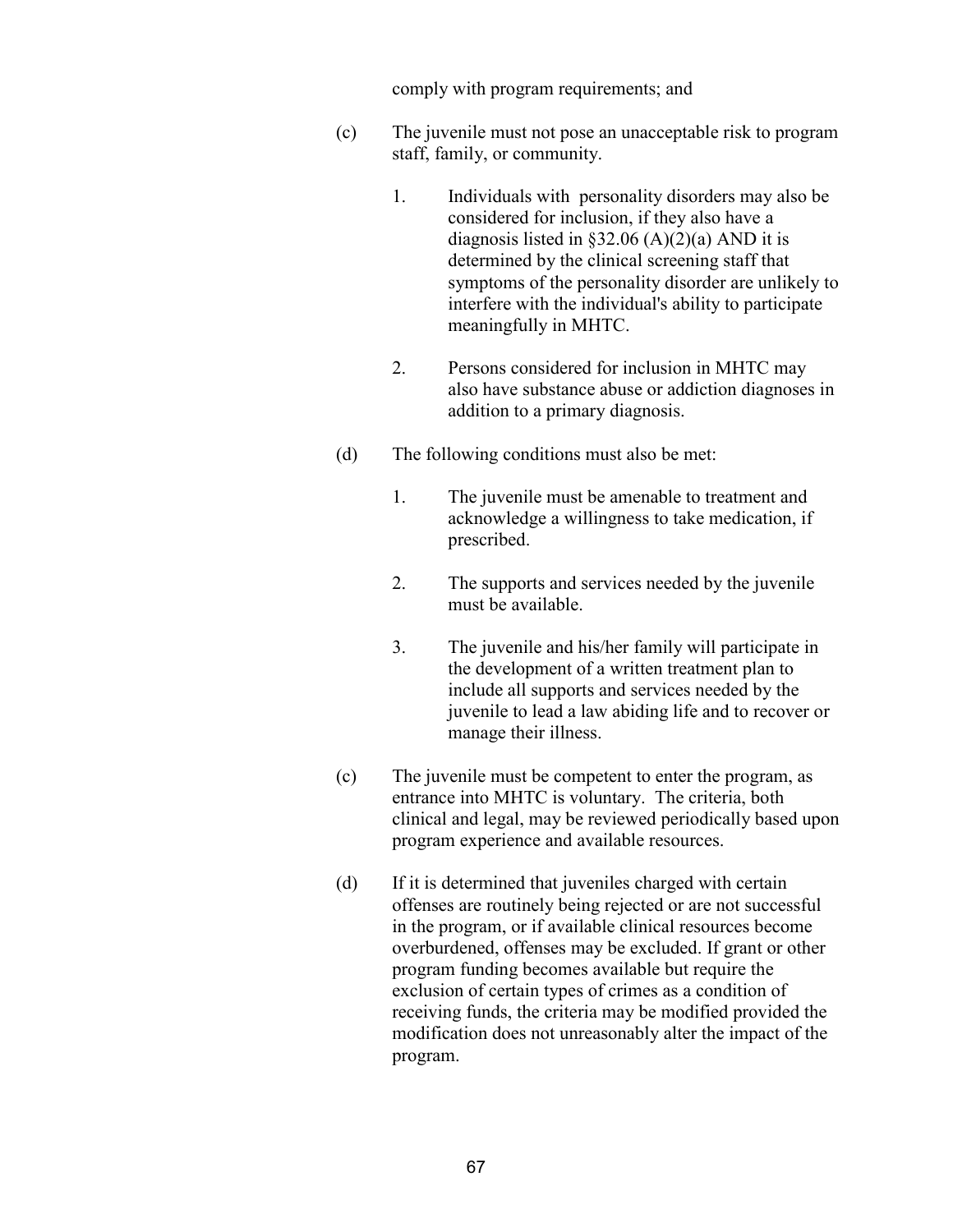(3) The MHTC Program Description, Participant Handbook, and Participation Agreement are incorporated by reference herein as if fully rewritten.

#### (D) Mental Health Case Management

(1) Referral Process

The goal of the orientation phase is to instill a thorough understanding of the aspects of MHTC requirements to assure the highest level of function and success within the program.

- (a) Meet with participant to review and complete the participation agreement and Release and Exchange of Confidential information forms;
- (b) Review the participant handbook;
- (c) Attend staffing meeting to meet with treatment team and answer questions;
- (d) Introduce the participant to members of the treatment team: coordinator, clinician(s), case manager(s) and any other team members;
- (2) *Compliance Phase (Phase I)*

This phase stabilizes the participant and assures participant compliance with MHTC requirements. During this phase, the participant has the most contact with the court by attending scheduled status review hearings. This is also the most intense phase for the participant's case manager, coordinator and team.

Tasks to be considered for the compliance phase include the following:

- (a) Participant must attend required status review hearings weekly unless other provisions have been made;
- (b) Ensure court obligations are met; such as developing payment schedules for court and victim restitution;
- (c) Complete other assessments and inventories determined necessary by the treatment team;
- (d) Participant must attend treatment sessions and activities;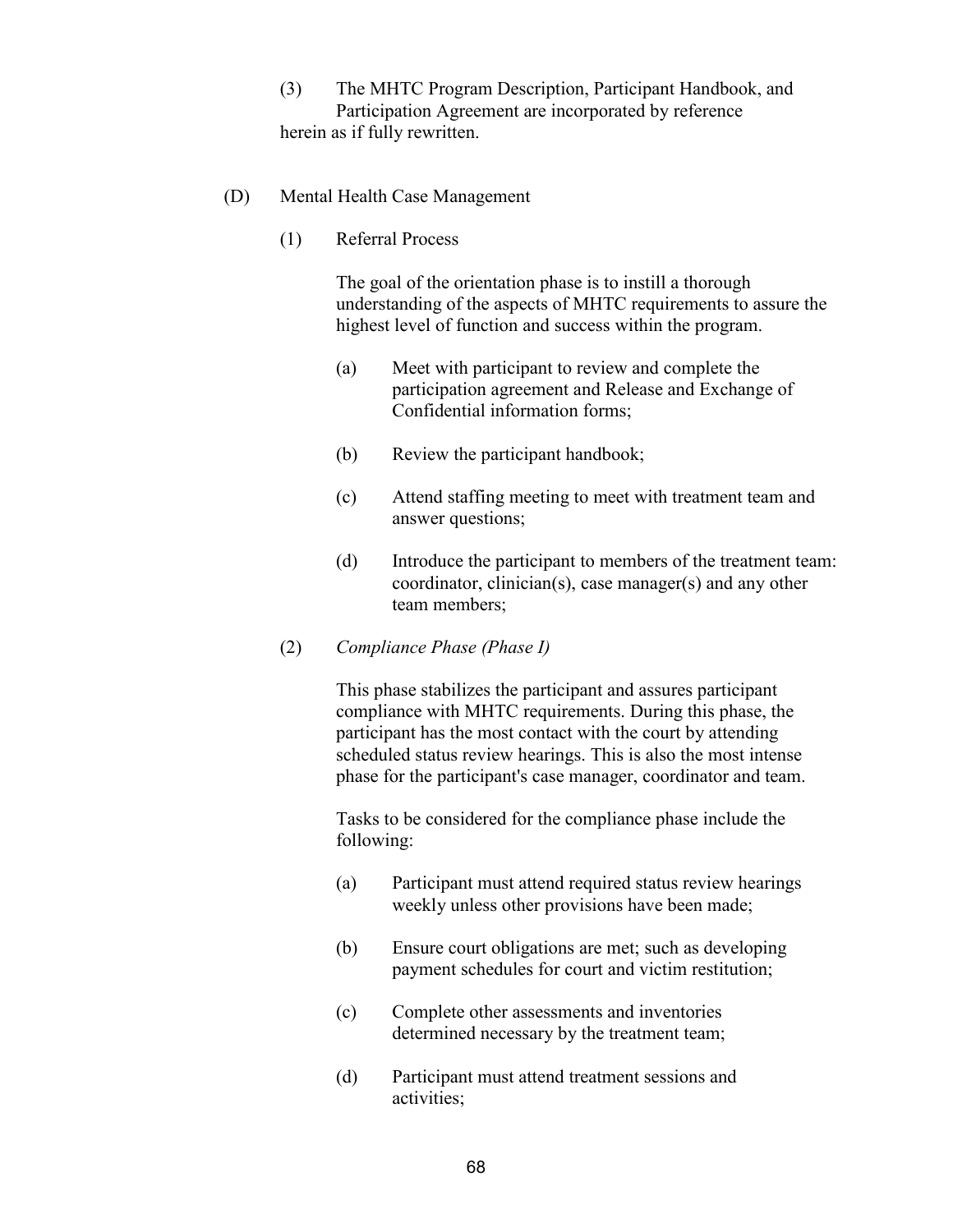- (e) Participant must attend meetings with coordinator and treatment team as recommended;
- (f) Participant must submit to alcohol and drug testing at a frequency determined by the treatment team;
- (g) Participant must cooperate with random home and community visits by coordinator and others;
- (h) Participant must engage in a sober support community, if dual diagnosis; and
- (i) Participant must abide by rules of MHTC, supervision, and the laws; and commit no new criminal offenses.
- (j) Familiarize the participant with the location of service providers and address any issues of transportation—ensure the participant has the physical ability to access services; and
- (k) Complete and review the participant's individualized treatment plan.
- (l) The length of this phase varies, depending on the participant's needs.

### *(3) Program Engagement Phase (Phase 2)*

This period, the participant will begin to develop skills, improve family relationships, and set employment, vocational, or educational goals.

Tasks to be considered for the program engagement phase include the following:

- (a) Attend required status review hearings at least every two (2) weeks;
- (b) Maintain progress obtained in previous Phase;
- (c) Attend meetings with the coordinator and treatment team;
- (d) Ensure supervision requirements are met;
- (e) Continue random alcohol and drug testing at a frequency determined by the treatment team;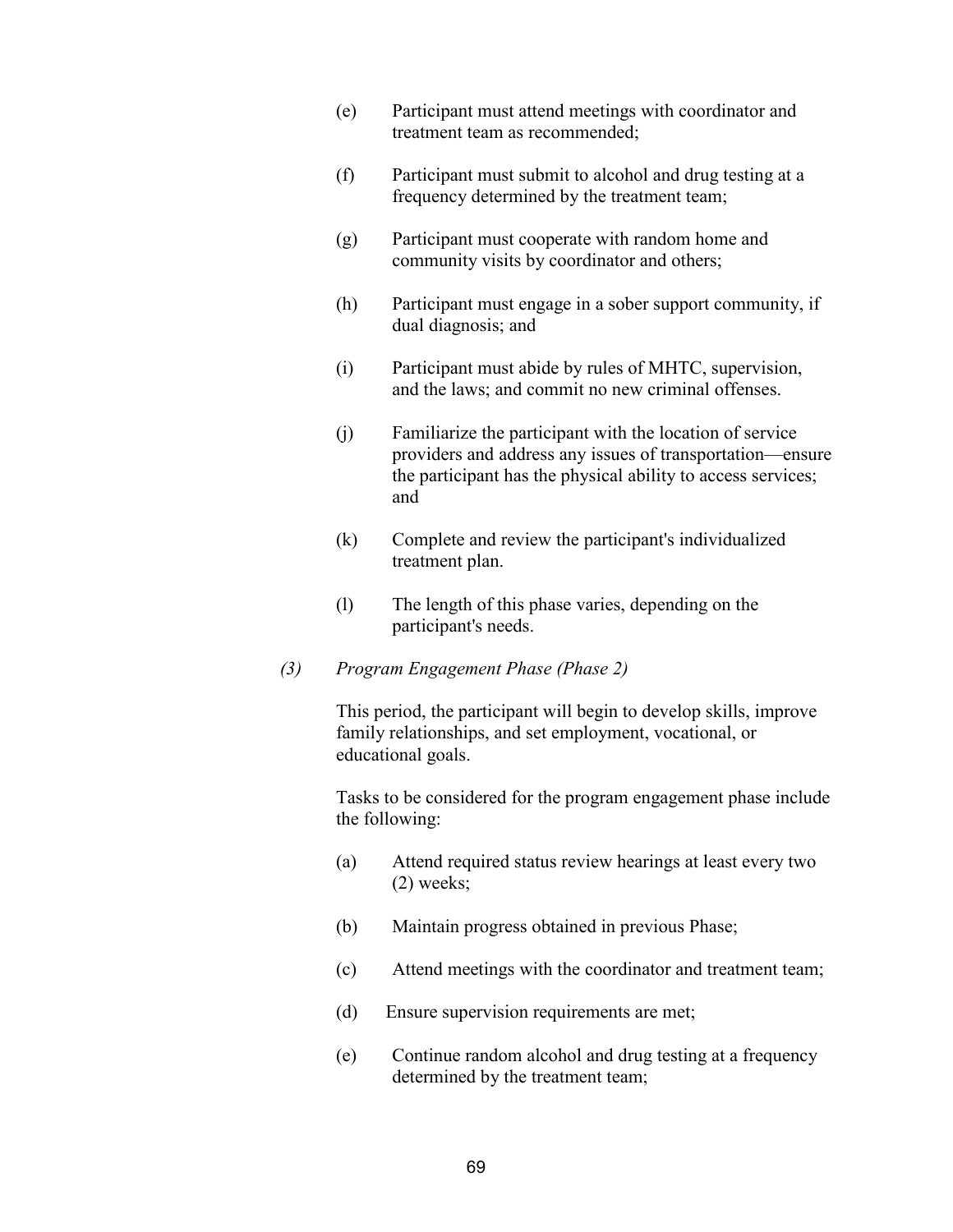- (f) Identify long term goals;
- (g) Begin to develop plans for employment or educational opportunities;
- (h) Continue linking the participant with supportive services, and make referrals for other ancillary services not yet addressed.
- (i) With any regression, the treatment team will act swiftly to put participant back on track.
- (j) The length of this phase varies, depending on the participant's needs.

#### (4) *Growth and Development Phase (Phase 3)*

This phase is focused on developing self-sufficiency. The participant will begin to utilize skills learned in treatment and programming, continue to improve family relationships, and begin to learn to manage his/her illness.

Participant requirements for the growth and development phase include:

- (a) Attend required status review hearings at least every three weeks;
- (b) Maintain progress obtained in previous phases;
- (c) Attend treatment sessions and activities;
- (d) Attend meetings with the coordinator and treatment team;
- (e) Submit to alcohol and drug testing at a frequency determined by the treatment team;
- (f) Cooperate with random home and community visits by the coordinator and others;
- (g) Engage in a sober support community, if dual diagnosis;
- (h) Abide by rules of MHTC, probation, and the laws; and commit no new criminal offenses.
- (i) With any regression, the treatment team will act swiftly to put participant back on track.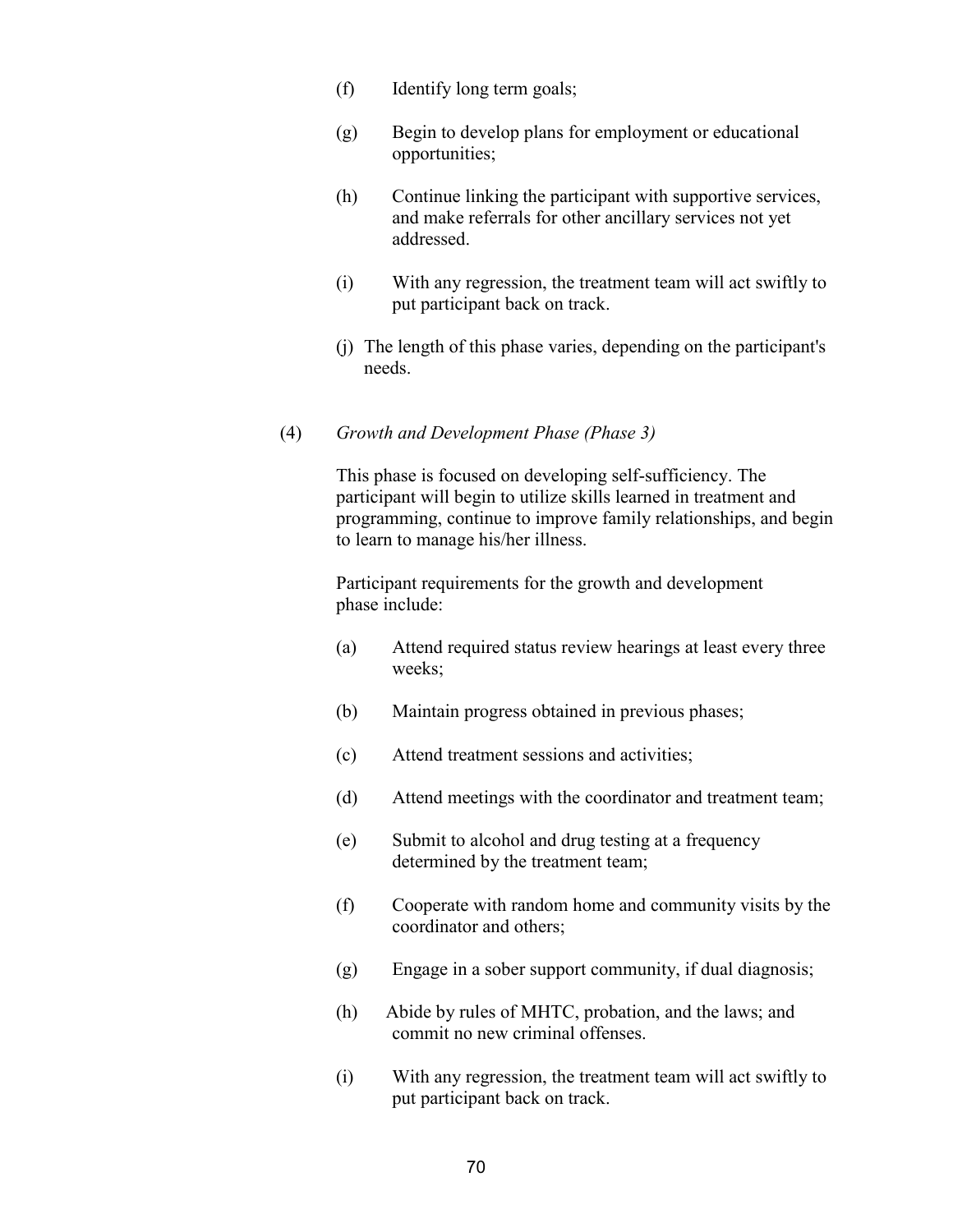- (j) The length of this phase varies, depending on the participant's needs.
- (5) *Maintenance Phase (Phase 4)*

This phase is focused on the juvenile maintaining the stability obtained in the earlier phases. By the time the juvenile graduates to this phase, he/she has successfully and faithfully adhered to treatment or programming requirements, and may have also integrated structure into his/her life by avoiding additional involvement with the criminal justice system.

- (a) The amount of court involvement and case management will lessen as the participant demonstrates ongoing stability using the tools acquired in the earlier phases;
- (b) Appearances at MHTC status review hearings may be reduced even further but in no event less than once a month;
- (c) The treatment team will act in a support role, monitoring the participant's maintenance;
- (d) With any regression, the treatment team will act swiftly to put participant back on track; and
- (e) The length of this phase varies, depending on the participant's needs.
- (E) MHTC Completions/Terminations
	- (1) Criteria for Successful Completion

Compliant behavior may include:

- (a) Successfully completed treatment or maintained appropriate progress in treatment;
- (b) Successfully completed recommended programming;
- (c) Demonstrated period of abstinence from alcohol and drugs, and medication compliance.
- (d) Attended sober support group meetings, if dual diagnosis;
- (e) Displayed a change in thinking, attitude, and beliefs;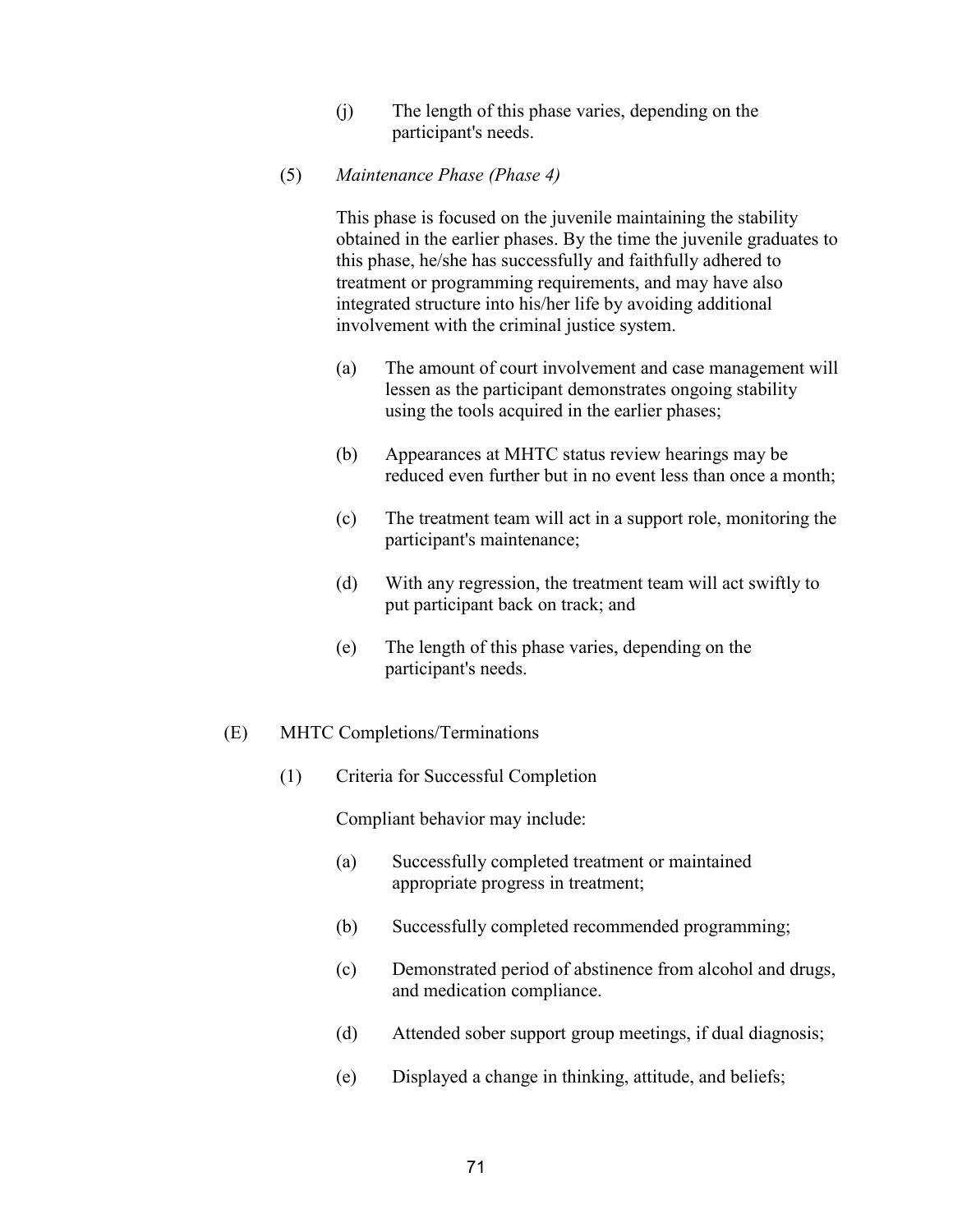- (f) Demonstrated ability to identify and eliminate criminal thinking patterns;
- (f) Completed community service hours, if ordered;
- (g) Attained educational goals based on individual ability;
- (h) Maintained consistent employment, if recommended by the treatment team;
- (i) Paid in full court costs, restitution (if applicable), and treatment costs; and
- (i) Wrote an essay on how MHTC has affected their lives.

Upon request of the participant, review of the compliant behavior, and review of the accomplishments, the treatment team will recommend successful completion. The judge/magistrate has discretion to determine when the participant will successfully complete MHTC. Upon successful completion of MHTC, the participant shall participate in a graduation ceremony hosted by the Court and shall receive a certificate of completion.

- (2) Unsuccessful termination
	- (a) Termination criteria for unsuccessful completion of MHTC include, but are not limited to:
		- 1. Ongoing noncompliance with treatment or resistance to treatment;
		- 2. New serious criminal convictions;
		- 3. A serious MHTC infraction or series of infractions; and
		- 4. A serious violation of a Court Order or a series of Court Orders.
	- (b) The unsuccessful termination policies and procedures include, but are not limited to:
		- 1. Following determination of unsuccessful termination, the MHTC participant will be returned to the regular docket and set for final disposition
		- 2. Loss of future eligibility for the specialized docket; and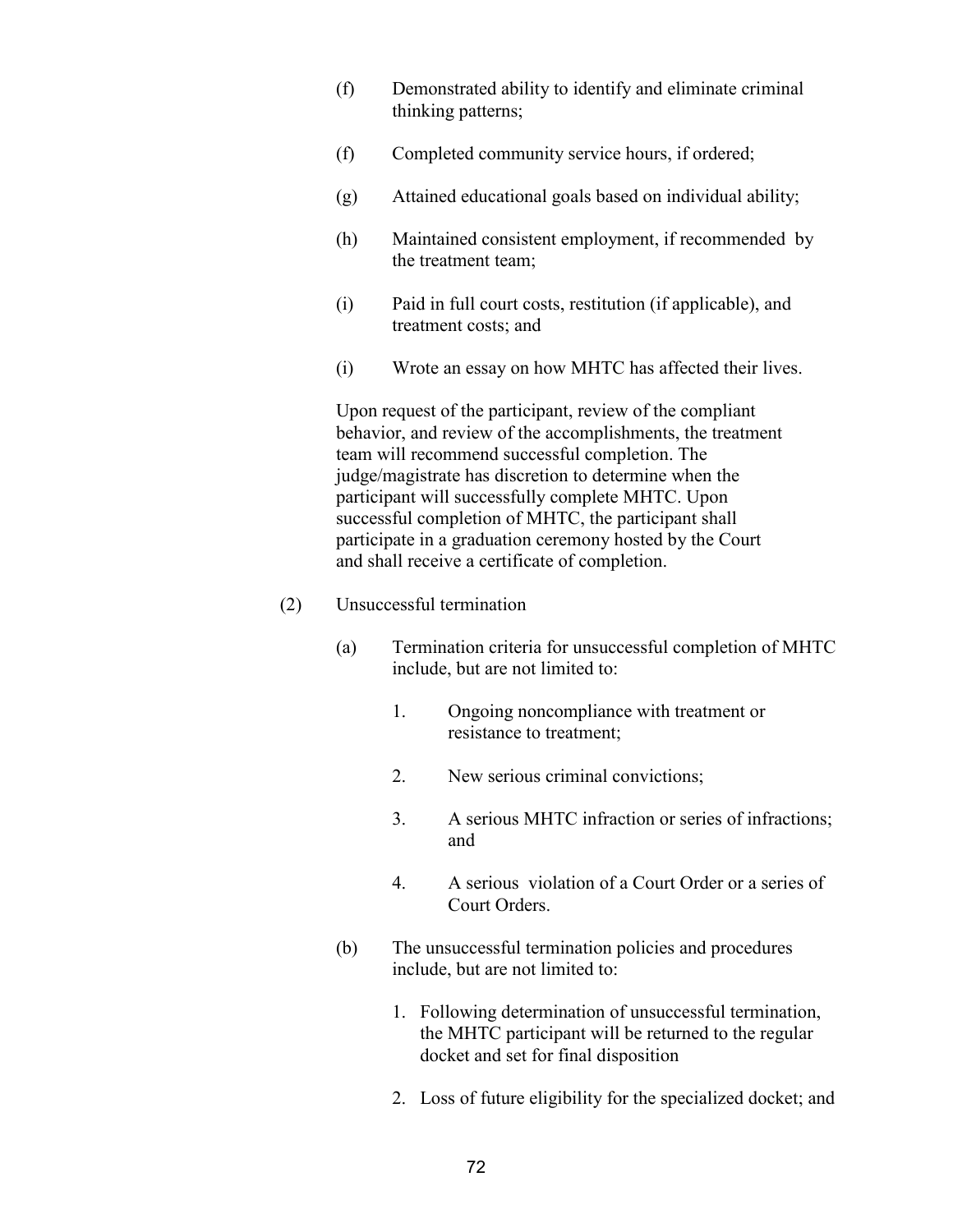further legal action including revocation of probation.

3. Upon a finding of a violation of a Court Order, the sentence and fine not suspended during the completed phases of MHTC will be reimposed by the judge/magistrate originally assigned to the case.

#### *32.07 Mahoning County Treatment Court*

#### (A) Establishment

The mission of the Mahoning County Juvenile Treatment Court is to strengthen families and the community by assisting non-violent, court-involved youth experiencing issues with substance abuse to become accountable, responsible, productive citizens through a judicially supervised, comprehensive, individualized, strength-based program.

The Juvenile Treatment Court was designed to provide the opportunity and resources for participants to become alcohol and drug free, achieve success in school and complete probation. The Juvenile Treatment Court utilizes a team approach in assisting drug and alcohol addicted youth who are at risk academically and legally. When a juvenile voluntarily enters the JTC Program their compliance with the program became a court order. It is expected that they will comply with all requirements of the program.

- (B) Goals and Objectives
	- (1) Reduce participants' jail/prison/institutional/detention bed days. Participant's detention bed days will be reduced by twenty percent during the duration of the program.
	- (2) JTC participants will comply with Court orders. Increase the percentage of JTC participants who are fully compliant with Court orders to seventy five percent.
	- (3) Increase the number of specialized docket successful completions. Increase the number of participants who successfully complete the Treatment Court Program within 6 to 12 months to seventy five percent.
	- (4) Increase the number of participants who complete treatment and integrate their treatment knowledge in their lifestyle. Increase the number of participants who successfully complete Court-ordered chemical dependency treatment to seventy five percent.
	- (5) Participants will accomplish Case Plan Objectives. Increase the percentage of participants who have been substantially compliant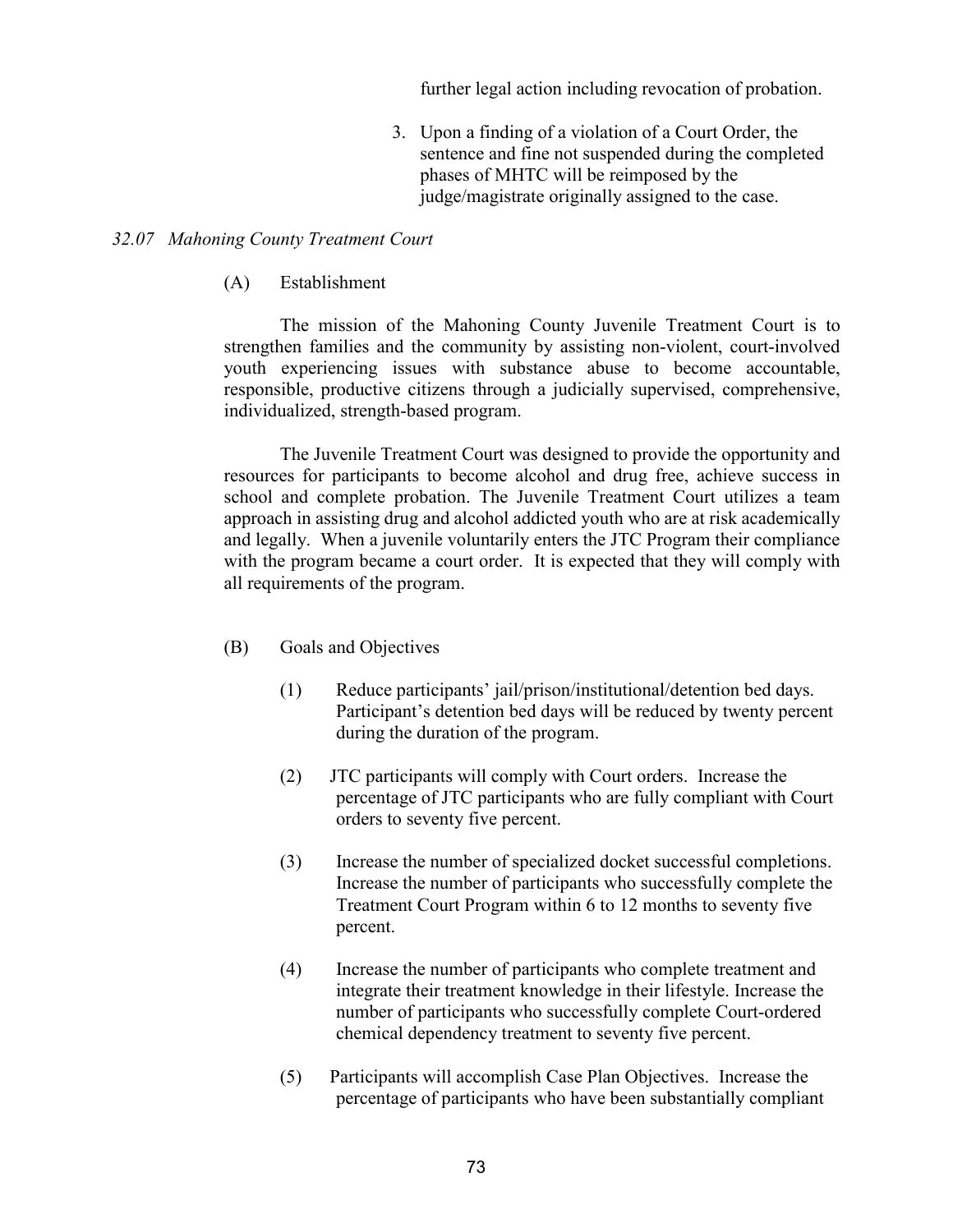with their Case Plan objectives by program graduation to seventy five percent.

- (6) Participants will increase days of sobriety. Increase the number of negative drug screens and self-report of clean days by fifty percent during program participation.
- (7) Prevent out of home placement. Decrease by number the amount of children who are placed out of home by fifty percent.
- (8) Improve the mental health status of program participants. Assure cooperation with any mental health assessments, treatment, and medications participant is Court ordered to complete.
- (9) Increase family's involvement in recovery of participant. Require family to complete sessions with treatment providers.
- (C) Placement in the Treatment Court Docket

Despite anything stated herein, the judge/magistrate shall have discretion to decide the admission into JTC in accordance with the written criteria. The legal and clinical criterion set forth in this Program Description does not create a *right* by the Subject Child to enter JTC. Admission shall be the sole discretion of the judge/magistrate presiding over JTC.

(1) Target Population/ Legal Eligibility

The Mahoning County Juvenile Treatment Court is a diversionary program that targets juveniles who live in Mahoning County and have non-violent charges linked to a chemical use issue. Participants enter the program pre-adjudication and if they complete the program successfully the original charge(s) are dismissed. Eligible participants have been assessed by a treatment provider and are found to be in need of treatment.

- (2) Clinical Eligibility
	- (a) In need of services for chemical use or co-occurring disorder with a focus on both mental health and chemical use
	- (b) Determined to be amenable to treatment, as determined by assessment process and deemed appropriate by Treatment Team.
	- (c) Eligibility will be determined on a case by case scenario with a client exhibiting a disability that is deemed interference to treatment.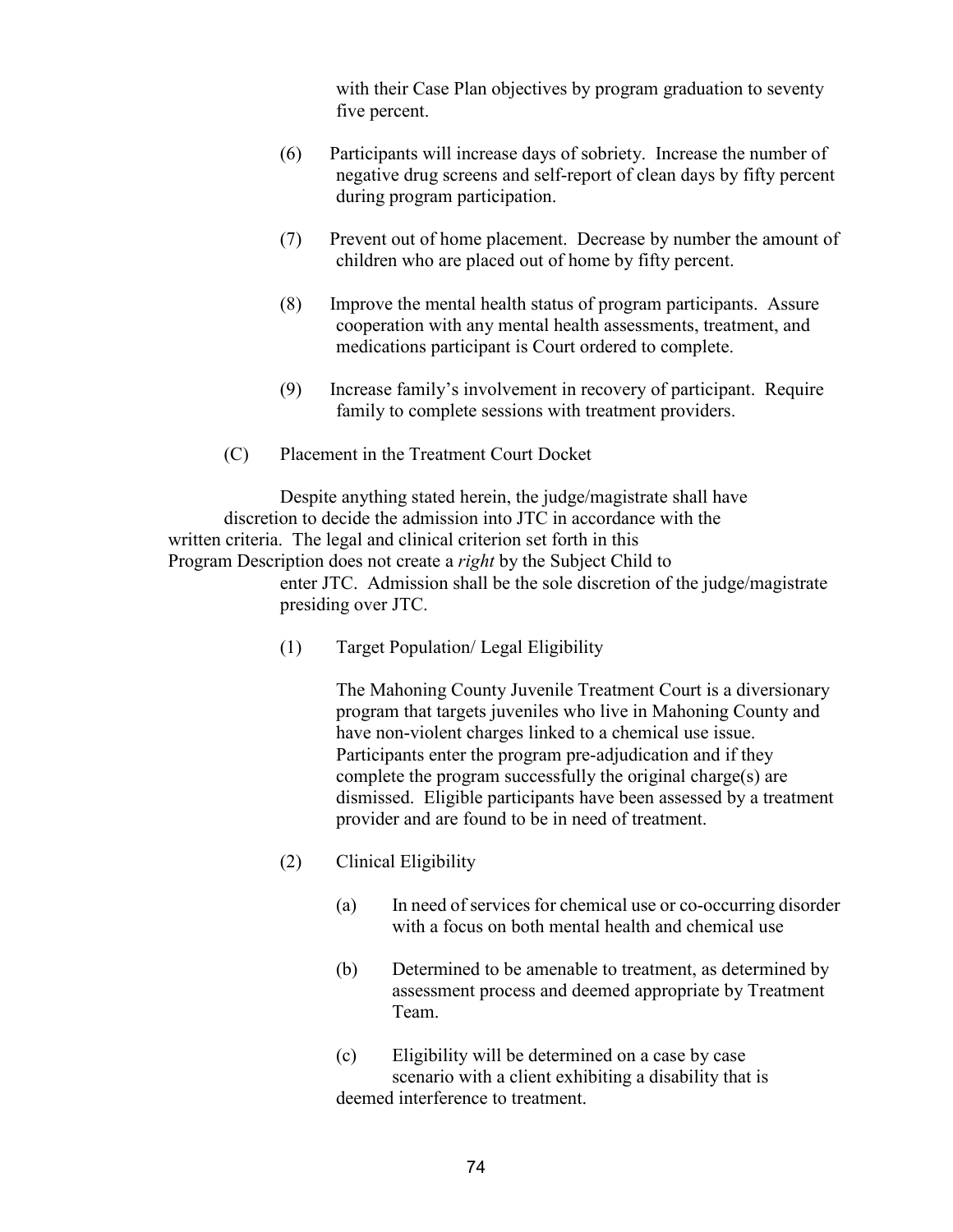(d) Age of 13 at the time of treatment, not the time of offense.

(e) The juvenile must be stable enough to understand and comply with program requirements; and

(f) The juvenile must not pose an unacceptable risk to program staff, family, or community and require a low to moderate level of supervision.

(g) The juvenile must acknowledge a willingness to take medication, if prescribed.

(h) The supports and services needed by the juvenile must be available.

 (3) The juvenile and his/her family will participate in the development of a written treatment plan to include all supports and services needed by the juvenile to lead a law abiding life and to recover or manage their addiction.

Caregiver(s) are required to assist the youth in Program and will sign the Parents' Agreement. Parents will also sign the Treatment Court Contract along with the youth.

> (4) The Treatment Court's Program Description, Participant Handbook, and Participation Agreement are incorporated by reference herein as if fully rewritten.

(D) Treatment Case Management (Case Flow)

Complaint against the youth is filed with the Mahoning County Juvenile Court. During the Arraignment Hearing, the youth is arraigned, a plea of denial is entered and an attorney is appointed. At Pre-Trial Hearing, the youth is referred to Treatment Court for assessment. The specialized docket promptly assesses individuals and refers them to appropriate services. Youth must be between

 the ages of 13 and 17. Youth older or younger may be considered for JTC on a case by case situation. Charges will be reviewed by the treatment Court Team if nonviolent, T.A.S.C. assessment is ordered, if violent youth is found not appropriate.

(1) Clinical Assessment

T.A.S.C assessment is complete:

(a) The drug/alcohol assessment appointment will be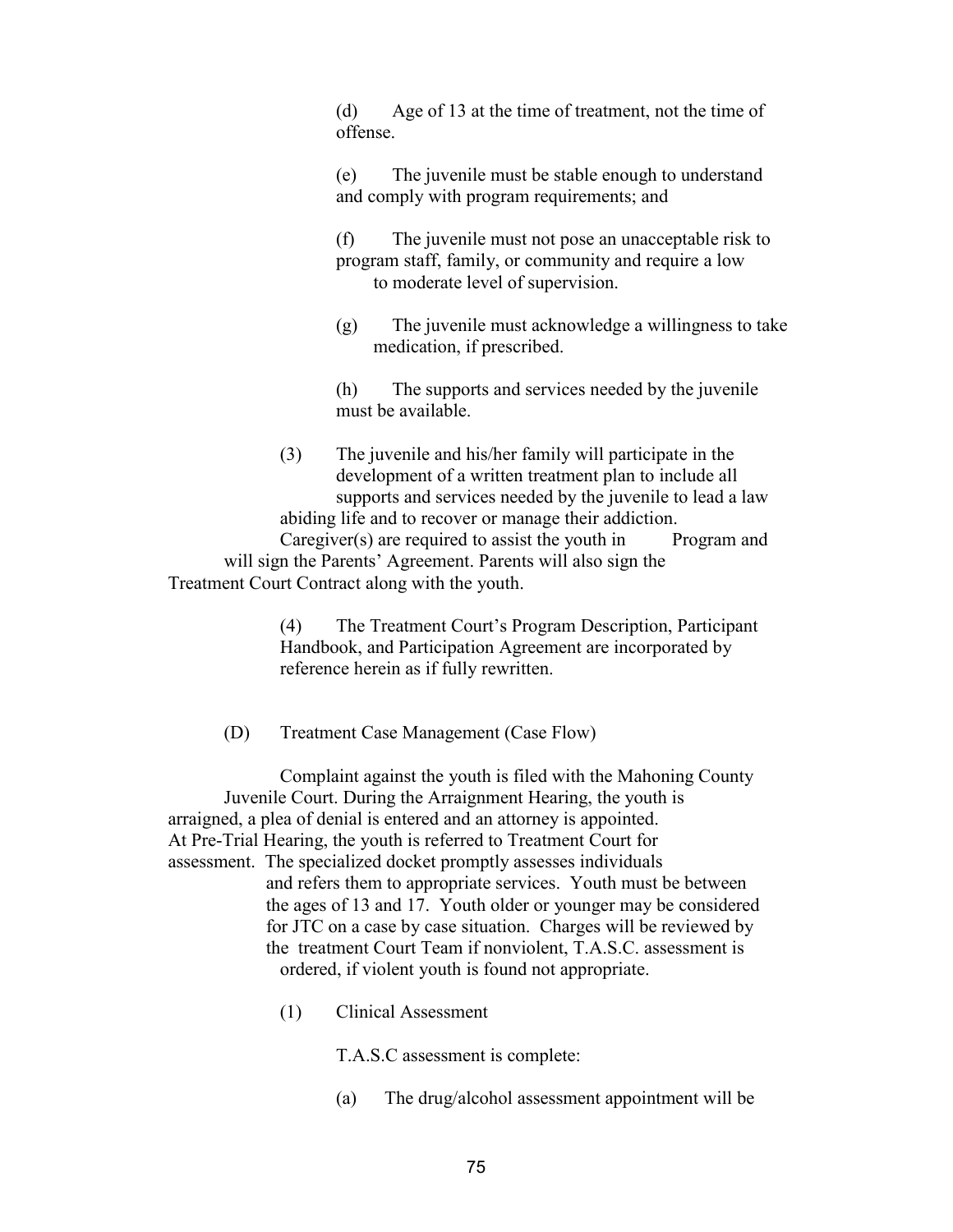scheduled within ten days of the initial screening appointment whenever possible.

- (b) All assessments shall include all available collateral information to ensure accuracy of the assessment.
- (c) All drug and alcohol assessments for potential candidates will be completed by appropriately licensed and certified professionals who are able to confirm that the candidate meets the clinical criteria of the Mahoning County JTC. .
- (d) The professional conducting the drug/alcohol assessment will also make recommendations as to the level of care and services the potential participant is to receive.
- (e) Upon completion of the assessment, participants are placed as soon as possible into the appropriate treatment services and programs.
- (2) Plea Hearing
	- (a) Youth admits to charge, but charge is not disposed of.
	- (b) Youth and family sign the participants' agreement.

#### (3) Program Phases:

(a) Each youth will attend and participate in their Chemical Dependency Treatment as warranted by Chemical Dependency assessment. Youth and family will complete family sessions throughout the program. Youth will also attend Mental Health Counseling if assessment shows a necessity.

(b) Issues addressed during the treatment phase will include, but are not limited to understanding of addiction, stages of change, addiction recovery, hirisk behaviors that lead to use, beliefs that lead to use, recovery planning, 12-step meetings, family sessions, pro-social activities, and volunteering. A mental health assessment will also be given to address any dual-diagnosis needs.

> (c) Families must actively participate in all aspects of treatment. Failure of a juvenile or his family to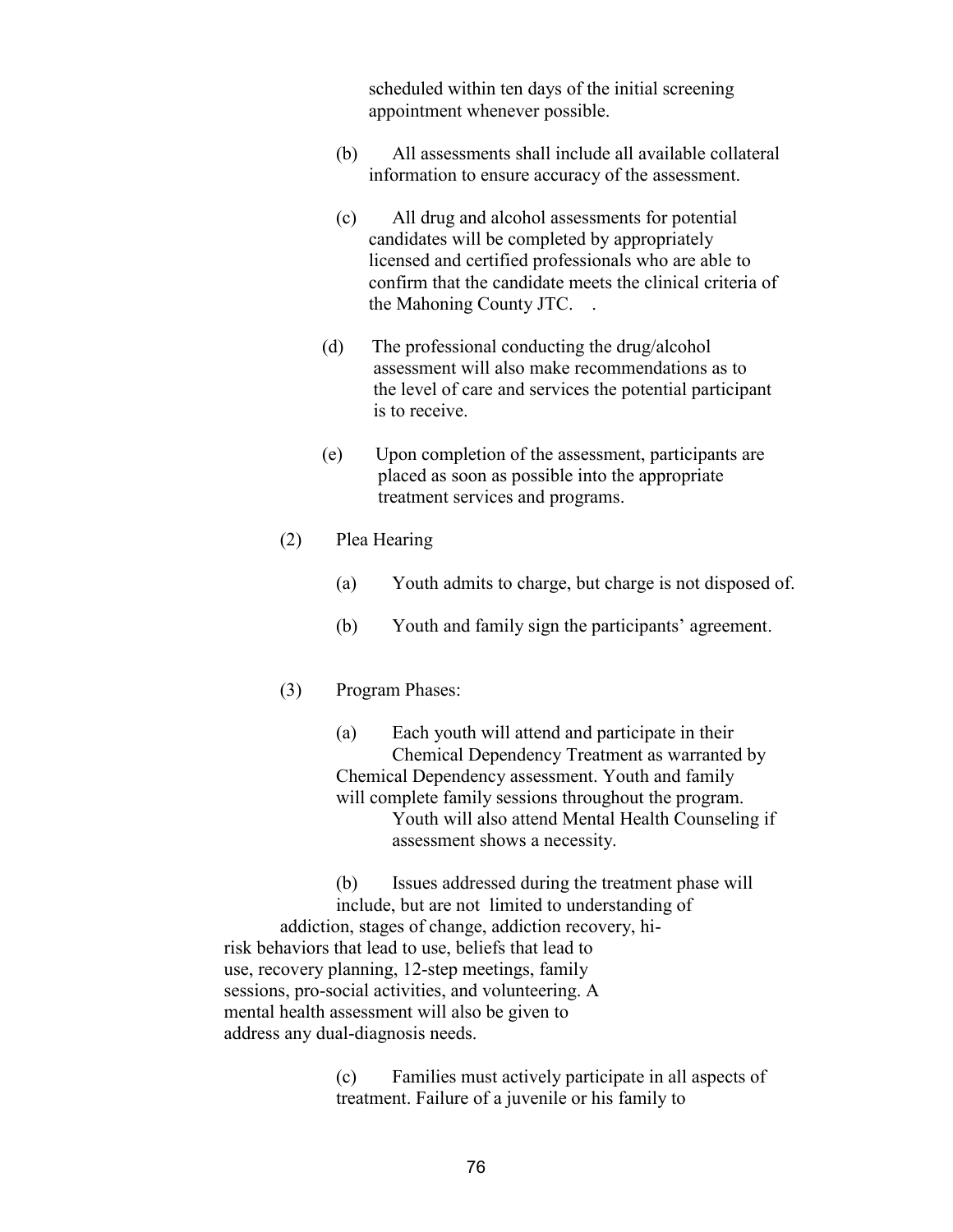adequately meet the minimum requirements of the program may result in a sanction or increased level of treatment from the Judge or Magistrate.

> (d) Participants are placed in appropriate treatment services, programs, and under reporting supervision as soon as possible to monitor compliance with court requirements.

> > (e) Individuals providing the screening and assessments for treatment determinations possess the appropriate licenses and credentials.

(f) The Treatment Team should consider, but is not required, to follow clinical assessments or treatment recommendations.

(g) The participant's progress through the phases is not based solely on preset timelines.

(h) Case plans and services are appropriate and clinically necessary to the degree that reasonable resources

allow.

(i) Hearings are before the same Specialized Docket Judge for the length of each participant's time in the Docket.

(j) A treatment plan and record of activities is maintained by the Treatment Court Coordinator.

(k) Due to current numbers, it is not possible to maintain separate tracks for the Specialized Docket participants and the Treatment Court Program

participants. As numbers grow for Specialized

Docket participants, separate tracks will be considered.

> (l) Adjustment in treatment services are based upon only the clinically informed interests of the participant.

#### (4) Other Case Management Factors

(a) The time between Status Review Hearings is increased or decrease based upon compliance with treatment protocols and progress observed. It consists of four phases, each containing specific goals and tasks that youth are expected to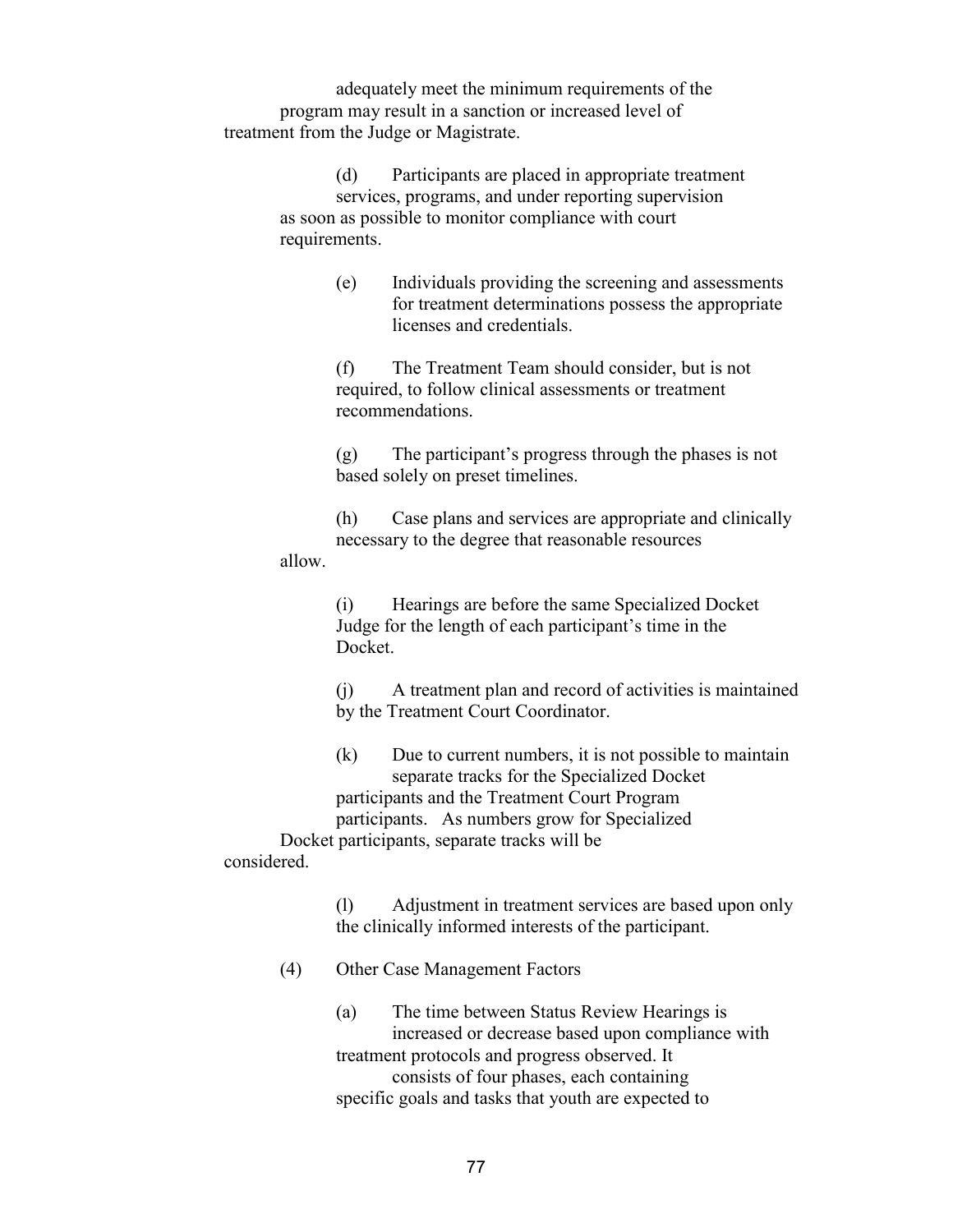achieve. Completion of and progression through the phases depends on the youth.

(b) The choices the youth make, behaviors and the effort put into treatment and recovery will determine if youth moves to the next phase in the expected timeframe. Noncompliance to Treatment and Court Orders may extend the amount of time youth spends in any particular phase. The treatment team monitors progress and all phase advancements. Upon completion of the requirements for a particular phase, the team will review and consider youth for advancement. Once the team decides the youth is eligible to advance, the youth and their family will be invited to meet with the team to discuss progress.

(E) Treatment Court Successful Completions

Successful Completion Requirements include, but are not limited

to:

- (1) Successful completion of all Phases
- (2) Successful completion of all Treatment
- (3) Successful completion of all Court Orders
- (4) Ongoing engagement with sponsor
- (5) Develop a Plan for Post-Graduation Treatment Needs
- (6) Complete all Probation Requirements
- (7) Complete Exit Interview
- (8) Compliant and succeeding with Educational Plan

(9) Employment or Ongoing Structured Supervised School or Community Activity

- (10) A minimum of twelve consecutive negative drug screens in Phase Four
- (F) Treatment Court Unsuccessful Terminations

Grounds for unsuccessful termination include but are not limited to:

(1) New charges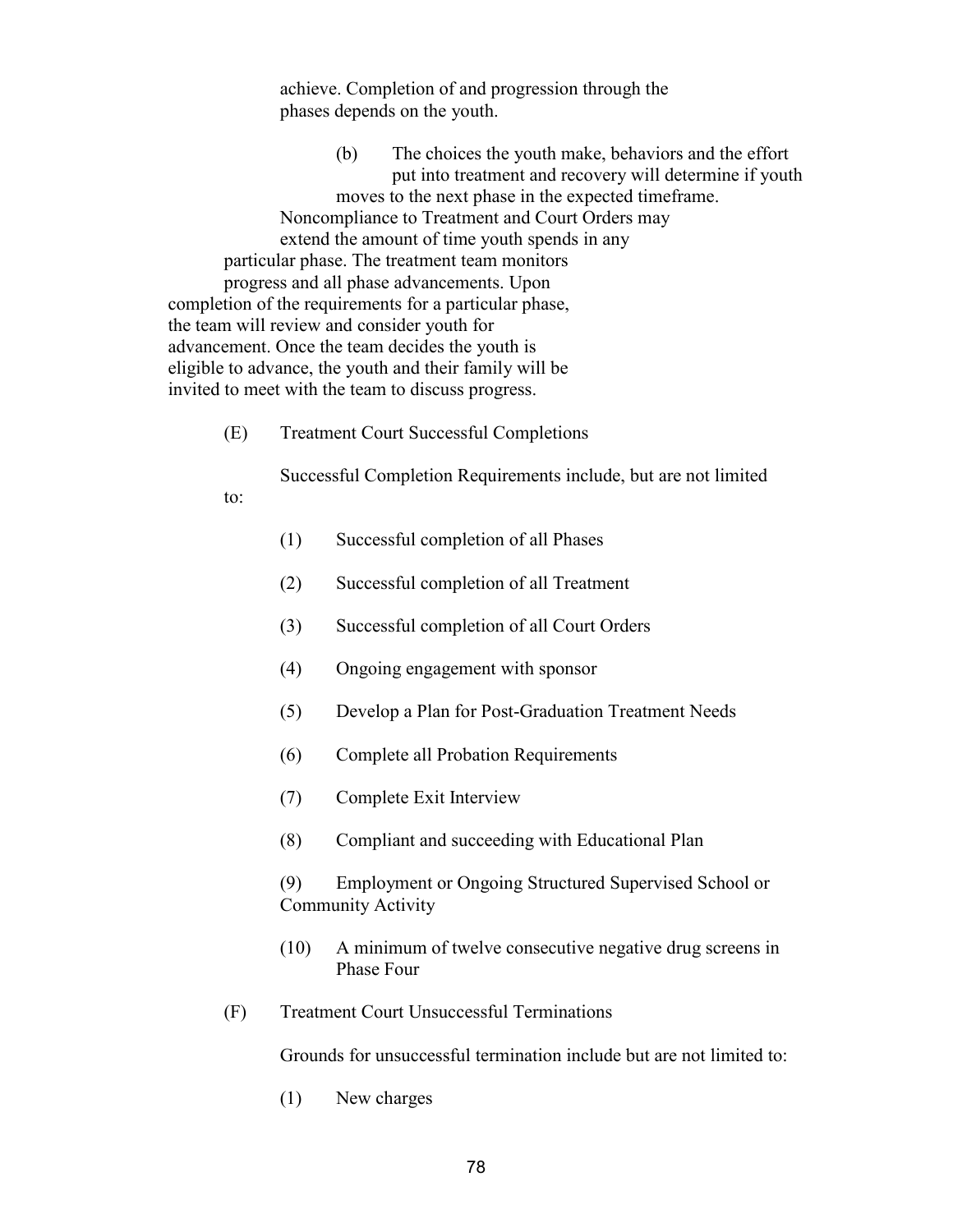- (2) Adulterated drug tests
- (3) Repeated positive drug tests
- (4) Persistent missing or diluted drug tests
- (5) Repeated noncompliance of Treatment Court requirements

(6) Violence or threats of violence against Treatment Court program staff or participants

- (7) Commitment to Community Correctional Facility (CCF)
- (8) Commitment to Ohio Department of Youth Services (ODYS)

(9) Mental health or other issues makes the student inappropriate for the Program

- (10) Student has achieved maximum benefit of the program
- (11) Continued noncompliance to treatment and court order

(G) Sanctions for unsuccessful termination policies and procedures include, but are not limited to:

- (1) Loss of future eligibility for the specialized docket; and
- (2) Further legal action including revocation of probation.

(3) Upon a finding of a probation violation, the sentence and fine are not suspended during the completed phases of JTC will be imposed by the judge/magistrate originally assigned to the case.

(H) Treatment Court Neutral Terminations

Ground for Neutral Termination include but are not limited to:

- (1) Client moves to another county or state.
- (2) Client is deceased.
- (3) Medical discharge.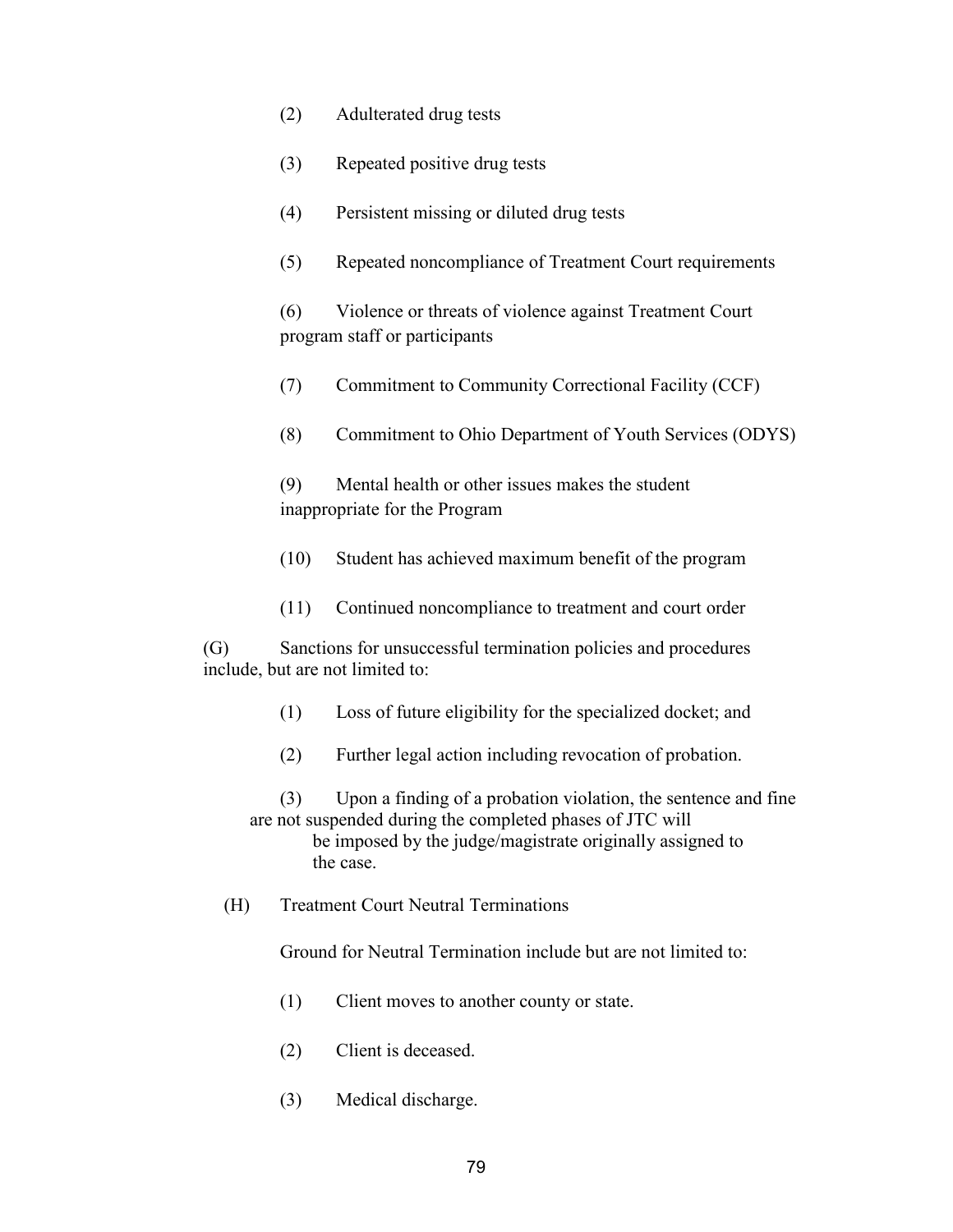(4) Prior to neutral discharge, notice will provided, hearing held, counsel present, or probation violation filed-notified of rights etc.

(5) Neutral discharge can include other factors that may keep the participant from meeting the requirements for successful completion.

(I) Other Discharge Factors

(1) Discharge status depends on the participant responses to compliance and noncompliance including criteria for termination.

### *32.08 Mahoning County Family Dependency Treatment Court (FDTC)*

(A) Establishment

The purpose of Mahoning County Family Dependency Treatment Court is to assist parents in maintaining sobriety and optimal mental health, while addressing case plan issues. It allows for intensive case management through the corroboration of team members. It seeks to expedite permanency in placement for children whose parents are unable to maintain sobriety, treatment compliance and compliance with Court Orders.

- (B) Goals and Objectives
	- (1) The primary goal of the FDTC is to expedite the reunification of child(ren) with their parent(s) that are in abuse, neglect, and/or dependency cases. This is done by eliminating their drug and/or alcohol use, and/or addressing mental health issues. FDTC focuses on expediting permanency in placement for child(ren) whose parents are unable to maintain sobriety and/or fail to comply with treatment recommendations or Court orders.
	- (2) Other goals include:
		- (a) Reducing the time frame to permanency:
		- (b) Reducing custody recidivism: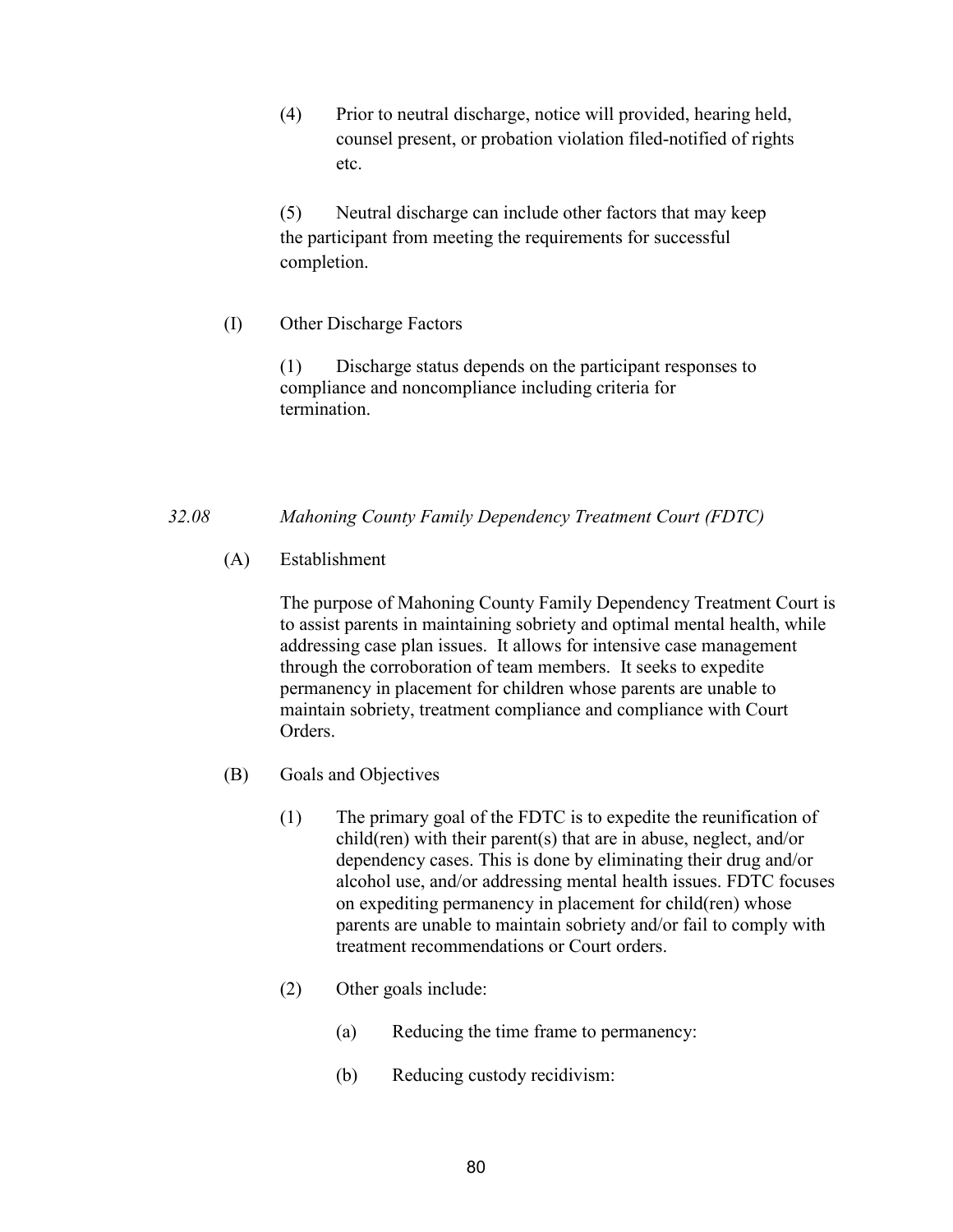- (c) Increasing reunification of children with family;
- (d) Reducing subsequent allegations of child abuse, neglect or dependency;
- (e) Expediting families into the treatment systems.
- (3) Objectives of FDTC are:
	- (a) To provide an intensive program that addresses issues which include, but are not limited to, sobriety, mental health concerns, housing, parenting, financial and child related issues with regular oversight, case management, and Court attention for cases in which compliance with case plan orders has been or may be problematic;
	- (b) To ensure a comprehensive approach to assist parents in maintaining sobriety, addressing treatment and case plan issues and compliance with Court orders;
	- (c) To provide regular contact with the Court to effectuate case plan goals, intervention, enforce Court orders and provide incentives/sanctions in a timely and effective manner.

#### (C) Placement in the FDTC Docket

- (1) Consideration for participation is made via referral from Mahoning County Children Services or the Court.
- (2) MCCS notifies MCJJC and the treatment agency involved, via a faxed referral and signed release for screening process.
- (3) Treatment team receives scheduled mental health and chemical dependency assessments. If appointments are not kept within a 30 day period, the client can be determined to be ineligible for FDTC.
- (4) The FDTC team staffs the referral and reviews the MCCSB, MH and CD assessment results and determines acceptance.
- (5) The FDTC's legal eligibility screening is based on established written criteria. Once a referral is made the judge or magistrate, defense counsel, prosecutor, and /or probation officer conduct a review of the legal criteria to determine whether client qualifies for admission into FDTC. The review of legal criteria shall include but not be limited to:
	- (a) Criminal history, current charges, and pending charges or probation in other cases;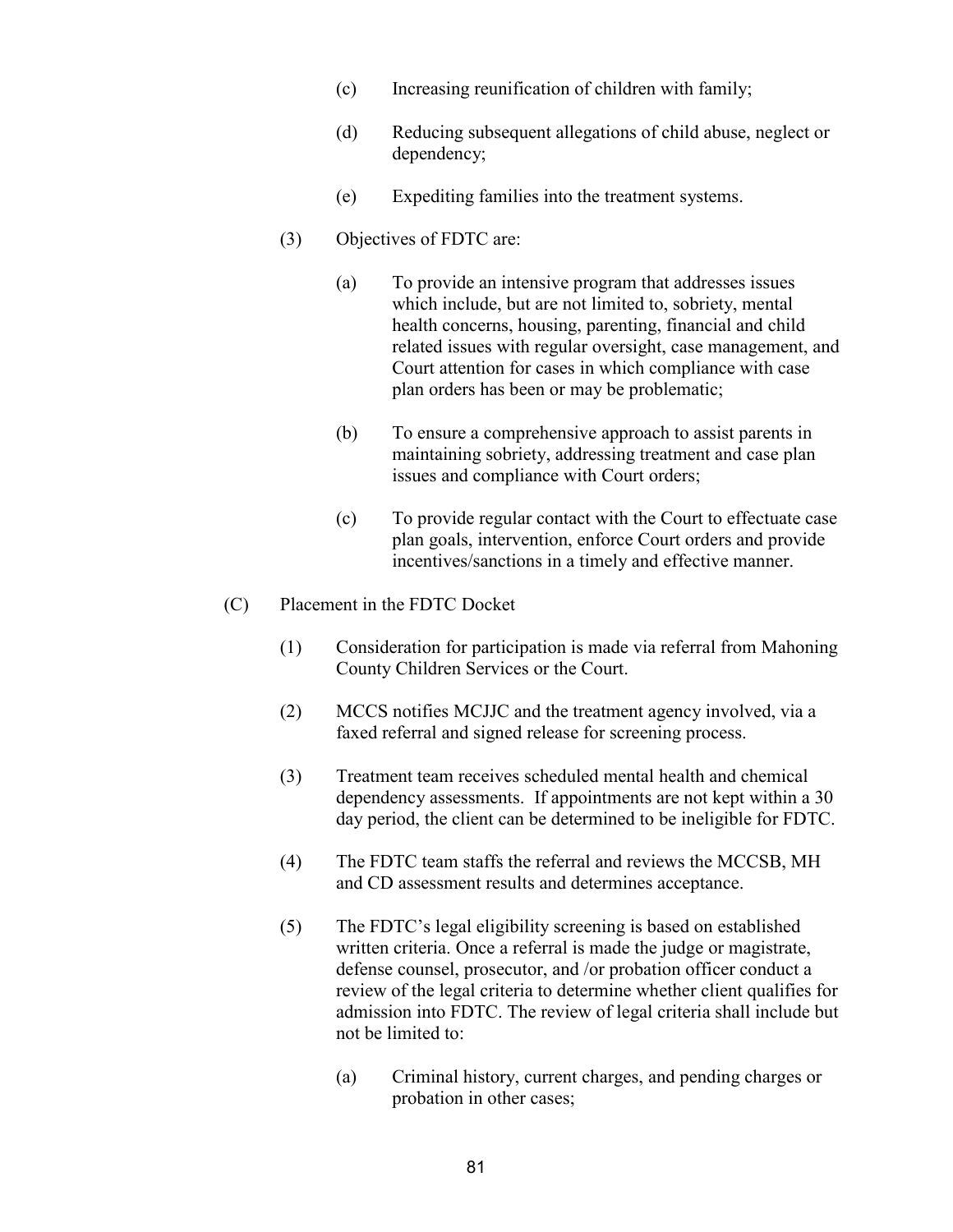- (b) Mitigating and aggravating circumstances of current or prior court involvement;
- (c) If competency is an issue, then a forensic assessment will be completed to determine if client is legally competent to participate in FDTC;
- (d) MCJJC notifies the defense attorney upon acceptance into FDTC and schedules a hearing;
- (e) The defense attorney meets with the participant;
- (f) The adjudication hearing takes place and the participant stipulates to abuse, neglect or dependency and is entered into the program. Disposition hearing is continued pending completion of FDTC. If a participant has criminal charges, they may also enter a plea to said charges. Sentencing is continued pending completion of FDTC.
- (g) Team staffing and review hearings will continue on a regular basis.
- (h) When the participant is unsuccessful, a termination hearing with the participants' attorney shall be scheduled and the case is returned to the regular court docket for Disposition Hearing. The case plan may be amended.
- (i) When the participant is successful, a final Disposition Hearing takes place with a graduation.
- (6) Clinical eligibility criteria includes but is not limited to:
	- (a) An evaluation from a qualified clinician;
	- (b) All chemical dependency, mental health, and other programming assessments shall include available collateral information to ensure accuracy of the assessment.
	- (c) The participant shall complete a release of information form to provide for communication about confidential information, participation/progress in treatment, and compliance with the provisions of relevant law, including the "Health Insurance Portability and Accountability Act of 1996," [42 U.S.C. 300gg-42,](https://www.lexis.com/research/buttonTFLink?_m=bd969a662c212e2270d2390b05f79ce1&_xfercite=%3ccite%20cc%3d%22USA%22%3e%3c%21%5bCDATA%5bORC%20Ann.%201751.18%5d%5d%3e%3c%2fcite%3e&_butType=4&_butStat=0&_butNum=6&_butInline=1&_butinfo=42%20USC%20300GG-42&_fmtstr=FULL&docnum=4&_startdoc=1&wchp=dGLbVlb-zSkAB&_md5=187130a68e75a7f513a7565fff2f4b39) as amended, and Sections §2151.421 and §2152.99 of the Revised Code*.*
	- (d) The evaluation or recommendation shall confirm that the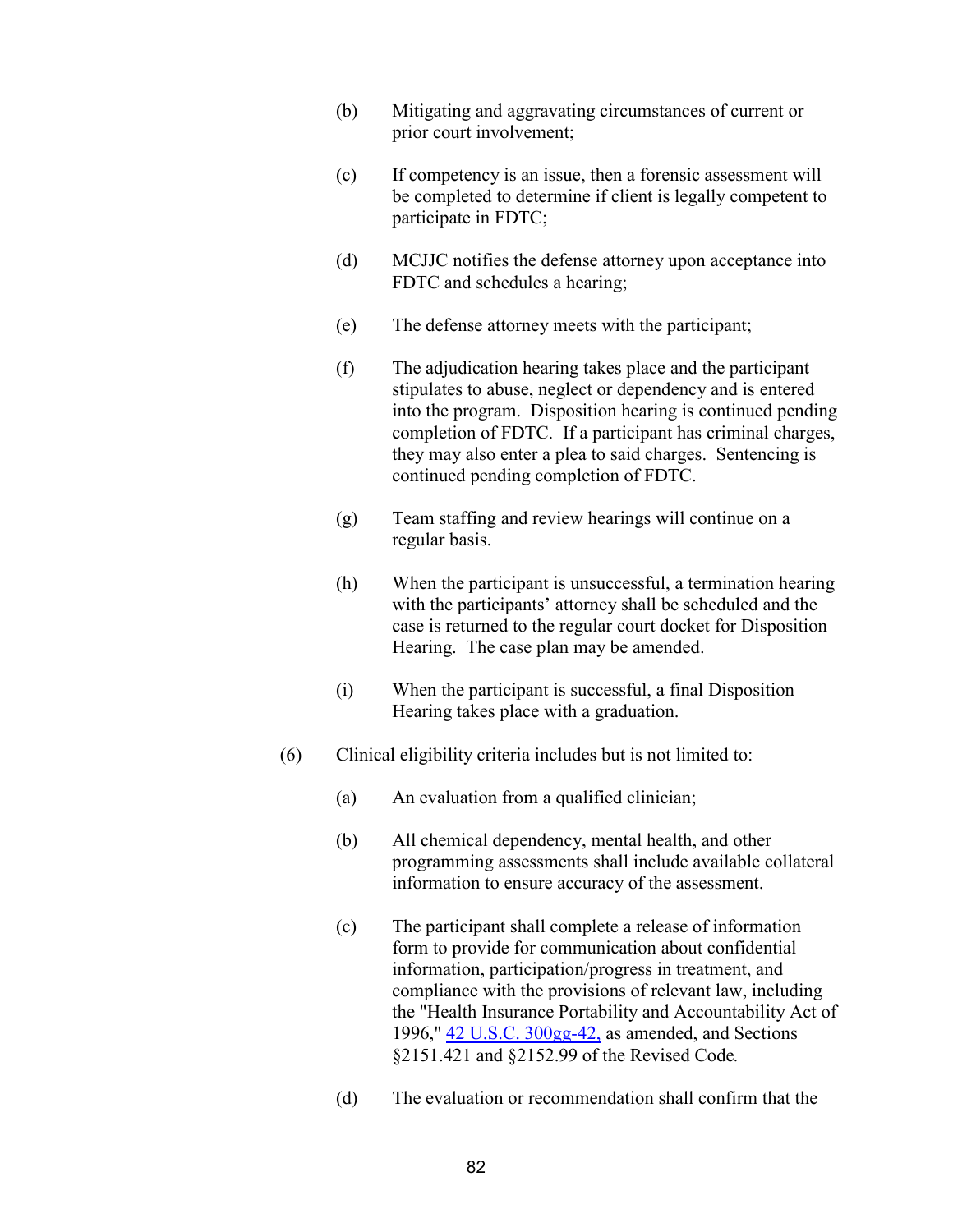participant meets the clinical criteria and is appropriate for inclusion into the FDTC. The evaluation or recommendation from a current provider must assess the candidate's risk to program staff and to the community together with including preliminary recommendations as to the type of services that should be considered for such client.

- (e) Once the written evaluation is received, the treatment team will decide if participant is appropriate for inclusion in the program.
- (f) If the case is deemed inappropriate, the case will proceed on the standard court docket.
- (g) If the case is accepted into FDTC, the participant shall be placed as soon as possible in appropriate treatment services and programs and shall be placed under reporting supervision to monitor compliance with court requirements.
- (7) Disqualifying factors include but are not limited to:
	- (a) High risk to program staff and community
	- (b) Inability to understand program requirements
	- (c) No diagnosis of substance abuse or alcoholism
	- (d) Competency issues
	- (e) Mental health issues
	- (f) Incapacity to understand program requirements
	- (g) Mental disabilities
- (D) FDTC Docket Case Management The following is a summary of the admission process into FDTC:
	- (1) Mahoning County Children Services (MCCS) files an abuse, neglect or dependency complaint based on circumstances in which substance abuse is indicated. Children of the participation may have been/ will be removed from the care of the client pre/post MCCS referral
	- (2) MCCS makes a referral to Mahoning County Juvenile Court's Family Dependency Treatment Court (FDTC).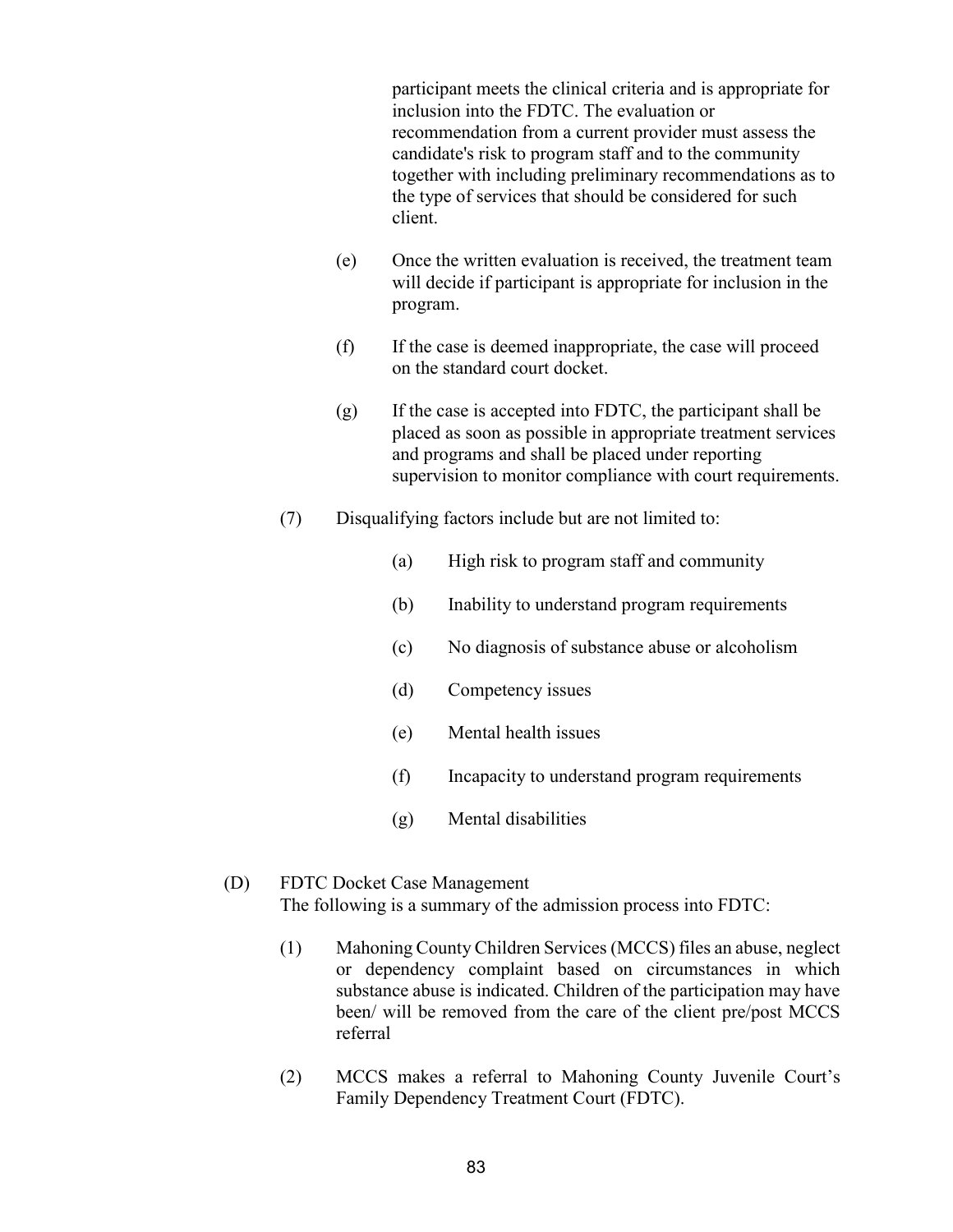- (3) An AOD Assessment is referred to TASC.
- (4) FDTC Treatment Team determines eligibility into FDTC.
- (5) If the case is appropriate and the participant agrees, the Court may order participation in FDTC.
- (6) The judge/magistrate, defense counsel, and/or prosecutor, examine legal criteria to determine if admission should be offered to Subject Child. If legal criteria are not met, then case proceeds on the traditional docket.
- (7) The judge/magistrate has discretion to decide the admission into and termination from a specialized docket in accordance with the written criteria of the specialized docket.
- (8) The written legal and clinical eligibility and termination criteria do not create a right to participation in the Specialized Docket
- (9) The specialized docket has services that incorporate evidencebased strategies and services available are gender responsive and culturally appropriate.
- (10) The Court appoints an Attorney for the client.
- (11) The Attorney explains FDTC requirements and expectations to the participation.
- (12) The Attorney assists the client in filling out/ signing the Participation Agreement and releases of information for participation in FDTC.
- (13) Client indicates an intention to voluntarily enter the program.

#### (E) FDTC PROGRAM COMPLETION

(1) Successful Program Completion

Successful completion criteria are the guidelines used to identify how participants can successfully complete FDTC. In order to successfully complete FDTC, participant must demonstrate the compliant behavior and accomplishments below. Compliant behavior may include:

(a) Completed community service hours;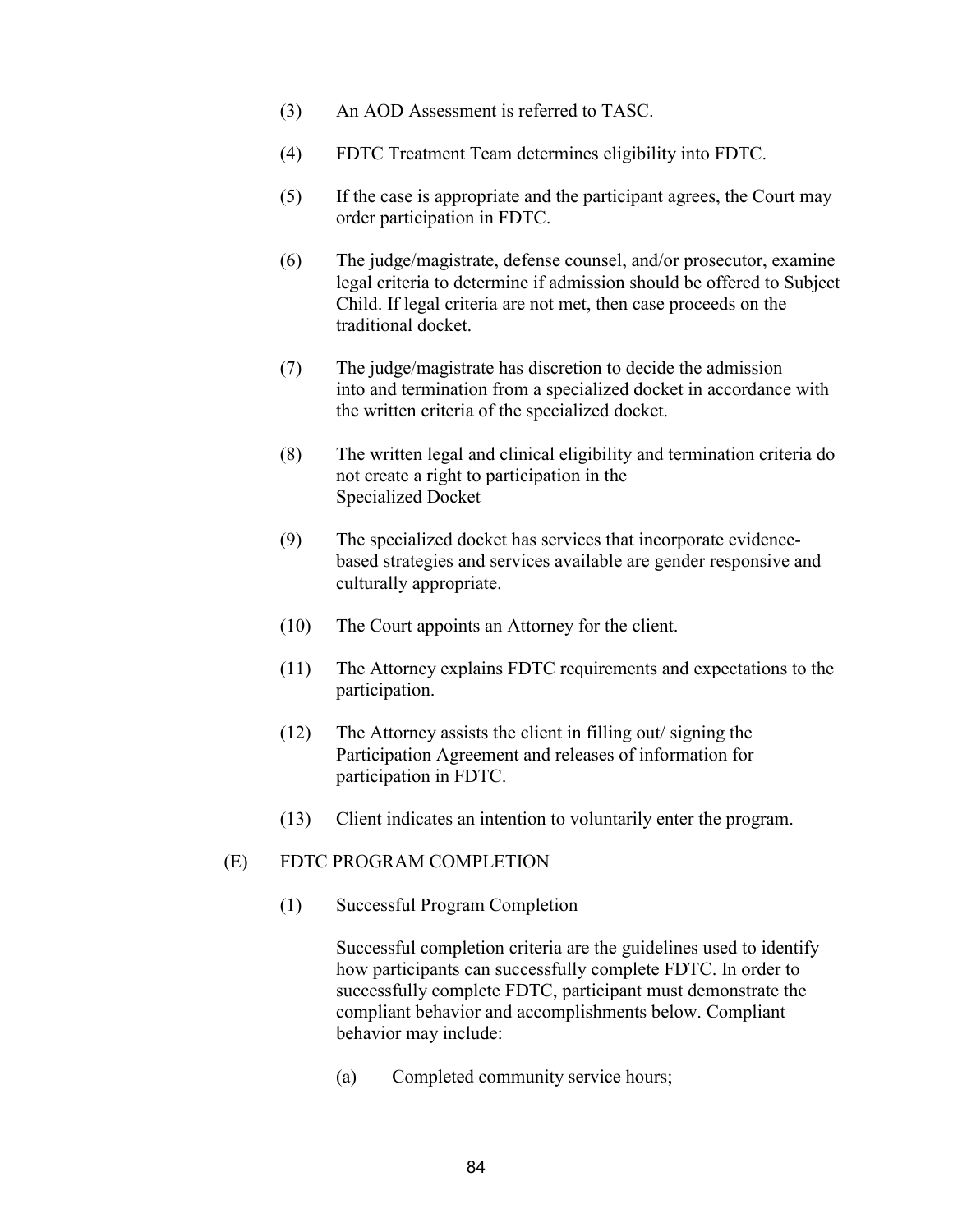- (b) Demonstrated period of abstinence from alcohol and drugs (evidence of negative screens for a minimum of 90 days prior to completion of FDTC);
- (c) Attended sober support group meetings;
- (d) Active member in a sober support group and helps others obtain sponsors;
- (e) Displayed a change in thinking, attitude, and beliefs; Successfully completed treatment or programming; Maintained consistent employment;
- (f) Demonstrated ability to identify and eliminate criminal thinking patterns;
- (g) Paid in full court costs, restitution (if applicable), and treatment costs; and
- (h) Wrote an essay on how FDTC has affected their lives.
- (i) Upon request of the participant, review of the compliant behavior, and review of the accomplishments, the treatment team will recommend successful completion.
- (j) The Judge/Magistrate has discretion to determine when the participant will successfully complete FDTC. Upon successful completion of FDTC, the participant shall participate in a graduation ceremony hosted by the Court and shall receive a certificate of completion.

### (2) Unsuccessful Termination

- (a) The advisory committee developed the termination criteria.
- (b) Ongoing noncompliance with treatment or resistance to treatment;
- (c) New serious criminal convictions;
- (d) Serious FDTC infraction or series of infractions; and
- (e) A serious probation violation or series of probation violations.
- (3) Sanctions for unsuccessful treatment include:
	- (a) Loss of future eligibility for the specialized docket; and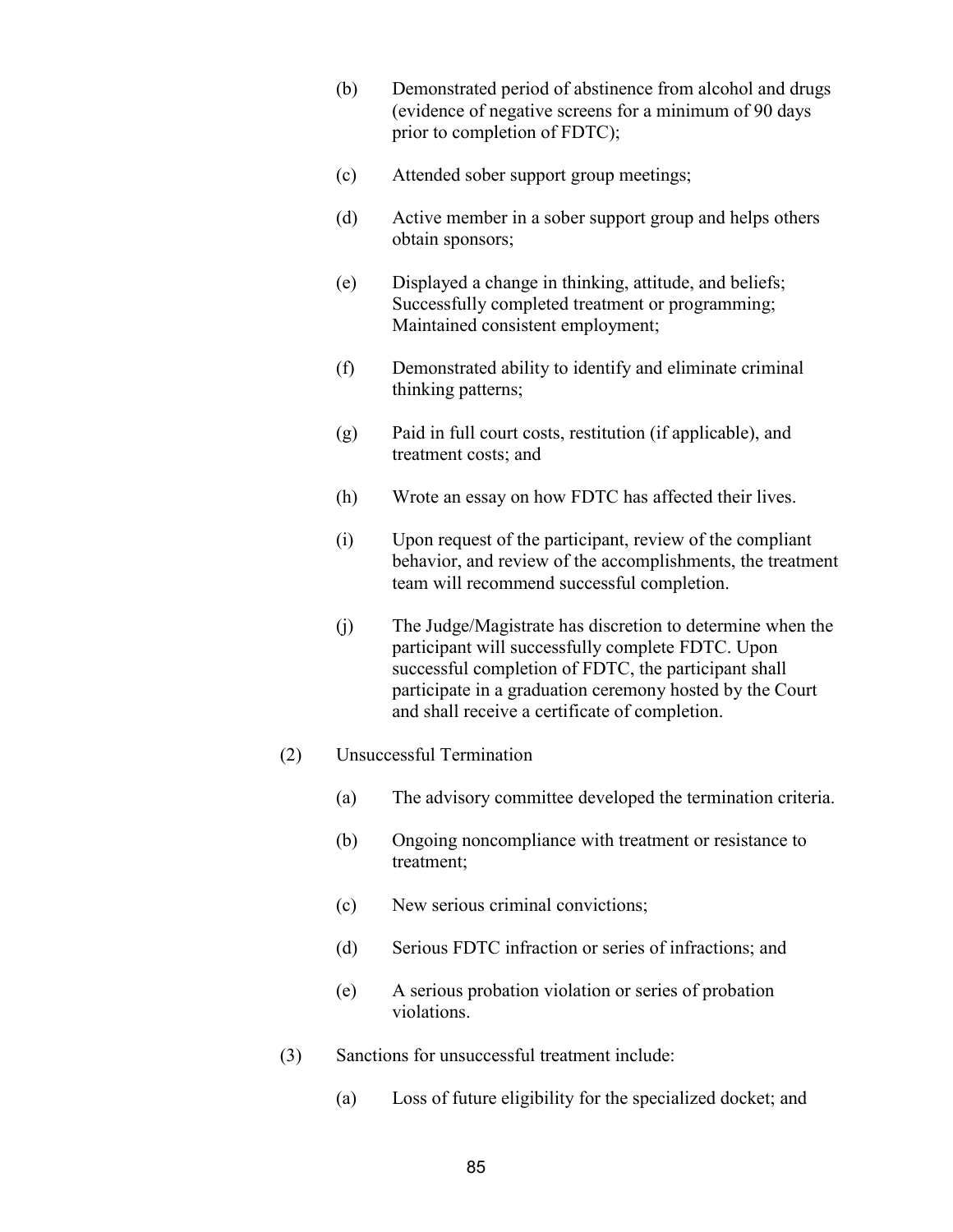- (b) Legal action including revocation of probation.
- (c) Upon a finding of a probation violation, the sentence and fine not suspended during the completed phases of FDTC will be reimposed by the Judge/Magistrate originally assigned to the case.
- (4) Neutral Discharge Standard

A participant may be neutrally discharged if the participant is no longer capable of completing FDTC as a result of:

- (a) A serious medical condition;
- (b) Serious mental health condition;
- (c) Death; or
- (d) Other factors that may keep the participant from meeting the requirements for successful completion.
- (e) Upon neutral discharge from FDTC, the case is placed on non-reporting probation or probation is terminated.
- (5) Inactive Status

FDTC has an inactive status for those participants who are:

- (a) Placed in a residential facility and cannot be transported for status review hearings;
- (b) Charged with new crimes pending adjudication and/or a final disposition for sentencing;
- (c) In need of further assessments or evaluations to determine if FDTC is beneficial to the participant and the program;
- (d) Unable/unwilling to comply with program requirements in a timely manner as directed, (e.g. falling behind on scheduled restitution payments); and
- (e) Have an outstanding warrant for noncompliance from FTDC and the issue has not been resolved.

#### **RULE 33 SPECIAL FEES AND COSTS**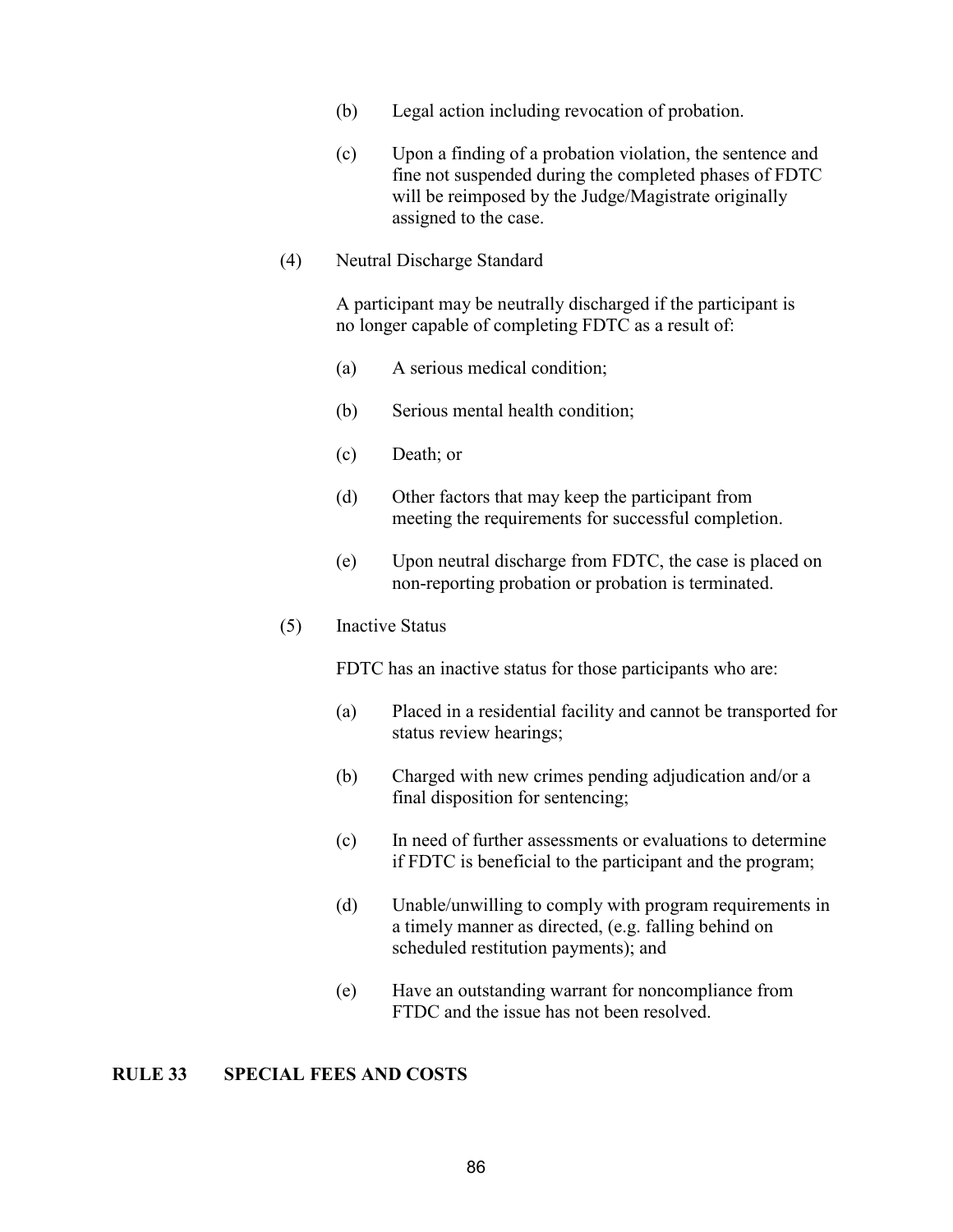#### **33.01 Probation Fees**

Any Juvenile who is placed on Probation shall be assessed a Probation Fee in the amount of \$50.00 [FIFTY DOLLARS AND 00/100] and shall pay such fee within 120 [ONE HUNDRED TWENTY] days. Extension of the payment deadline for good cause shown may be granted at the discretion of the Court.

#### **33.02 Traffic Diversion Program Fees**

Any Juvenile who is placed in the Court's Traffic Diversion Program shall pay a participation fee under terms and conditions as ordered by the Court.

### **33.03 Additional Filing Fees**

An additional \$15.00 filing fee is now required for all custody, visitation, and parenting Motions and Complaints to provide additional funding for Legal Aid through the Ohio Legal Assistance Foundation.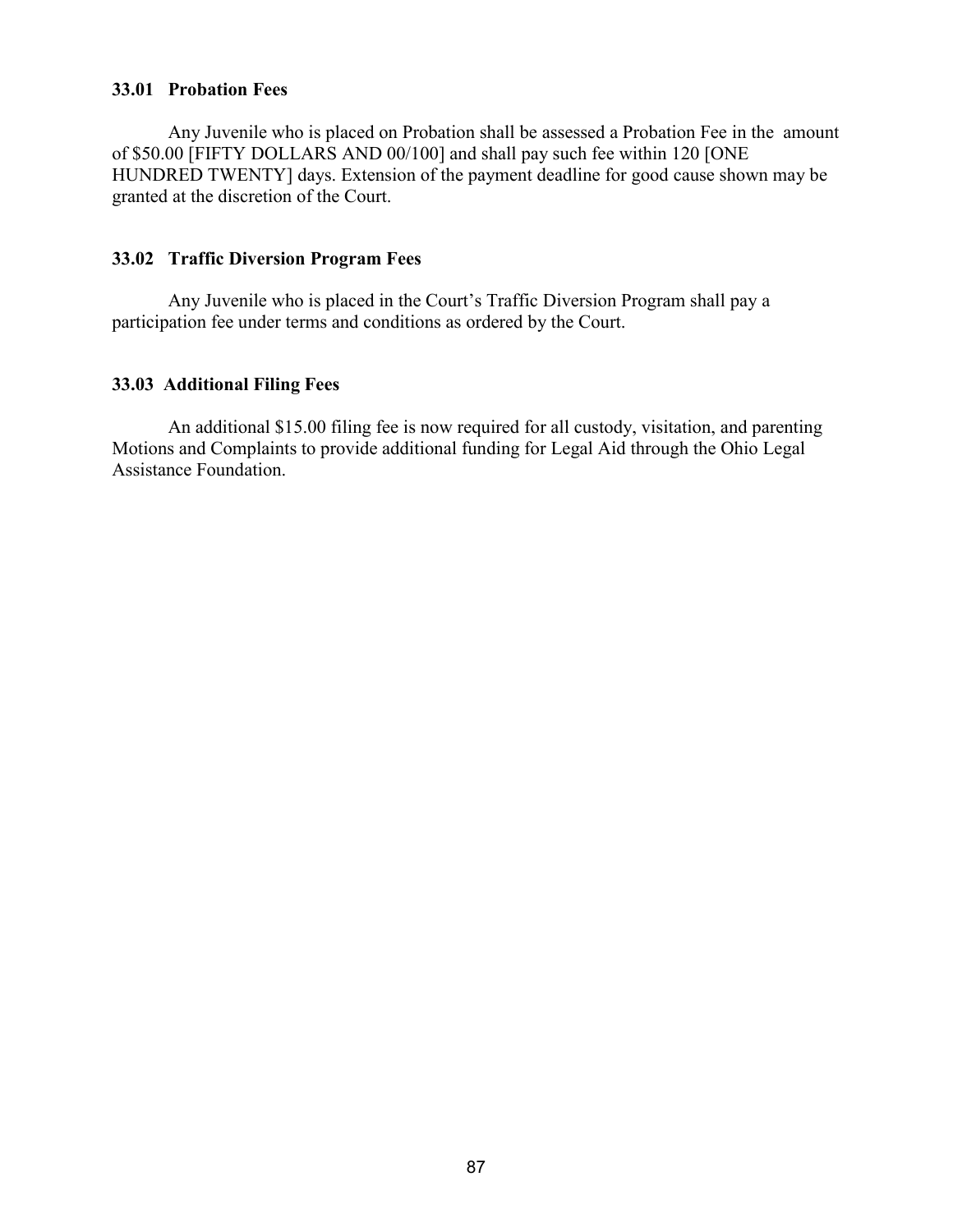# **APPENDIX "A" MANDATORY LANGUAGE FOR ORDERS REGARDING CHILD SUPPORT, HEALTH INSURANCE SUPPORT AND CASH MEDICAL SUPPORT**

- (1) The Plaintiff / Defendant / Petitioner, hereinafter referred to as the Obligor, shall pay child support in the amount of  $\S$  per month/per child without processing fee or \$ per month with processing fee effective .
- (2) All support, including current child support, cash medical support (if any), payment on arrearage (if any), and all processing charges for a total of  $\$ shall be paid through the Ohio Child Support Payment Central (CSPC), P. O. Box 182394, Columbus, Ohio 43218 pursuant to an Order/Notice to Withhold Income for Child Support (ODJFS 4047) directed to the Obligor's {select one} Employer {Insert address} /Financial Institution (Insert Address)/ Worker's Compensation/ Social Security/ O.B.E.S, in the amount of \$\_\_\_\_\_\_\_\_\_\_\_ per {select one} weekly/biweekly/ semimonthly/monthly pay, based on the fact that private health insurance {select one} IS / IS NOT being provided for the minor child(ren) at this time. All payments shall include the following: Obligor's name, last four digits of the Obligor's Social Security Number, SETS case number, and Juvenile Court case number. THE MAHONING COUNTY CHILD SUPPORT ENFORCEMENT AGENCY SHALL PREPARE AND ISSUE THE REQUIRED ORDER/NOTICE TO WITHHOLD INCOME FOR CHILD SUPPORT (JFS 4047). All omitted personal identifiers such as complete Social Security Numbers or financial institution account numbers shall be completed on the Court's Information Sheet.
- (3) Both parties are further ordered to comply with all provisions of the Addendum Withholding Notice TO PARTIES TO A SUPPORT ORDER (JFS FORM 4048) WHICH SHALL ALSO BE PREPARED AND ISSUED BY THE MAHONING COUNTY CHILD SUPPORT ENFORCEMENT AGENCY.
- (4) Until the Order/Notice takes effect with the employer, the Obligor is ordered to pay child support set forth in this Order direct to the Ohio Child Support Payment Central (CSPC), P.O. Box 182394, Columbus, Ohio 43218, together with the processing fee. All direct payments shall be by money order, personal check or certified check.
- (5) {If applicable} The above child support deviates from the amount of child support that would otherwise result from the use of the Basic Child Support Schedule and the applicable worksheet, through the line establishing the actual annual obligation, because pursuant to Ohio Revised Code §3119.22 the amount would be unjust and inappropriate and would not be in the best interest of the minor child(ren) for the following reason(s):

(6) {If applicable} The Court further finds that as of \_\_\_\_\_\_\_\_\_\_\_\_\_\_\_\_, the arrearage

 $\frac{1}{2}$  . The set of  $\frac{1}{2}$  ,  $\frac{1}{2}$  ,  $\frac{1}{2}$  ,  $\frac{1}{2}$ 

\_\_\_\_\_\_\_\_\_\_\_\_\_\_\_\_\_\_\_\_\_\_\_\_\_\_\_\_\_\_\_\_\_\_\_\_\_\_\_\_\_\_\_\_\_\_\_\_\_\_\_\_\_\_\_\_\_\_\_\_\_\_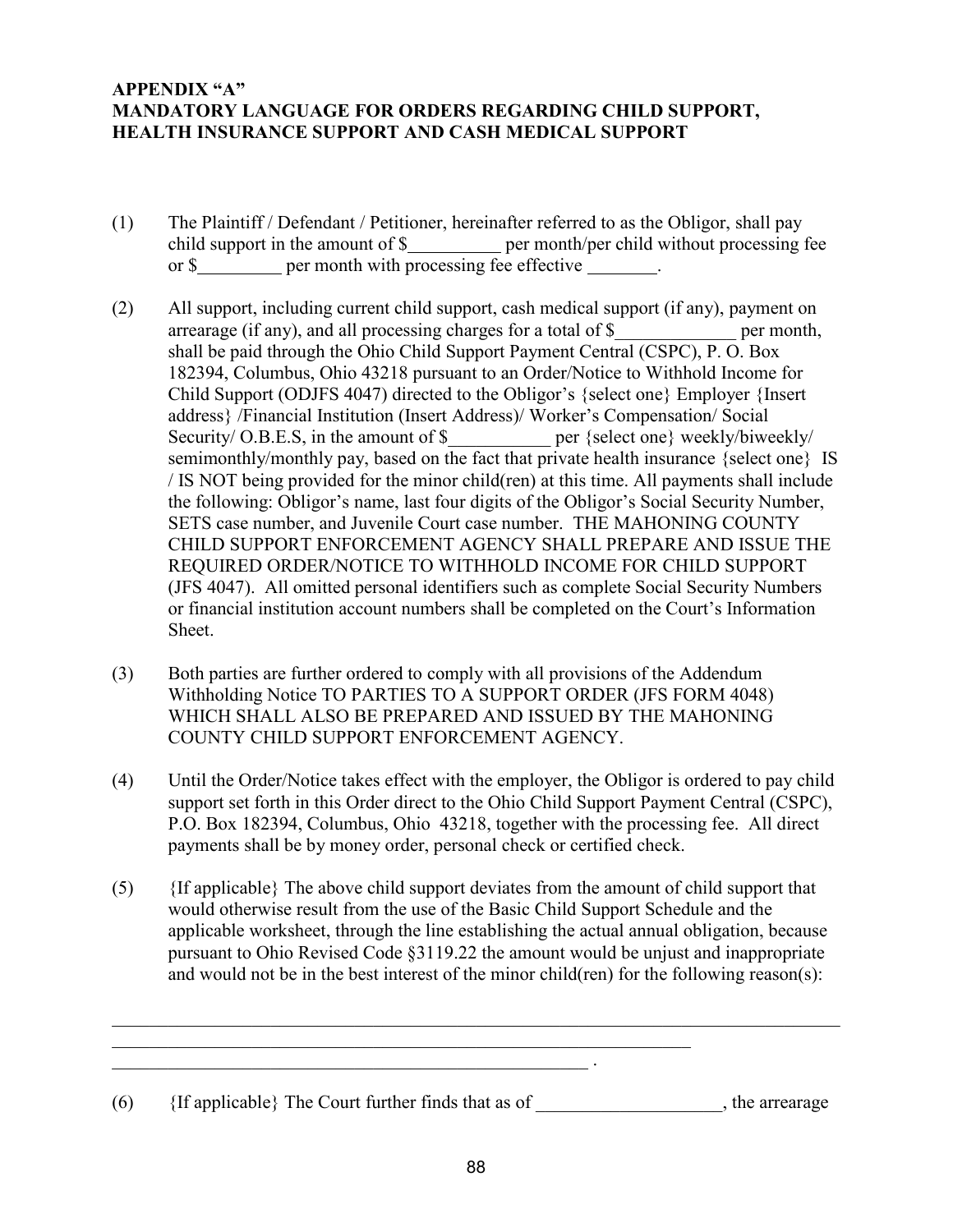is \$ This sum includes all accrued child support, cash medical support, spousal support, and processing charges. This sum supersedes all prior determinations of arrearage. The Support Obligor has been credited with all support payments made through the CSEA, payments made directly to and acknowledged by the Child Support Obligee, credit acknowledged by the Child Support Obligee for support provided directly to the child(ren), and credit for support waived by the Child Support Obligee, as of the computation date.

- (7) {If applicable} The Child Support Obligor shall pay an additional \$ per month plus processing charge toward the existing arrearage.
- (8) Nothing in this Decision shall preclude the Mahoning County Child Support Enforcement Agency from intercepting Obligor's State or Federal Income Tax refund or any other lump sum to satisfy any outstanding arrearage.
- (9) All support under this Order shall be withheld or deducted from the income or assets of the Obligor pursuant to a withholding or deduction notice or appropriate Court order issued in accordance with § 3121.3123 and §3125 of the Ohio Revised Code or a withdrawal directive issued pursuant to § 3123.24 to §3123.38 of the Ohio Revised Code and shall be forwarded to the Obligee in accordance with Chapters §§3119, §§3121, §§3123 and §§3125 of the Ohio Revised Code.
- (10) The parental duty of support to each child shall continue until the child reaches the age of eighteen (18), and shall continue beyond the age of eighteen (18), as long as the child continuously attends on a full time basis any recognized and accredited high school. In no event shall the duty of support remain in effect after the child reaches age nineteen (19) unless the Court specifically provides for the same. Said obligation of support shall continue during seasonal vacation periods until the Order terminates. Ohio Revised Code § 3119.86.
- (11) If the Obligee has not already done so, said Obligee shall immediately file an Application for IV-D services with the CSEA.
- (12) The CSEA shall administer the support orders issued herein on a monthly basis regardless of the increments of the Obligor's pay periods.
- (13) EACH PARTY TO THIS SUPPORT ORDER MUST NOTIFY THE CHILD SUPPORT ENFORCEMENT AGENCY IN WRITING OF HIS OR HER CURRENT MAILING ADDRESS, CURRENT RESIDENCE TELEPHONE NUMBER, CURRENT DRIVER'S LICENSE NUMBER AND OF ANY CHANGES IN THAT INFORMATION. EACH PARTY MUST NOTIFY THE AGENCY OF ALL CHANGES UNTIL FURTHER NOTICE FROM THE COURT. IF YOU ARE THE OBLIGOR UNDER A CHILD SUPPORT ORDER AND YOU FAIL TO MAKE THE REQUIRED NOTIFICATION YOU MAY BE FINED UP TO FIFTY DOLLARS (\$50.00) FOR A FIRST OFFENSE, ONE HUNDRED DOLLARS (\$100.00) FOR A SECOND OFFENSE, AND FIVE HUNDRED DOLLARS (\$500.00) FOR EACH SUBSEQUENT OFFENSE. IF YOU ARE AN OBLIGOR OR OBLIGEE UNDER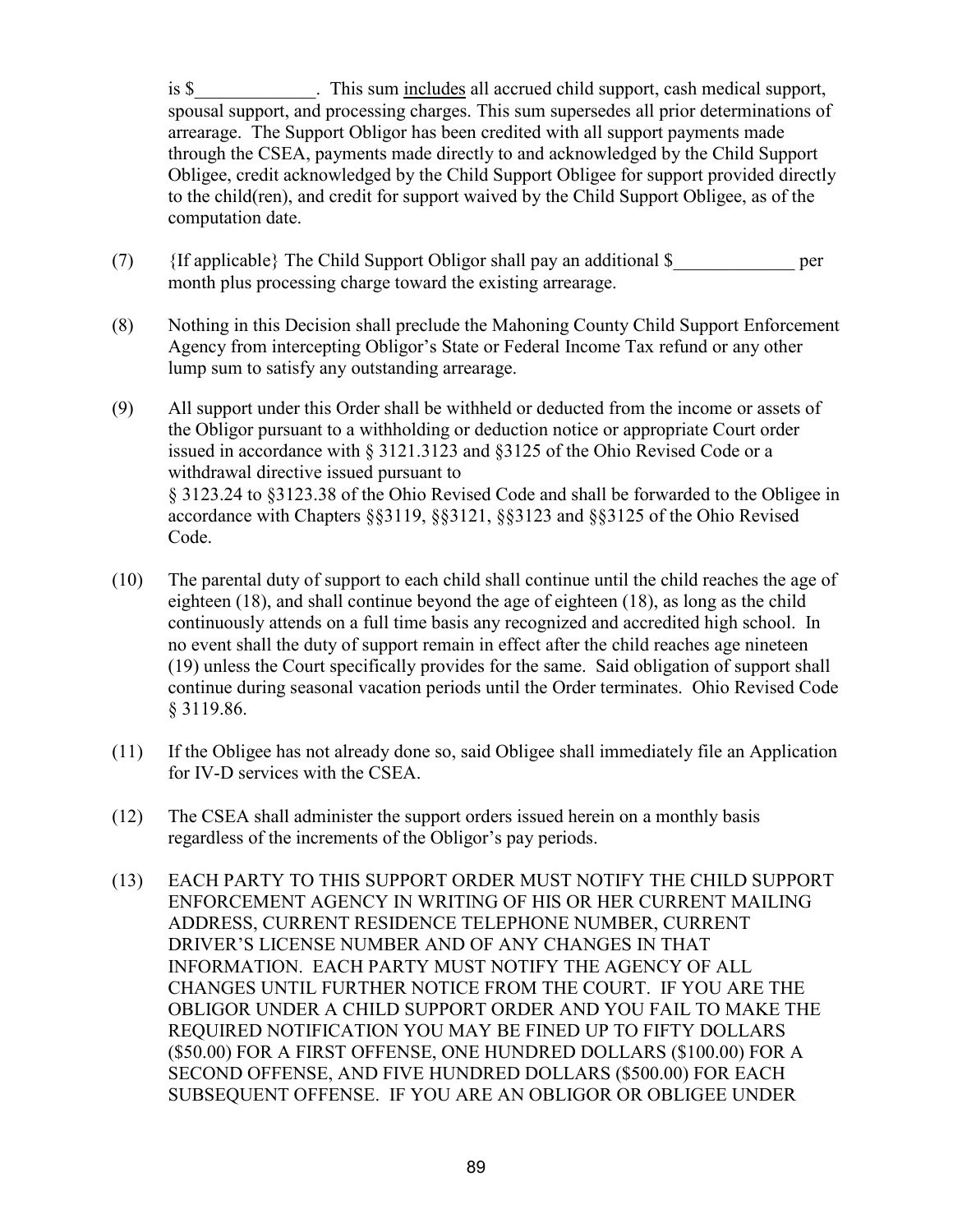ANY SUPPORT ORDER AND YOU WILLFULLY FAIL TO MAKE THE REQUIRED NOTIFICATION YOU MAY BE FOUND IN CONTEMPT OF COURT AND BE SUBJECTED TO FINES UP TO ONE THOUSAND DOLLARS (\$1,000.00) AND IMPRISONMENT FOR NOT MORE THAN NINETY (90) DAYS.

IF YOU ARE AN OBLIGOR AND YOU FAIL TO MAKE THE REQUIRED NOTIFICATIONS YOU MAY NOT RECEIVE NOTICE OF THE FOLLOWING ENFORCEMENT ACTIONS AGAINST YOU: IMPOSITION OF LIENS AGAINST YOUR PROPERTY; LOSS OF YOUR PROFESSIONAL OR OCCUPATIONAL LICENSE, DRIVER'S LICENSE, OR RECREATIONAL LICENSE; WITHHOLDING FROM YOUR INCOME; ACCESS RESTRICTIONS AND DEDUCTIONS FROM YOUR ACCOUNTS AND FINANCIAL INSTITUTIONS AND ANY OTHER ACTION PERMITTED BY LAW TO OBTAIN MONEY FROM YOU TO SATISFY YOUR SUPPORT OBLIGATION.

(14) The Residential Parent of a child for whom a support order is issued or the person who otherwise has custody of a child for whom a support order is issued must IMMEDIATELY, notify the CSEA, in writing, of any reason for which the child support order should terminate, including but not limited to, the child's attainment of the age of majority, if the child no longer attends an accredited high school on a full time basis and the support order does not provide for the duty of support to continue beyond past the age of majority; the child ceasing to attend such a high school on a full time basis after attaining the age of majority, if the support order does not provide for the duty of support to continue past the age of majority; or the death, marriage, emancipation, enlistment in the armed services, deportation, or change of legal or physical custody of the child. Ohio Revised Code § 3119.87 and Ohio Revised Code §3119.88.

# HEALTH INSURANCE

(15) When private health insurance IS being provided by a party in accordance with this order for the child(ren) named above, the Child Support Obligor shall pay child support for the minor child(ren) in the sum of  $\$  per month, plus 2% processing charge, for a total of \$ per month.

When private health insurance IS NOT being provided by a party in accordance with this order for the child(ren) named above, the Child Support Obligor shall pay \$\_\_\_\_\_\_\_\_\_\_\_\_\_\_ per month for current child support and \$\_\_\_\_\_\_\_\_ per month for cash medical support, plus 2% processing charge, for a total of \$ per month.

(16) If private health insurance coverage is being provided and becomes unavailable or is terminated, the Child Support Obligor SHALL BEGIN paying cash medical support commencing the first day of the month immediately following the month in which private health insurance coverage became unavailable or is terminated, and SHALL CEASE paying cash medical support on the last day of the month immediately preceding the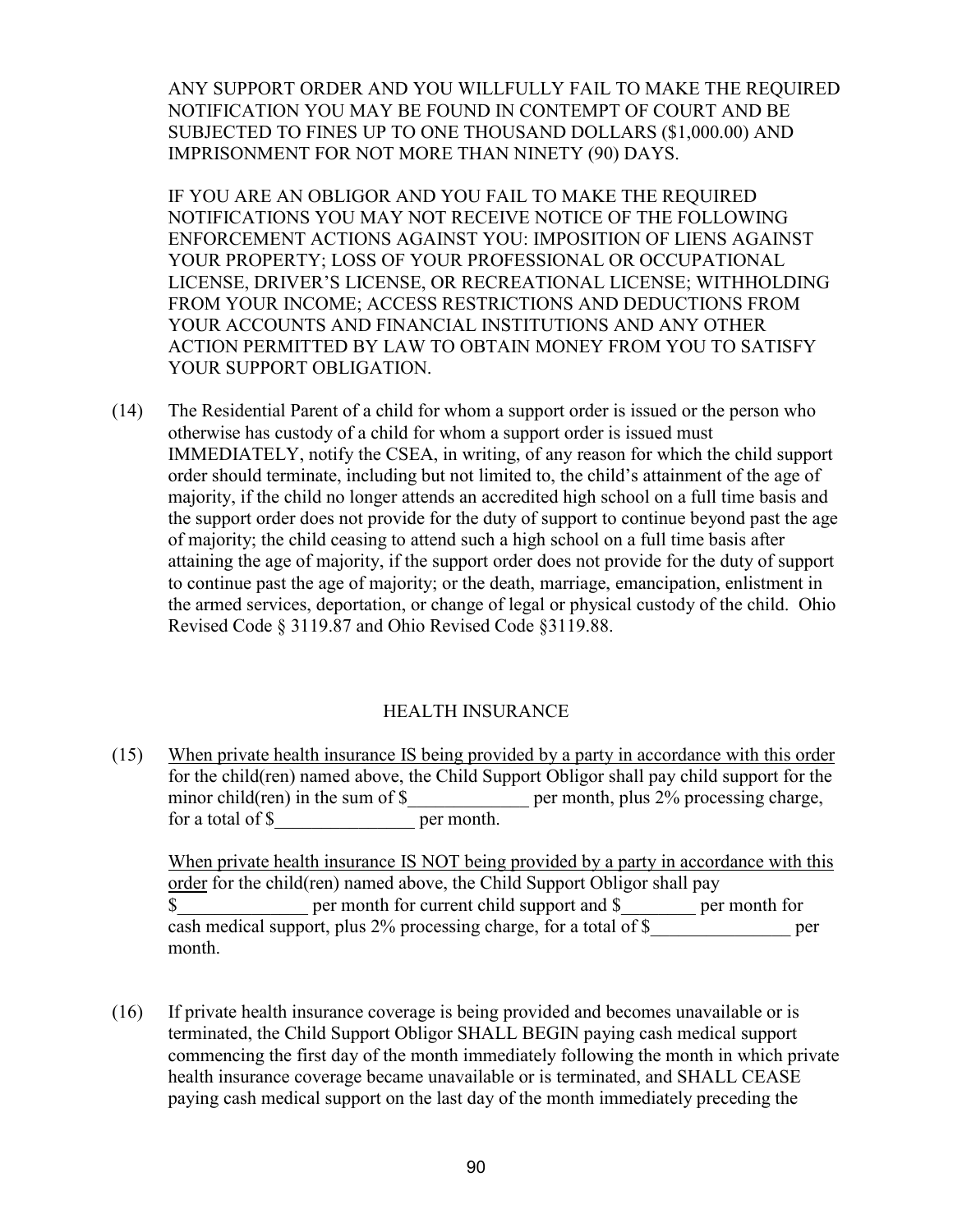month in which private health insurance coverage begins or resumes. Cash medical support shall be paid in addition to child support.

- (17) Since neither party has health insurance available for the children at a reasonable cost, neither party shall be required to provide such coverage at the present time. Upon obtaining health insurance, either party shall immediately list the child or children for said coverage and provide notice of the same to CSEA;
- (18) The parties shall share the cost of all medical, dental, optical, and prescribed drug expenses not covered by insurance incurred by the child or children who are subject to this support order as follows:

(A) The party receiving child support (Obligee) shall pay the first One Hundred Dollars (\$100.00) per child per calendar year of said expenses and % thereafter in accordance with the most recent Ohio Child Support Computation Worksheet attached as Exhibit A.

(B) The party ordered to pay child support (Obligor) shall pay  $\%$  of the above expenses in excess of One Hundred Dollars (\$100.00) per calendar year per child under the Worksheet Computation within thirty (30) days after notification that there is an outstanding expense.

(C) The parties percentage obligations above shall change as subsequent modifications of child support occur by order of the court.

(19) Both parties shall comply with all provisions of this Court's Notice to Employee to Provide Health Insurance, a copy of which is attached.

### MEDICAL SUPPORT OF CHILDREN

### {NOTE: SELECT ONE OF THE FOLLOWING TWO SECTIONS} {IF HEALTH INSURANCE IS AVAILABLE TO ONE OR BOTH OF THE PARTIES}

{Select one} *Plaintiff / Defendant / Petitioner-Father / Petitioner-Mother / Both Parties*  have private health insurance coverage available for the child(ren) that is reasonable in cost and accessible. Therefore, {select one} *Plaintiff / Defendant / Petitioner-Father / Petitioner-Mother / Both Parties* shall be designated as the Health Insurance Obligor(s) until further order of the Court, and shall secure and maintain private health insurance for the child(ren) named in this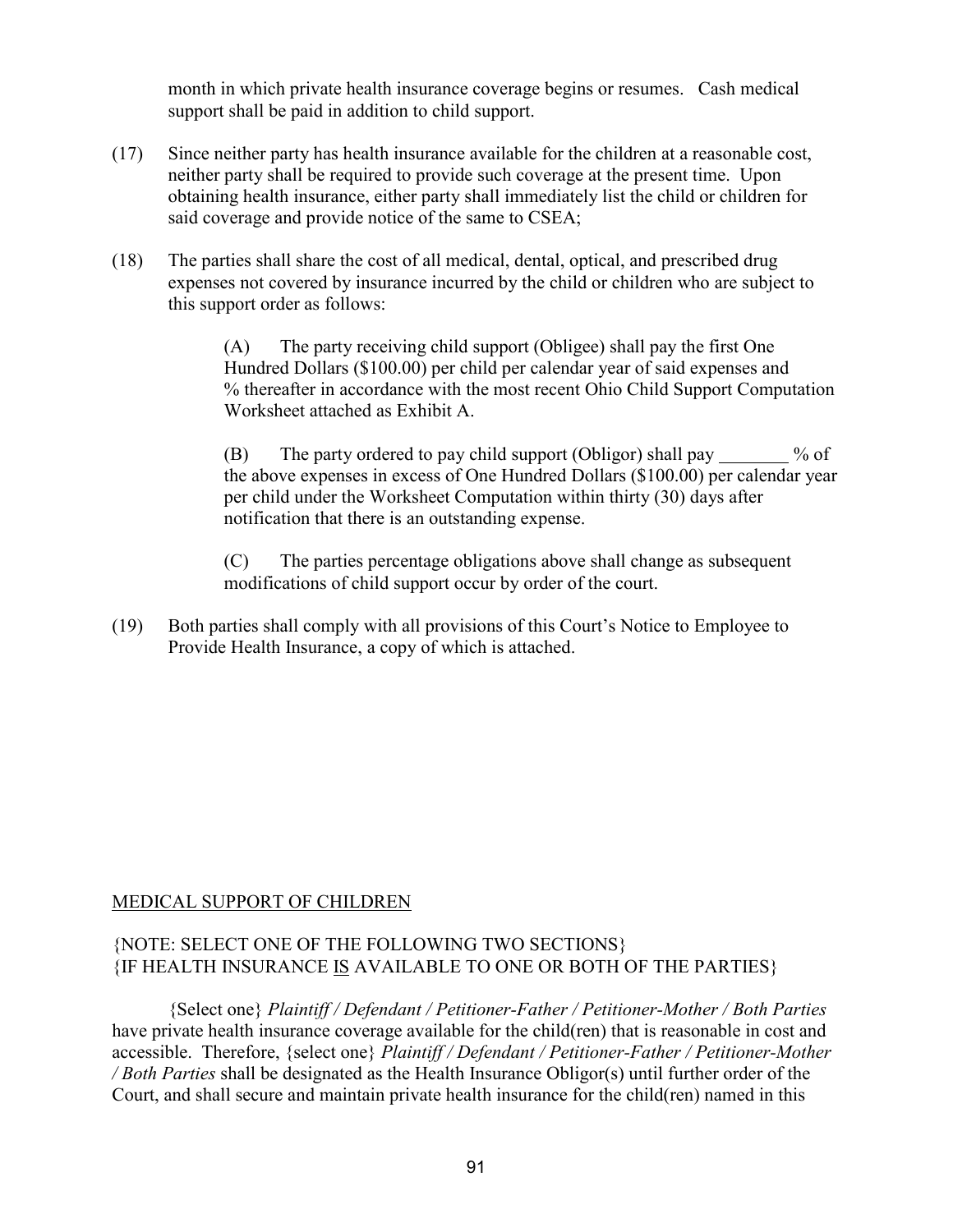order no later than thirty (30) days after the issuance of this support order, and shall designate the minor child(ren) as covered dependents under the private health insurance policy, contract or plan.

Pursuant to Ohio Revised Code §3119.30(A) both parents are liable for the health care of the child(ren) who are not covered by private health insurance or cash medical support as calculated in accordance with Ohio Revised Code §3119.022 or Ohio Revised Code §3119.023, as applicable. The parents shall share liability for the ordinary and extraordinary health care expenses of the child(ren) who are not covered by private health insurance or cash medical support as calculated in accordance with Ohio Revised Code §3119.022 or Ohio Revised Code §3119.023, as applicable, in amounts equal to the percentages indicated on Line 16 of the Child Support Computation Worksheet.

Pursuant to Ohio Revised Code §3119.30 the parent(s) ordered to provide private health insurance for the child(ren) shall, not later than thirty (30) days after the issuance of the order, supply the other parent with information regarding the benefits, limitations and exclusions of the health insurance coverage, copies of any insurance forms necessary to receive reimbursement, payment, or other benefits under the health insurance coverage and a copy of any necessary insurance cards.

*{Select one} Plaintiff / Defendant / Petitioner-Father / Petitioner-Mother / Both Parties* shall be reimbursed at the address shown in the caption above by the health plan administrator for covered out-of-pocket medical, optical, hospital, dental, or prescription expenses paid for the above-named child(ren).

The health plan administrator(s) of the health insurer(s) that provide(s) the private health insurance coverage for the child(ren) may continue making payment for medical, optical, hospital, dental, or prescription services directly to any health care provider in accordance with the applicable private health insurance policy, contract, or plan.

The employer(s) of the person(s) required to obtain private health insurance coverage is/are required to release to the other parent, any person subject to an order issued under §3109.19 of the Ohio Revised Code, or the CSEA, on written request, any necessary information on the private health insurance coverage, including the name and address of the health plan administrator and any policy, contract or plan number, and to otherwise comply with Ohio Revised Code §3119.32 and any order or notice issued under this section.

If the person(s) required to obtain private health insurance coverage for the child(ren) subject to this child support order obtain(s) new employment, the agency shall comply with the requirements of §3119.34 of the Ohio Revised Code, which may result in the issuance of a notice requiring the new employer to take whatever action is necessary to enroll the child(ren) in private health insurance coverage provided by the new employer.

Any employer who receives a copy of an order issued under Ohio Revised Code §3119.30, §3119.33 or §3119.34 shall notify the CSEA of any change in or the termination of the Child Support Obligor's or the Child Support Obligee's private health insurance coverage that is maintained pursuant to the order.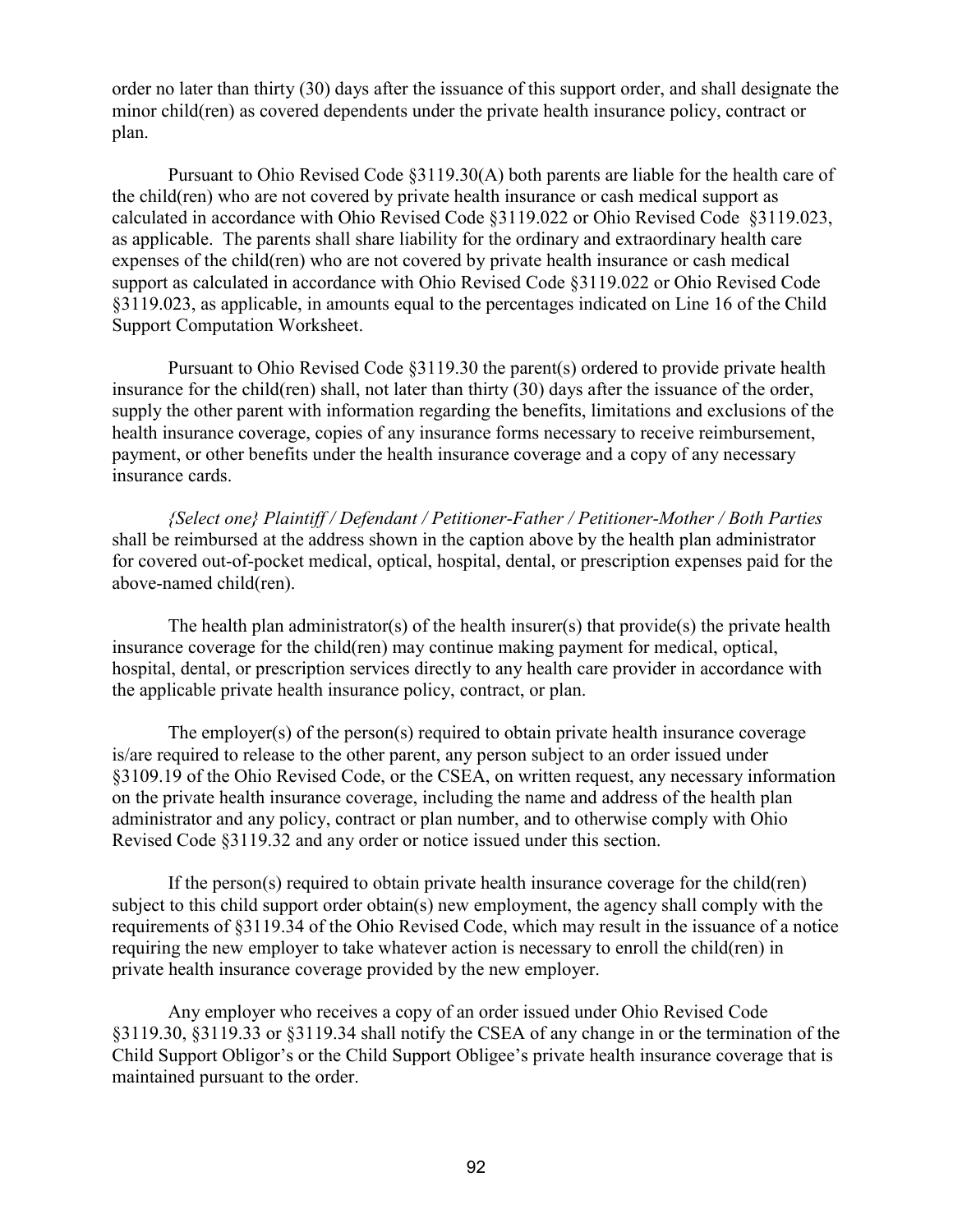Upon receipt of notice by the CSEA that private health insurance coverage is not available at a reasonable cost, cash medical support shall be paid in the amount as determined by the child support computation worksheets in Ohio Revised Code §3119.022 or Ohio Revised Code §3119.023 , as applicable. The CSEA may change the financial obligations of the parties to pay child support in accordance with the terms of the Court Order and cash medical support without a hearing or additional notice to the parties.

#### {IF HEALTH INSURANCE IS NOT AVAILABLE TO ONE OR BOTH OF THE PARTIES}

Neither parent has private health insurance coverage available for the child(ren) that is reasonable in cost or accessible. Therefore, the Child Support Obligor and the Child Support Obligee shall immediately inform the CSEA if private health insurance coverage for the child(ren) becomes available to either the Obligor or the Obligee. The CSEA shall determine if the private health insurance is available at a reasonable cost and if coverage is reasonable, order the Obligor or the Obligee to obtain private health insurance.

Pursuant to Ohio Revised Code §3119.30(A) both parents are liable for the health care of the child(ren) who are not covered by private health insurance or cash medical support as calculated in accordance with §3119.022 or §3119.023 of the Ohio Revised Code, as applicable. The parents shall share liability for the ordinary and extraordinary health care expenses of the child(ren) who are not covered by private health insurance or cash medical support as calculated in accordance with §3119.022 or §3119.023 of the Ohio Revised Code, as applicable, in amounts equal to the percentages indicated on Line 16 of the Child Support Computation Worksheet.

# TAX DEPENDENCY EXEMPTION

(20) For tax year and future years until further order of the Court, the Residential Parent shall be entitled to claim minor children as a tax dependency exemption for all tax purposes.

### OR

For tax year and future years until further order of the Court, the Non-Residential Parent shall be entitled to claim minor children as a tax dependency exemption for all tax purposes. The Residential Parent is ordered to take whatever action is necessary pursuant to Section 152 of the "Internal Revenue Code of 1986," 100 Stat. 2085, 26 U.S.C. 1, as amended, to enable the Non-Residential Parent to claim the child(ren) as dependants for federal income tax purposes, INCLUDING BUT NOT LIMITED TO, SIGNING IRS FORM 8332 AND PROVIDING THE SAME TO THE NON-RESIDENTIAL PARENT BY FEBRUARY 15TH OF EACH AND EVERY YEAR.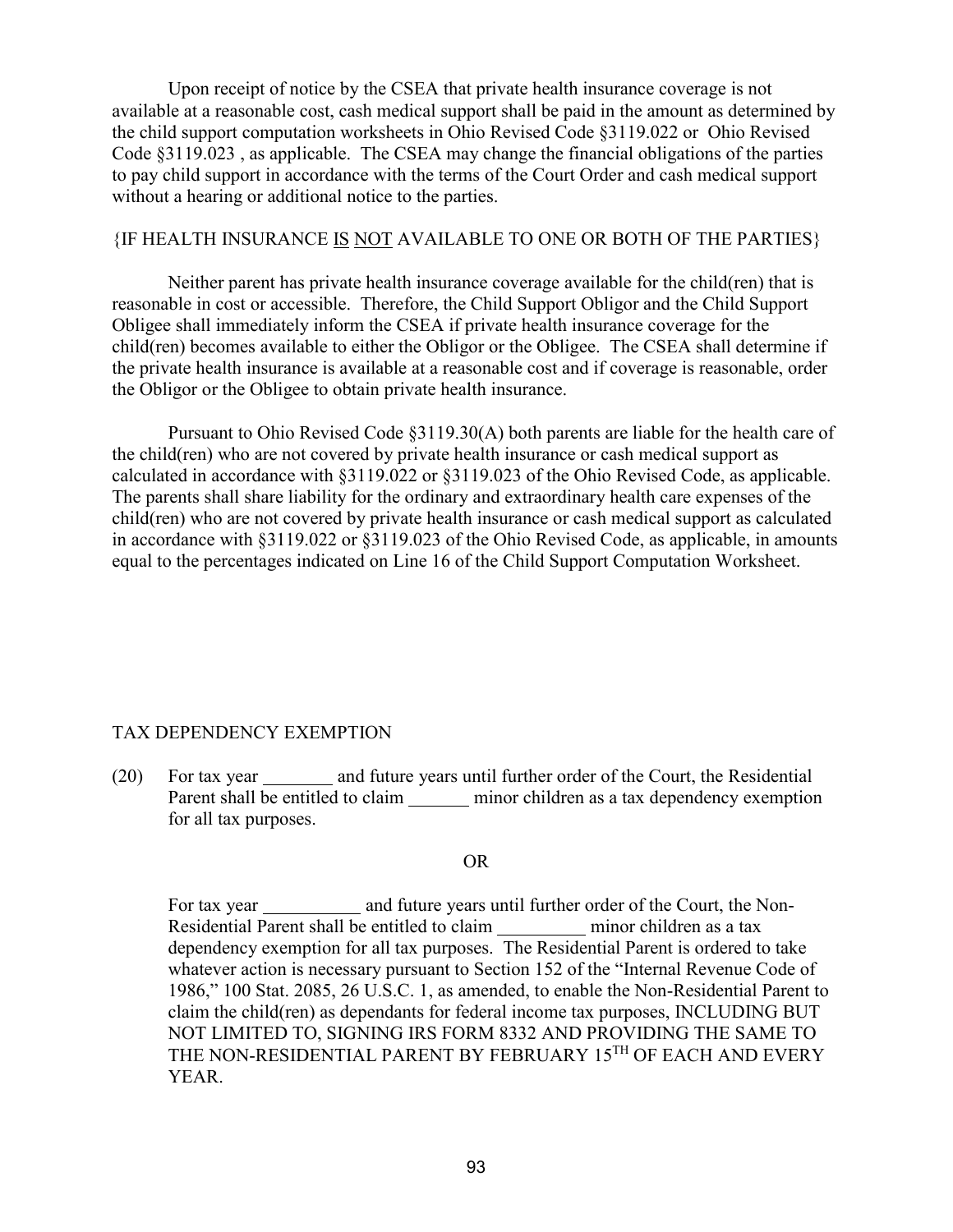or tax year \_\_\_\_\_\_\_\_\_\_\_\_ and future years until further order of the Court, the parties shall share the claiming of the child(ren) as follows: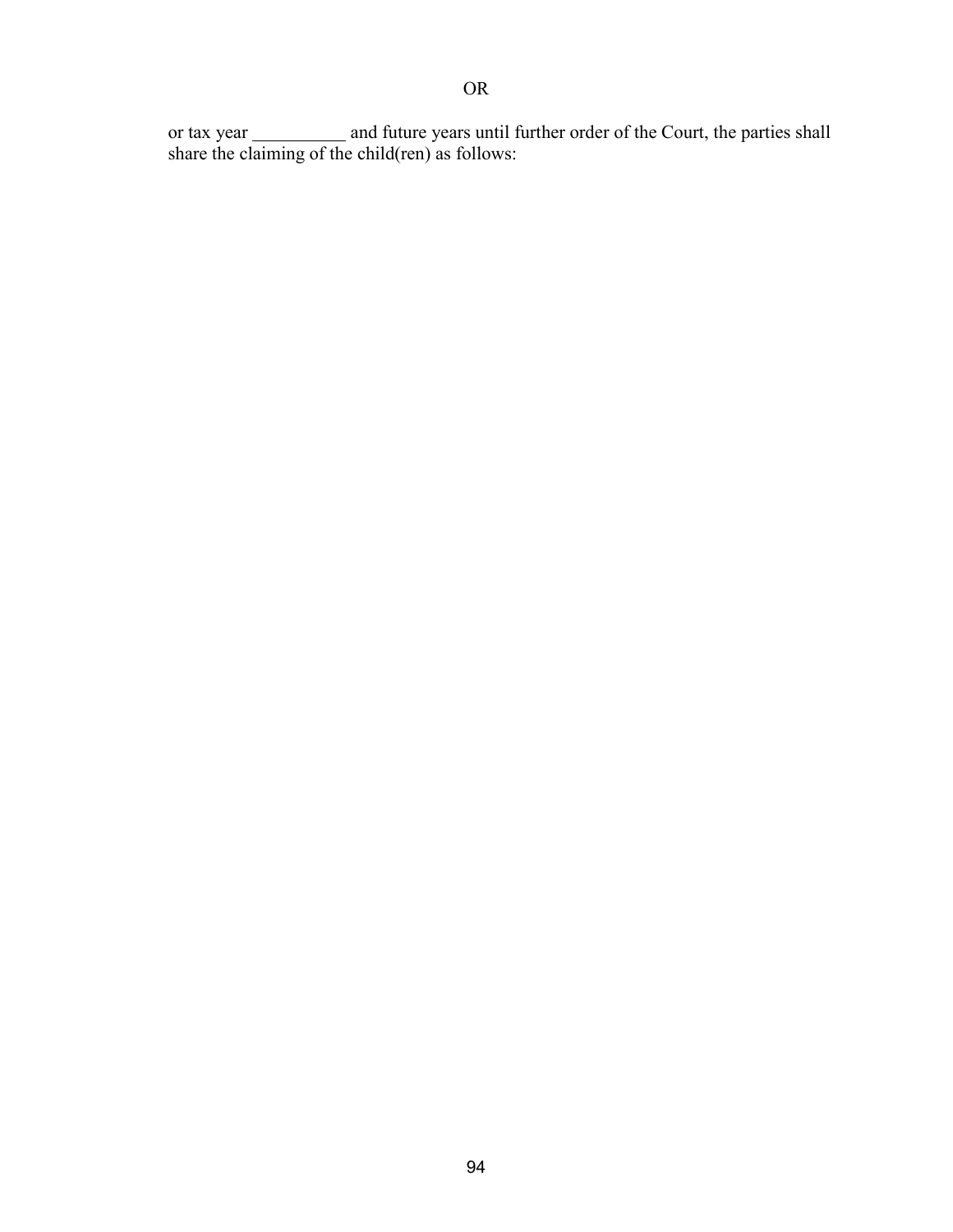# **APPENDIX "B" Revised SEPTEMBER 1, 2011 MAHONING COUNTY COURT OF COMMON PLEAS JUVENILE DIVISION HON. THERESA DELLICK LOCAL PARENTING AND COMPANIONSHIP/VISITATION TIME SCHEDULE ORC § 3109.051 (F)(2)**

IT IS HEREBY ORDERED, ADJUDGED AND DECREED THAT IF PARENTS ARE UNABLE TO AGREE ON THE ISSUES ADDRESSED BELOW, THIS SCHEDULE IS TO BE IN EFFECT IN CASES WHERE THE TRAVEL TIME DOES NOT EXCEED TWO (2) HOURS:

### 1. BASIC SCHEDULE AND CONCERNS:

A. Weekend and midweek schedule/Children's activities:

Children are entitled to share time with their non-residential parent on alternating weekends, from 6:00 P.M. Friday through 6:00 P.M. Sunday commencing and each week on evenings from P.M. to P.M. (Wednesdays from 5:00 P.M. to 8:00 P.M. unless parents agree otherwise) commencing . This weekend and midweek schedule shall remain in effect throughout the year with the exception of summer companionship. During midweek companionship, the non-residential parent will be responsible for dinner, attending to school work, and transportation to scheduled activities. In order that activities do not interfere with companionship, parents shall consult with each other before making schedules and appointments.

### B. Sharing responsibility for transportation:

Each parent is responsible for transportation to his or her home. When they are unable to transport children themselves, parents shall notify each other that a responsible person known to both of them (spouse, other family member) will be entrusted to pick up or return the children.

# C. Waiting period/Varying the schedule:

The "waiting period" to pick up and drop off children should not exceed thirty (30) minutes. Parents shall notify each other as far as possible in advance when they will not be on time. In cases when employment makes it difficult to keep to this schedule on a regular basis, it is anticipated that the parents shall adjust the schedule accordingly.

D. Helping your children adjust: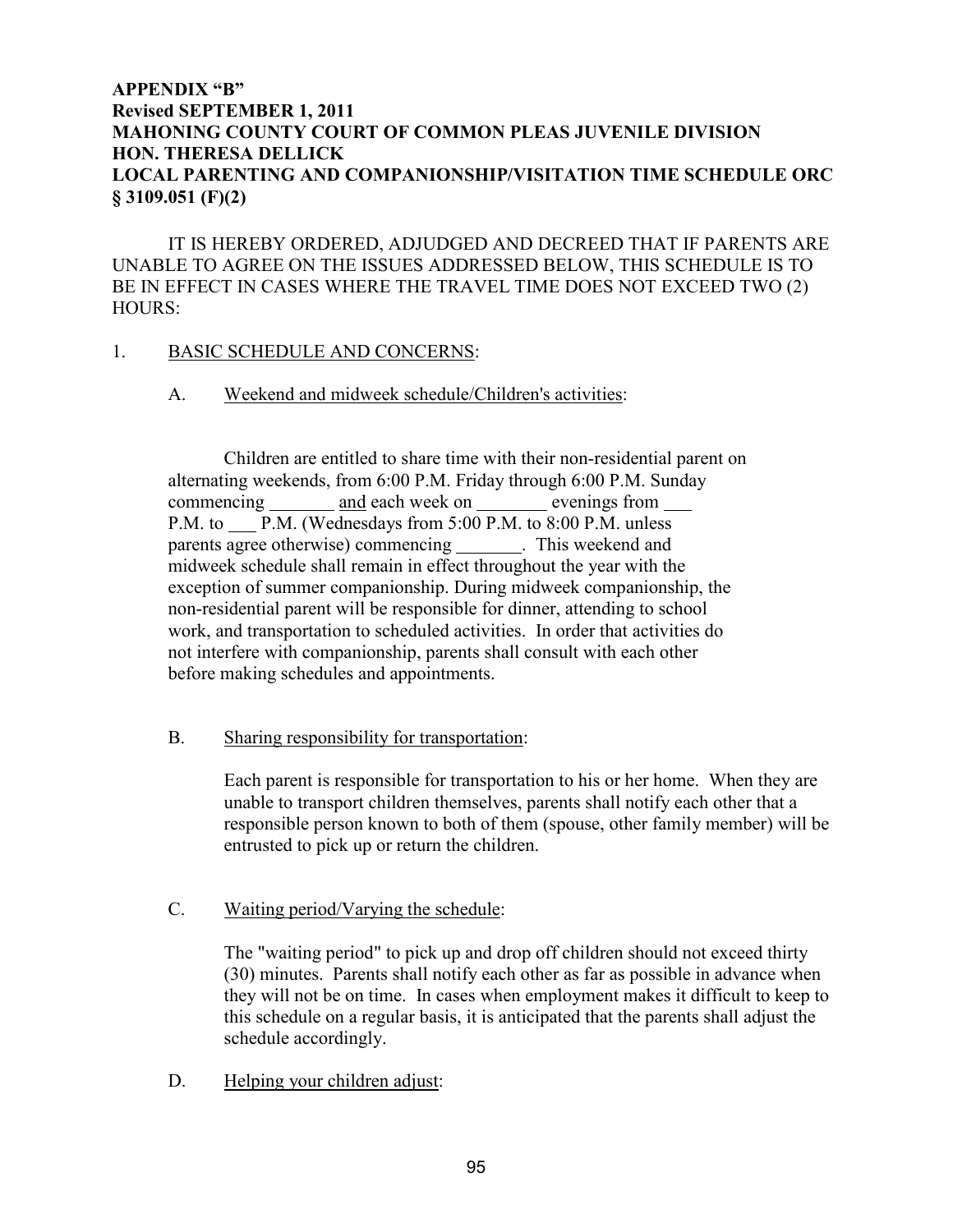The residential parent shall have the children prepared physically and emotionally for the arrival of the non-residential parent. It is the responsibility of both parents to encourage their children to enjoy the time with both parents and to love and respect mother and father.

### E. Sharing your time with your children:

Parents shall give their children appropriate attention and care while the children are with them, and avoid recurring situations (other than work) when children are left with someone else for extended periods.

### F. Religious practices to remain consistent:

Any changes in the children's religious practices shall be made only upon agreement of parents and with approval of the Court.

### G. Contact via telephone and mail:

Contact via telephone, mail and e-mail shall be encouraged by both parents. Parents shall promptly update each other as to any changes in telephone numbers unless otherwise ordered by the Court. If parents cannot agree, two telephone calls per week, no later than 9:00 P.M., no longer than thirty (30) minutes, shall be scheduled, with the non-residential parent setting the time and day.

#### H. Traveling outside the State of Ohio:

Parents shall be permitted to travel with their children to locations outside the State of Ohio without notice to the other parent or the Court for periods not to exceed forty-eight (48) hours. For travel periods that exceed forty-eight (48) hours, the traveling parent shall notify the other parent of such travel plans in writing at least seven (7) days prior to the trip. Said notice shall, at a minimum, include the scheduled departure and return dates, travel arrangements and a telephone number where the child(ren) can be reached in an emergency.

#### I. Moving within or outside the State of Ohio:

In the event that the residential parent decides to relocate within or outside the state of Ohio, said parent shall, at least sixty (60) days prior to the planned move, give written notice to the court of the intention to relocate by filing a notice of intent to relocate form issued by the Court. A time-stamped copy of the notice shall be furnished to the court's assignment commissioner at the time of filing. Upon the filing of said notice, the Court shall mail a copy of the notice to the nonresidential parent unless the residential parent objects to said mailing for reasons of alleged domestic violence or abuse or neglect of a child. The Court will not normally schedule a hearing on the notice unless the non-residential parent requests the same in writing. The purpose of any such scheduled hearing shall be to determine whether it is in the best interests of the child(ren) to revise the visitation schedule. If after sixty (60) days, no objection has been raised by the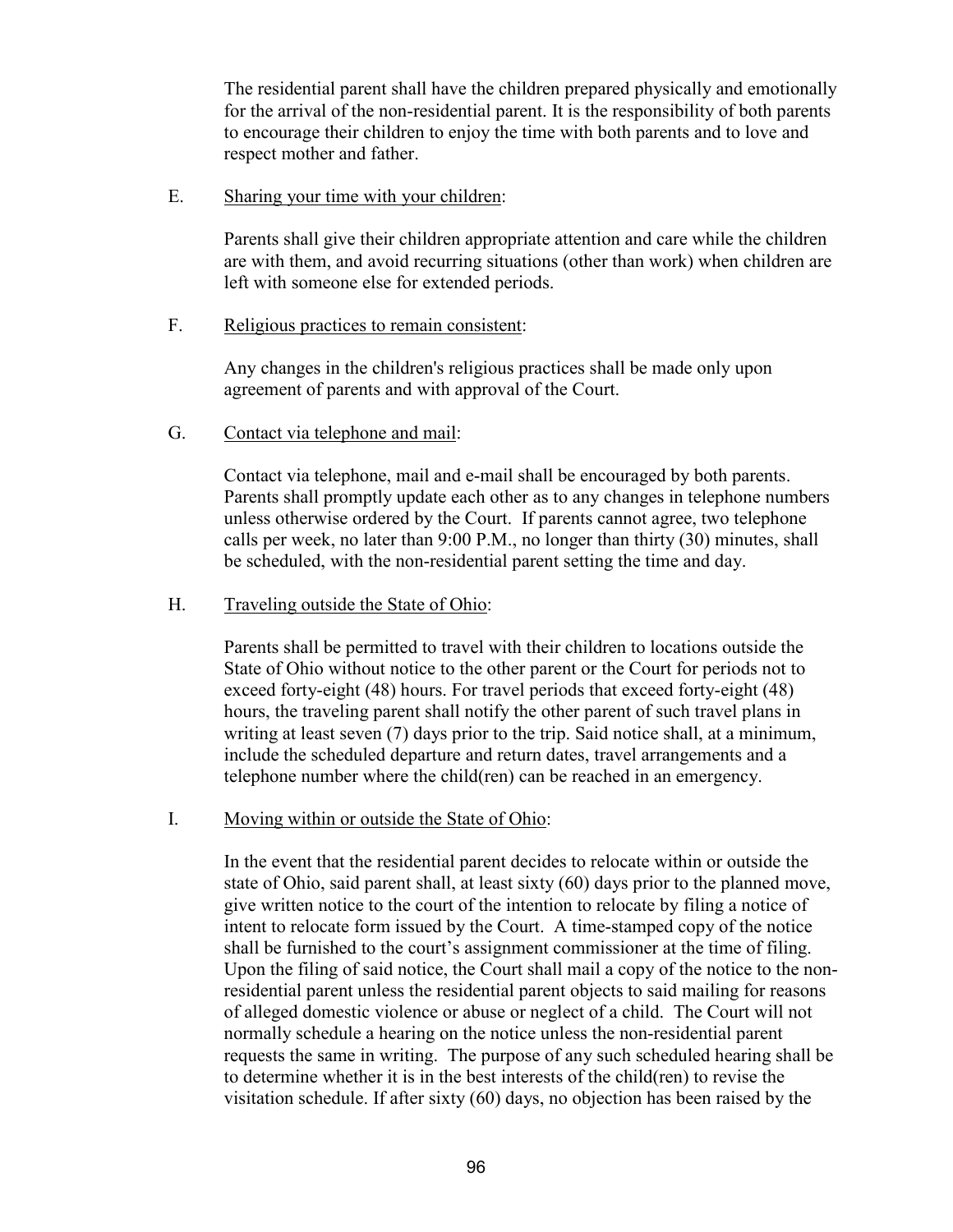non-residential parent, the court may issue an entry modifying the visitation as requested by the residential parent in the notice of intent to relocate. (Notice of Intent to Relocate forms are available from the Court.)

J. Modification:

Modification of this order is possible upon demonstration of the need for such change and is subject to approval of the Court. The Court encourages the parties to contact the Court's Mediation Department for disputes over the application or interpretation of this Order.

K. Records:

Pursuant to R.C. §3109.051(H), (I), and (J), and unless otherwise ordered by this Court, the nonresidential parent shall be entitled to access to any records involving the child(ren) including but not limited to school, medical and day care records on the same terms as the residential parent.

# 2. HOLIDAYS/SPECIAL DAYS/SUMMER VACATIONS

# A. Holidays/Special Days/Summer Vacation schedules:

The following Holidays/Special Days/Summer Vacation schedules take precedence over the Mid-Week and weekend schedules and shall apply unless parents agree otherwise. When necessary, appropriate alternatives for other cultures or traditions (e.g., Orthodox) may be substituted. Unless otherwise specified, all ONE DAY holiday/special day times are 9:00 A.M. - 6:00 P.M. The Spring and Winter Vacations shall begin at 6:00 P.M. on the last day of classes and end at 6:00 P.M. the evening before classes resume. If the children are not of school age, the parents shall follow the schedules for the school district in which the Residential Parent lives.

| <b>HOLIDAY</b>                  | <b>TIME</b>          | <b>EVEN</b>   | <b>ODD YEARS</b> |
|---------------------------------|----------------------|---------------|------------------|
|                                 |                      | <b>YEARS</b>  |                  |
| <b>MARTIN LUTHER KING DAY</b>   |                      | <b>MOTHER</b> | <b>FATHER</b>    |
| <b>PRESIDENT'S DAY</b>          |                      | <b>FATHER</b> | <b>MOTHER</b>    |
| <b>EASTER SUNDAY</b>            |                      | <b>MOTHER</b> | <b>FATHER</b>    |
| <b>SPRING (EASTER VACATION)</b> | 1 <sup>ST</sup> HALF | <b>MOTHER</b> | <b>FATHER</b>    |
| <b>SPRING (EASTER VACATION)</b> | $2^{ND}$ HALF        | <b>FATHER</b> | <b>MOTHER</b>    |
| MEMORIAL DAY                    |                      | <b>FATHER</b> | <b>MOTHER</b>    |
| <b>INDEPENDENCE DAY</b>         |                      | <b>MOTHER</b> | <b>FATHER</b>    |
| <b>LABOR DAY</b>                |                      | <b>FATHER</b> | <b>MOTHER</b>    |
|                                 |                      |               |                  |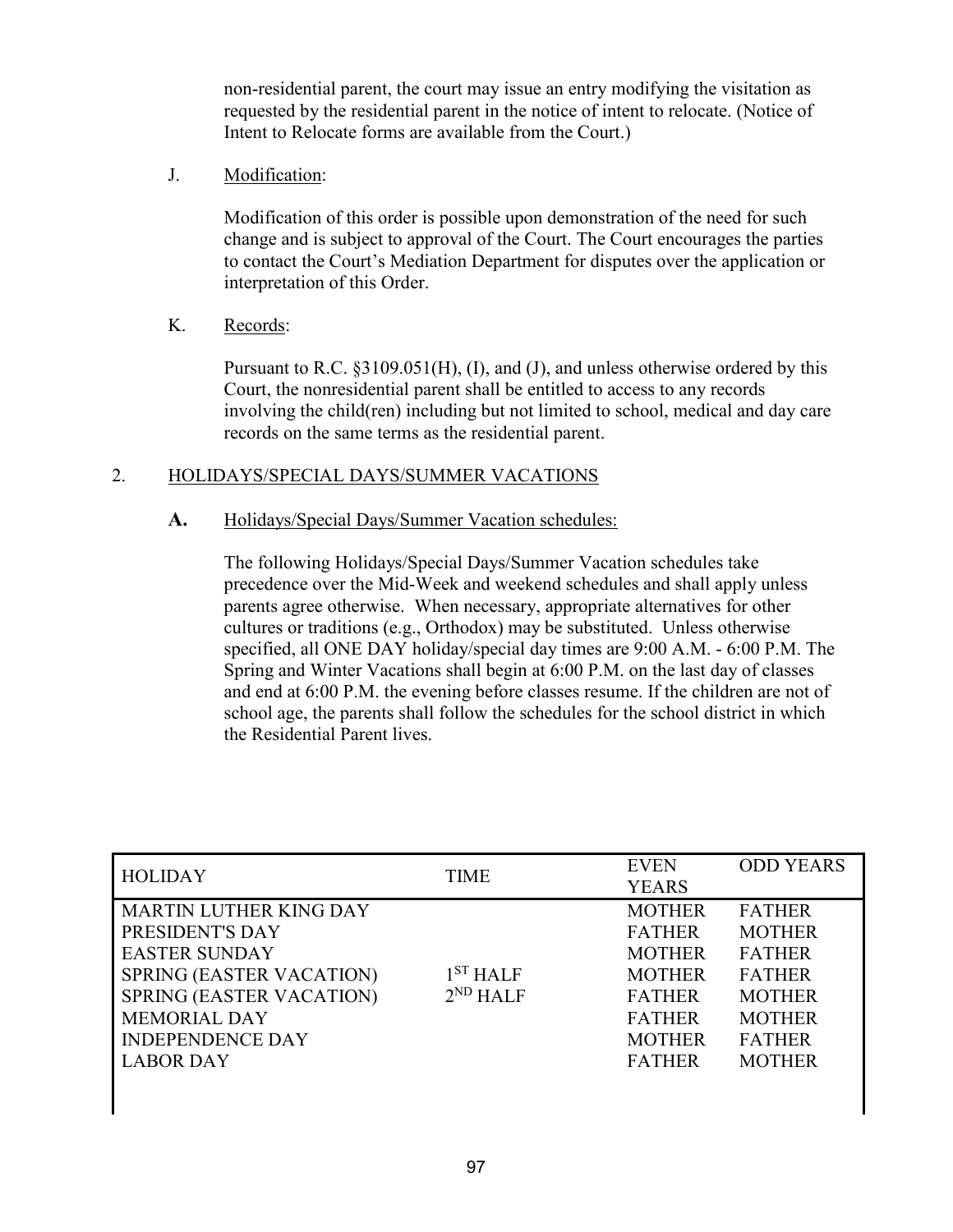| <b>THANKSGIVING</b>                | $6:00$ PM WED $-6:00$ MOTHER<br><b>PM FRI</b> |               | <b>FATHER</b> |
|------------------------------------|-----------------------------------------------|---------------|---------------|
| <b>THANKSGIVING</b>                | $6:00$ PM FRI- $6:00$<br><b>PM SUN</b>        | FATHER        | <b>MOTHER</b> |
| <b>CHRISTMAS EVE</b>               | $12/24$ @ 4:00 PM TO<br>10:00 PM              | FATHER        | <b>MOTHER</b> |
| <b>CHRISTMAS DAY</b>               | $12/24$ @ 10:00 PM<br>TO 6:00 PM 12/25        | <b>MOTHER</b> | <b>FATHER</b> |
| WINTER (CHRISTMAS VACATION)        | 1 <sup>ST</sup> HALF                          | <b>FATHER</b> | <b>MOTHER</b> |
| <b>WINTER (CHRISTMAS VACATION)</b> | 2ND HALF                                      | <b>MOTHER</b> | <b>FATHER</b> |
| NEW YEAR'S                         | 6:00 PM $12/31 - 6:00$<br>PM 1/1              | <b>FATHER</b> | <b>MOTHER</b> |
| <b>MOTHER'S DAY</b>                |                                               | <b>MOTHER</b> | <b>MOTHER</b> |
| <b>FATHER'S DAY</b>                |                                               | <b>FATHER</b> | <b>FATHER</b> |
|                                    |                                               |               |               |
| <b>CHILD'S BIRTHDAY</b>            |                                               | <b>MOTHER</b> | <b>FATHER</b> |
| TRICK OR TREAT Effective 9-1-11    | $4:00P.M.-7:00P.M$                            | <b>FATHER</b> | <b>MOTHER</b> |

### CHILD'S BIRTHDAY EXCEPTION:

(Exception: In the event that the birthday occurs on a school day, the designated parent shall have the child from 5:00 P.M. to 8:00 P.M.

### PARENT'S BIRTHDAY:

The child(ren) shall be with the parent on the Parent's Birthday unless the birthday occurs on a school day, in which case the celebrating parent shall have the child(ren) from 5:00 P.M. to 8:00 P.M.

#### SUMMER VACATION:

1. Children are entitled to share one-half  $(\frac{1}{2})$  of the summer vacation with each parent. The Summer Vacation period shall begin at 6:00 P.M. on the Friday of the week school ends. Summer vacation ends at 6:00 p.m. on the Friday before classes resume.

2. Children will alternate two-week periods with each parent, beginning with the non-residential parent during the first two weeks of the vacation period.

3. Alternating weekends and Midweek companionship shall be exercised by each parent during the Summer vacation except that each parent shall have the right to exercise up to two (2) weeks of uninterrupted companionship, not to be scheduled during the other parent's designated holiday or special day, upon at least thirty (30) days notice to the other parent. Child support remains in effect.

### **Revised January 25, 2021 APPENDIX "B" MAHONING COUNTY COURT OF COMMON PLEAS JUVENILE DIVISION**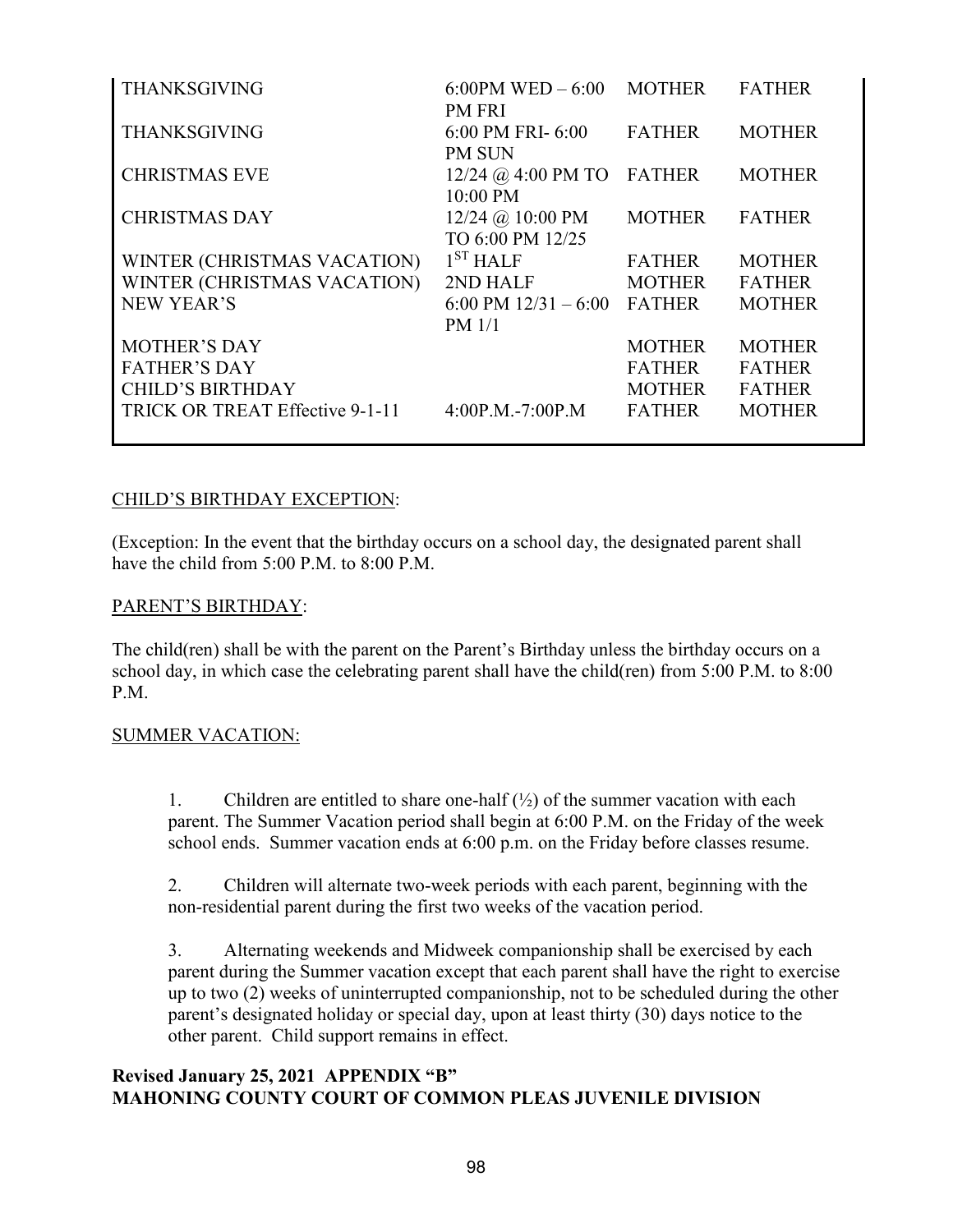# **HON. THERESA DELLICK LOCAL PARENTING AND COMPANIONSHIP/VISITATION TIME SCHEDULE Ohio Revised Code §3109.051(F)(2)**

The Court strongly encourages Parents/Parties to create their own cooperative Parenting Time or Companionship schedule which is tailored to the specific needs of their children, the Parties' respective work hours, and the collective needs of each household.

The Court is mandated pursuant to Ohio Revised Code §3109.051(F)(2) to adopt parenting time/companionship guidelines and schedules. The Court is guided by Ohio Revised Code §3109.041 and the best interest of the children.

## **IT IS HEREBY ORDERED, ADJUDGED, AND DECREED THAT IF PARENTS ARE UNABLE TO AGREE ON THE ISSUES ADDRESSED BELOW, THIS SCHEDULE IS TO BE IN EFFECT IN CASES WHERE THE TRAVEL TIME DOES NOT EXCEED TWO (2) HOURS:**

# **1. BASIC SCHEDULE AND CONCERNS**

# **A. Weekend and Midweek Schedule**

Children are entitled to share time with the Non-residential Parent/Party on alternating weekends, from 6:00 p.m. Friday through 6:00 p.m. Sunday commencing and each week on \_\_\_\_\_\_\_\_\_\_ evenings from \_\_\_\_\_\_\_ p.m. to \_\_\_\_\_\_ p.m.

In the event the Parties cannot otherwise agree on the midweek schedule, the midweek shall be on Wednesdays from 5:00 p.m. to 8:00 p.m. per this Order. This weekend and midweek schedule shall remain in effect throughout the year with the exception of Summer Break.

During the midweek companionship, the Non-residential Parent shall be responsible for dinner, attending to school work, and transportation to scheduled activities. During the midweek and weekend visitation this includes checking the child's school bag and folders to confirm school work assignments and projects, school notices, and the like. All of these materials shall be returned with the school bag to the Residential Parent upon return of the child from companionship.

In order that activities do not interfere with companionship, Parents/Parties shall only make schedules and appointments during their respective companionship time.

# **B. Sharing Responsibility for Transportation**

Each Party is responsible for transportation to his or her home. When they are unable to transport the children themselves, Parties shall notify each other that a responsible person known to that party (spouse, other family member) will be entrusted to transport the children. Every driver shall have and utilize a car seat or booster seat and be licensed and insured as required by law.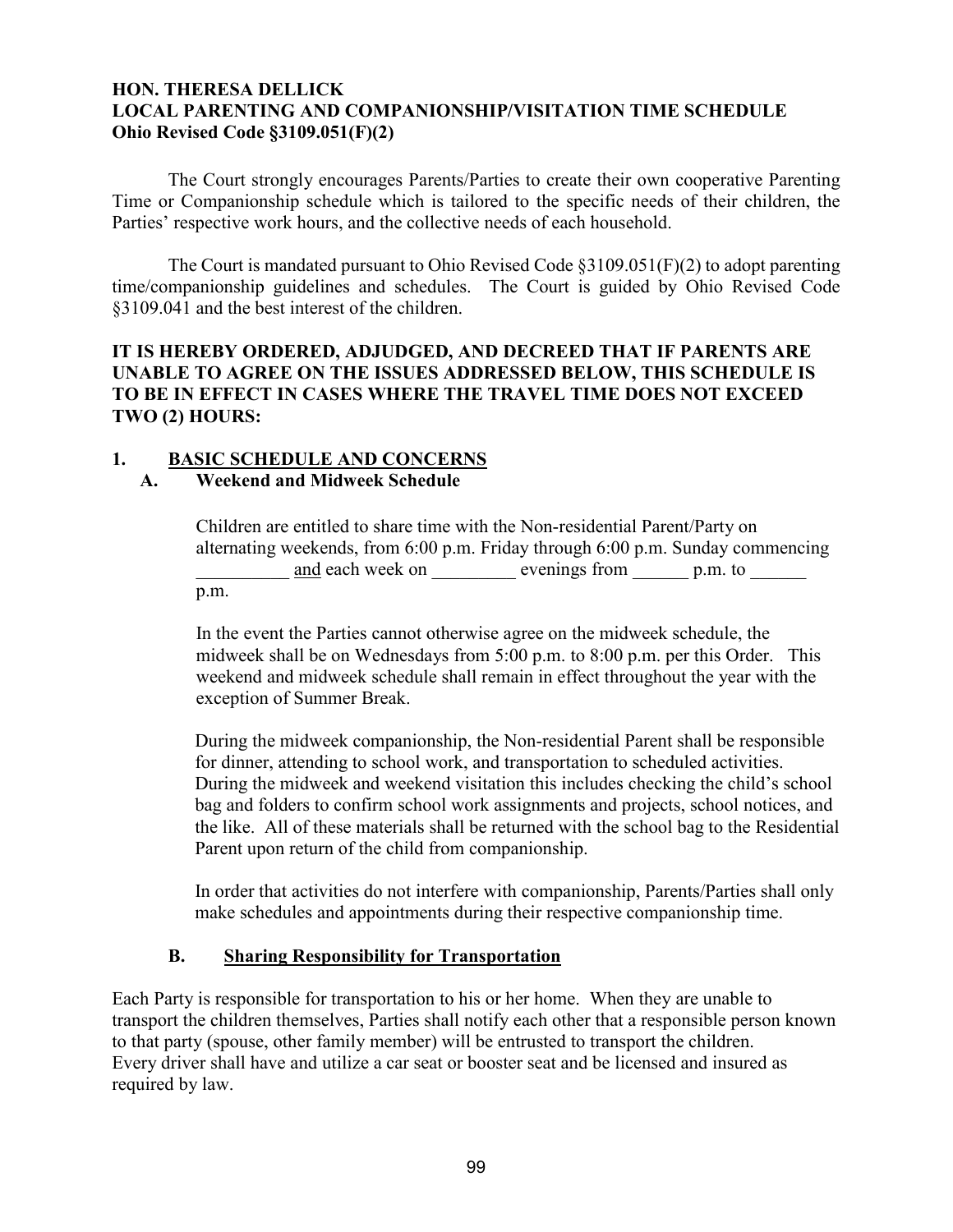# **C. Children's Activities and Illness**

Scheduled companionship/parenting time shall not be delayed or denied because a child has activities such as work, lessons, sports, etc. It is the responsibility of the Parties to discuss extracurricular activities in advance, including time, dates, and transportation needs. The Party who has the children during the time of the scheduled activities is responsible for transportation. Both Parties are encouraged to attend all of their children's activities. If the children are involved in excessive extracurricular activities, upon a motion filed by a party, the Court may limit the children's activities.

The Parties are expected to follow the parenting time/companionship schedule despite any illness of a child, unless both Parties agree that this would not be medically advisable. Medications and instructions for special care shall travel with the child. A child who is confined to bed rest pursuant to a doctor's instructions is presumed too ill for parenting time/companionship exchanges to take place. Any parenting time/companionship that may be missed due to the illness of a child shall be made up the following week or as the Parties may mutually agree.

# **D. Inappropriate Parental/Party Behavior**

Parties must minimize the children's exposure to parental/party conflict. A parenting time/companionship exchange is not the time for Parties to air grievances or argue with the other Party. It is very important for children that the exchanges take place without any conflict between the Parties.

Neither Party shall video, photograph, or otherwise record the visitation exchanges in any manner or format as such recordings or technology will be expressly excluded as evidence in any hearing or trial before the Court.

# **E. Appropriate Parental/Party Behavior**

The Residential Parent/Party shall send with the children on parenting/companionship time sufficient clothing, including footwear, underwear, outerwear appropriate for the season and for any known planned activities. The Non Residential Party shall return these items with the children at the end of the exchange.

The Residential Party/Parent shall have the children prepared physically and emotionally for the arrival of the other Parent/Party. It is the responsibility of both Parties to expect minor children to experience some separation anxiety during a Parenting time/Companionship exchange and each Party is responsible for encouraging the children to enjoy the time with the other Parent/Party and to love and respect both Parents/Parties.

Children need continuing, regular, and consistent involvement of both Parents/Parties. Parents/Parties shall give their children appropriate attention and care while the children are with them, and shall avoid recurring situations (other than work) when children are left with someone else for extended periods.

Each Parent/Party is responsible for checking the book bag and assignment books of the minor children during his/her companionship time. Each shall provide time for the children to study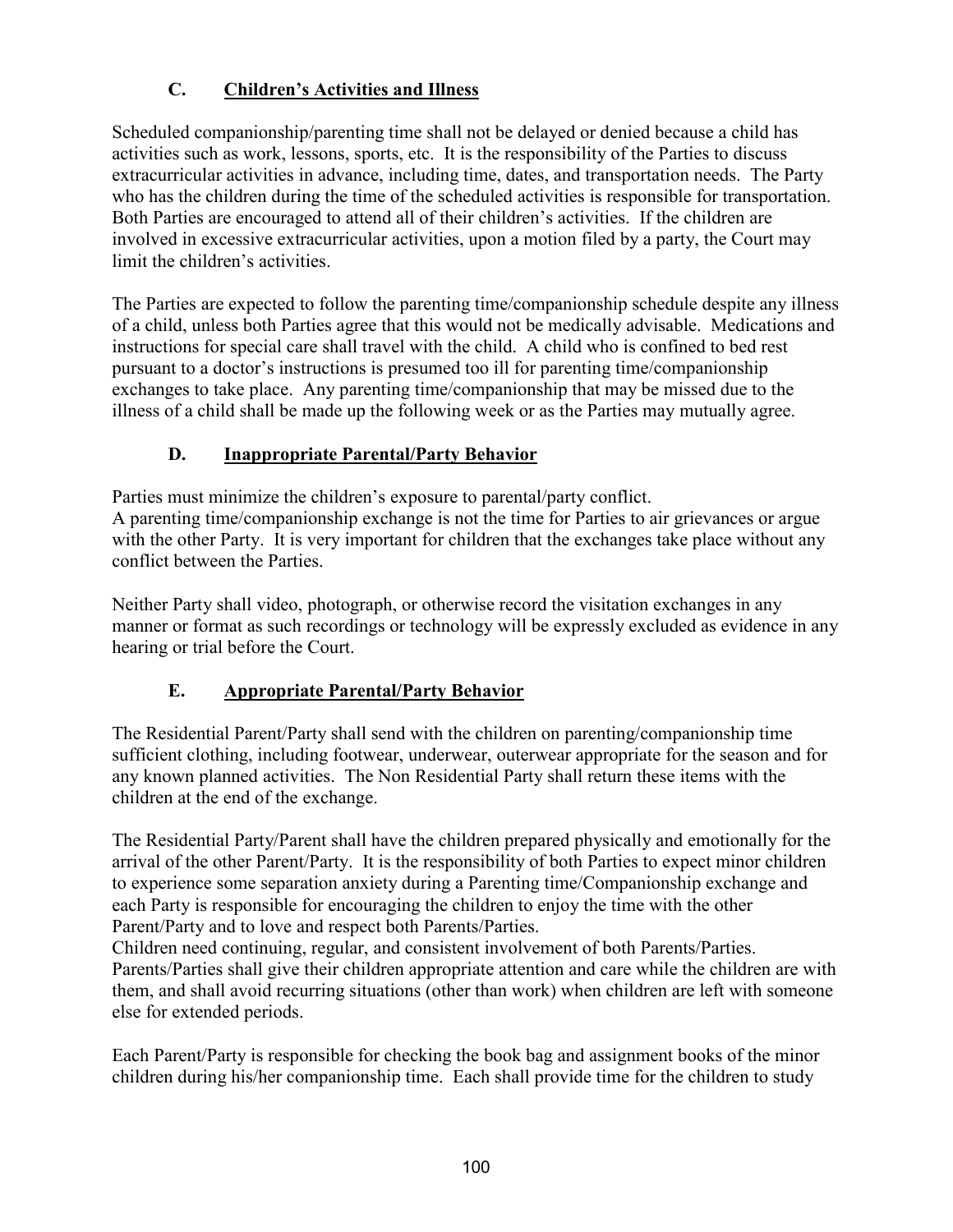and complete homework assignments, papers, or other school assigned projects even if the completion of the work interferes with the Parents'/Parties' plans for the children.

# **F. Waiting Period and Varying the Schedule**

The "waiting period" to *exchange* the children shall not exceed twenty (20) minutes. Parents/Parties shall notify each other as far as possible in advance when they will not be on time. In cases when employment makes it difficult to keep this schedule on a regular basis, it is expected that the Parents/Parties shall adjust the schedule accordingly.

# **G. Religious Practices to Remain Consistent**

Any changes in the children's religious practices shall be made only upon agreement of Parents/Parties and with the approval of the Court.

# **H. Traveling Outside the State of Ohio**

Parents/Parties are permitted to travel with the children to locations outside the state of Ohio without notice to the other Parent/Party for periods not to exceed forty-eight (48) hours.

For travel periods that exceed forty-eight (48) hours, the traveling Parent/Party shall notify the other Parent of such travel plans, in writing, at least seven (7) days before the trip. This notice shall, at a minimum, include the scheduled departure and return dates and times, the travel arrangements, the general itinerary (including city and state), and a telephone number where the children may be reached.

# **I. Moving Within or Outside the State of Ohio**

In the event that the residential Parent/Party/Custodian decides to relocate within or outside the state of Ohio, said Parent/Party/Custodian shall, at least sixty (60) days prior to the planned move, give written notice to the Court of the intention to relocate by filing a Notice of Intent to Relocate form.

The Notice of Intent to Relocate form may be obtained from the Court and a time-stamped copy of the notice shall be furnished to the *Juvenile Clerk of Court office* at the time of filing.

Upon filing of a Notice of Intent to Relocate, the Court shall mail a copy of the notice to the Non Residential Parent/Party unless the Residential Parent/Party objects and the Court determines for reasons of domestic violence, child abuse, or neglect of a child that the Non Residential Parent/Party should not be notified.

The Court will not schedule a hearing on the Notice of Intent to Relocate unless the Non Residential Parent/Party requests a hearing in writing. The Purpose of any scheduled hearing shall be to determine whether it is in the best interest of the child(ren) to revise the visitation schedule. If after sixty (60) days no objection has been raised by the Non Residential Parent/Party, the Court may issue an entry modifying the visitation as requested by the Residential Parent/Party in the Notice.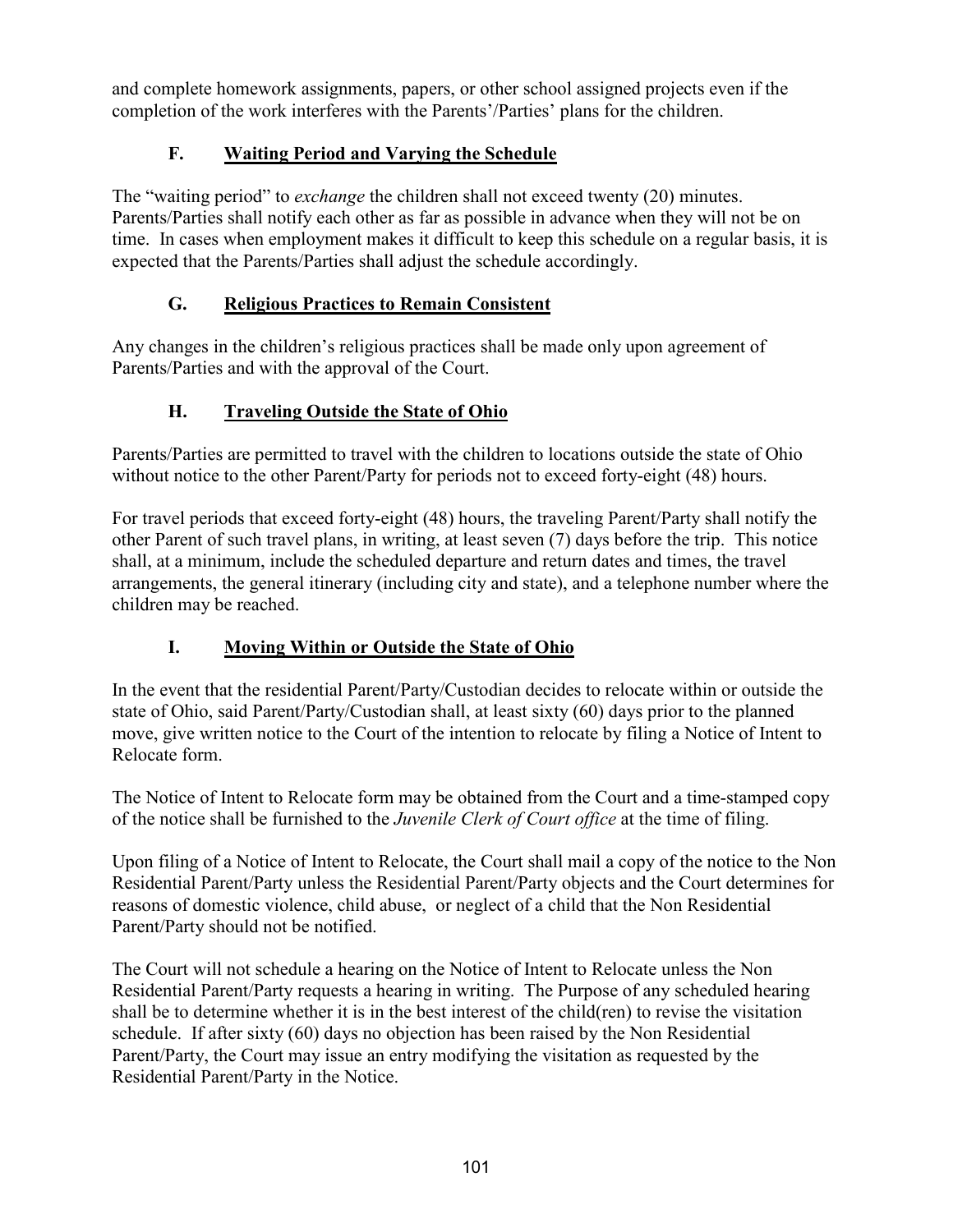# **2. Holidays/ Special Days/ Summer Vacations**

The following Holidays/Special Days/ Summer Vacation schedules take precedence over the mid-week and weekend schedules and shall apply unless Parents/Parties agree otherwise. When necessary, appropriate alternatives for other cultures or traditions (e.g., Orthodox) may be substituted.

Unless otherwise specified, all ONE DAY holiday/special day times are 9:00 a.m. to 6:00 p.m. The Spring and Winter Breaks shall begin at 6:00 p.m. on the last day of classes and end at 6:00 p.m. on the evening before classes resume. If the children are not of school age, the Parents/Parties shall follow the schedules for the school district in which the Residential Parent/ Party lives.

One Parent/Party shall not schedule his/her summer vacation to include any designated holiday, if that holiday is the other Parent's/Party's designated holiday that year.

| <b>HOLIDAY</b>         | <b>TIME</b>                                                     | <b>EVEN YEARS</b> | <b>ODD YEARS</b>  |
|------------------------|-----------------------------------------------------------------|-------------------|-------------------|
| Martin Luther King Day |                                                                 | Residential P     | Non Residential P |
| President's Day        |                                                                 | Non Residential P | Residential P     |
| Easter Sunday          |                                                                 | Non Residential P | Residential P     |
| <b>Spring Break</b>    |                                                                 | Residential P     | Non Residential P |
| Memorial Day           |                                                                 | Non Residential P | Residential P     |
| Independence Day       |                                                                 | Residential P     | Non Residential P |
| Labor Day              |                                                                 | Non Residential P | Residential P     |
|                        | *Trick or Treat after school to 8:30 p.m.                       | Residential P     | Non Residential P |
| Thanksgiving           | 6:00 p.m. Wednesday to                                          |                   |                   |
|                        | 6:00 p.m. Friday                                                | Non Residential P | Residential P     |
| Thanksgiving           | 6:00 p.m. Friday to                                             |                   |                   |
|                        | $6:00$ p.m. Sunday                                              | Residential P     | Non Residential P |
|                        |                                                                 | <b>EVEN YEARS</b> | <b>ODD YEARS</b>  |
| <b>Winter Break</b>    | Last day of classes to<br>12/24 (Christmas Eve)<br>at 9:00 p.m. | Non Residential P | Residential P     |
| <b>Winter Break</b>    | 12/24 (Christmas Eve)<br>at 9:00 p.m. to                        |                   |                   |
|                        | 12/31 at 6:00 p.m.                                              | Residential P     | Non Residential P |
| Christmas Day          | $12/24$ at 9:00 p.m.                                            | Residential P     | Non Residential P |
| New Year's             | $12/31$ at 6:00 p.m. to<br>$1/1$ /at 6:00 p.m.                  | Non Residential P | Residential P     |
| <b>Special Days</b>    |                                                                 |                   |                   |
| Mother's Day           |                                                                 | Mother            | Mother            |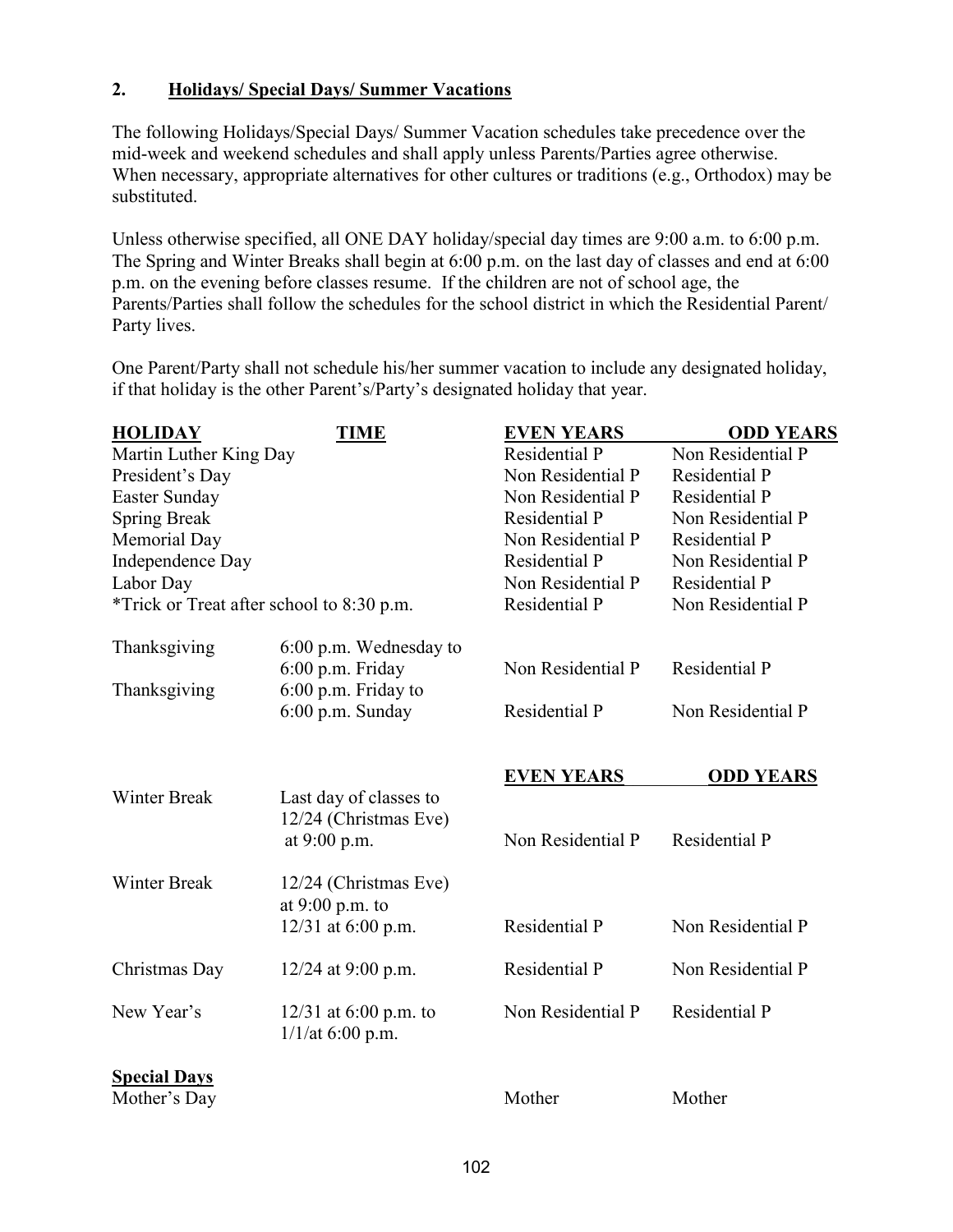| Father's Day       | Father        | Father            |
|--------------------|---------------|-------------------|
| **Child's Birthday | Residential P | Non Residential P |

**\*Exception**: In the event that Trick or Treat falls on Saturday or Sunday, the time shall be from 9:00 a.m. to 8:30 p.m.

**\*\*Exception**: In the event that the child's birthday occurs on a school day, the designated parent/party shall have the child from 5:00 p.m. to 8:00 p.m.

# **Summer Break**

1. Children are entitled to share the summer break with each Parent/Party. The Summer Break shall begin at 6:00 p.m. on the Friday of the week school ends. Summer break ends at 6:00 p.m. on the Friday before classes resume.

2. Children will alternate one (1) week periods with each Parent/Party beginning with the Non Residential Parent/Party during the first week of the Summer break period.

3. Each Parent/Party shall have the right to exercise up to two *(2)* weeks of uninterrupted companionship with at least thirty (30) day notice to the other Parent/Party. This uninterrupted companionship period shall not be scheduled during the designated holiday or special day of the other Parent/Party.

4. There shall be no mid-week parenting/companionship time during the summer break period.

5. Child Support remains in effect during all breaks or extended time periods.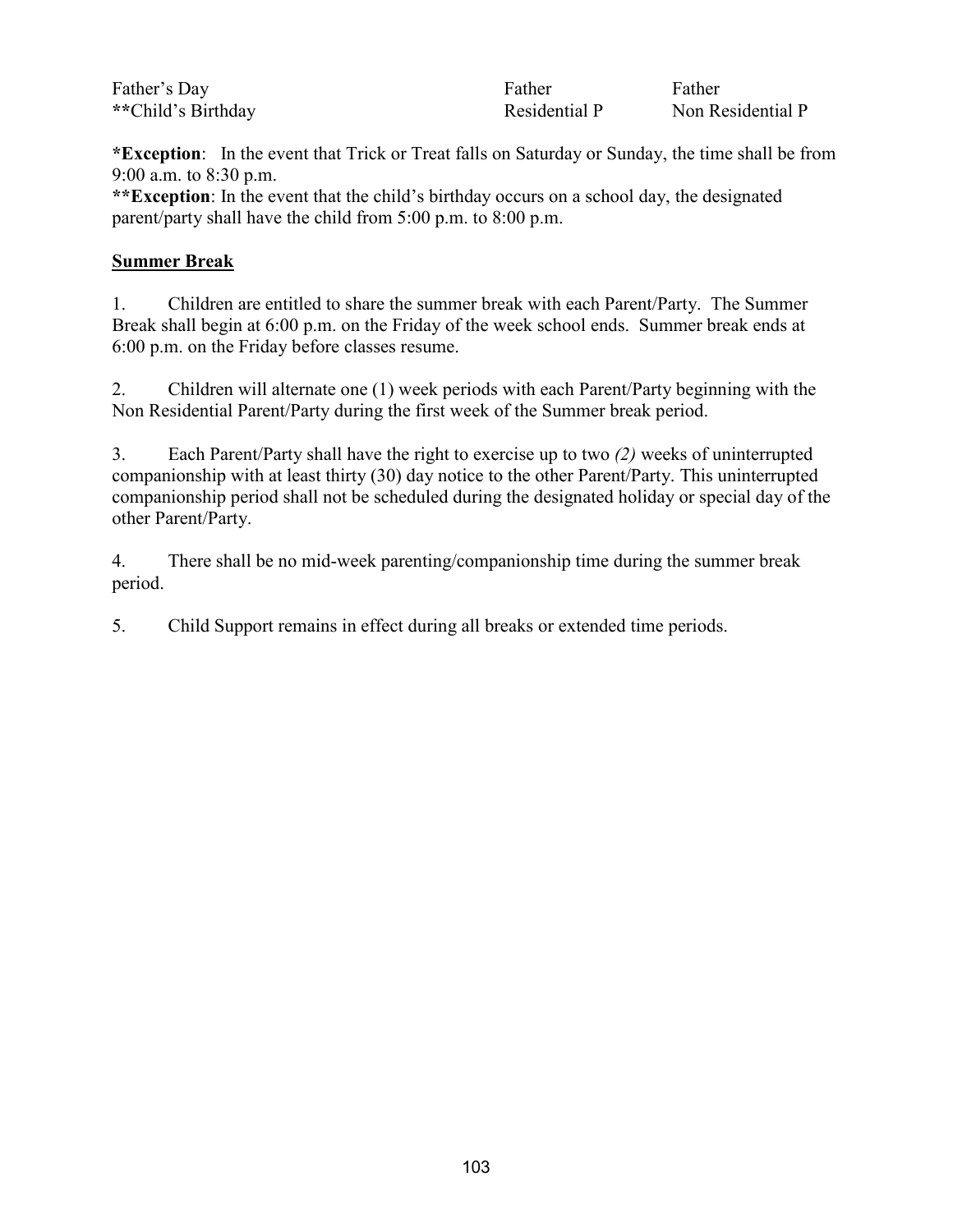## **3. Statutory Notices**

**Records Access Notice:** Pursuant to Ohio Revised Code §3109.051(H) and §3319.321(B)(5)(a), the Parents are notified as follows: Except as specifically modified or otherwise limited by Court order or by law, both parents are entitled to equal access to any record that is related to the children, including school and medical records. Any keeper of a record, public or private, who knowingly fails to comply with this Order, is in contempt of court.

**Ohio Rev. Code Ann. § 3109.051 (H)(1)** Subject to Section 3125.16 and division (F) of Section 3319.321 of the Ohio Revised Code, a parent of a child who is not the residential parent of the child is entitled to access, under the same terms and conditions under which access is provided to the residential parent, to any record that is related to the child and to which the residential parent of the child legally is provided access, unless the court determines that it would not be in the best interest of the child for the parent who is not the residential parent to have access to the records under those same terms and conditions. If the court determines that the parent of a child who is not the residential parent should not have access to records related to the child under the same terms and conditions as provided for the residential parent, the court shall specify the terms and conditions under which the parent who is not the residential parent is to have access to those records, shall enter its written findings of facts and opinion in the journal, and shall issue an order containing the terms and conditions to both the residential parent and the parent of the child who is not the residential parent. The court shall include in every order issued pursuant to this division notice that any keeper of a record who knowingly fails to comply with the order or division (H) of this section is in contempt of court.

**Ohio Rev. Code Ann. § 3319.321 (5)(a)** A parent of a student who is not the student's residential parent, upon request, shall be permitted access to any records or information concerning the student under the same terms and conditions under which access to the records or information is available to the residential parent of that student, provided that the access of the parent who is not the residential parent is subject to any agreement between the parents, to division (F) of this section, and, to the extent described in division (B)(5)(b) of this section, is subject to any court order issued pursuant to section §3109.051 of the Ohio Revised Code and any other court order governing the rights of the parents.

**Day Care Center Access Notice**: Pursuant to Ohio Revised Code section §3109.05(I), the Parents are notified as follows: Except as specifically modified or otherwise limited by this Court's order or by law, both Parents are entitled to equal access to any day care center that is or will be attended by the children.

**Ohio Rev. Code Ann. § 3109.051(I)** A court that issues a parenting time order or decree pursuant to this section or section §3109.12 of the Revised Code shall determine whether the parent granted the right of parenting time is to be permitted access, in accordance with section §5104.039 of the Ohio Revised Code, to any child day-care center that is, or that in the future may be, attended by the children with whom the right of parenting time is granted. Unless the court determines that the parent who is not the residential parent should not have access to the center to the same extent that the residential parent is granted access to the center, the parent who is not the residential parent and who is granted parenting time rights is entitled to access to the center to the same extent that the residential parent is granted access to the center. If the court determines that the parent who is not the residential parent should not have access to the center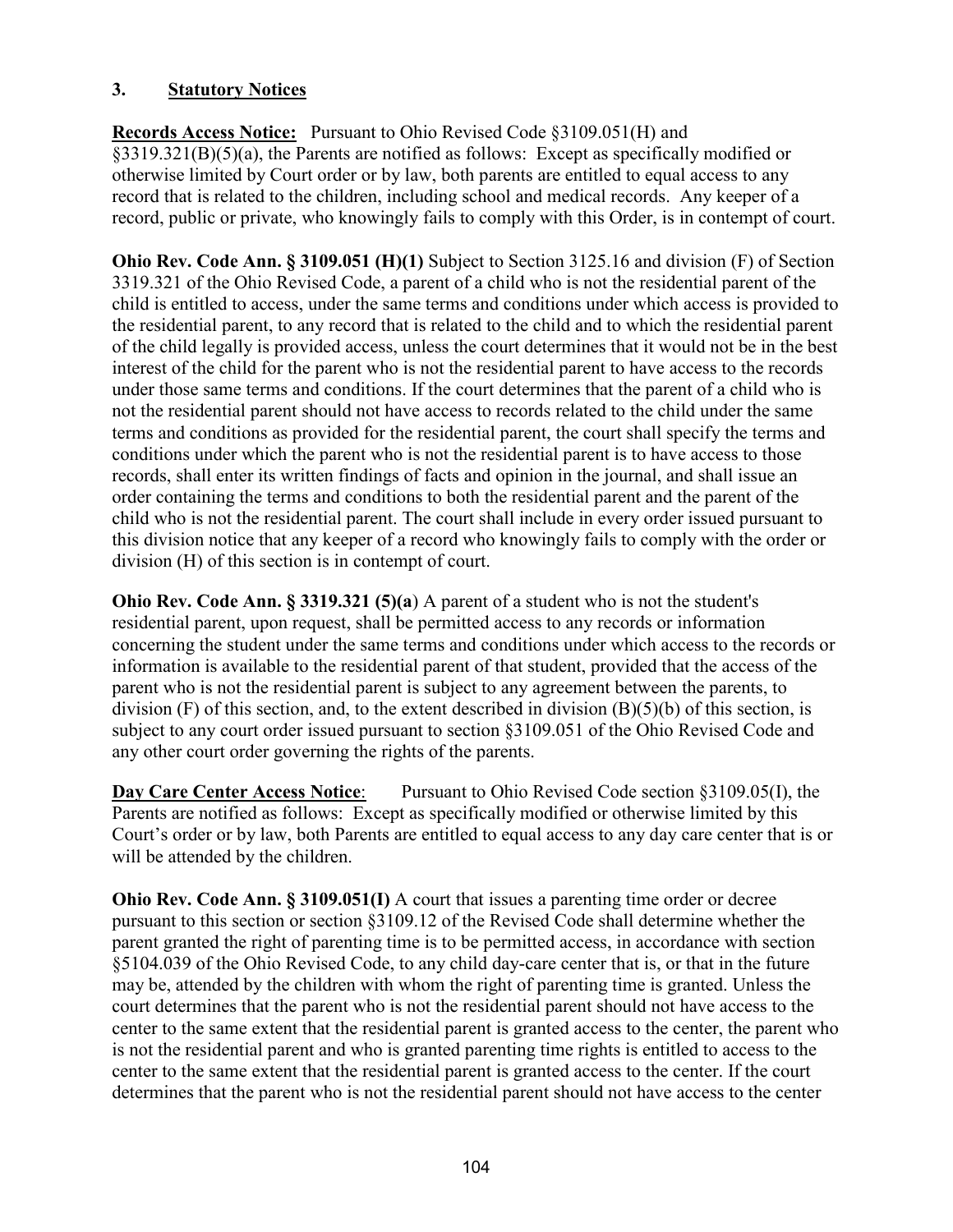to the same extent that the residential parent is granted such access under section §5104.039 of the Ohio Revised Code, the court shall specify the terms and conditions under which the parent who is not the residential parent is to have access to the center, provided that the access shall not be greater than the access that is provided to the residential parent under section §5104.039 of the Ohio Revised Code, the court shall enter its written findings of fact and opinions in the journal, and the court shall include the terms and conditions of access in the parenting time order or decree.

**School Activities Notice:** Pursuant to Ohio Revised Code §3109.051(J), the parents are notified as follows: Except as specifically modified or otherwise limited by this Court's order or by law, both Parents are entitled to equal access to any student activity that is related to the children. Any school official or employee who knowingly fails to comply with this Court order is in contempt of court.

**Ohio Rev. Code Ann. § 3109.051(J)(1)** Subject to division (F) of Section §3319.321 of the Ohio Revised Code, when a court issues an order or decree allocating parental rights and responsibilities for the care of a child, the parent of the child who is not the residential parent of the child is entitled to access, under the same terms and conditions under which access is provided to the residential parent, to any student activity that is related to the child and to which the residential parent of the child legally is provided access, unless the court determines that it would not be in the best interest of the child to grant the parent who is not the residential parent access to the student activities under those same terms and conditions. If the court determines that the parent of the child who is not the residential parent should not have access to any student activity that is related to the child under the same terms and conditions as provided for the residential parent, the court shall specify the terms and conditions under which the parent who is not the residential parent is to have access to those student activities, shall enter its written findings of facts and opinion in the journal, and shall issue an order containing the terms and conditions to both the residential parent and the parent of the child who is not the residential parent. The court shall include in every order issued pursuant to this division notice that any school official or employee who knowingly fails to comply with the order or division (J) of this Section is in contempt of court.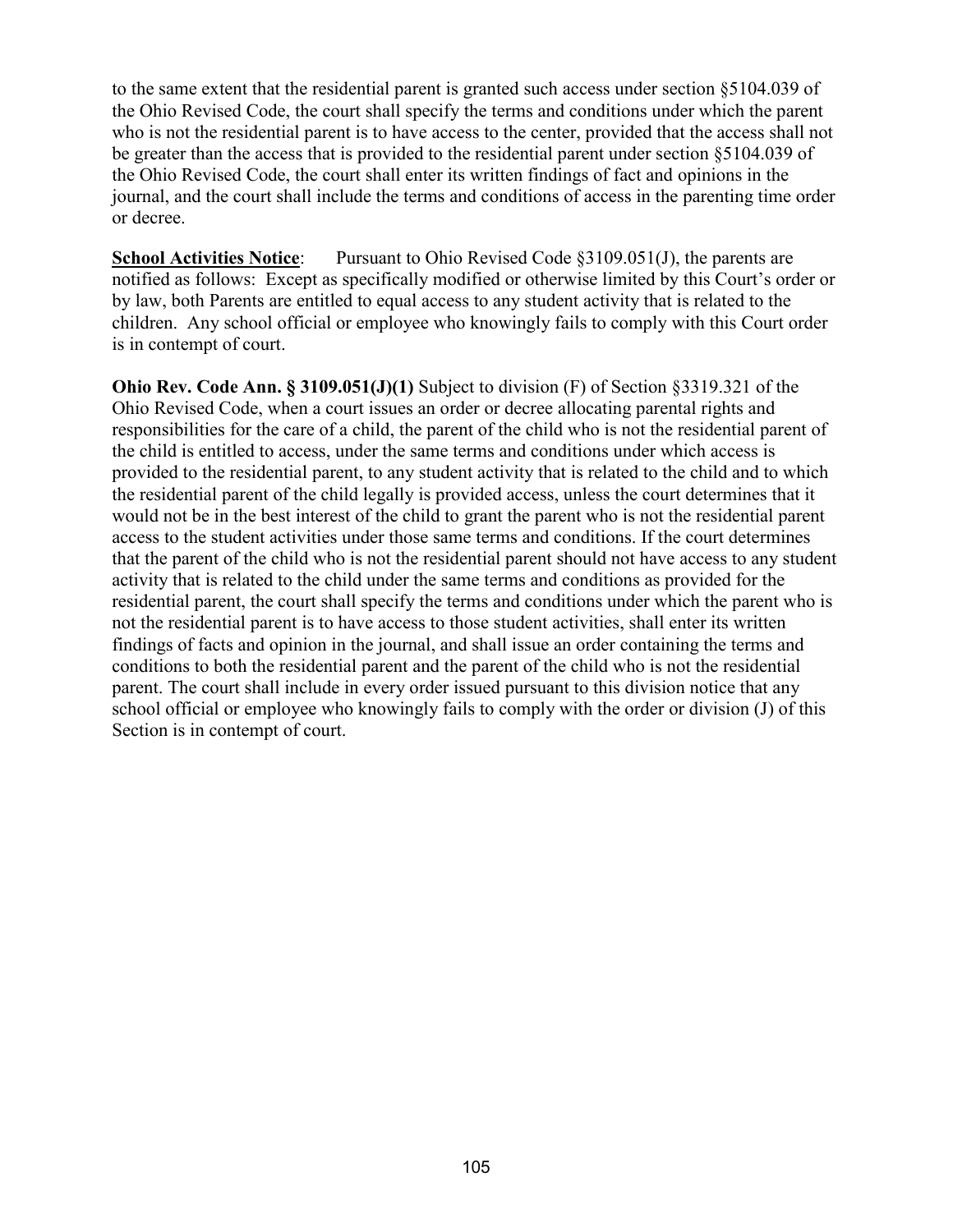## **APPENDIX "C" Revised 1/1/09 Corrected 12/20/11 MAHONING COUNTY COURT OF COMMON PLEAS JUVENILE DIVISION HON. THERESA DELLICK LONG DISTANCE PARENTING TIME SCHEDULE [ORC § 3109.051(F)(2)]**

IT IS HEREBY ORDERED, ADJUDGED AND DECREED that if parents are unable to agree on the issues addressed below, this schedule is to be in effect in cases where the travel time exceeds two (2) hours:

### **1.** HOLIDAY VACATION

|               | <b>HOLIDAY VACATIONS</b> | <b>EVEN YEARS</b>  | <b>ODD YEARS</b> |
|---------------|--------------------------|--------------------|------------------|
|               | WINTER (CHRISTMAS        | NON-RESIDENTIAL    | RESIDENTIAL      |
| VACATION)     |                          | <b>PARENT</b>      | <b>PARENT</b>    |
| <b>SPRING</b> | (EASTER VACATION)        | <b>RESIDENTIAL</b> | NON-RESIDENTIAL  |
|               |                          | <b>PARENT</b>      | <b>PARENT</b>    |

#### **2.** SUMMER VACATION:

Children are entitled to share one-half  $(\frac{1}{2})$  of the summer vacation (from the day after classes end until one week before classes begin) with each parent. (If the children are not of school age, the parents shall follow the summer vacation schedule for the school district in which the residential parent lives.) Parents shall determine which half of the summer their children will be with them. The residential parent shall notify the nonresidential parent with the date of the beginning of summer vacation by March 15th; the non-residential parent shall confirm the schedule within four weeks. If parents are not able to agree on a schedule for the summer, the following rotation shall be observed:

| I SUMMER VACATION | EVEN YEARS         | <b>ODD YEARS</b>   |
|-------------------|--------------------|--------------------|
| $1^{ST}$ HALF     | NON-RESIDENTIAL    | RESIDENTIAL PARENT |
|                   | <b>PARENT</b>      |                    |
| $2^{ND}$ HALF     | RESIDENTIAL PARENT | NON-RESIDENTIAL    |
|                   |                    | <b>PARENT</b>      |

### 3. SCHEDULING ADDITIONAL TIME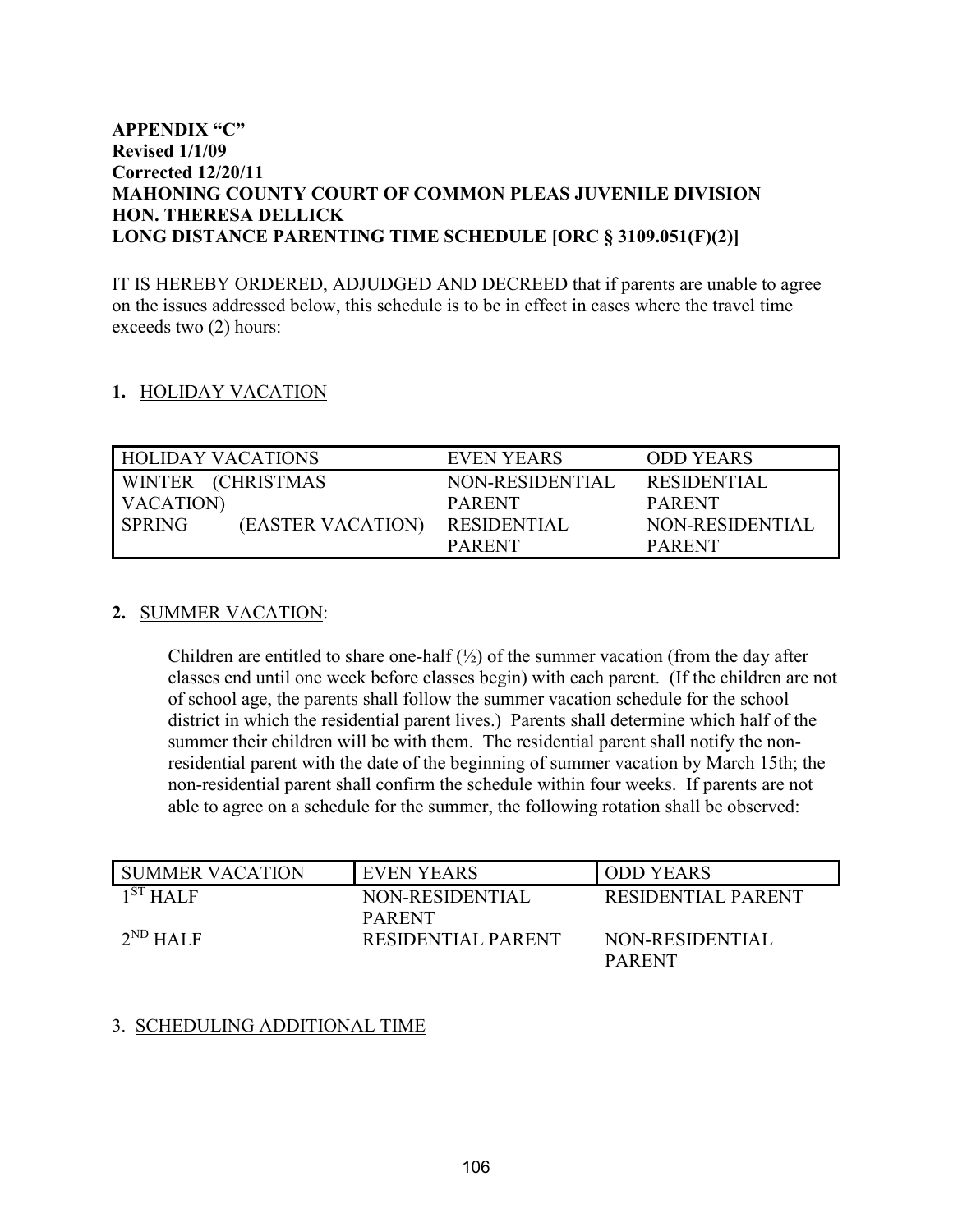- (A) If the non-residential parent plans to be in the area of the children's residence and desires to have some time with them, at least two days advance notice shall be given to the residential parent.
- (B) A once a month weekend with the non-residential parent may be arranged if the time the child will be traveling does not exceed two hours one way. In such a situation (e.g. Mother's Day, Father's Day), the following shall be observed:

--The residential parent will be notified at least one week in advance. --The non-residential parent will bear the entire cost of transportation.

# 4. FINANCIAL CONCERNS

- (A) Regardless of which parent the child resides with, any child support ordered always continues as designated.
- (B) In all situations except number 3 (above), each parent bears the responsibility for costs of transportation of children to his or her home.

# 5. OTHER CONCERNS

(A) Keeping in touch with your children:

When the distance between parents' residences makes face-to-face contact infrequent, the importance of telephone, e-mail and written communication becomes even more important. Such communication is to be encouraged and assisted by both parents when the children are with them. If parents cannot agree, two telephone calls per week, no later than 9:00 P.M., and no longer than thirty (30) minutes, shall be scheduled, with the non-residential parent setting the time and day. Parents shall promptly update each other as to any changes in telephone numbers unless otherwise ordered by the Court.

(B) Helping your children adjust:

Parents shall have their children prepared physically and emotionally for travel. It is the responsibility of both parents to encourage their children to enjoy the time with both parents and to love and respect mother and father.

(C) Sharing your time with your children:

Parents shall give their children appropriate attention and care while the children are with them, and avoid recurring situations (other than work) when children are left with someone else for extended periods. Parent's shall consult with each other before making arrangements with day care and sitters.

(D) Religious practices to remain consistent: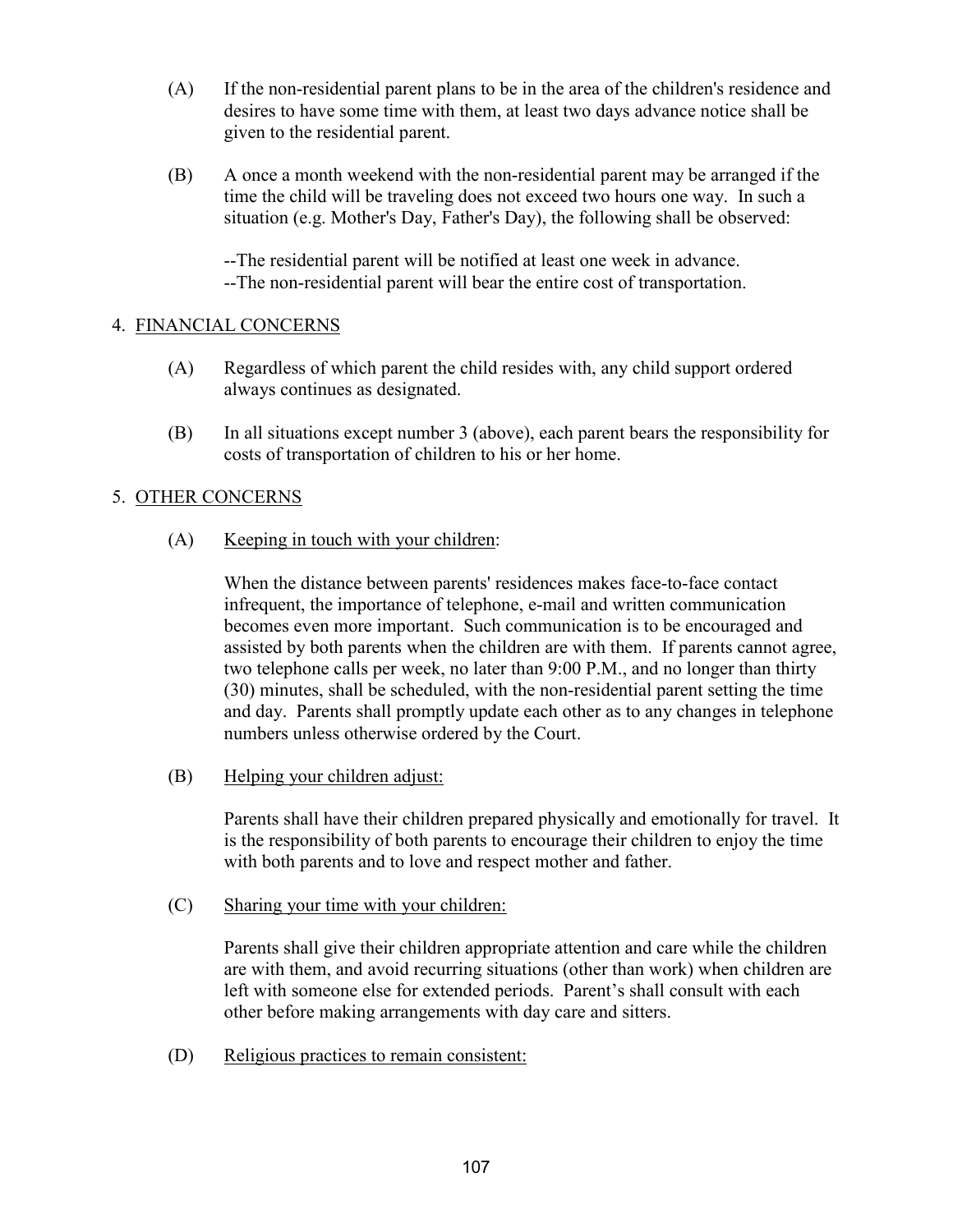Any changes in the children's religious practices shall be made only upon agreement of parents and approval of the Court.

### (E) Traveling outside the state:

Either parent may travel with their children outside the state of his or her residence for a period less than forty-eight (48) hours without notice to the other parent or the Court. For travel that will exceed forty-eight (48) hours, the traveling parent shall notify the other parent of such travel plans in writing at least seven days prior to the trip. Said notice shall, at a minimum, include the scheduled departure and return dates, travel arrangements and a telephone number where the child(ren) can be reached in case of an emergency.

#### (F) Moving WITHIN OR OUTSIDE the State of Ohio:

In the event that the residential parent decides to relocate within or outside the State of Ohio, said parent shall, at least sixty (60) days prior to the planned move, give written notice to the court of the intention to relocate by filing a notice of intent to relocate form issued by the court. A time-stamped copy of the notice shall be furnished to the court's assignment commissioner at the time of filing. Upon the filing of said notice, the court shall mail a copy of the notice to the nonresidential parent unless the residential parent objects to said mailing for reasons of alleged domestic violence or abuse or neglect of a child. The court will not normally schedule a hearing on the notice unless the non-residential parent requests the same in writing. The purpose of any such scheduled hearing shall be to determine whether it is in the best interests of the child(ren) to revise the visitation schedule. If after sixty (60) days, no objection has been raised by the non-residential parent, the court may issue an entry modifying the visitation as requested by the residential parent. (Notice of Intent to Relocate forms are available from the court.)

#### (G) Changing from Long Distance to Local Schedule:

In the event that this Long Distance Schedule has been followed, and either parent moves to a location within two hours traveling distance one way, the Court's regular Parenting and Companionship Visitation schedule shall be binding on the parents and shall be adopted by the Court.

#### (H) Modification:

Modification of this order is possible upon demonstration of the need for such change and is subject to approval of the Court. The Court encourages the parties to contact the Court's Mediation Department for disputes over the application or interpretation of this Order.

## (I) Records: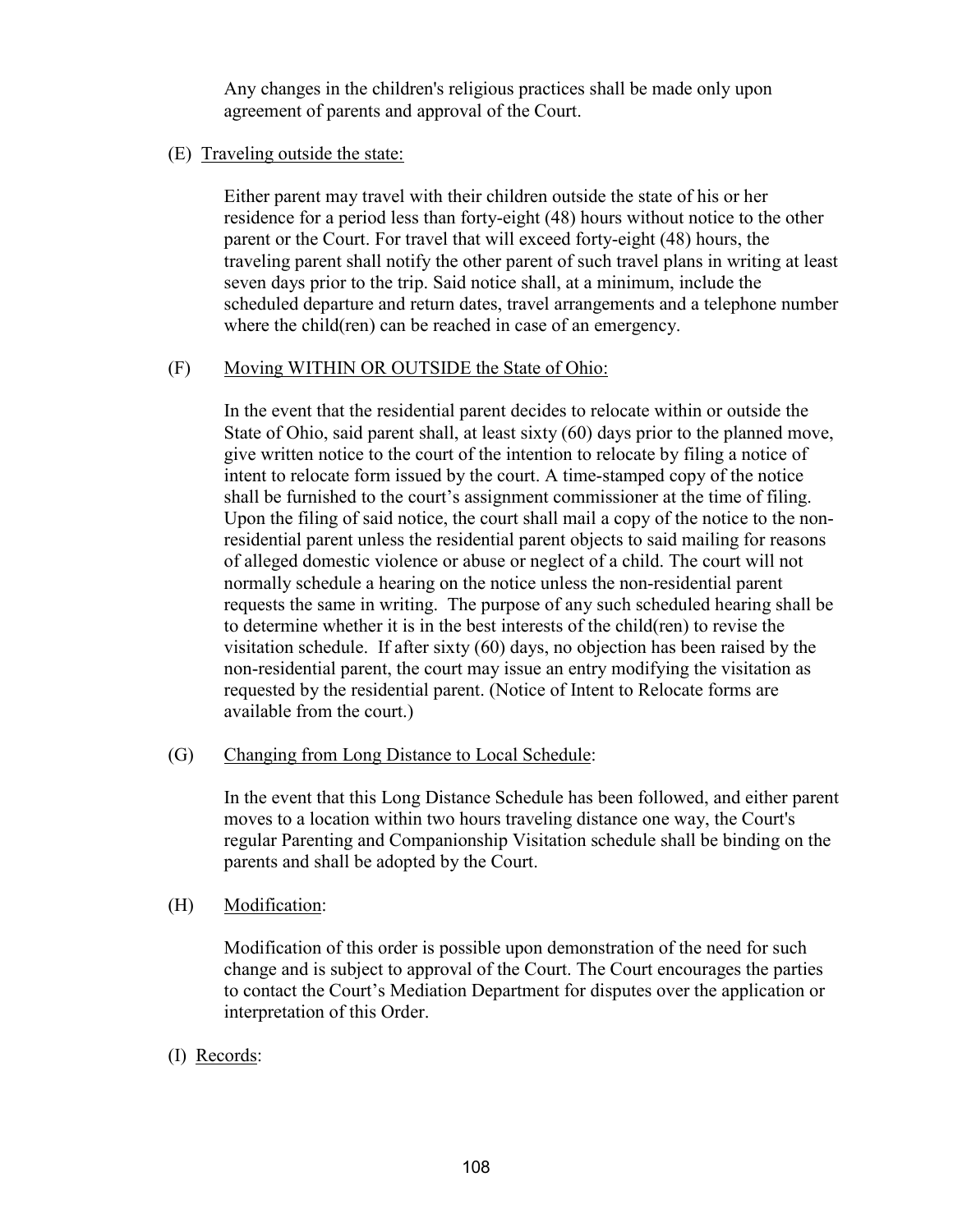Pursuant to R.C. 3109.051(H), (I), and (J), and unless otherwise ordered by this Court, the nonresidential parent shall be entitled to access to any records involving the child(ren) including but not limited to school, medical and day care records on the same terms as the residential parent.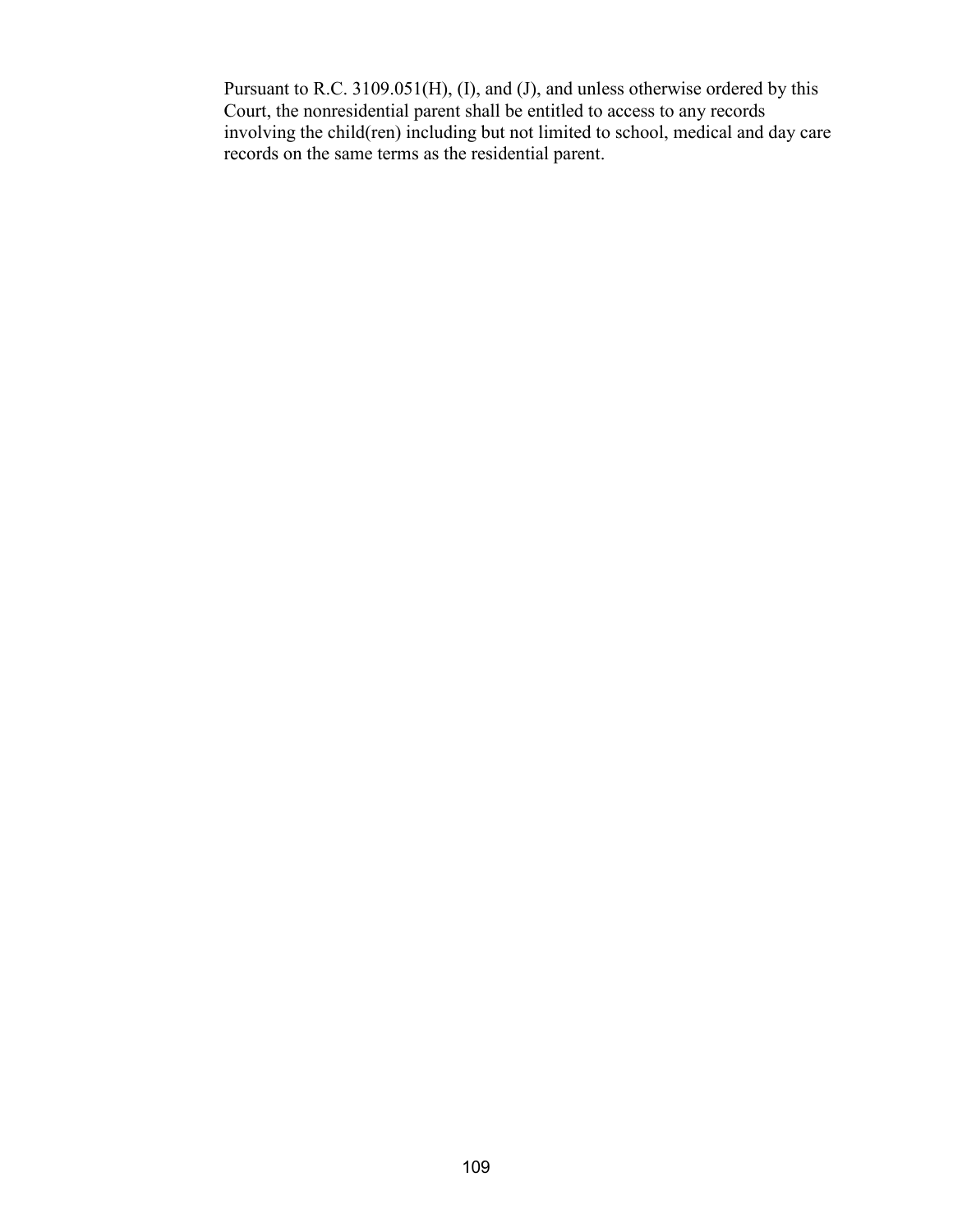## **APPENDIX "D" Revised 1/1/09 MAHONING COUNTY COURT OF COMMON PLEAS JUVENILE DIVISION HON. THERESA DELLICK TRANSITIONAL PARENTING TIME SCHEDULE**

1. For an initial four week period commencing Saturday/Sunday,

\_\_\_\_\_\_\_\_\_\_\_\_\_\_\_\_\_\_\_\_\_\_, the Non-Residential Parent shall have parenting time with the child each Saturday/Sunday from 2:00 P.M. to 4:00 P.M. in the Residential Parent's presence at the Residential Parent's home, or at such alternate time or location as is mutually agreed to by the parties.

2. For the following four week period, commencing

\_\_\_\_\_\_\_\_\_, the Non-Residential Parent shall have parenting time each Saturday/Sunday from 1:00 P.M. to 5:00 P.M. outside of the Residential Parent's presence at the Non-Residential Parent's home or that of a member of his family.

3. For the following four week period, commencing

, the Non-Residential Parent shall have overnight parenting time each Friday/Saturday night from 6:00 P.M. Friday/Saturday to 6:00 P.M. Saturday/Sunday.

4. At the end of the above twelve week period, the Non-Residential Parent shall have parenting time in accordance with the Court's Local Parenting Time Order, a copy of which is attached hereto as Exhibit "A".

Should the Non-Residential Parent fail to observe the schedule set forth in Paragraph 1, then parenting time shall not expand as set forth in Paragraph 2. Should there be a failure to observe the schedule set forth in Paragraph 2, then parenting time shall not expand as set forth in Paragraph 3. Should there be a failure to observe the schedule set forth in Paragraph 3, then parenting time shall not expand as set forth in Paragraph 4.

In order to exercise parenting time under this Court's Local Parenting Time Schedule, it is expected that the Non-Residential Parent will provide appropriate accommodations for each child, including but not limited to a car seat and crib if needed.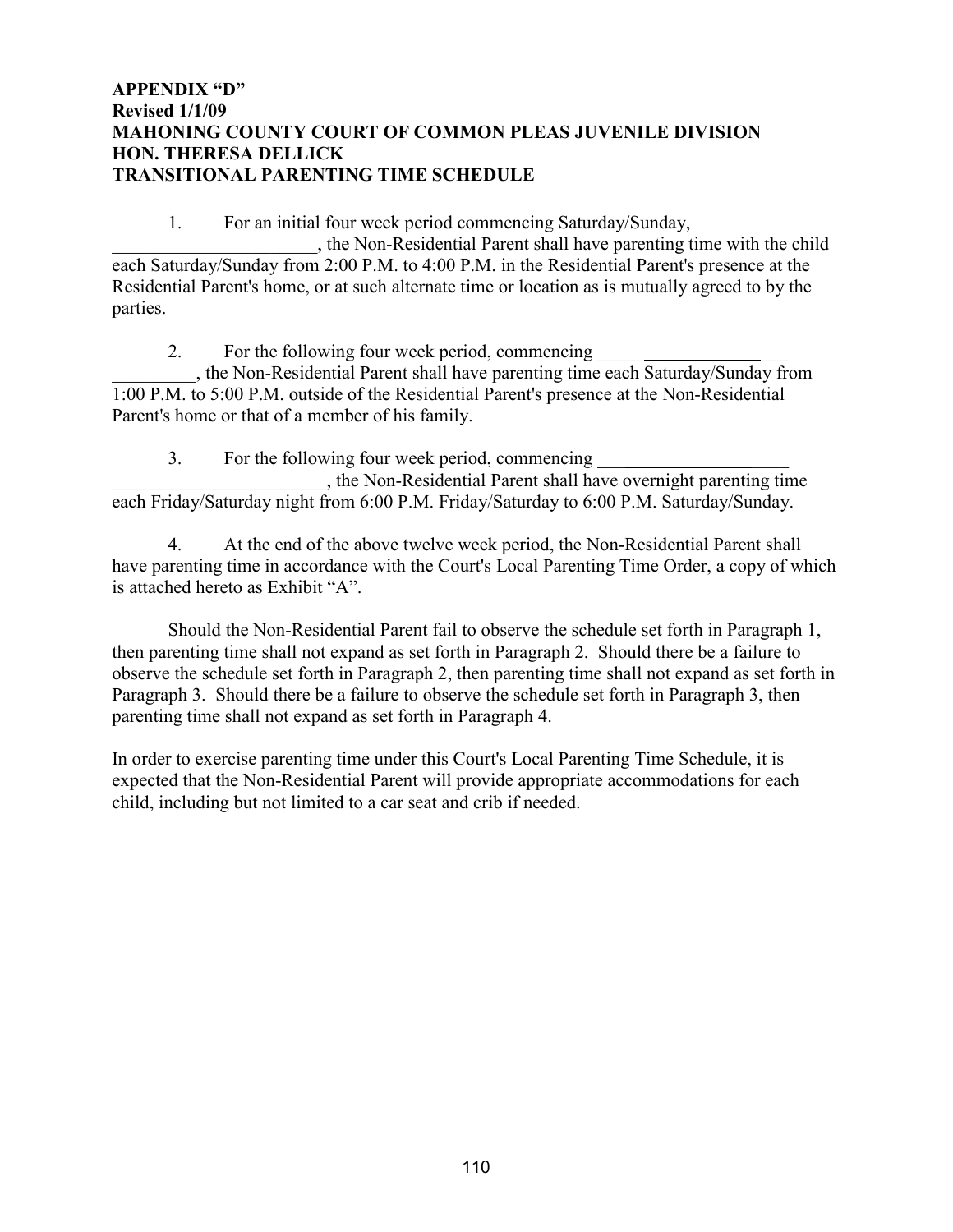# **APPENDIX "E" SPECIALIZED DOCKET STANDARDS**

The following standards and recommended practices were adopted pursuant to Sup. R. §36.02 of the Rules of Superintendence for the Courts of Ohio following the publication of their Final Rule on August 8, 2012, effective January 1, 2013. See also Local Rule 32, which is incorporated by reference herein as if fully rewritten.

Standard 1. Planning Process.

A specialized docket shall utilize a comprehensive and collaborative planning process that results in all of the following:

(A) Development of an agreement among relevant parties setting forth the terms of the specialized docket operations. Relevant parties may include, but are not limited to, the judge; the court; the prosecutor; defense counsel; treatment providers; children services for family dependency treatment dockets; and the probation department and law enforcement agencies for criminal and juvenile specialized dockets.

(B) Establishment of written policies and procedures defining the goals and objectives for the specialized docket and providing written roles and responsibilities of each treatment team member.

(C) Creation of a written participation agreement detailing the rights and responsibilities of participants in the specialized docket.

## *Recommended Practices:*

(A) Advisory committee

- (1) A judge should create an advisory committee comprised of key officials and policymakers to provide input to specialized docket policies and operations and to communicate regularly with local officials and the community.
- (2) An advisory committee should typically take three to six months to plan and prepare for implementation of a specialized docket. This amount of time allows for a cohesive team to effectively and collaboratively reach consensus on the variety of issues inherent in the implementation of a specialized docket and to address any special needs or resource limitations.
- (3) An advisory committee should develop a written agreement or memorandum of understanding setting forth the terms of a specialized docket and the responsibilities of relevant parties to specialized docket operations.

#### (B) Treatment team members

A treatment team is responsible for implementing daily operations of a specialized docket and may include, but is not limited to, each of the following members: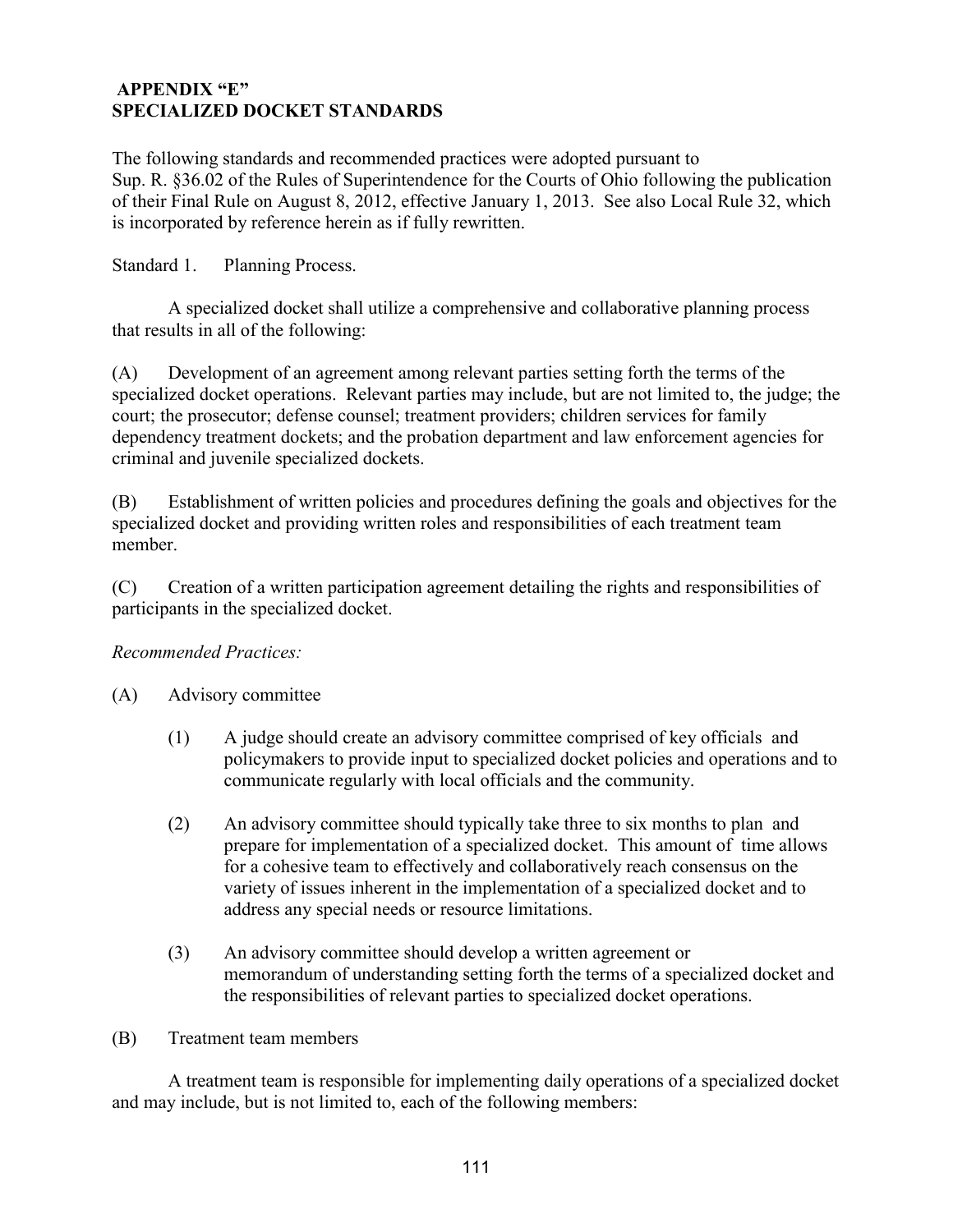- (1) A judge;
- (2) Probation officers;
- (3) Treatment providers;
- (4) A prosecutor;
- (5) Defense counsel;
- (6) A specialized docket program coordinator;
- (7) Case managers;
- (8) Law enforcement personnel;
- (9) Jail personnel;
- (10) Children services personnel;
- (11) Representatives of other community-based stakeholders.

(C) Membership term

For consistency and stability in specialized docket operations, treatment team members should serve on the treatment team for a minimum of one year.

#### (D) Community outreach

A treatment team should work with local community members to ensure the best interests of the community are considered. Treatment team members should engage in community outreach activities to build partnerships that will improve outcomes and support specialized docket sustainability. The advisory committee should develop and regularly review a community outreach and education plan.

(E) Sustainability plan

Each year, an advisory committee should develop and review a written sustainability plan.

#### Standard 2. Non-Adversarial Approach.

A specialized docket shall incorporate a non-adversarial approach while recognizing all of the following:

(A) A prosecutor's distinct role in pursuing justice and protecting public safety and victim's rights;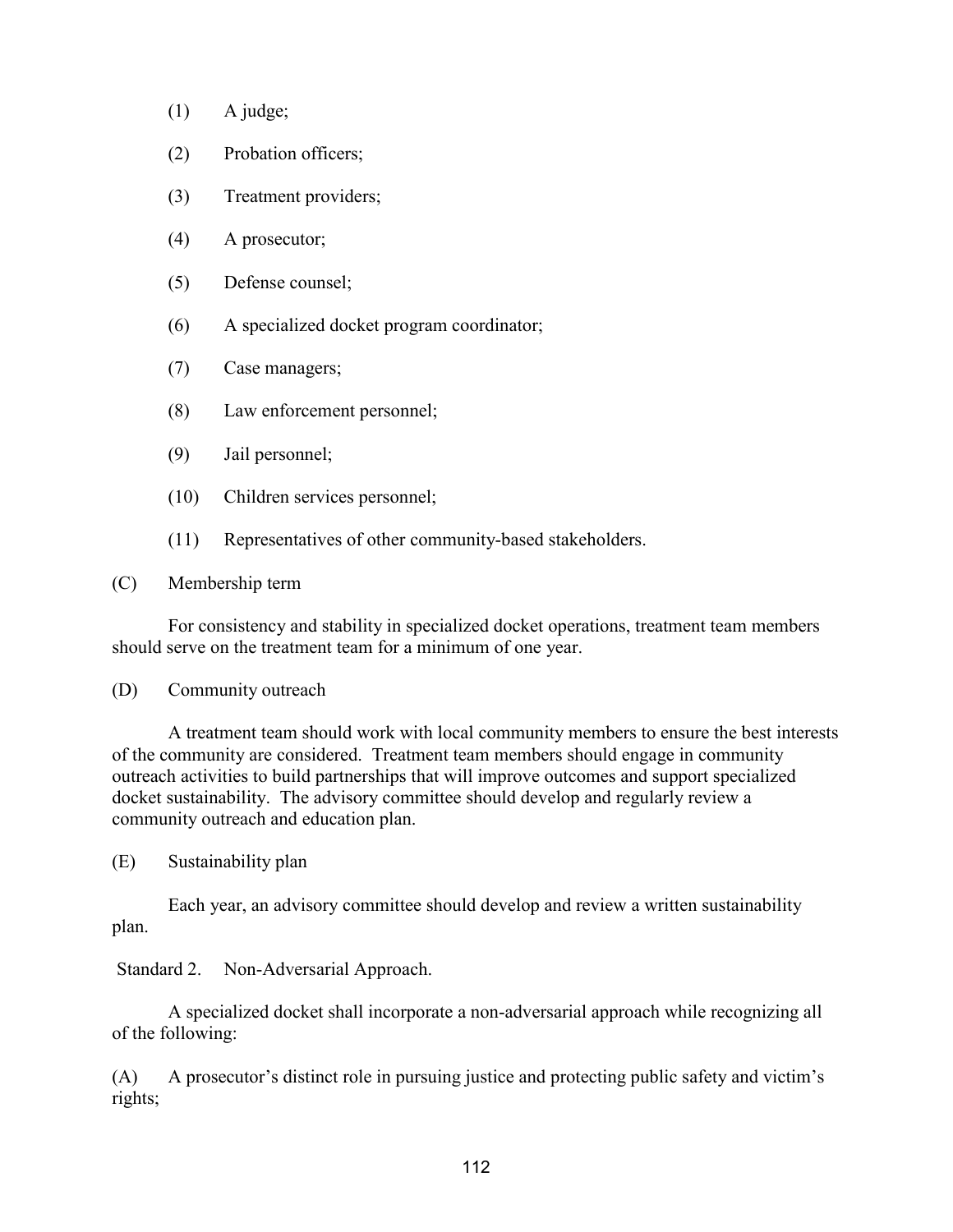(B) A defense counsel's distinct role in preserving the constitutional rights of specialized docket participants;

(C) A participant's right to a detailed, written participation agreement outlining the requirements and process of the specialized docket.

### *Recommended Practices*

(A) Prosecutor and defense counsel training

For consistency in the non-adversarial approach, prosecutors and defense counsel should be trained in specialized docket processes.

(B) Attendance of counsel

Counsel should be allowed to attend specialized docket treatment team meetings.

Standard 3. Legal and Clinical Eligibility and Termination.

(A) Criteria

A specialized docket shall have written legal and clinical eligibility and termination criteria that have been collaboratively developed, reviewed, and agreed upon by the relevant parties identified in paragraph (A) of Standard 1 of these standards.

#### (B) Decision on admission or termination

A judge shall have discretion to decide the admission into or termination from a specialized docket in accordance with the written criteria for the specialized docket.

(C) No right to participate

The written legal and clinical eligibility and termination criteria do not create a right to participation in a specialized docket.

#### *Recommended Practices*

(A) Legal eligibility screening

A specialized docket should have legal eligibility screening based on established written criteria.

(B) Eligibility criteria factors

In developing eligibility criteria, an advisory committee should take into consideration all of the following factors: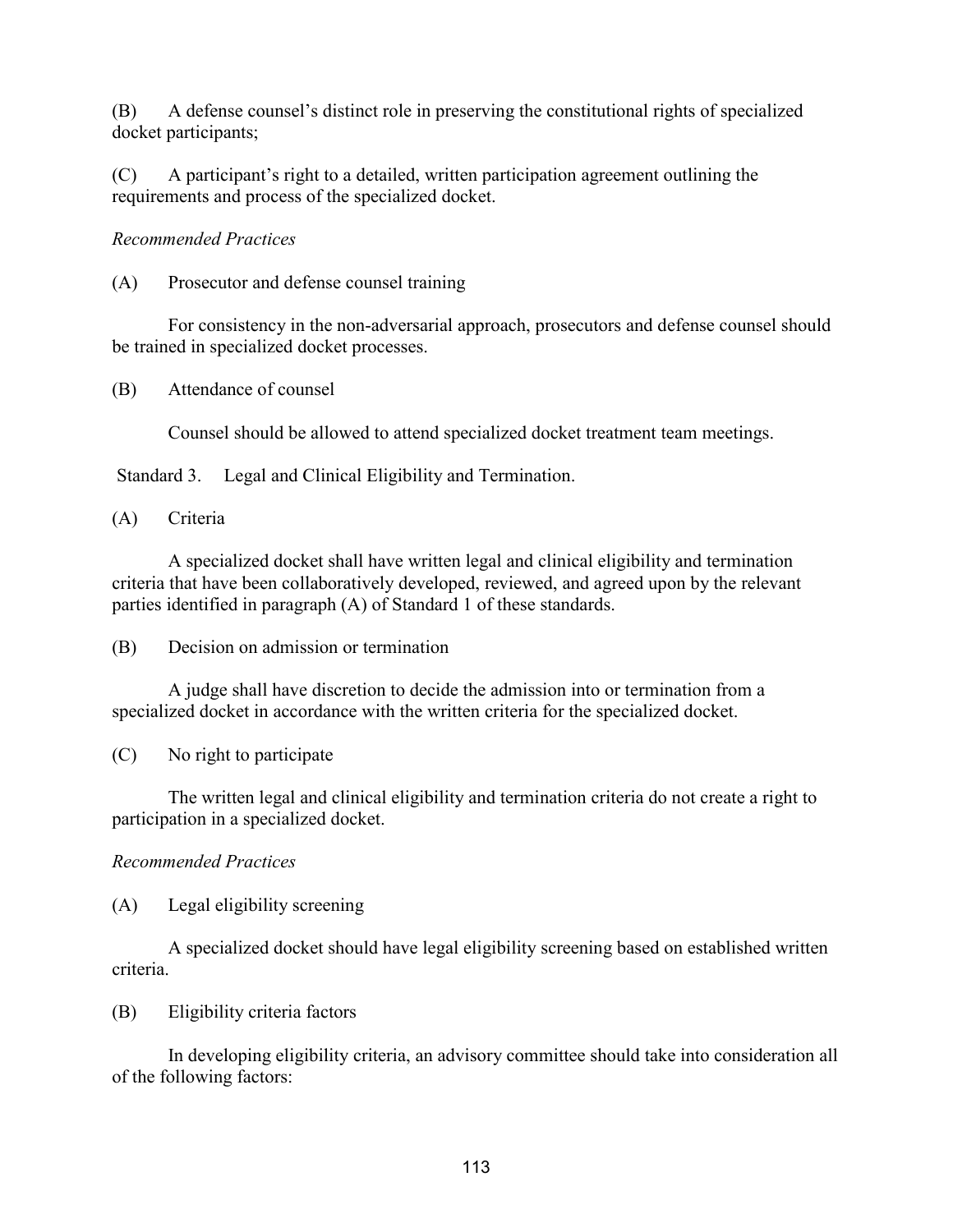(1) A process to consider the inclusion of eligible repeat and high-risk participants;

(2) A provision to evaluate mitigating and aggravating circumstances of current or prior court involvement;

- (3) Careful examination of the circumstances of prior juvenile adjudications and the age of the participant at the time of the offense;
- (4) The age of prior disqualifying offenses;
- (5) A mental health assessment to determine if the individual is legally competent to participate in the specialized docket program, should the mental health competence of the individual be in question.

(C) Unsuccessful termination and neutral discharge

As part of the written termination criteria, a specialized docket should have clear policies regarding unsuccessful termination and neutral discharge.

Standard 4. Assessment and Referral.

A specialized docket shall promptly assess individuals and refer them to the appropriate services to do all of the following:

(A) All chemical dependency, mental health, and other programming assessments shall include available collateral information to ensure the accuracy of the assessment;

(B) The participant or the participant's guardian shall complete a release of information form to provide communication about confidentiality, participation/progress in treatment, and compliance with the provisions of relevant law, including but not limited to the "Health Insurance Portability and Accountability Act of 1996," Pub. L. No. 104-191, 110 Stat. 1955, 42 U.S.C.A. §300gg-42, as amended, and §2151.421 and §2152.99 of the Revised Code;

(C) Participants shall be placed as soon as possible in appropriate treatment services and programs and shall be placed under supervision to monitor compliance with court requirements.

## *Recommended Practices*

(A) Licenses and credentials

Individuals providing screening and assessment for treatment determinations should possess appropriate licenses and credentials to provide such services.

(B) Clinical assessments and treatment recommendations

A treatment team should consider, but is not obligated to follow, clinical assessments or treatment recommendations.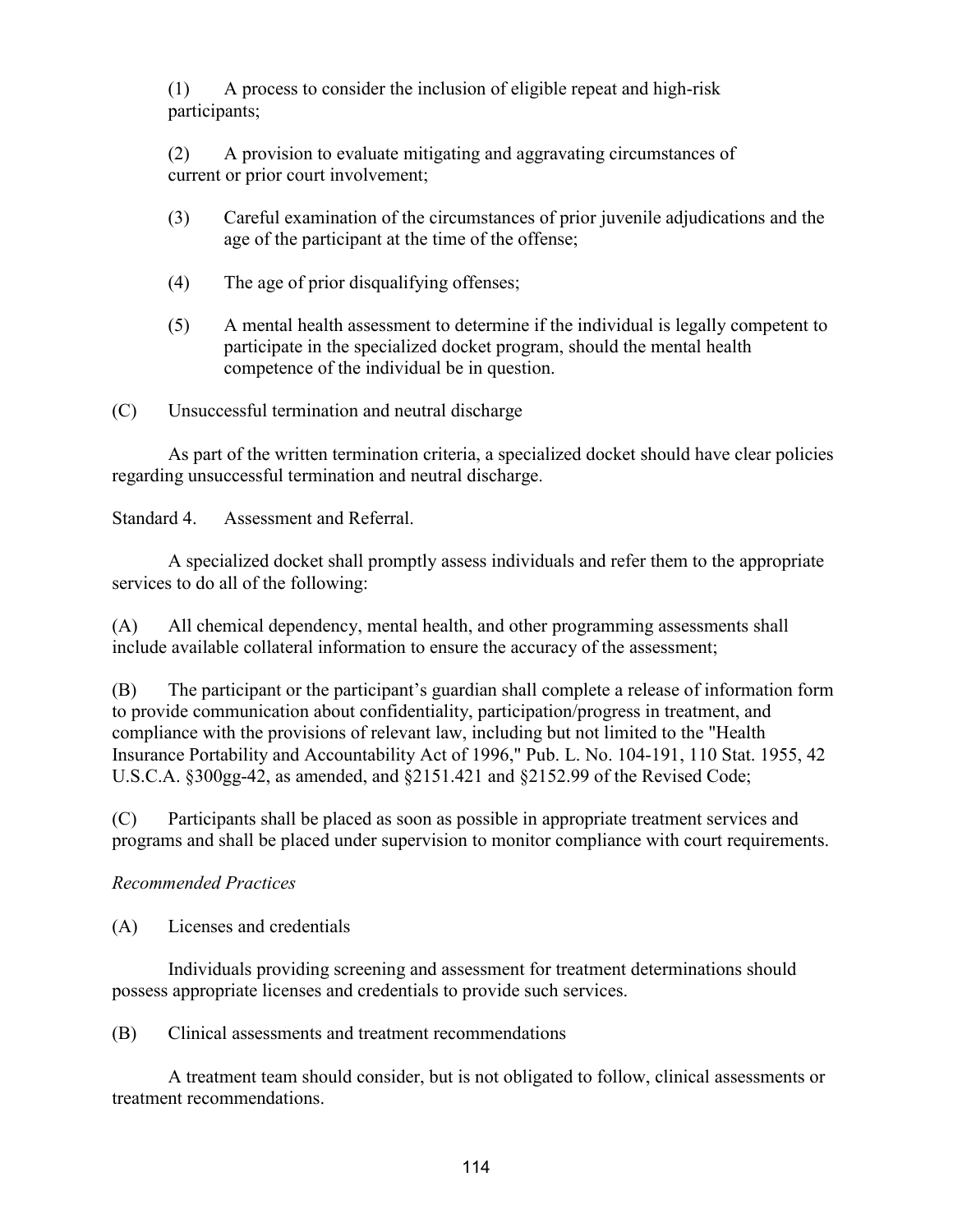Standard 5. Individualized Needs and Evidence-Based Practices.

A specialized docket shall have a plan to provide services that meet the individualized needs of each participant and incorporate evidence-based strategies for the participant population. Such plans shall take into consideration services that are gender-responsive and culturally appropriate and that effectively address co-occurring disorders.

### *Recommended Practices*

(A) Appropriateness and clinical necessity of case plans and services

Case plans and services should be appropriate and clinically necessary to the degree that available resources allow.

(B) Ancillary services

Ancillary services include but are not limited to:

- (1) Education;
- (2) Vocational training;
- (3) Employment;
- (4) Transportation;
- (5) Housing;
- (6) Domestic violence programming;
- (7) Physical and dental health.

Standard 6. Participant Monitoring.

A specialized docket shall monitor each participant's performance and progress and incorporate all of the following:

(A) Regular treatment team meetings prior to the status review hearings;

(B) Status review hearings, as established by Standard 7 below;

(C) Ongoing communication among the relevant parties, including frequent exchanges of timely and accurate information about the participant's overall performance;

(D) Progression through the specialized docket based upon the participant's performance in the treatment plan and compliance with requirements of the specialized docket phases. A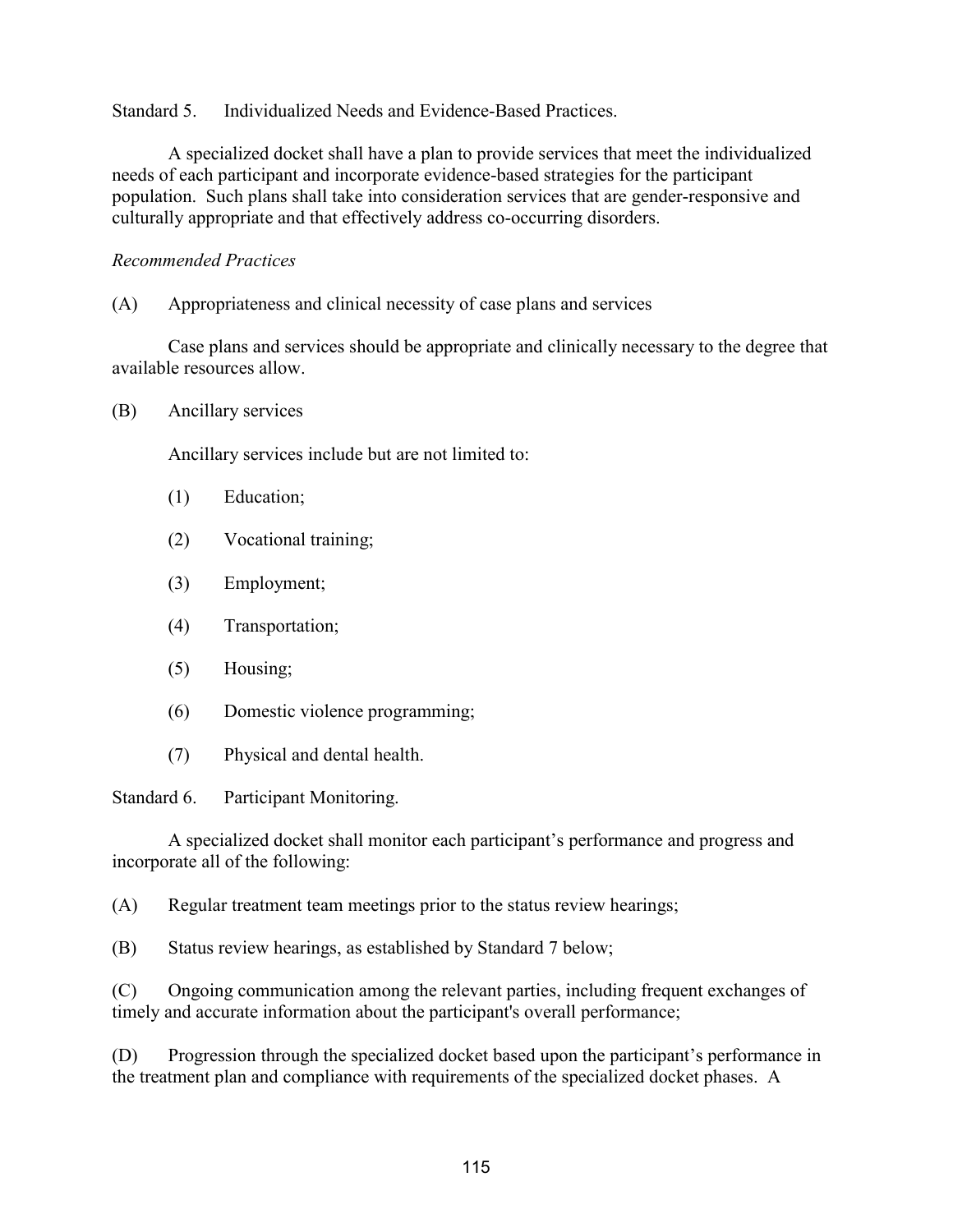participant's progress through the specialized docket phases is not to be based solely upon preset timelines.

(E) Explanation to the participant of responses to compliance and noncompliance, including criteria for termination.

# *Recommended Practices*

(A) Appearance at single court session

Having a significant number of specialized docket participants appear at a single court session gives the opportunity to educate the participant as to the benefits of court compliance and consequences for noncompliance.

(B) Sharing of decision-making and conflict resolution

Mechanisms for sharing decision-making and resolving conflicts among treatment team members should be established, emphasizing professional integrity and accountability.

Standard 7. Status Review Hearings.

(A) Ongoing judicial interaction

A specialized docket shall incorporate ongoing judicial interaction with each participant as an essential component of the docket.

- (B) Appearance before specialized docket judge
	- (1) At a minimum, a specialized docket participant shall appear before the specialized docket judge at least twice monthly during the initial phase of the specialized docket.
	- (2) Thereafter, a specialized docket participant shall regularly appear before the specialized docket judge to review the participant's progress through the specialized docket.

## *Recommended Practices*

(A) Appearances before specialized docket judge during initial phase

A specialized docket participant should appear before the specialized docket judge weekly during the initial phase of the specialized docket, and thereafter, at least monthly. Frequent status review hearings establish and reinforce the specialized docket's policies and ensure effective supervision of the participant.

(B) Judicial knowledge of treatment and programming methods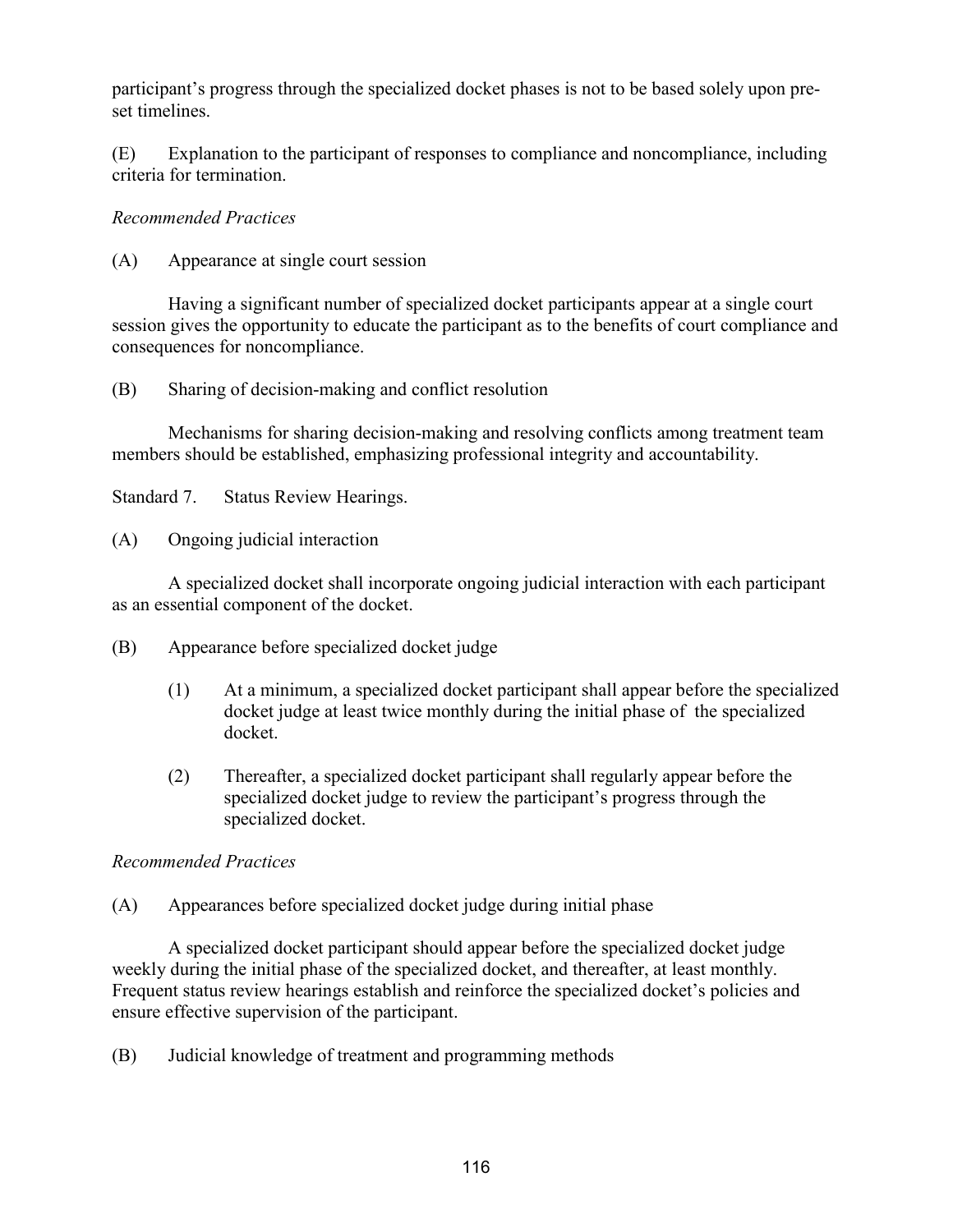The specialized docket judge should be knowledgeable about treatment and programming methods and their limitations.

(C) Hearings before the same specialized docket judge

Hearings should be before the same specialized docket judge for the length of each participant's time in the specialized docket.

Standard 8. Substance Monitoring.

A specialized docket shall monitor a specialized docket participant's substance use by random, frequent, and observed alcohol and other drug testing protocols which include all of the following:

(A) Written policies and procedures for sample collection, sample analysis, and result reporting. The testing policies and procedures shall address elements that contribute to the reliability and validity of the testing process.

(B) Individualized drug and alcohol testing plans. All testing shall be random, frequent, and observed.

(C) Clearly established plans for addressing a participant who tests positive at intake or who relapses. The plans shall include treatment guidelines and sanctions, when appropriate, that are enforced and reinforced by the judge.

(D) Immediate notification of the court when the participant tests positive, has failed to submit to testing, has submitted the sample of another individual, diluted the sample, or has adulterated a sample. Failure to submit to testing, submitting the sample test of another individual, and adulterated samples shall be treated as positive tests and immediately sanctioned.

(E) Testing sufficient to include the participant's primary substance of dependence, as well as a sufficient range of other common substances.

## *Recommended Practice*

When testing for alcohol, specialized dockets should strongly consider devices worn by the specialized docket participant, portable breath tests, saliva tests, and the use of scientifically validated technology used to detect ethyl alcohol.

Standard 9. Treatment and other Rehabilitation Services.

(A) Prompt access

A specialized docket shall provide prompt access to a continuum of approved treatment and other rehabilitation services.

(B) Treatment plan and activities record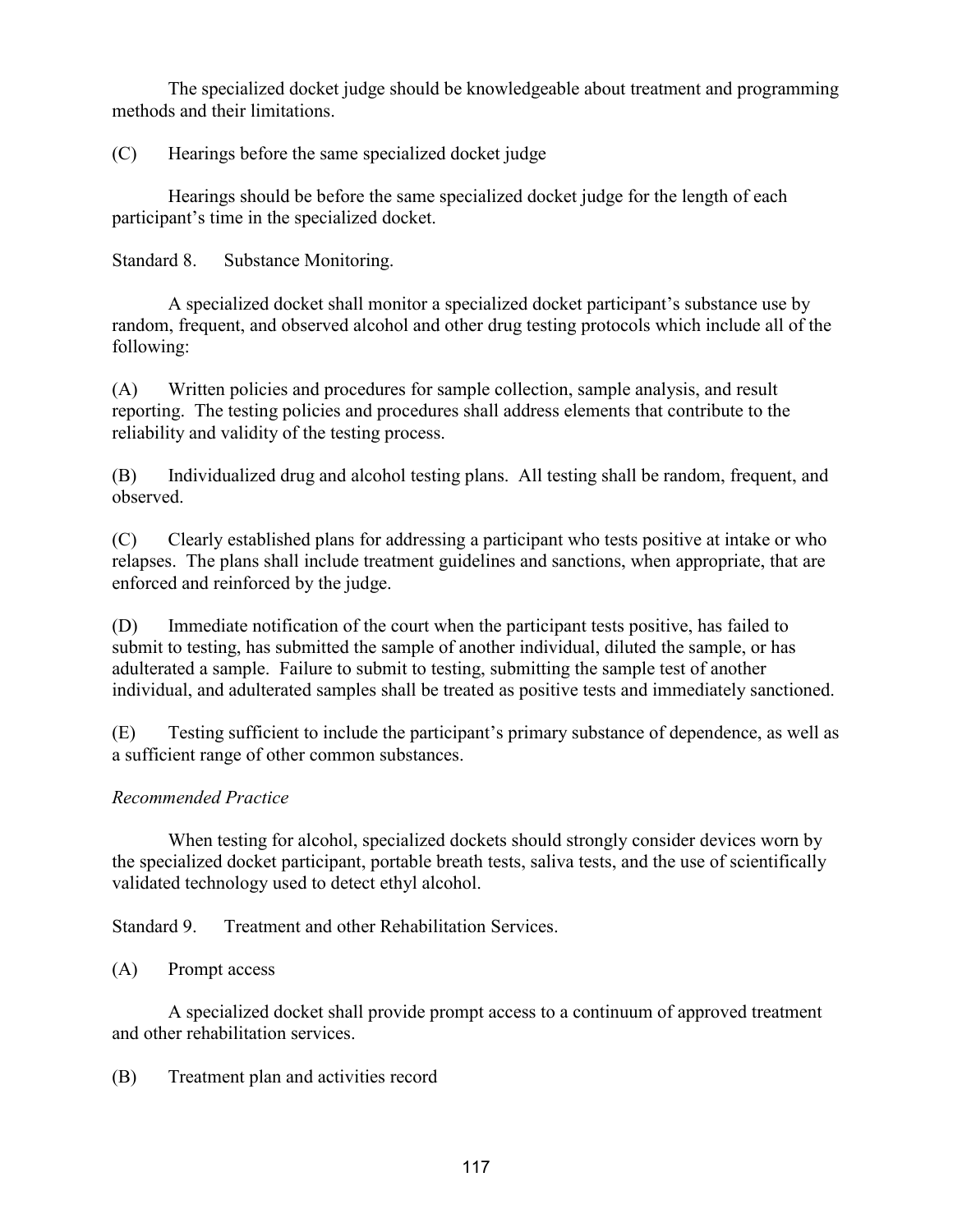A specialized docket shall maintain a current treatment plan and record of activities.

(C) Licensing and training

All required treatment and programming shall be provided by programs or persons who are appropriately licensed and trained to deliver such services according to the standards of their profession.

### *Recommended Practices*

(A) Treatment team knowledge

Treatment team members should make reasonable efforts to observe all required specialized docket service provider programs to gain confidence in the services provided and to better understand the treatment and programming process.

(B) Separate tracks for specialized docket participants

Whenever possible, service providers should have separate tracks for specialized docket participants.

Standard 10. Sanctions and Incentives.

Immediate, graduated, and individualized sanctions and incentives shall govern the responses of a specialized docket to a specialized docket participant's compliance or noncompliance.

## *Recommended Practices*

(A) Adjustment in treatment services

Adjustment in treatment services, as well as participation in community-based mutual support meetings, should be based upon only the clinically-informed interests of the participant.

(B) Revision of time between status review hearings

Time between status review hearings should be increased or decreased based upon compliance with treatment protocols and progress observed.

(C) Incentives for compliance

Incentives for a specialized docket participant's compliance vary in intensity and may include all of the following:

- (1) Encouragement and praise from the judge;
- (2) Ceremonies and tokens of progress, including advancement in specialized docket phases;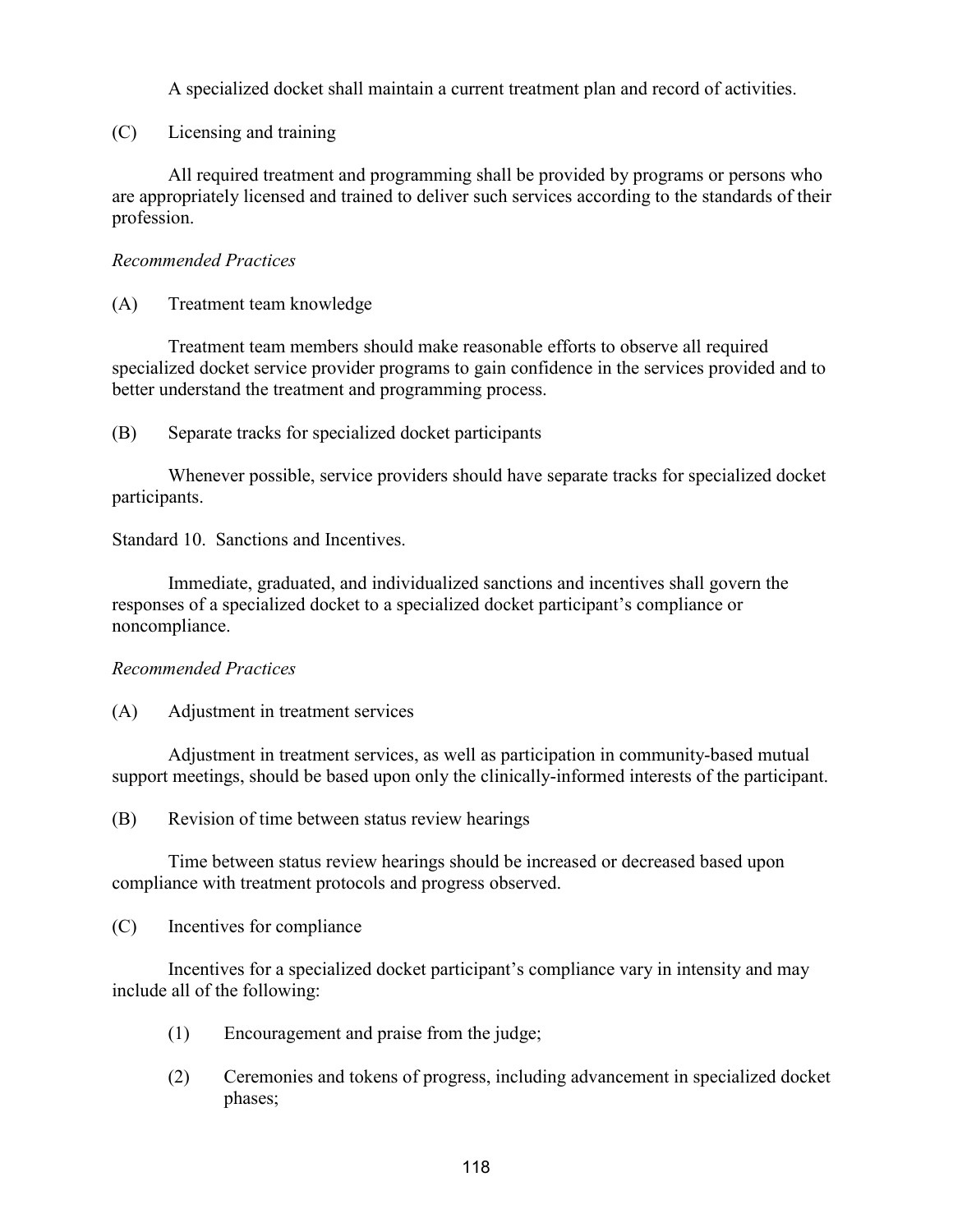- (3) Reducing supervision contacts;
- (4) Decreasing frequency of court appearances;
- (5) Reducing fines or fees;
- (6) Increasing or expanding privileges;
- (7) Encouragement to increase participation in positive activities the participant finds pleasurable, such as writing, art work, or other positive hobbies;
- (8) Gifts of inspirational items, including books, pictures, and framed quotes;
- (9) Assistance with purchasing clothing for job interviews;

(10) Gift cards for restaurants, movie theaters, recreational activities, or personal care services;

- (11) Gifts of small personal care items, hobby or pet supplies, plants or small household items;
- (12) Dismissing criminal charges or reducing the term of probation;
- (13) Reducing or suspending jail or prison days;
- (14) Graduating from the specialized docket.
- (D) Sanctions for noncompliance

Sanctions for a specialized docket participant's noncompliance vary in intensity and may include but are not limited to all of the following:

- (1) Warnings and admonishment from the judge;
- (2) Demotion to an earlier specialized docket phase;
- (3) Increasing frequency of drug or alcohol testing and court appearances;
- (4) Refusing specific requests, such as permission to travel;

(5) Denying additional or expanded privileges or rescinding privileges previously granted;

(6) Increasing supervision contacts and monitoring;

(7) Individualized sanctions, such as writing essays, reading books, or performing other activities to reflect upon unacceptable behavior;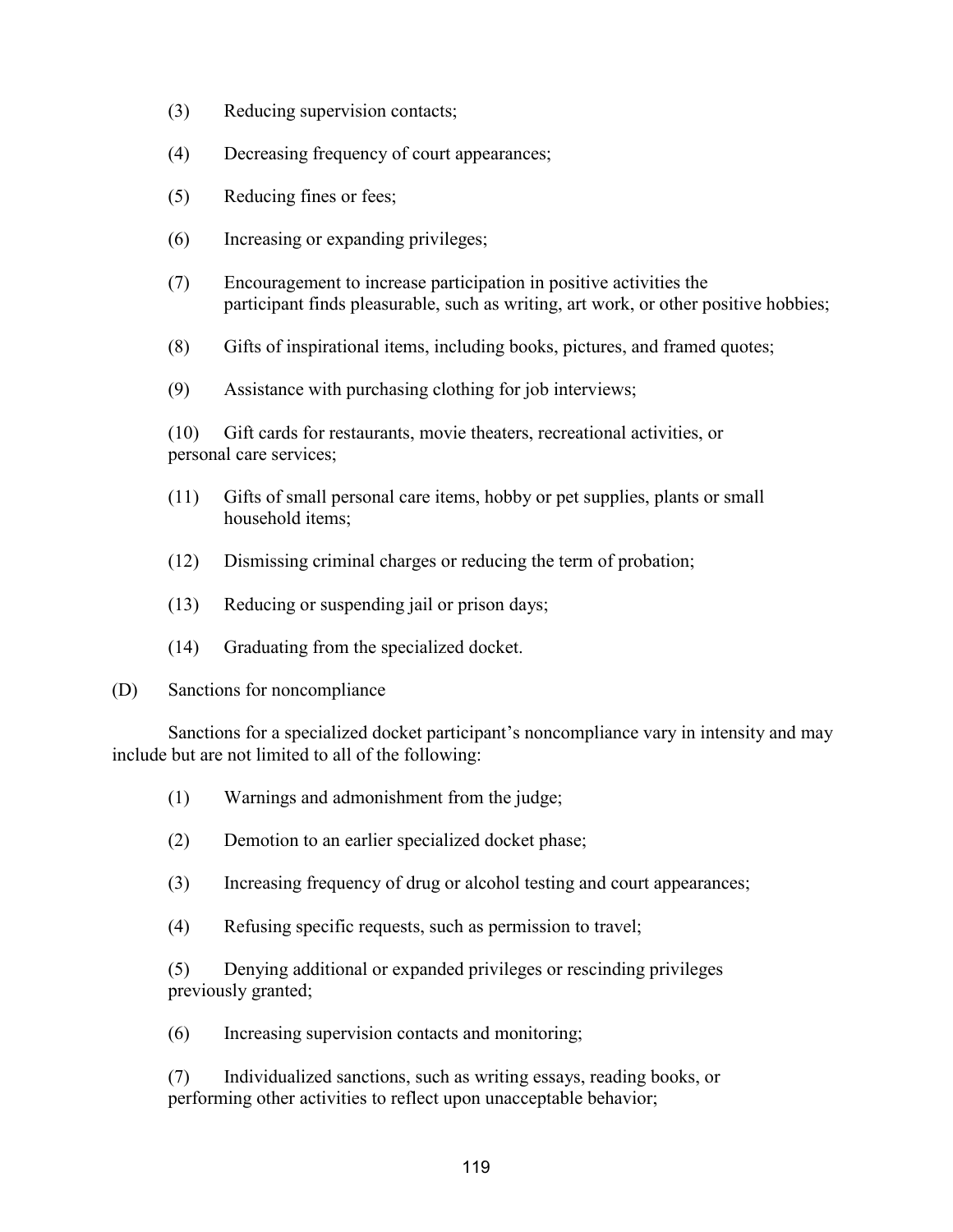- (8) Imposition of suspended fines and costs;
- (9) Requiring community service or work programs;
- (10) Escalating periods of jail or out-of-home placement, including detention for juveniles;
- (11) Filing of a community control or probation violation;
- (12) Termination from the specialized docket.

Standard 11. Professional Education.

A specialized docket shall assure continuing interdisciplinary education of treatment team members to promote effective specialized docket planning, implementation, and operations.

#### *Recommended Practices*

(A) Continuing education plan

A specialized docket should establish and maintain a viable continuing education plan for specialized docket personnel.

(B) Assessments and reviews

At a minimum of once every two years, a specialized docket should assess specialized docket team functionality, review all policies and procedures, and assess the overall functionality of the specialized docket.

#### (C) Treatment team member transition

A specialized docket should plan for the transition of a treatment team member and provide sufficient training and program documentation for new treatment team members.

(D) Mentor courts

A specialized docket should identify and build a relationship with a mentor court of its specific model.

#### (E) Observation of other specialized dockets

A specialized docket should regularly observe other specialized dockets.

(F) Ohio Specialized Dockets Practitioner Network

Specialized docket personnel should participate in the "Ohio Specialized Dockets Practitioner Network" by attending sub-network meetings, trainings, and the annual conference.